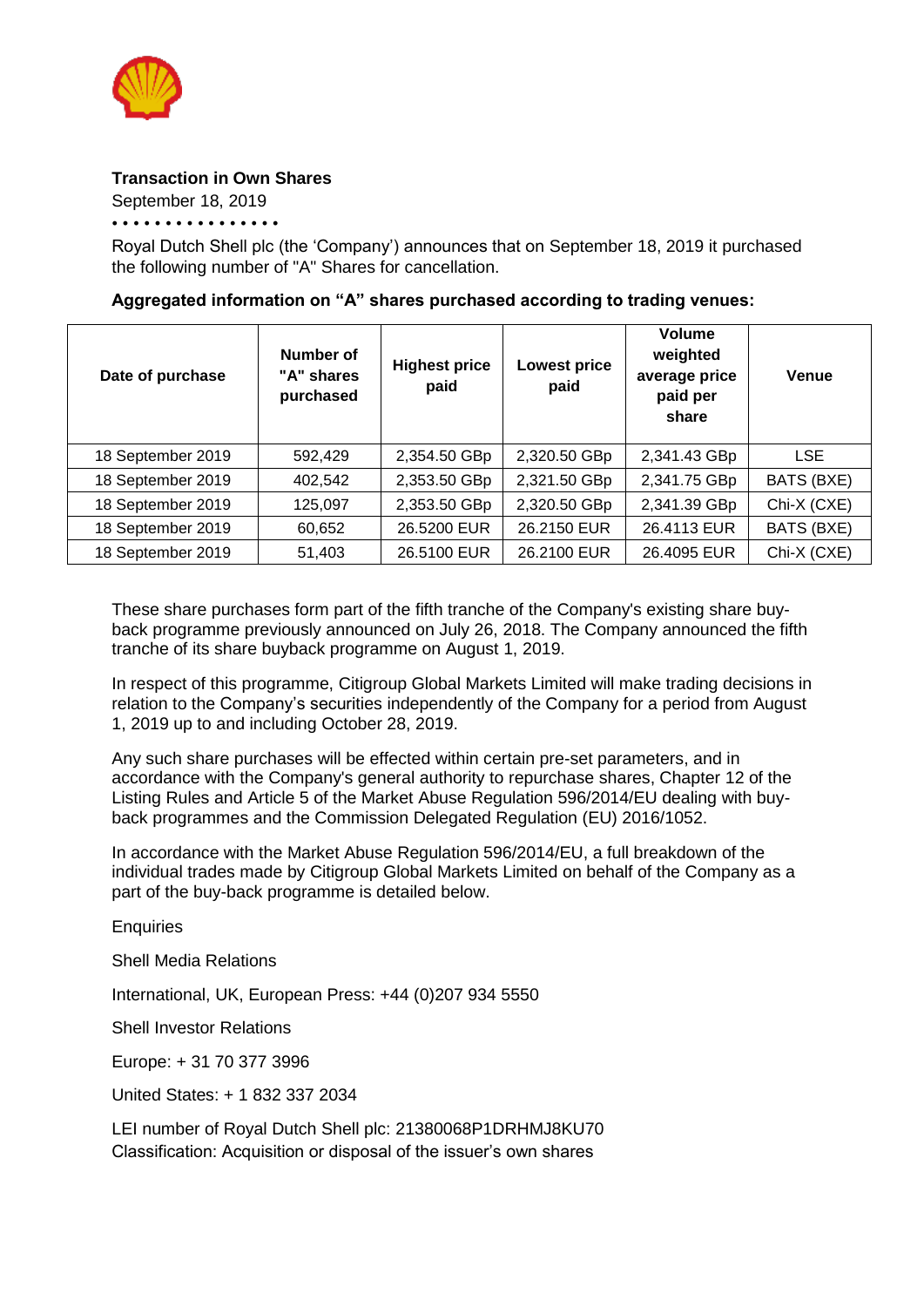| <b>Transaction Date and Time</b> | Volume | Price    | Trading<br>Venue | Currency   | Transaction<br>Reference<br>Number |
|----------------------------------|--------|----------|------------------|------------|------------------------------------|
| Wed 18 Sep 2019 16:28:04 BST     | 672    | 26.435   | <b>BATE</b>      | <b>EUR</b> | 19261XJh5xl                        |
| Wed 18 Sep 2019 16:28:00 BST     | 44     | 26.440   | <b>CHIX</b>      | <b>EUR</b> | 19261XJh5wx                        |
| Wed 18 Sep 2019 16:28:00 BST     | 264    | 26.440   | <b>CHIX</b>      | <b>EUR</b> | 19261XJh5wy                        |
| Wed 18 Sep 2019 16:28:00 BST     | 256    | 26.440   | <b>CHIX</b>      | <b>EUR</b> | 19261XJh5ww                        |
| Wed 18 Sep 2019 16:28:00 BST     | 500    | 26.440   | <b>CHIX</b>      | <b>EUR</b> | 19261XJh5wv                        |
| Wed 18 Sep 2019 16:28:00 BST     | 300    | 26.440   | <b>BATE</b>      | <b>EUR</b> | 19261XJh5wt                        |
| Wed 18 Sep 2019 16:28:00 BST     | 128    | 26.440   | <b>BATE</b>      | <b>EUR</b> | 19261XJh5wu                        |
| Wed 18 Sep 2019 16:24:29 BST     | 456    | 26.445   | <b>CHIX</b>      | <b>EUR</b> | 19261XJh580                        |
| Wed 18 Sep 2019 16:22:09 BST     | 168    | 26.425   | <b>CHIX</b>      | <b>EUR</b> | 19261XJh4qo                        |
| Wed 18 Sep 2019 16:22:09 BST     | 241    | 2,342.50 | <b>XLON</b>      | GBp        | 19261XJh4qn                        |
| Wed 18 Sep 2019 16:21:00 BST     | 47     | 26.425   | <b>BATE</b>      | <b>EUR</b> | 19261XJh4h7                        |
| Wed 18 Sep 2019 16:21:00 BST     | 13     | 26.425   | <b>BATE</b>      | <b>EUR</b> | 19261XJh4h6                        |
| Wed 18 Sep 2019 16:21:00 BST     | 29     | 26.425   | <b>BATE</b>      | <b>EUR</b> | 19261XJh4h5                        |
| Wed 18 Sep 2019 16:21:00 BST     | 106    | 26.425   | <b>BATE</b>      | <b>EUR</b> | 19261XJh4h4                        |
| Wed 18 Sep 2019 16:21:00 BST     | 400    | 26.425   | <b>BATE</b>      | <b>EUR</b> | 19261XJh4h1                        |
| Wed 18 Sep 2019 16:21:00 BST     | 563    | 26.425   | <b>BATE</b>      | <b>EUR</b> | 19261XJh4h2                        |
| Wed 18 Sep 2019 16:21:00 BST     | 200    | 26.425   | <b>BATE</b>      | <b>EUR</b> | 19261XJh4h3                        |
| Wed 18 Sep 2019 16:21:00 BST     | 684    | 26.425   | <b>BATE</b>      | <b>EUR</b> | 19261XJh4h0                        |
| Wed 18 Sep 2019 16:20:15 BST     | 432    | 2,342.00 | <b>BATE</b>      | GBp        | 19261XJh4az                        |
| Wed 18 Sep 2019 16:20:15 BST     | 45     | 2,342.00 | <b>BATE</b>      | GBp        | 19261XJh4ay                        |
| Wed 18 Sep 2019 16:20:15 BST     | 321    | 2,342.00 | <b>BATE</b>      | GBp        | 19261XJh4ax                        |
| Wed 18 Sep 2019 16:20:15 BST     | 10     | 2,342.00 | <b>BATE</b>      | GBp        | 19261XJh4aw                        |
| Wed 18 Sep 2019 16:20:15 BST     | 358    | 2,342.00 | <b>BATE</b>      | GBp        | 19261XJh4av                        |
| Wed 18 Sep 2019 16:20:15 BST     | 584    | 2,342.00 | <b>BATE</b>      | GBp        | 19261XJh4au                        |
| Wed 18 Sep 2019 16:20:15 BST     | 381    | 2,342.00 | <b>BATE</b>      | GBp        | 19261XJh4at                        |
| Wed 18 Sep 2019 16:20:15 BST     | 473    | 2,342.00 | <b>XLON</b>      | GBp        | 19261XJh4ar                        |
| Wed 18 Sep 2019 16:20:15 BST     | 1,170  | 2,342.00 | <b>XLON</b>      | GBp        | 19261XJh4as                        |
| Wed 18 Sep 2019 16:20:05 BST     | 258    | 2,342.00 | <b>CHIX</b>      | GBp        | 19261XJh49d                        |
| Wed 18 Sep 2019 16:20:05 BST     | 798    | 2,342.00 | <b>CHIX</b>      | GBp        | 19261XJh49e                        |
| Wed 18 Sep 2019 16:20:00 BST     | 909    | 26.420   | <b>CHIX</b>      | <b>EUR</b> | 19261XJh48m                        |
| Wed 18 Sep 2019 16:18:42 BST     | 161    | 2,341.00 | <b>CHIX</b>      | GBp        | 19261XJh3v4                        |
| Wed 18 Sep 2019 16:18:42 BST     | 230    | 2,341.00 | <b>XLON</b>      | GBp        | 19261XJh3v3                        |
| Wed 18 Sep 2019 16:18:42 BST     | 114    | 2,341.00 | <b>XLON</b>      | GBp        | 19261XJh3v2                        |
| Wed 18 Sep 2019 16:18:37 BST     | 273    | 26.415   | <b>CHIX</b>      | <b>EUR</b> | 19261XJh3up                        |
| Wed 18 Sep 2019 16:18:37 BST     | 273    | 26.415   | <b>CHIX</b>      | <b>EUR</b> | 19261XJh3uq                        |
| Wed 18 Sep 2019 16:18:37 BST     | 273    | 26.415   | <b>BATE</b>      | <b>EUR</b> | 19261XJh3uo                        |
| Wed 18 Sep 2019 16:17:34 BST     | 3,545  | 2,341.50 | <b>XLON</b>      | GBp        | 19261XJh3pj                        |
| Wed 18 Sep 2019 16:17:01 BST     | 340    | 2,342.00 | <b>CHIX</b>      | GBp        | 19261XJh3n1                        |
| Wed 18 Sep 2019 16:17:01 BST     | 21     | 2,342.00 | <b>BATE</b>      | GBp        | 19261XJh3na                        |
| Wed 18 Sep 2019 16:17:01 BST     | 18     | 2,342.00 | <b>BATE</b>      | GBp        | 19261XJh3n8                        |
| Wed 18 Sep 2019 16:17:01 BST     | 1,594  | 2,342.00 | <b>BATE</b>      | GBp        | 19261XJh3n9                        |
| Wed 18 Sep 2019 16:17:01 BST     | 49     | 2,342.00 | <b>BATE</b>      | GBp        | 19261XJh3n4                        |
| Wed 18 Sep 2019 16:17:01 BST     | 76     | 2,342.00 | <b>BATE</b>      | GBp        | 19261XJh3n5                        |
| Wed 18 Sep 2019 16:17:01 BST     | 73     | 2,342.00 | <b>BATE</b>      | GBp        | 19261XJh3n6                        |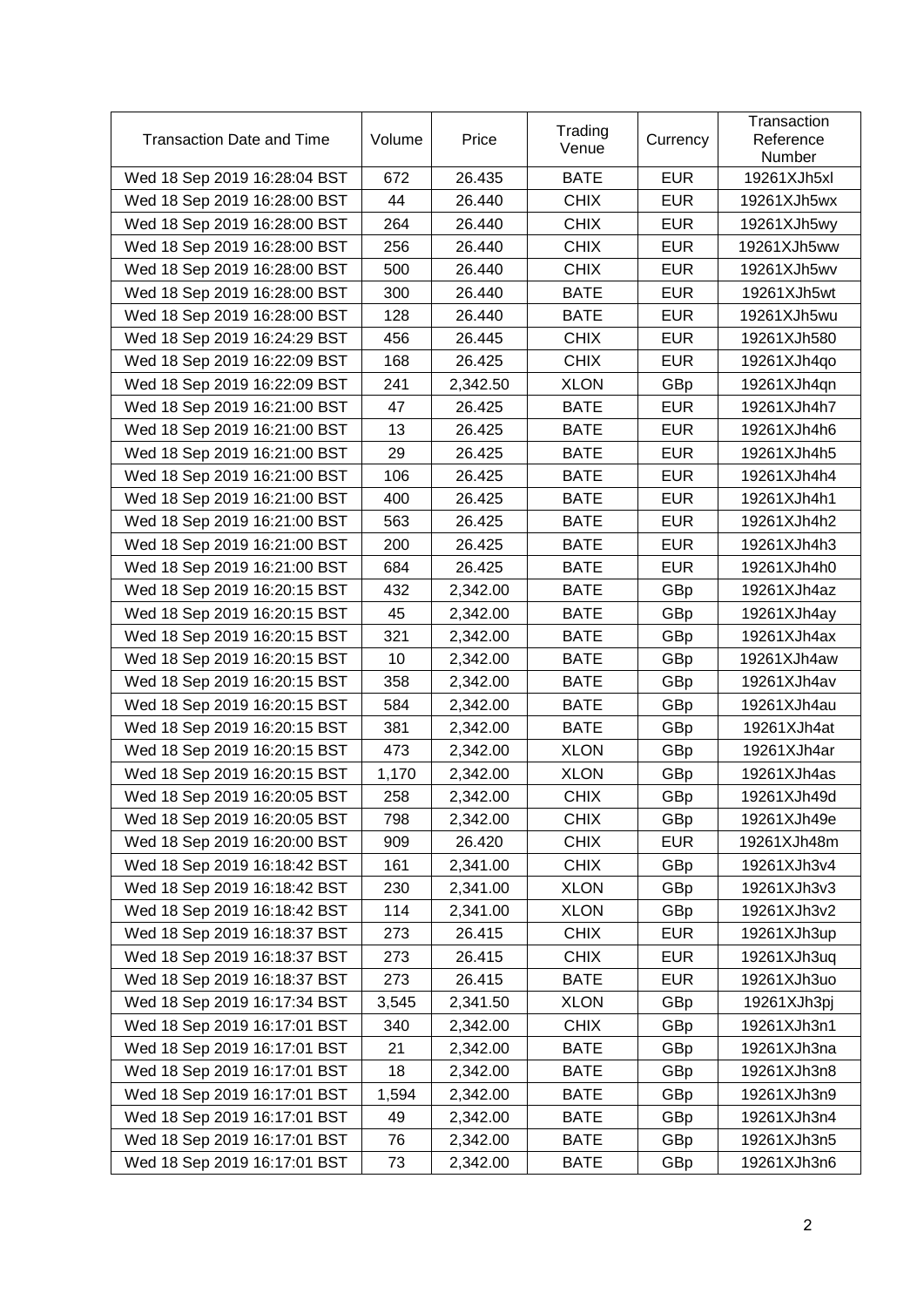| Wed 18 Sep 2019 16:17:01 BST | 736   | 2,342.00 | <b>BATE</b> | GBp        | 19261XJh3n7 |
|------------------------------|-------|----------|-------------|------------|-------------|
| Wed 18 Sep 2019 16:17:01 BST | 1,833 | 2,342.00 | <b>BATE</b> | GBp        | 19261XJh3n3 |
| Wed 18 Sep 2019 16:17:01 BST | 488   | 2,342.00 | <b>XLON</b> | GBp        | 19261XJh3n2 |
| Wed 18 Sep 2019 16:16:41 BST | 333   | 2,342.50 | <b>BATE</b> | GBp        | 19261XJh3kv |
| Wed 18 Sep 2019 16:16:41 BST | 400   | 2,342.50 | <b>BATE</b> | GBp        | 19261XJh3ku |
| Wed 18 Sep 2019 16:16:41 BST | 227   | 2,342.50 | <b>BATE</b> | GBp        | 19261XJh3ks |
| Wed 18 Sep 2019 16:16:41 BST | 1,329 | 2,342.50 | <b>BATE</b> | GBp        | 19261XJh3kt |
| Wed 18 Sep 2019 16:16:41 BST | 18    | 2,342.50 | <b>BATE</b> | GBp        | 19261XJh3kr |
| Wed 18 Sep 2019 16:16:41 BST | 1,104 | 2,342.50 | <b>CHIX</b> | GBp        | 19261XJh3ko |
| Wed 18 Sep 2019 16:16:41 BST | 384   | 2,342.50 | <b>BATE</b> | GBp        | 19261XJh3kq |
| Wed 18 Sep 2019 16:16:41 BST | 411   | 2,342.50 | <b>BATE</b> | GBp        | 19261XJh3kp |
| Wed 18 Sep 2019 16:16:14 BST | 1,342 | 2,342.00 | <b>XLON</b> | GBp        | 19261XJh3is |
| Wed 18 Sep 2019 16:16:14 BST | 3,181 | 2,342.00 | <b>XLON</b> | GBp        | 19261XJh3ir |
| Wed 18 Sep 2019 16:15:31 BST | 250   | 2,341.50 | <b>XLON</b> | GBp        | 19261XJh3dj |
| Wed 18 Sep 2019 16:15:31 BST | 500   | 2,341.50 | <b>XLON</b> | GBp        | 19261XJh3dk |
| Wed 18 Sep 2019 16:15:31 BST | 700   | 2,341.50 | <b>XLON</b> | GBp        | 19261XJh3dl |
| Wed 18 Sep 2019 16:15:31 BST | 378   | 2,341.50 | <b>XLON</b> | GBp        | 19261XJh3dm |
| Wed 18 Sep 2019 16:15:31 BST | 406   | 2,341.50 | <b>BATE</b> | GBp        | 19261XJh3di |
| Wed 18 Sep 2019 16:15:31 BST | 543   | 2,341.50 | <b>CHIX</b> | GBp        | 19261XJh3dg |
| Wed 18 Sep 2019 16:15:31 BST | 1,252 | 2,341.50 | <b>XLON</b> | GBp        | 19261XJh3dh |
| Wed 18 Sep 2019 16:15:22 BST | 301   | 26.410   | <b>CHIX</b> | <b>EUR</b> | 19261XJh3bu |
| Wed 18 Sep 2019 16:15:19 BST | 446   | 2,341.50 | <b>BATE</b> | GBp        | 19261XJh3bh |
| Wed 18 Sep 2019 16:15:19 BST | 250   | 2,341.50 | <b>CHIX</b> | GBp        | 19261XJh3bg |
| Wed 18 Sep 2019 16:15:19 BST | 284   | 2,341.50 | <b>XLON</b> | GBp        | 19261XJh3bf |
| Wed 18 Sep 2019 16:14:07 BST | 199   | 2,340.50 | <b>BATE</b> | GBp        | 19261XJh32t |
| Wed 18 Sep 2019 16:14:05 BST | 407   | 2,341.00 | <b>CHIX</b> | GBp        | 19261XJh32n |
| Wed 18 Sep 2019 16:14:05 BST | 1,206 | 2,341.00 | <b>XLON</b> | GBp        | 19261XJh32m |
| Wed 18 Sep 2019 16:12:41 BST | 3     | 2,340.50 | <b>XLON</b> | GBp        | 19261XJh2rs |
| Wed 18 Sep 2019 16:12:13 BST | 273   | 2,340.50 | <b>CHIX</b> | GBp        | 19261XJh2oj |
| Wed 18 Sep 2019 16:12:13 BST | 905   | 2,340.50 | <b>BATE</b> | GBp        | 19261XJh2ok |
| Wed 18 Sep 2019 16:11:49 BST | 1,491 | 2,341.00 | <b>XLON</b> | GBp        | 19261XJh2ms |
| Wed 18 Sep 2019 16:11:49 BST | 396   | 2,341.00 | <b>XLON</b> | GBp        | 19261XJh2mq |
| Wed 18 Sep 2019 16:11:49 BST | 572   | 2,341.00 | <b>XLON</b> | GBp        | 19261XJh2mr |
| Wed 18 Sep 2019 16:11:48 BST | 217   | 2,341.00 | <b>XLON</b> | GBp        | 19261XJh2mm |
| Wed 18 Sep 2019 16:11:48 BST | 482   | 2,341.00 | <b>XLON</b> | GBp        | 19261XJh2mn |
| Wed 18 Sep 2019 16:11:44 BST | 2,007 | 2,341.50 | <b>BATE</b> | GBp        | 19261XJh2me |
| Wed 18 Sep 2019 16:11:44 BST | 388   | 2,341.50 | <b>XLON</b> | GBp        | 19261XJh2md |
| Wed 18 Sep 2019 16:11:44 BST | 336   | 2,341.50 | <b>XLON</b> | GBp        | 19261XJh2mc |
| Wed 18 Sep 2019 16:11:30 BST | 2,079 | 2,342.00 | <b>BATE</b> | GBp        | 19261XJh2l2 |
| Wed 18 Sep 2019 16:11:00 BST | 200   | 26.420   | <b>BATE</b> | <b>EUR</b> | 19261XJh2hm |
| Wed 18 Sep 2019 16:11:00 BST | 51    | 26.420   | <b>BATE</b> | <b>EUR</b> | 19261XJh2hl |
| Wed 18 Sep 2019 16:11:00 BST | 200   | 26.420   | <b>BATE</b> | <b>EUR</b> | 19261XJh2hk |
| Wed 18 Sep 2019 16:11:00 BST | 873   | 26.420   | <b>BATE</b> | <b>EUR</b> | 19261XJh2hj |
| Wed 18 Sep 2019 16:10:13 BST | 27    | 2,339.00 | <b>CHIX</b> | GBp        | 19261XJh29h |
| Wed 18 Sep 2019 16:10:13 BST | 139   | 2,339.00 | <b>XLON</b> | GBp        | 19261XJh29g |
| Wed 18 Sep 2019 16:10:13 BST | 105   | 2,339.00 | <b>XLON</b> | GBp        | 19261XJh29f |
| Wed 18 Sep 2019 16:10:11 BST | 871   | 2,339.50 | <b>BATE</b> | GBp        | 19261XJh29d |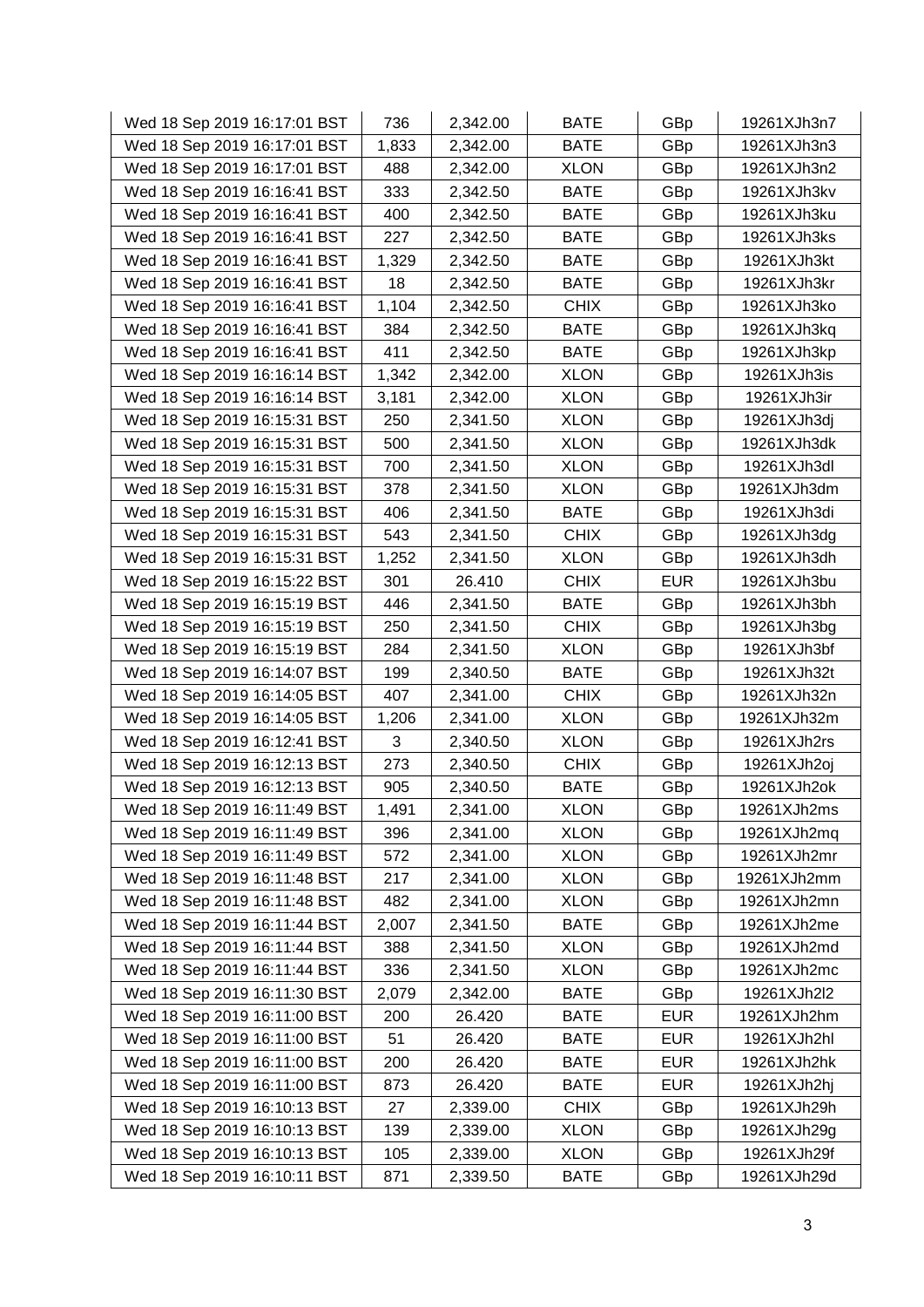| Wed 18 Sep 2019 16:10:11 BST | 819   | 2,339.50 | <b>BATE</b> | GBp        | 19261XJh29e |
|------------------------------|-------|----------|-------------|------------|-------------|
| Wed 18 Sep 2019 16:10:11 BST | 245   | 2,339.50 | <b>CHIX</b> | GBp        | 19261XJh29c |
| Wed 18 Sep 2019 16:10:11 BST | 1,224 | 2,339.50 | <b>XLON</b> | GBp        | 19261XJh29b |
| Wed 18 Sep 2019 16:09:28 BST | 389   | 2,340.00 | <b>CHIX</b> | GBp        | 19261XJh25w |
| Wed 18 Sep 2019 16:09:28 BST | 383   | 2,340.00 | <b>XLON</b> | GBp        | 19261XJh25x |
| Wed 18 Sep 2019 16:09:28 BST | 345   | 2,340.00 | <b>XLON</b> | GBp        | 19261XJh25t |
| Wed 18 Sep 2019 16:09:28 BST | 1,362 | 2,340.00 | <b>XLON</b> | GBp        | 19261XJh25u |
| Wed 18 Sep 2019 16:08:42 BST | 220   | 2,339.50 | <b>XLON</b> | GBp        | 19261XJh203 |
| Wed 18 Sep 2019 16:08:38 BST | 540   | 2,340.00 | <b>XLON</b> | GBp        | 19261XJh1zv |
| Wed 18 Sep 2019 16:08:38 BST | 284   | 2,340.00 | <b>BATE</b> | GBp        | 19261XJh1zu |
| Wed 18 Sep 2019 16:08:33 BST | 226   | 2,340.50 | <b>XLON</b> | GBp        | 19261XJh1z8 |
| Wed 18 Sep 2019 16:08:33 BST | 524   | 2,340.50 | <b>XLON</b> | GBp        | 19261XJh1z9 |
| Wed 18 Sep 2019 16:08:03 BST | 346   | 2,340.50 | <b>CHIX</b> | GBp        | 19261XJh1vp |
| Wed 18 Sep 2019 16:08:00 BST | 249   | 26.410   | <b>CHIX</b> | <b>EUR</b> | 19261XJh1vh |
| Wed 18 Sep 2019 16:08:00 BST | 366   | 26.410   | <b>CHIX</b> | <b>EUR</b> | 19261XJh1vf |
| Wed 18 Sep 2019 16:08:00 BST | 300   | 26.410   | <b>CHIX</b> | <b>EUR</b> | 19261XJh1vg |
| Wed 18 Sep 2019 16:08:00 BST | 727   | 26.410   | <b>BATE</b> | <b>EUR</b> | 19261XJh1vd |
| Wed 18 Sep 2019 16:07:57 BST | 721   | 2,341.00 | <b>BATE</b> | GBp        | 19261XJh1uy |
| Wed 18 Sep 2019 16:07:57 BST | 47    | 2,341.00 | <b>CHIX</b> | GBp        | 19261XJh1ux |
| Wed 18 Sep 2019 16:07:56 BST | 487   | 2,341.50 | <b>CHIX</b> | GBp        | 19261XJh1ut |
| Wed 18 Sep 2019 16:07:12 BST | 389   | 2,342.00 | <b>XLON</b> | GBp        | 19261XJh1r6 |
| Wed 18 Sep 2019 16:07:12 BST | 33    | 2,342.00 | <b>BATE</b> | GBp        | 19261XJh1rb |
| Wed 18 Sep 2019 16:07:12 BST | 88    | 2,342.00 | BATE        | GBp        | 19261XJh1ra |
| Wed 18 Sep 2019 16:07:12 BST | 230   | 2,342.00 | <b>BATE</b> | GBp        | 19261XJh1r8 |
| Wed 18 Sep 2019 16:07:12 BST | 1,639 | 2,342.00 | <b>BATE</b> | GBp        | 19261XJh1r9 |
| Wed 18 Sep 2019 16:07:12 BST | 249   | 2,342.00 | <b>CHIX</b> | GBp        | 19261XJh1r7 |
| Wed 18 Sep 2019 16:07:08 BST | 678   | 2,342.50 | <b>BATE</b> | GBp        | 19261XJh1r4 |
| Wed 18 Sep 2019 16:07:08 BST | 10    | 2,342.50 | <b>BATE</b> | GBp        | 19261XJh1r3 |
| Wed 18 Sep 2019 16:07:08 BST | 2,904 | 2,342.50 | <b>XLON</b> | GBp        | 19261XJh1r2 |
| Wed 18 Sep 2019 16:07:08 BST | 174   | 2,342.50 | <b>XLON</b> | GBp        | 19261XJh1r1 |
| Wed 18 Sep 2019 16:06:49 BST | 358   | 2,343.00 | <b>CHIX</b> | GBp        | 19261XJh1q0 |
| Wed 18 Sep 2019 16:06:49 BST | 209   | 2,343.00 | <b>CHIX</b> | GBp        | 19261XJh1px |
| Wed 18 Sep 2019 16:06:49 BST | 658   | 2,343.00 | <b>CHIX</b> | GBp        | 19261XJh1pz |
| Wed 18 Sep 2019 16:06:49 BST | 587   | 2,343.00 | <b>XLON</b> | GBp        | 19261XJh1pw |
| Wed 18 Sep 2019 16:06:16 BST | 343   | 2,343.50 | <b>XLON</b> | GBp        | 19261XJh1lm |
| Wed 18 Sep 2019 16:06:16 BST | 1,467 | 2,343.50 | <b>XLON</b> | GBp        | 19261XJh1ll |
| Wed 18 Sep 2019 16:06:14 BST | 966   | 2,344.00 | <b>BATE</b> | GBp        | 19261XJh1kg |
| Wed 18 Sep 2019 16:06:14 BST | 444   | 2,344.00 | <b>CHIX</b> | GBp        | 19261XJh1ke |
| Wed 18 Sep 2019 16:06:14 BST | 295   | 2,344.00 | <b>XLON</b> | GBp        | 19261XJh1kh |
| Wed 18 Sep 2019 16:06:14 BST | 535   | 2,344.00 | <b>XLON</b> | GBp        | 19261XJh1kf |
| Wed 18 Sep 2019 16:06:14 BST | 784   | 2,344.00 | <b>XLON</b> | GBp        | 19261XJh1kd |
| Wed 18 Sep 2019 16:06:14 BST | 621   | 2,344.00 | <b>XLON</b> | GBp        | 19261XJh1kc |
| Wed 18 Sep 2019 16:06:14 BST | 1,620 | 2,344.00 | <b>XLON</b> | GBp        | 19261XJh1ka |
| Wed 18 Sep 2019 16:06:14 BST | 155   | 2,344.00 | <b>XLON</b> | GBp        | 19261XJh1k9 |
| Wed 18 Sep 2019 16:04:59 BST | 2,009 | 2,344.00 | <b>BATE</b> | GBp        | 19261XJh1d2 |
| Wed 18 Sep 2019 16:04:57 BST | 91    | 2,344.50 | <b>XLON</b> | GBp        | 19261XJh1cv |
| Wed 18 Sep 2019 16:04:57 BST | 97    | 2,344.50 | <b>CHIX</b> | GBp        | 19261XJh1cs |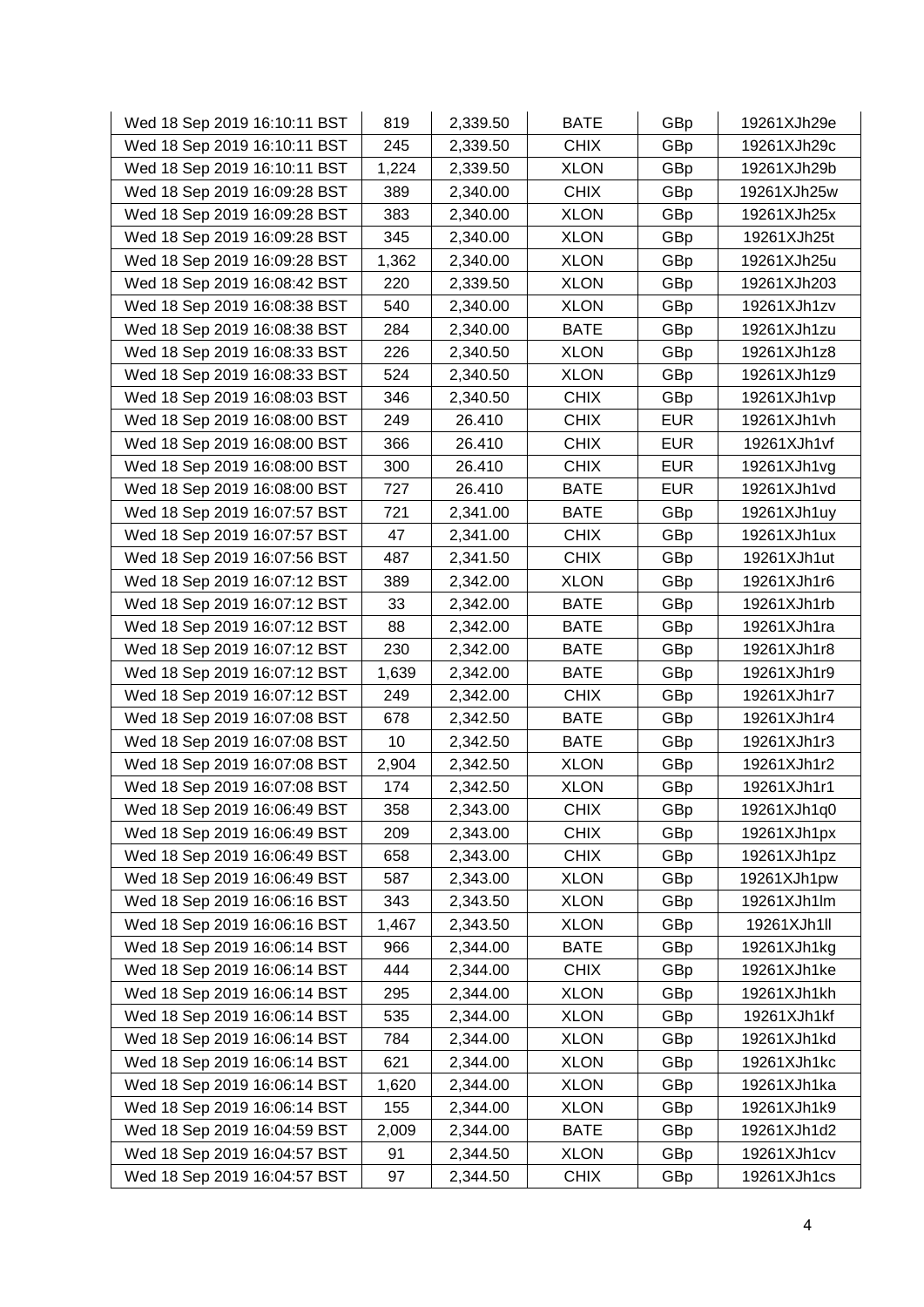| Wed 18 Sep 2019 16:04:57 BST | 240   | 2,344.50 | <b>CHIX</b> | GBp        | 19261XJh1cq |
|------------------------------|-------|----------|-------------|------------|-------------|
| Wed 18 Sep 2019 16:04:57 BST | 858   | 2,344.50 | <b>BATE</b> | GBp        | 19261XJh1cu |
| Wed 18 Sep 2019 16:04:57 BST | 1,323 | 2,344.50 | <b>BATE</b> | GBp        | 19261XJh1cr |
| Wed 18 Sep 2019 16:04:57 BST | 1,083 | 2,344.50 | <b>XLON</b> | GBp        | 19261XJh1ct |
| Wed 18 Sep 2019 16:04:57 BST | 1,668 | 2,344.50 | <b>XLON</b> | GBp        | 19261XJh1co |
| Wed 18 Sep 2019 16:04:37 BST | 534   | 2,345.00 | <b>XLON</b> | GBp        | 19261XJh1ae |
| Wed 18 Sep 2019 16:04:37 BST | 1,376 | 2,345.00 | <b>BATE</b> | GBp        | 19261XJh1af |
| Wed 18 Sep 2019 16:04:21 BST | 121   | 2,344.50 | <b>XLON</b> | GBp        | 19261XJh19e |
| Wed 18 Sep 2019 16:04:21 BST | 151   | 2,344.50 | <b>XLON</b> | GBp        | 19261XJh19d |
| Wed 18 Sep 2019 16:04:11 BST | 210   | 2,344.50 | <b>BATE</b> | GBp        | 19261XJh18h |
| Wed 18 Sep 2019 16:04:11 BST | 359   | 2,344.50 | <b>BATE</b> | GBp        | 19261XJh18f |
| Wed 18 Sep 2019 16:04:11 BST | 141   | 2,344.50 | <b>XLON</b> | GBp        | 19261XJh18e |
| Wed 18 Sep 2019 16:04:11 BST | 583   | 2,344.50 | <b>XLON</b> | GBp        | 19261XJh18g |
| Wed 18 Sep 2019 16:03:31 BST | 1,063 | 2,343.00 | <b>BATE</b> | GBp        | 19261XJh143 |
| Wed 18 Sep 2019 16:03:27 BST | 1,635 | 2,343.50 | <b>XLON</b> | GBp        | 19261XJh13m |
| Wed 18 Sep 2019 16:03:16 BST | 570   | 2,343.00 | <b>BATE</b> | GBp        | 19261XJh11x |
| Wed 18 Sep 2019 16:03:15 BST | 798   | 2,343.50 | <b>BATE</b> | GBp        | 19261XJh11v |
| Wed 18 Sep 2019 16:02:44 BST | 479   | 2,342.50 | <b>CHIX</b> | GBp        | 19261XJh0y2 |
| Wed 18 Sep 2019 16:02:44 BST | 1,012 | 2,342.50 | <b>CHIX</b> | GBp        | 19261XJh0y3 |
| Wed 18 Sep 2019 16:02:44 BST | 91    | 2,342.50 | <b>CHIX</b> | GBp        | 19261XJh0y1 |
| Wed 18 Sep 2019 16:02:44 BST | 198   | 2,342.50 | <b>CHIX</b> | GBp        | 19261XJh0y0 |
| Wed 18 Sep 2019 16:02:00 BST | 130   | 26.435   | <b>CHIX</b> | <b>EUR</b> | 19261XJh0vg |
| Wed 18 Sep 2019 16:02:00 BST | 142   | 26.435   | <b>CHIX</b> | <b>EUR</b> | 19261XJh0vf |
| Wed 18 Sep 2019 16:02:00 BST | 300   | 26.435   | <b>CHIX</b> | <b>EUR</b> | 19261XJh0ve |
| Wed 18 Sep 2019 16:02:00 BST | 312   | 26.435   | <b>CHIX</b> | <b>EUR</b> | 19261XJh0vd |
| Wed 18 Sep 2019 16:02:00 BST | 288   | 26.435   | <b>CHIX</b> | <b>EUR</b> | 19261XJh0vc |
| Wed 18 Sep 2019 16:02:00 BST | 300   | 26.435   | <b>CHIX</b> | <b>EUR</b> | 19261XJh0vb |
| Wed 18 Sep 2019 16:02:00 BST | 131   | 26.435   | <b>BATE</b> | <b>EUR</b> | 19261XJh0va |
| Wed 18 Sep 2019 16:02:00 BST | 300   | 26.435   | <b>BATE</b> | <b>EUR</b> | 19261XJh0v9 |
| Wed 18 Sep 2019 16:01:00 BST | 684   | 26.425   | <b>BATE</b> | <b>EUR</b> | 19261XJh0q1 |
| Wed 18 Sep 2019 16:01:00 BST | 649   | 26.425   | <b>BATE</b> | <b>EUR</b> | 19261XJh0q0 |
| Wed 18 Sep 2019 16:00:11 BST | 1,798 | 2,342.00 | <b>BATE</b> | GBp        | 19261XJh0hj |
| Wed 18 Sep 2019 16:00:11 BST | 66    | 2,342.00 | <b>BATE</b> | GBp        | 19261XJh0hk |
| Wed 18 Sep 2019 15:59:13 BST | 3,031 | 2,341.50 | <b>XLON</b> | GBp        | 19261XJh074 |
| Wed 18 Sep 2019 15:59:13 BST | 1,312 | 2,341.50 | <b>XLON</b> | GBp        | 19261XJh076 |
| Wed 18 Sep 2019 15:59:13 BST | 145   | 2,341.50 | <b>CHIX</b> | GBp        | 19261XJh075 |
| Wed 18 Sep 2019 15:59:13 BST | 1,933 | 2,341.50 | <b>BATE</b> | GBp        | 19261XJh078 |
| Wed 18 Sep 2019 15:59:13 BST | 43    | 2,341.50 | <b>BATE</b> | GBp        | 19261XJh079 |
| Wed 18 Sep 2019 15:59:13 BST | 113   | 2,341.50 | <b>BATE</b> | GBp        | 19261XJh077 |
| Wed 18 Sep 2019 15:59:00 BST | 2,093 | 2,342.00 | <b>BATE</b> | GBp        | 19261XJh06n |
| Wed 18 Sep 2019 15:59:00 BST | 4,445 | 2,342.00 | <b>XLON</b> | GBp        | 19261XJh06l |
| Wed 18 Sep 2019 15:59:00 BST | 217   | 2,342.00 | <b>XLON</b> | GBp        | 19261XJh06m |
| Wed 18 Sep 2019 15:57:37 BST | 342   | 2,341.00 | <b>XLON</b> | GBp        | 19261XJgzze |
| Wed 18 Sep 2019 15:57:37 BST | 261   | 2,341.00 | <b>BATE</b> | GBp        | 19261XJgzzf |
| Wed 18 Sep 2019 15:57:27 BST | 110   | 2,341.00 | <b>XLON</b> | GBp        | 19261XJgzyw |
| Wed 18 Sep 2019 15:57:27 BST | 176   | 2,341.00 | <b>XLON</b> | GBp        | 19261XJgzyu |
| Wed 18 Sep 2019 15:57:27 BST | 1,577 | 2,341.00 | <b>XLON</b> | GBp        | 19261XJgzyv |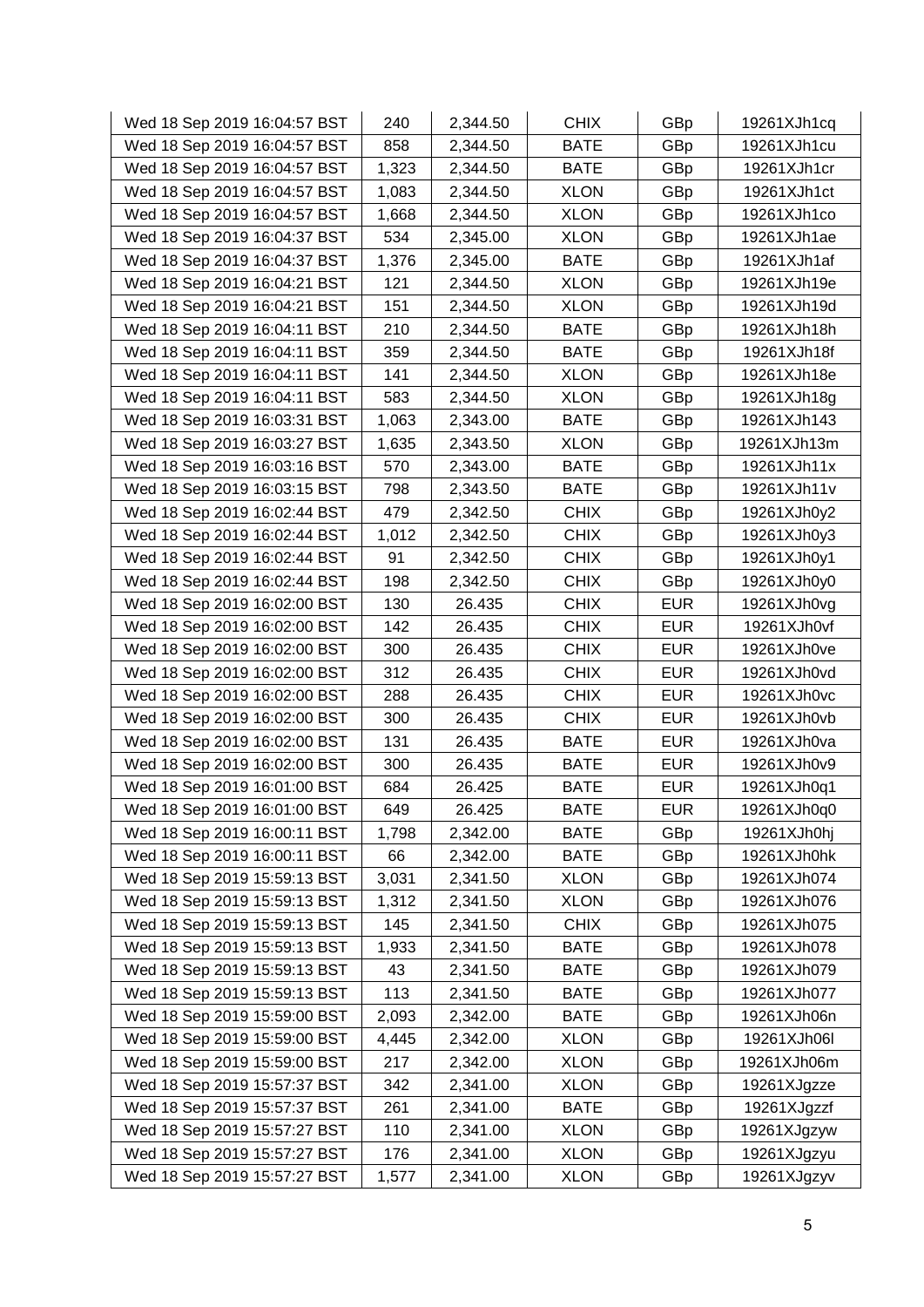| Wed 18 Sep 2019 15:56:20 BST | 799            | 2,341.50 | <b>BATE</b> | GBp        | 19261XJgzss |
|------------------------------|----------------|----------|-------------|------------|-------------|
| Wed 18 Sep 2019 15:56:20 BST | 222            | 2,341.50 | <b>CHIX</b> | GBp        | 19261XJgzst |
| Wed 18 Sep 2019 15:56:16 BST | 91             | 2,341.50 | <b>XLON</b> | GBp        | 19261XJgzs3 |
| Wed 18 Sep 2019 15:54:50 BST | 236            | 2,341.50 | <b>CHIX</b> | GBp        | 19261XJgzfj |
| Wed 18 Sep 2019 15:54:50 BST | 500            | 2,341.50 | <b>CHIX</b> | GBp        | 19261XJgzfg |
| Wed 18 Sep 2019 15:54:50 BST | 95             | 2,341.50 | <b>BATE</b> | GBp        | 19261XJgzfl |
| Wed 18 Sep 2019 15:54:50 BST | 3              | 2,341.50 | <b>BATE</b> | GBp        | 19261XJgzfm |
| Wed 18 Sep 2019 15:54:50 BST | 214            | 2,341.50 | <b>BATE</b> | GBp        | 19261XJgzfn |
| Wed 18 Sep 2019 15:54:50 BST | 44             | 2,341.50 | <b>BATE</b> | GBp        | 19261XJgzfo |
| Wed 18 Sep 2019 15:54:50 BST | 1,875          | 2,341.50 | <b>BATE</b> | GBp        | 19261XJgzfi |
| Wed 18 Sep 2019 15:54:50 BST | $\overline{2}$ | 2,341.50 | <b>BATE</b> | GBp        | 19261XJgzfk |
| Wed 18 Sep 2019 15:54:50 BST | 13             | 2,341.50 | <b>BATE</b> | GBp        | 19261XJgzfh |
| Wed 18 Sep 2019 15:54:50 BST | 187            | 2,341.50 | <b>CHIX</b> | GBp        | 19261XJgzff |
| Wed 18 Sep 2019 15:54:50 BST | 519            | 2,341.50 | <b>CHIX</b> | GBp        | 19261XJgzfd |
| Wed 18 Sep 2019 15:54:50 BST | 55             | 2,341.50 | <b>XLON</b> | GBp        | 19261XJgzfe |
| Wed 18 Sep 2019 15:54:50 BST | 405            | 2,341.50 | <b>XLON</b> | GBp        | 19261XJgzfc |
| Wed 18 Sep 2019 15:54:50 BST | 1,286          | 2,341.50 | <b>XLON</b> | GBp        | 19261XJgzf1 |
| Wed 18 Sep 2019 15:54:50 BST | 294            | 2,341.50 | <b>XLON</b> | GBp        | 19261XJgzf2 |
| Wed 18 Sep 2019 15:54:46 BST | 1,543          | 2,342.00 | <b>BATE</b> | GBp        | 19261XJgzdz |
| Wed 18 Sep 2019 15:54:46 BST | 27             | 2,342.00 | <b>BATE</b> | GBp        | 19261XJgze3 |
| Wed 18 Sep 2019 15:54:46 BST | 16             | 2,342.00 | <b>BATE</b> | GBp        | 19261XJgze4 |
| Wed 18 Sep 2019 15:54:46 BST | 2,210          | 2,342.00 | <b>BATE</b> | GBp        | 19261XJgze1 |
| Wed 18 Sep 2019 15:54:46 BST | 134            | 2,342.00 | <b>BATE</b> | GBp        | 19261XJgze2 |
| Wed 18 Sep 2019 15:54:46 BST | 328            | 2,342.00 | <b>CHIX</b> | GBp        | 19261XJgzdw |
| Wed 18 Sep 2019 15:54:46 BST | 913            | 2,342.00 | <b>CHIX</b> | GBp        | 19261XJgzdy |
| Wed 18 Sep 2019 15:54:46 BST | 836            | 2,342.00 | <b>XLON</b> | GBp        | 19261XJgzdx |
| Wed 18 Sep 2019 15:54:46 BST | 718            | 2,342.00 | <b>XLON</b> | GBp        | 19261XJgzdt |
| Wed 18 Sep 2019 15:54:46 BST | 1,005          | 2,342.00 | <b>XLON</b> | GBp        | 19261XJgze0 |
| Wed 18 Sep 2019 15:54:46 BST | 688            | 2,342.00 | <b>XLON</b> | GBp        | 19261XJgzdv |
| Wed 18 Sep 2019 15:54:46 BST | 775            | 2,342.00 | <b>XLON</b> | GBp        | 19261XJgzdu |
| Wed 18 Sep 2019 15:54:46 BST | 111            | 2,342.00 | <b>XLON</b> | GBp        | 19261XJgzds |
| Wed 18 Sep 2019 15:54:26 BST | 208            | 2,342.50 | <b>CHIX</b> | GBp        | 19261XJgzb4 |
| Wed 18 Sep 2019 15:53:44 BST | 660            | 2,342.00 | <b>BATE</b> | GBp        | 19261XJgz5q |
| Wed 18 Sep 2019 15:53:30 BST | 89             | 2,341.50 | <b>XLON</b> | GBp        | 19261XJgz53 |
| Wed 18 Sep 2019 15:53:12 BST | 290            | 2,341.50 | <b>BATE</b> | GBp        | 19261XJgz2a |
| Wed 18 Sep 2019 15:53:12 BST | 58             | 2,341.50 | <b>XLON</b> | GBp        | 19261XJgz29 |
| Wed 18 Sep 2019 15:53:12 BST | 21             | 2,341.50 | <b>XLON</b> | GBp        | 19261XJgz28 |
| Wed 18 Sep 2019 15:53:01 BST | 208            | 2,341.50 | <b>XLON</b> | GBp        | 19261XJgz11 |
| Wed 18 Sep 2019 15:53:01 BST | 274            | 2,341.50 | <b>XLON</b> | GBp        | 19261XJgz10 |
| Wed 18 Sep 2019 15:53:01 BST | 12             | 2,341.50 | <b>XLON</b> | GBp        | 19261XJgz0z |
| Wed 18 Sep 2019 15:53:01 BST | 14             | 2,341.50 | <b>XLON</b> | GBp        | 19261XJgz0y |
| Wed 18 Sep 2019 15:52:32 BST | 275            | 2,342.00 | <b>XLON</b> | GBp        | 19261XJgyx5 |
| Wed 18 Sep 2019 15:52:32 BST | 290            | 2,342.00 | <b>XLON</b> | GBp        | 19261XJgyx6 |
| Wed 18 Sep 2019 15:52:32 BST | 60             | 2,342.00 | <b>XLON</b> | GBp        | 19261XJgyx4 |
| Wed 18 Sep 2019 15:52:20 BST | 184            | 2,342.50 | <b>XLON</b> | GBp        | 19261XJgyvh |
| Wed 18 Sep 2019 15:52:20 BST | 178            | 2,342.50 | <b>XLON</b> | GBp        | 19261XJgyvg |
| Wed 18 Sep 2019 15:52:00 BST | 475            | 26.420   | <b>CHIX</b> | <b>EUR</b> | 19261XJgysw |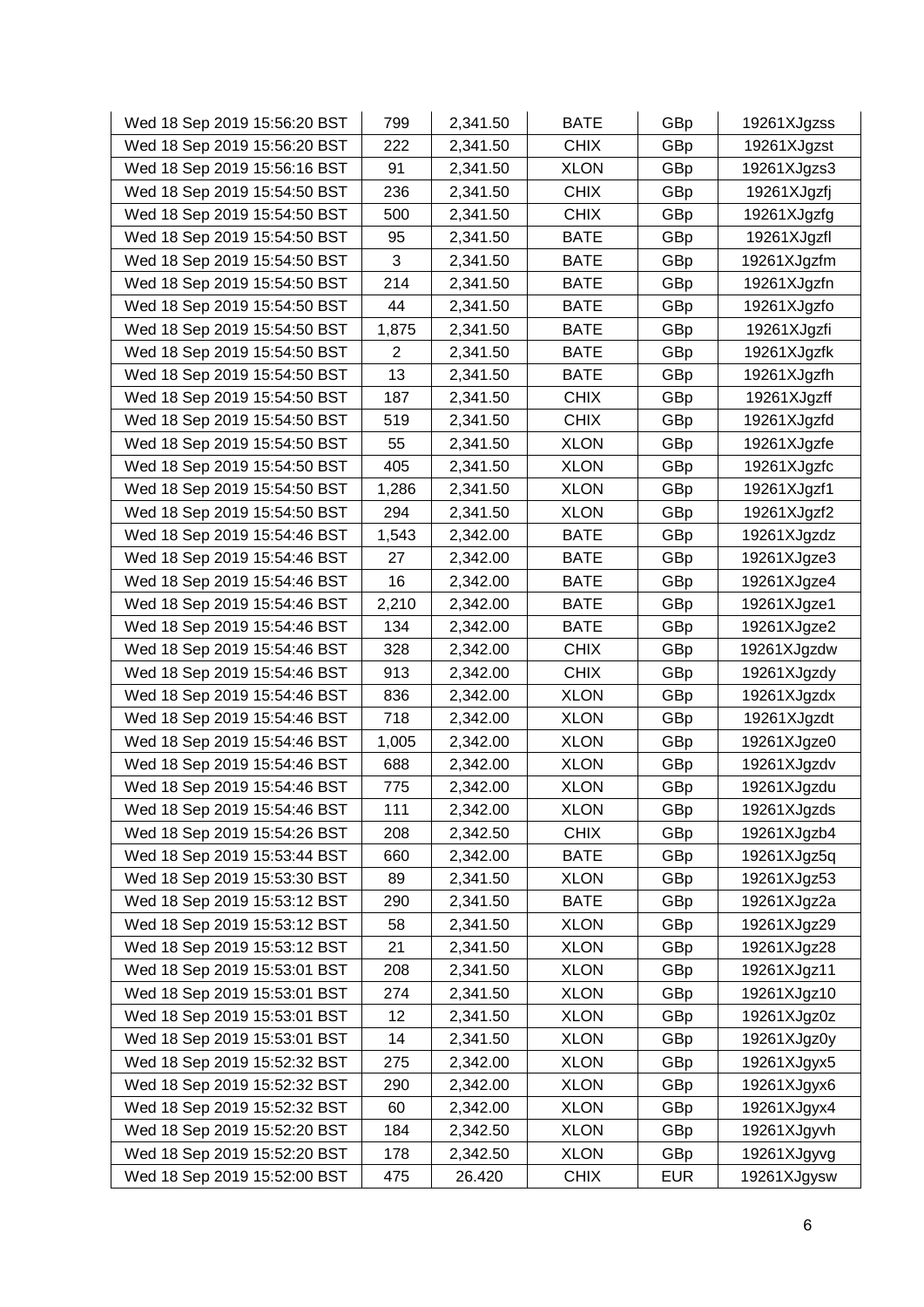| Wed 18 Sep 2019 15:52:00 BST | 474   | 26.420   | <b>CHIX</b> | <b>EUR</b> | 19261XJgysu |
|------------------------------|-------|----------|-------------|------------|-------------|
| Wed 18 Sep 2019 15:52:00 BST | 13    | 26.420   | <b>CHIX</b> | <b>EUR</b> | 19261XJgyst |
| Wed 18 Sep 2019 15:52:00 BST | 80    | 26.420   | <b>CHIX</b> | <b>EUR</b> | 19261XJgysr |
| Wed 18 Sep 2019 15:52:00 BST | 21    | 26.420   | <b>CHIX</b> | <b>EUR</b> | 19261XJgyss |
| Wed 18 Sep 2019 15:52:00 BST | 80    | 26.420   | <b>CHIX</b> | <b>EUR</b> | 19261XJgyso |
| Wed 18 Sep 2019 15:52:00 BST | 80    | 26.420   | <b>CHIX</b> | <b>EUR</b> | 19261XJgysp |
| Wed 18 Sep 2019 15:52:00 BST | 80    | 26.420   | <b>CHIX</b> | <b>EUR</b> | 19261XJgysq |
| Wed 18 Sep 2019 15:52:00 BST | 80    | 26.420   | <b>CHIX</b> | <b>EUR</b> | 19261XJgysj |
| Wed 18 Sep 2019 15:52:00 BST | 300   | 26.420   | <b>CHIX</b> | <b>EUR</b> | 19261XJgysm |
| Wed 18 Sep 2019 15:51:06 BST | 1,626 | 2,342.00 | <b>BATE</b> | GBp        | 19261XJgyer |
| Wed 18 Sep 2019 15:51:06 BST | 463   | 2,342.00 | <b>BATE</b> | GBp        | 19261XJgyen |
| Wed 18 Sep 2019 15:51:06 BST | 450   | 2,342.00 | <b>BATE</b> | GBp        | 19261XJgyeo |
| Wed 18 Sep 2019 15:51:06 BST | 244   | 2,342.00 | <b>CHIX</b> | GBp        | 19261XJgyep |
| Wed 18 Sep 2019 15:51:06 BST | 214   | 2,342.00 | <b>CHIX</b> | GBp        | 19261XJgyeq |
| Wed 18 Sep 2019 15:51:06 BST | 397   | 2,342.00 | <b>XLON</b> | GBp        | 19261XJgyem |
| Wed 18 Sep 2019 15:49:47 BST | 222   | 2,343.00 | <b>CHIX</b> | GBp        | 19261XJgy3g |
| Wed 18 Sep 2019 15:49:47 BST | 1,037 | 2,343.00 | <b>CHIX</b> | GBp        | 19261XJgy3d |
| Wed 18 Sep 2019 15:49:47 BST | 2,582 | 2,343.00 | <b>XLON</b> | GBp        | 19261XJgy3h |
| Wed 18 Sep 2019 15:49:47 BST | 1,387 | 2,343.00 | <b>XLON</b> | GBp        | 19261XJgy3f |
| Wed 18 Sep 2019 15:49:47 BST | 215   | 2,343.00 | <b>XLON</b> | GBp        | 19261XJgy3e |
| Wed 18 Sep 2019 15:49:43 BST | 653   | 2,343.50 | <b>XLON</b> | GBp        | 19261XJgy2f |
| Wed 18 Sep 2019 15:49:43 BST | 515   | 2,343.50 | <b>XLON</b> | GBp        | 19261XJgy2g |
| Wed 18 Sep 2019 15:49:43 BST | 1,571 | 2,343.50 | <b>BATE</b> | GBp        | 19261XJgy2h |
| Wed 18 Sep 2019 15:48:32 BST | 250   | 2,343.50 | <b>XLON</b> | GBp        | 19261XJgxso |
| Wed 18 Sep 2019 15:48:32 BST | 883   | 2,343.50 | <b>XLON</b> | GBp        | 19261XJgxsq |
| Wed 18 Sep 2019 15:48:32 BST | 684   | 2,343.50 | <b>XLON</b> | GBp        | 19261XJgxsm |
| Wed 18 Sep 2019 15:48:32 BST | 191   | 2,343.50 | <b>XLON</b> | GBp        | 19261XJgxsg |
| Wed 18 Sep 2019 15:48:32 BST | 1,597 | 2,343.50 | <b>XLON</b> | GBp        | 19261XJgxsh |
| Wed 18 Sep 2019 15:48:32 BST | 924   | 2,343.50 | <b>XLON</b> | GBp        | 19261XJgxsi |
| Wed 18 Sep 2019 15:48:32 BST | 2,341 | 2,343.50 | <b>BATE</b> | GBp        | 19261XJgxsk |
| Wed 18 Sep 2019 15:48:32 BST | 729   | 26.435   | <b>BATE</b> | <b>EUR</b> | 19261XJgxsv |
| Wed 18 Sep 2019 15:48:32 BST | 699   | 26.435   | <b>BATE</b> | <b>EUR</b> | 19261XJgxsp |
| Wed 18 Sep 2019 15:48:32 BST | 295   | 26.435   | <b>CHIX</b> | <b>EUR</b> | 19261XJgxsj |
| Wed 18 Sep 2019 15:48:32 BST | 1     | 26.435   | <b>BATE</b> | <b>EUR</b> | 19261XJgxst |
| Wed 18 Sep 2019 15:48:32 BST | 200   | 26.435   | <b>BATE</b> | <b>EUR</b> | 19261XJgxss |
| Wed 18 Sep 2019 15:48:32 BST | 58    | 26.435   | <b>BATE</b> | <b>EUR</b> | 19261XJgxsr |
| Wed 18 Sep 2019 15:48:32 BST | 86    | 26.435   | <b>BATE</b> | <b>EUR</b> | 19261XJgxsn |
| Wed 18 Sep 2019 15:48:32 BST | 197   | 26.435   | <b>BATE</b> | <b>EUR</b> | 19261XJgxsl |
| Wed 18 Sep 2019 15:48:12 BST | 207   | 26.440   | <b>BATE</b> | <b>EUR</b> | 19261XJgxq5 |
| Wed 18 Sep 2019 15:48:12 BST | 207   | 26.440   | <b>BATE</b> | <b>EUR</b> | 19261XJgxq4 |
| Wed 18 Sep 2019 15:46:58 BST | 5     | 2,343.00 | <b>BATE</b> | GBp        | 19261XJgxe1 |
| Wed 18 Sep 2019 15:46:58 BST | 19    | 2,343.00 | <b>BATE</b> | GBp        | 19261XJgxe2 |
| Wed 18 Sep 2019 15:46:58 BST | 22    | 2,343.00 | <b>BATE</b> | GBp        | 19261XJgxdz |
| Wed 18 Sep 2019 15:46:58 BST | 5     | 2,343.00 | <b>BATE</b> | GBp        | 19261XJgxe0 |
| Wed 18 Sep 2019 15:46:58 BST | 5     | 2,343.00 | <b>BATE</b> | GBp        | 19261XJgxdx |
| Wed 18 Sep 2019 15:46:58 BST | 49    | 2,343.00 | <b>BATE</b> | GBp        | 19261XJgxdy |
| Wed 18 Sep 2019 15:46:58 BST | 62    | 2,343.00 | BATE        | GBp        | 19261XJgxdv |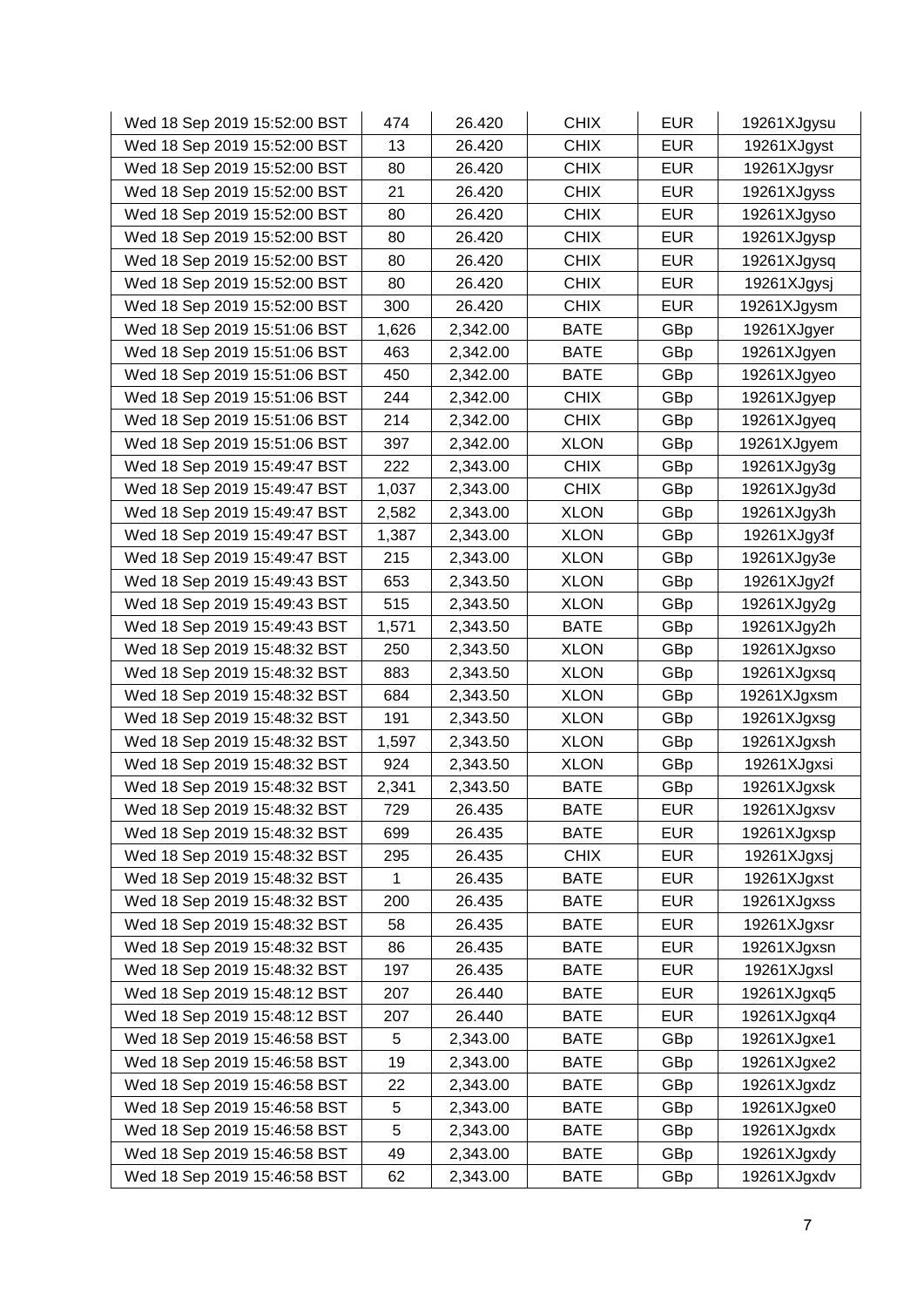| Wed 18 Sep 2019 15:46:58 BST | 104            | 2,343.00 | <b>BATE</b> | GBp        | 19261XJgxdw |
|------------------------------|----------------|----------|-------------|------------|-------------|
| Wed 18 Sep 2019 15:46:58 BST | 309            | 2,343.00 | <b>BATE</b> | GBp        | 19261XJgxdt |
| Wed 18 Sep 2019 15:46:58 BST | 1,691          | 2,343.00 | <b>BATE</b> | GBp        | 19261XJgxdu |
| Wed 18 Sep 2019 15:46:58 BST | 207            | 2,343.00 | <b>BATE</b> | GBp        | 19261XJgxdp |
| Wed 18 Sep 2019 15:46:58 BST | 1,793          | 2,343.00 | <b>BATE</b> | GBp        | 19261XJgxds |
| Wed 18 Sep 2019 15:46:58 BST | 695            | 2,343.00 | <b>CHIX</b> | GBp        | 19261XJgxdr |
| Wed 18 Sep 2019 15:46:58 BST | 379            | 2,343.00 | <b>CHIX</b> | GBp        | 19261XJgxdo |
| Wed 18 Sep 2019 15:46:58 BST | 1,162          | 2,343.00 | <b>XLON</b> | GBp        | 19261XJgxdq |
| Wed 18 Sep 2019 15:46:58 BST | 1,519          | 2,343.00 | <b>XLON</b> | GBp        | 19261XJgxdm |
| Wed 18 Sep 2019 15:46:58 BST | 2,048          | 2,343.00 | <b>XLON</b> | GBp        | 19261XJgxdn |
| Wed 18 Sep 2019 15:46:39 BST | 545            | 2,343.50 | <b>BATE</b> | GBp        | 19261XJgxaf |
| Wed 18 Sep 2019 15:46:05 BST | 141            | 2,343.00 | <b>BATE</b> | GBp        | 19261XJgx58 |
| Wed 18 Sep 2019 15:46:01 BST | 441            | 2,343.00 | <b>XLON</b> | GBp        | 19261XJgx4s |
| Wed 18 Sep 2019 15:45:50 BST | 634            | 2,343.00 | <b>BATE</b> | GBp        | 19261XJgx32 |
| Wed 18 Sep 2019 15:44:20 BST | 1,006          | 2,340.50 | <b>CHIX</b> | GBp        | 19261XJgwku |
| Wed 18 Sep 2019 15:42:53 BST | 1,982          | 2,338.50 | <b>BATE</b> | GBp        | 19261XJgw4g |
| Wed 18 Sep 2019 15:42:53 BST | 141            | 2,338.50 | <b>XLON</b> | GBp        | 19261XJgw4f |
| Wed 18 Sep 2019 15:42:10 BST | 6              | 2,339.00 | <b>BATE</b> | GBp        | 19261XJgw0m |
| Wed 18 Sep 2019 15:42:10 BST | 15             | 2,339.00 | <b>BATE</b> | GBp        | 19261XJgw0i |
| Wed 18 Sep 2019 15:42:10 BST | 21             | 2,339.00 | <b>BATE</b> | GBp        | 19261XJgw0j |
| Wed 18 Sep 2019 15:42:10 BST | 114            | 2,339.00 | <b>BATE</b> | GBp        | 19261XJgw0k |
| Wed 18 Sep 2019 15:42:10 BST | $\overline{c}$ | 2,339.00 | <b>BATE</b> | GBp        | 19261XJgw0l |
| Wed 18 Sep 2019 15:42:10 BST | 2,233          | 2,339.00 | <b>BATE</b> | GBp        | 19261XJgw0h |
| Wed 18 Sep 2019 15:42:10 BST | 426            | 2,339.00 | <b>CHIX</b> | GBp        | 19261XJgw0e |
| Wed 18 Sep 2019 15:42:10 BST | 273            | 2,339.00 | <b>CHIX</b> | GBp        | 19261XJgw0c |
| Wed 18 Sep 2019 15:42:10 BST | 850            | 2,339.00 | <b>XLON</b> | GBp        | 19261XJgw0f |
| Wed 18 Sep 2019 15:42:10 BST | 3,600          | 2,339.00 | <b>XLON</b> | GBp        | 19261XJgw0g |
| Wed 18 Sep 2019 15:42:10 BST | 354            | 2,339.00 | <b>XLON</b> | GBp        | 19261XJgw0b |
| Wed 18 Sep 2019 15:42:10 BST | 239            | 2,339.00 | <b>XLON</b> | GBp        | 19261XJgw0d |
| Wed 18 Sep 2019 15:42:01 BST | 588            | 26.405   | <b>CHIX</b> | <b>EUR</b> | 19261XJgvzh |
| Wed 18 Sep 2019 15:41:22 BST | 733            | 26.400   | <b>CHIX</b> | <b>EUR</b> | 19261XJgvux |
| Wed 18 Sep 2019 15:41:21 BST | 2,282          | 2,339.00 | <b>XLON</b> | GBp        | 19261XJgvut |
| Wed 18 Sep 2019 15:41:21 BST | 133            | 2,339.00 | <b>XLON</b> | GBp        | 19261XJgvuu |
| Wed 18 Sep 2019 15:38:39 BST | 250            | 2,337.50 | <b>XLON</b> | GBp        | 19261XJgv4f |
| Wed 18 Sep 2019 15:38:39 BST | 1,992          | 2,338.00 | <b>BATE</b> | GBp        | 19261XJgv4b |
| Wed 18 Sep 2019 15:38:39 BST | 105            | 2,338.00 | <b>BATE</b> | GBp        | 19261XJgv4c |
| Wed 18 Sep 2019 15:38:39 BST | 66             | 2,338.00 | <b>BATE</b> | GBp        | 19261XJgv4d |
| Wed 18 Sep 2019 15:38:39 BST | 13             | 2,338.00 | <b>BATE</b> | GBp        | 19261XJgv4e |
| Wed 18 Sep 2019 15:38:39 BST | 1,176          | 2,338.00 | <b>BATE</b> | GBp        | 19261XJgv4a |
| Wed 18 Sep 2019 15:38:38 BST | 175            | 2,338.00 | <b>CHIX</b> | GBp        | 19261XJgv43 |
| Wed 18 Sep 2019 15:38:38 BST | 699            | 2,338.00 | <b>CHIX</b> | GBp        | 19261XJgv40 |
| Wed 18 Sep 2019 15:38:38 BST | 1,016          | 2,338.00 | <b>XLON</b> | GBp        | 19261XJgv42 |
| Wed 18 Sep 2019 15:38:38 BST | 15             | 2,338.00 | <b>XLON</b> | GBp        | 19261XJgv41 |
| Wed 18 Sep 2019 15:38:38 BST | 1,031          | 2,338.00 | <b>BATE</b> | GBp        | 19261XJgv44 |
| Wed 18 Sep 2019 15:38:38 BST | 2,836          | 2,338.00 | <b>XLON</b> | GBp        | 19261XJgv3y |
| Wed 18 Sep 2019 15:38:38 BST | 373            | 2,338.00 | <b>XLON</b> | GBp        | 19261XJgv3z |
| Wed 18 Sep 2019 15:38:05 BST | 1,528          | 2,338.50 | <b>BATE</b> | GBp        | 19261XJgv0r |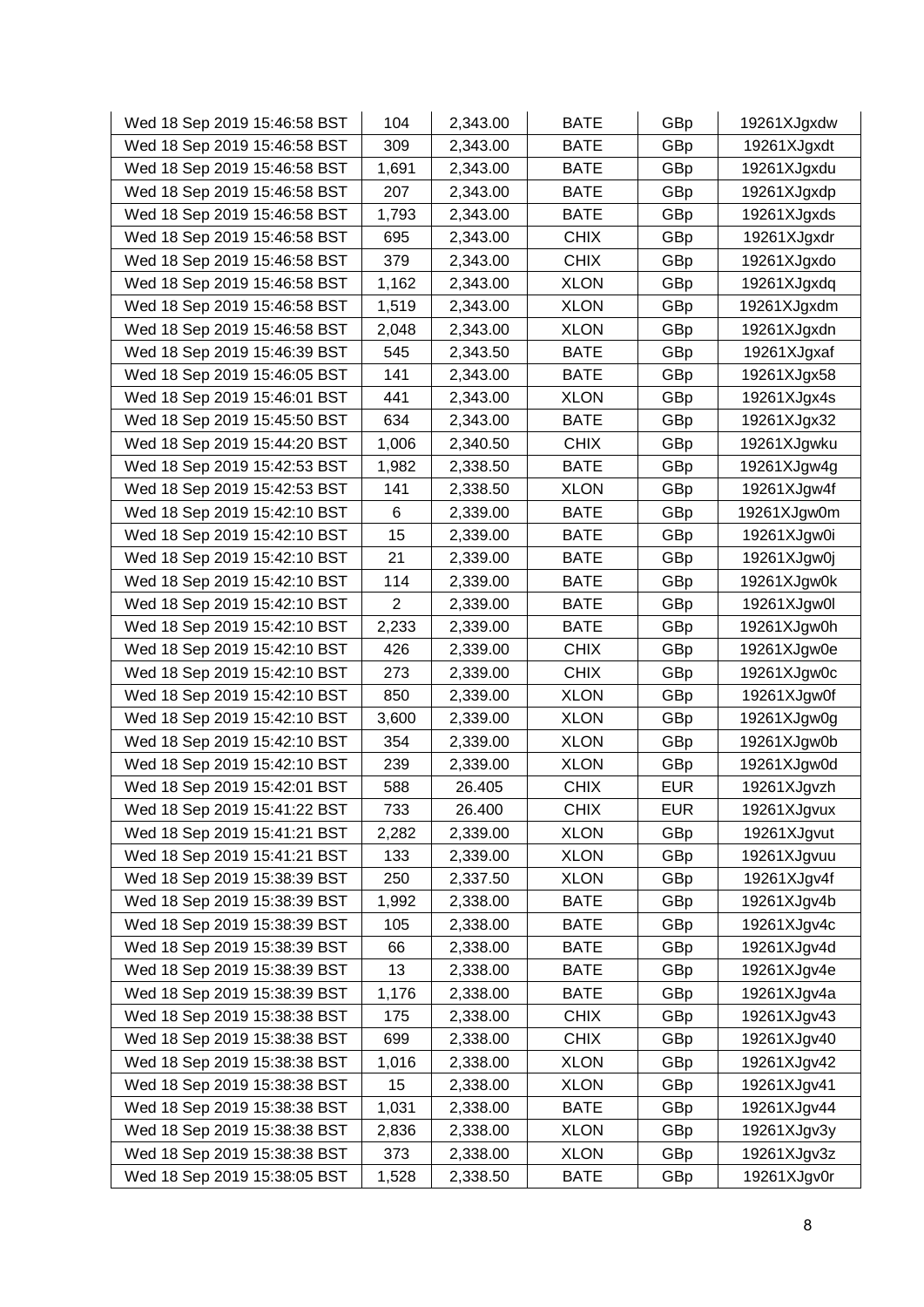| Wed 18 Sep 2019 15:38:05 BST | 139   | 2,338.50 | <b>BATE</b> | GBp        | 19261XJgv0s |
|------------------------------|-------|----------|-------------|------------|-------------|
| Wed 18 Sep 2019 15:38:05 BST | 70    | 2,338.50 | <b>BATE</b> | GBp        | 19261XJgv0o |
| Wed 18 Sep 2019 15:38:05 BST | 256   | 2,338.50 | <b>BATE</b> | GBp        | 19261XJgv0p |
| Wed 18 Sep 2019 15:38:05 BST | 2,074 | 2,338.50 | <b>BATE</b> | GBp        | 19261XJgv0q |
| Wed 18 Sep 2019 15:38:05 BST | 44    | 2,338.50 | <b>BATE</b> | GBp        | 19261XJgv0l |
| Wed 18 Sep 2019 15:38:05 BST | 1,301 | 2,338.50 | <b>CHIX</b> | GBp        | 19261XJgv0k |
| Wed 18 Sep 2019 15:38:05 BST | 426   | 2,338.50 | <b>CHIX</b> | GBp        | 19261XJgv0m |
| Wed 18 Sep 2019 15:38:05 BST | 2,846 | 2,338.50 | <b>XLON</b> | GBp        | 19261XJgv0n |
| Wed 18 Sep 2019 15:38:05 BST | 29    | 2,338.50 | <b>XLON</b> | GBp        | 19261XJgv0j |
| Wed 18 Sep 2019 15:38:05 BST | 90    | 2,338.50 | <b>XLON</b> | GBp        | 19261XJgv0i |
| Wed 18 Sep 2019 15:37:44 BST | 267   | 2,338.50 | <b>BATE</b> | GBp        | 19261XJguwy |
| Wed 18 Sep 2019 15:37:44 BST | 70    | 2,338.50 | <b>BATE</b> | GBp        | 19261XJguwx |
| Wed 18 Sep 2019 15:37:44 BST | 18    | 2,338.50 | <b>BATE</b> | GBp        | 19261XJguww |
| Wed 18 Sep 2019 15:37:44 BST | 46    | 2,338.50 | <b>BATE</b> | GBp        | 19261XJguwv |
| Wed 18 Sep 2019 15:37:44 BST | 4     | 2,338.50 | <b>BATE</b> | GBp        | 19261XJguwu |
| Wed 18 Sep 2019 15:37:44 BST | 3     | 2,338.50 | <b>BATE</b> | GBp        | 19261XJguwt |
| Wed 18 Sep 2019 15:37:00 BST | 692   | 26.375   | <b>BATE</b> | <b>EUR</b> | 19261XJgup1 |
| Wed 18 Sep 2019 15:37:00 BST | 1,259 | 26.375   | <b>BATE</b> | <b>EUR</b> | 19261XJgup2 |
| Wed 18 Sep 2019 15:36:03 BST | 133   | 2,336.50 | <b>BATE</b> | GBp        | 19261XJgugz |
| Wed 18 Sep 2019 15:36:03 BST | 163   | 2,336.50 | <b>BATE</b> | GBp        | 19261XJgugy |
| Wed 18 Sep 2019 15:35:59 BST | 446   | 2,336.50 | <b>XLON</b> | GBp        | 19261XJguft |
| Wed 18 Sep 2019 15:35:13 BST | 944   | 2,335.50 | <b>BATE</b> | GBp        | 19261XJgu9s |
| Wed 18 Sep 2019 15:35:13 BST | 10    | 2,335.50 | BATE        | GBp        | 19261XJgu9r |
| Wed 18 Sep 2019 15:35:13 BST | 15    | 2,335.50 | <b>BATE</b> | GBp        | 19261XJgu9p |
| Wed 18 Sep 2019 15:35:13 BST | 107   | 2,335.50 | <b>BATE</b> | GBp        | 19261XJgu9m |
| Wed 18 Sep 2019 15:35:13 BST | 256   | 2,335.50 | <b>CHIX</b> | GBp        | 19261XJgu9n |
| Wed 18 Sep 2019 15:35:13 BST | 79    | 2,335.50 | <b>XLON</b> | GBp        | 19261XJgu9u |
| Wed 18 Sep 2019 15:35:13 BST | 1,318 | 2,335.50 | <b>XLON</b> | GBp        | 19261XJgu9t |
| Wed 18 Sep 2019 15:35:13 BST | 524   | 2,335.50 | <b>XLON</b> | GBp        | 19261XJgu9q |
| Wed 18 Sep 2019 15:35:13 BST | 333   | 2,335.50 | <b>XLON</b> | GBp        | 19261XJgu9o |
| Wed 18 Sep 2019 15:35:13 BST | 79    | 2,335.50 | <b>XLON</b> | GBp        | 19261XJgu9l |
| Wed 18 Sep 2019 15:34:45 BST | 350   | 2,336.00 | <b>XLON</b> | GBp        | 19261XJgu54 |
| Wed 18 Sep 2019 15:34:45 BST | 366   | 2,336.00 | <b>XLON</b> | GBp        | 19261XJgu56 |
| Wed 18 Sep 2019 15:33:38 BST | 170   | 2,336.50 | <b>XLON</b> | GBp        | 19261XJgtuh |
| Wed 18 Sep 2019 15:33:38 BST | 1,272 | 2,336.50 | <b>XLON</b> | GBp        | 19261XJgtug |
| Wed 18 Sep 2019 15:33:38 BST | 417   | 2,336.50 | <b>XLON</b> | GBp        | 19261XJgtuf |
| Wed 18 Sep 2019 15:33:38 BST | 341   | 2,336.50 | <b>XLON</b> | GBp        | 19261XJgtue |
| Wed 18 Sep 2019 15:33:38 BST | 63    | 2,336.50 | <b>XLON</b> | GBp        | 19261XJgtud |
| Wed 18 Sep 2019 15:33:20 BST | 437   | 2,336.50 | <b>BATE</b> | GBp        | 19261XJgtrt |
| Wed 18 Sep 2019 15:33:20 BST | 300   | 2,336.50 | <b>BATE</b> | GBp        | 19261XJgtrs |
| Wed 18 Sep 2019 15:33:20 BST | 2,210 | 2,336.50 | <b>XLON</b> | GBp        | 19261XJgtrn |
| Wed 18 Sep 2019 15:33:20 BST | 175   | 2,336.50 | <b>XLON</b> | GBp        | 19261XJgtrm |
| Wed 18 Sep 2019 15:33:20 BST | 202   | 2,336.50 | <b>BATE</b> | GBp        | 19261XJgtrr |
| Wed 18 Sep 2019 15:33:20 BST | 400   | 2,336.50 | BATE        | GBp        | 19261XJgtrp |
| Wed 18 Sep 2019 15:33:18 BST | 554   | 2,337.00 | <b>XLON</b> | GBp        | 19261XJgtra |
| Wed 18 Sep 2019 15:33:18 BST | 335   | 2,337.00 | <b>XLON</b> | GBp        | 19261XJgtr9 |
| Wed 18 Sep 2019 15:33:18 BST | 3     | 2,337.00 | <b>XLON</b> | GBp        | 19261XJgtr8 |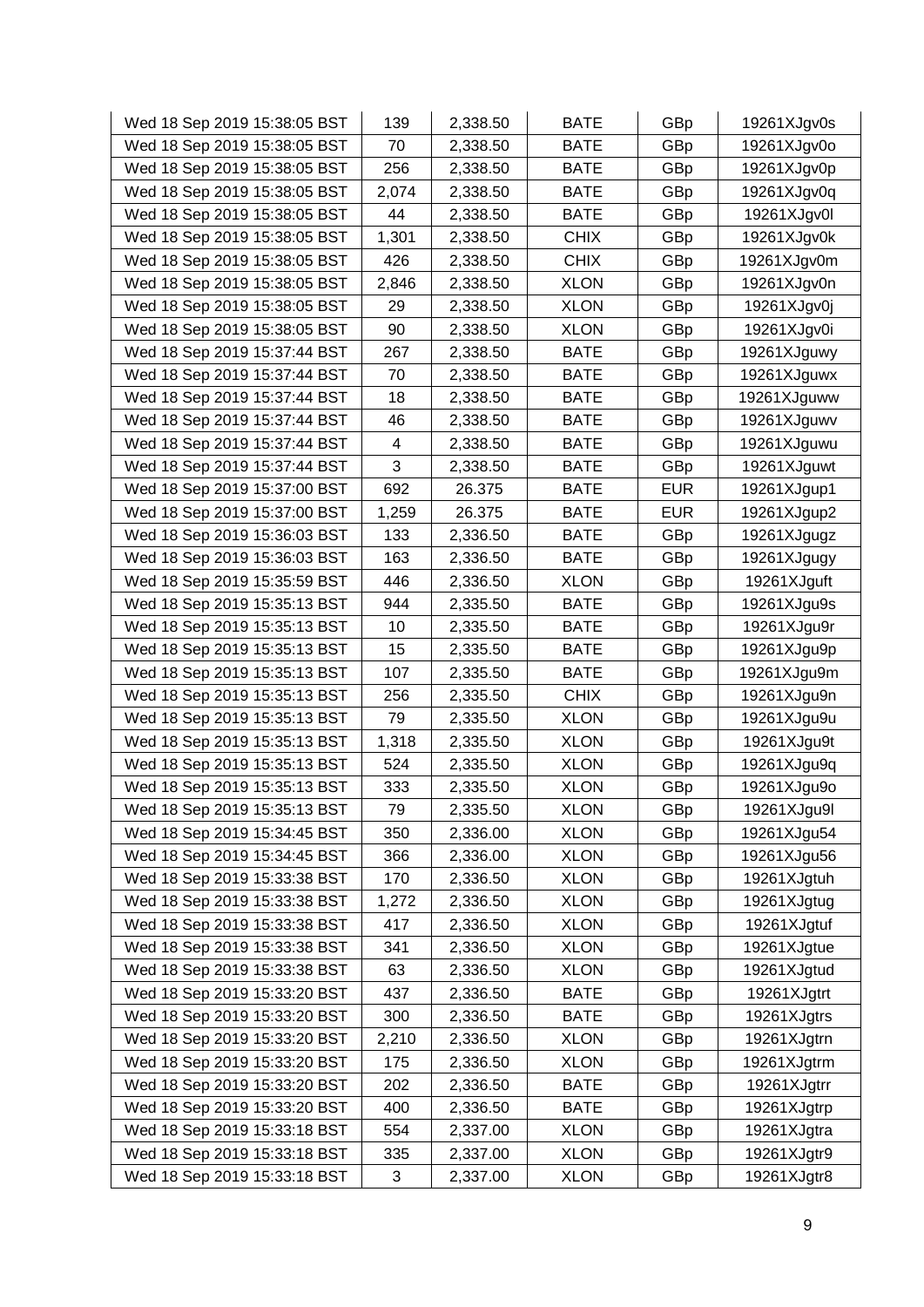| Wed 18 Sep 2019 15:32:51 BST | 12             | 2,337.00 | <b>XLON</b> | GBp        | 19261XJgtlu |
|------------------------------|----------------|----------|-------------|------------|-------------|
| Wed 18 Sep 2019 15:32:51 BST | 70             | 2,337.00 | <b>XLON</b> | GBp        | 19261XJgtlt |
| Wed 18 Sep 2019 15:32:51 BST | 12             | 2,337.00 | <b>XLON</b> | GBp        | 19261XJgtlr |
| Wed 18 Sep 2019 15:32:51 BST | 617            | 2,337.00 | <b>XLON</b> | GBp        | 19261XJgtls |
| Wed 18 Sep 2019 15:32:51 BST | 12             | 2,337.00 | <b>XLON</b> | GBp        | 19261XJgtlq |
| Wed 18 Sep 2019 15:32:27 BST | 393            | 2,337.50 | <b>XLON</b> | GBp        | 19261XJgthu |
| Wed 18 Sep 2019 15:32:20 BST | 260            | 2,337.50 | <b>XLON</b> | GBp        | 19261XJgtgu |
| Wed 18 Sep 2019 15:31:26 BST | 141            | 2,336.00 | <b>XLON</b> | GBp        | 19261XJgt5f |
| Wed 18 Sep 2019 15:31:00 BST | 552            | 26.370   | <b>CHIX</b> | <b>EUR</b> | 19261XJgszl |
| Wed 18 Sep 2019 15:31:00 BST | 417            | 26.370   | <b>CHIX</b> | <b>EUR</b> | 19261XJgszm |
| Wed 18 Sep 2019 15:30:16 BST | 283            | 2,337.00 | <b>XLON</b> | GBp        | 19261XJgssh |
| Wed 18 Sep 2019 15:30:05 BST | 563            | 2,336.00 | <b>XLON</b> | GBp        | 19261XJgsob |
| Wed 18 Sep 2019 15:30:05 BST | 553            | 2,336.00 | <b>CHIX</b> | GBp        | 19261XJgsod |
| Wed 18 Sep 2019 15:30:05 BST | 114            | 2,336.00 | <b>CHIX</b> | GBp        | 19261XJgsoe |
| Wed 18 Sep 2019 15:30:05 BST | 136            | 2,336.00 | <b>CHIX</b> | GBp        | 19261XJgsoc |
| Wed 18 Sep 2019 15:30:05 BST | 864            | 2,336.50 | <b>XLON</b> | GBp        | 19261XJgso5 |
| Wed 18 Sep 2019 15:30:05 BST | 19             | 2,336.50 | <b>BATE</b> | GBp        | 19261XJgsoa |
| Wed 18 Sep 2019 15:30:05 BST | 182            | 2,336.50 | <b>BATE</b> | GBp        | 19261XJgso9 |
| Wed 18 Sep 2019 15:30:05 BST | 120            | 2,336.50 | <b>CHIX</b> | GBp        | 19261XJgso3 |
| Wed 18 Sep 2019 15:30:05 BST | 202            | 2,336.50 | <b>XLON</b> | GBp        | 19261XJgso1 |
| Wed 18 Sep 2019 15:30:05 BST | 2,020          | 2,336.50 | <b>BATE</b> | GBp        | 19261XJgso8 |
| Wed 18 Sep 2019 15:30:05 BST | 1,842          | 2,336.50 | <b>BATE</b> | GBp        | 19261XJgso4 |
| Wed 18 Sep 2019 15:30:05 BST | 127            | 2,336.50 | <b>BATE</b> | GBp        | 19261XJgso6 |
| Wed 18 Sep 2019 15:30:05 BST | 11             | 2,336.50 | <b>BATE</b> | GBp        | 19261XJgso7 |
| Wed 18 Sep 2019 15:30:05 BST | 604            | 2,336.50 | <b>XLON</b> | GBp        | 19261XJgsnz |
| Wed 18 Sep 2019 15:30:05 BST | 12             | 2,336.50 | <b>BATE</b> | GBp        | 19261XJgsny |
| Wed 18 Sep 2019 15:30:05 BST | 89             | 2,336.50 | <b>BATE</b> | GBp        | 19261XJgso2 |
| Wed 18 Sep 2019 15:30:05 BST | 461            | 2,336.50 | <b>CHIX</b> | GBp        | 19261XJgso0 |
| Wed 18 Sep 2019 15:30:05 BST | 42             | 2,336.50 | <b>XLON</b> | GBp        | 19261XJgsnw |
| Wed 18 Sep 2019 15:30:05 BST | 478            | 2,336.50 | <b>CHIX</b> | GBp        | 19261XJgsnx |
| Wed 18 Sep 2019 15:30:05 BST | 2,022          | 2,336.50 | <b>XLON</b> | GBp        | 19261XJgsnu |
| Wed 18 Sep 2019 15:30:05 BST | 305            | 2,336.50 | <b>XLON</b> | GBp        | 19261XJgsnv |
| Wed 18 Sep 2019 15:30:03 BST | 23             | 2,337.00 | <b>BATE</b> | GBp        | 19261XJgsna |
| Wed 18 Sep 2019 15:30:03 BST | 1,313          | 2,337.00 | <b>BATE</b> | GBp        | 19261XJgsn7 |
| Wed 18 Sep 2019 15:30:03 BST | $\overline{2}$ | 2,337.00 | <b>BATE</b> | GBp        | 19261XJgsn8 |
| Wed 18 Sep 2019 15:30:03 BST | 267            | 2,337.00 | <b>BATE</b> | GBp        | 19261XJgsn9 |
| Wed 18 Sep 2019 15:30:03 BST | 239            | 2,337.00 | <b>BATE</b> | GBp        | 19261XJgsn3 |
| Wed 18 Sep 2019 15:30:03 BST | 21             | 2,337.00 | <b>BATE</b> | GBp        | 19261XJgsn5 |
| Wed 18 Sep 2019 15:30:03 BST | 752            | 2,337.00 | <b>BATE</b> | GBp        | 19261XJgsn6 |
| Wed 18 Sep 2019 15:30:03 BST | 788            | 2,337.00 | <b>BATE</b> | GBp        | 19261XJgsn2 |
| Wed 18 Sep 2019 15:30:02 BST | 131            | 2,337.00 | <b>XLON</b> | GBp        | 19261XJgsmz |
| Wed 18 Sep 2019 15:30:00 BST | 622            | 26.375   | <b>CHIX</b> | <b>EUR</b> | 19261XJgsl1 |
| Wed 18 Sep 2019 15:30:00 BST | 79             | 26.375   | <b>CHIX</b> | <b>EUR</b> | 19261XJgskz |
| Wed 18 Sep 2019 15:30:00 BST | 41             | 26.375   | <b>CHIX</b> | <b>EUR</b> | 19261XJgsl0 |
| Wed 18 Sep 2019 15:29:45 BST | 200            | 2,337.00 | <b>BATE</b> | GBp        | 19261XJgsg8 |
| Wed 18 Sep 2019 15:29:42 BST | 200            | 2,337.00 | <b>BATE</b> | GBp        | 19261XJgsg0 |
| Wed 18 Sep 2019 15:29:42 BST | 200            | 2,337.00 | <b>BATE</b> | GBp        | 19261XJgsfz |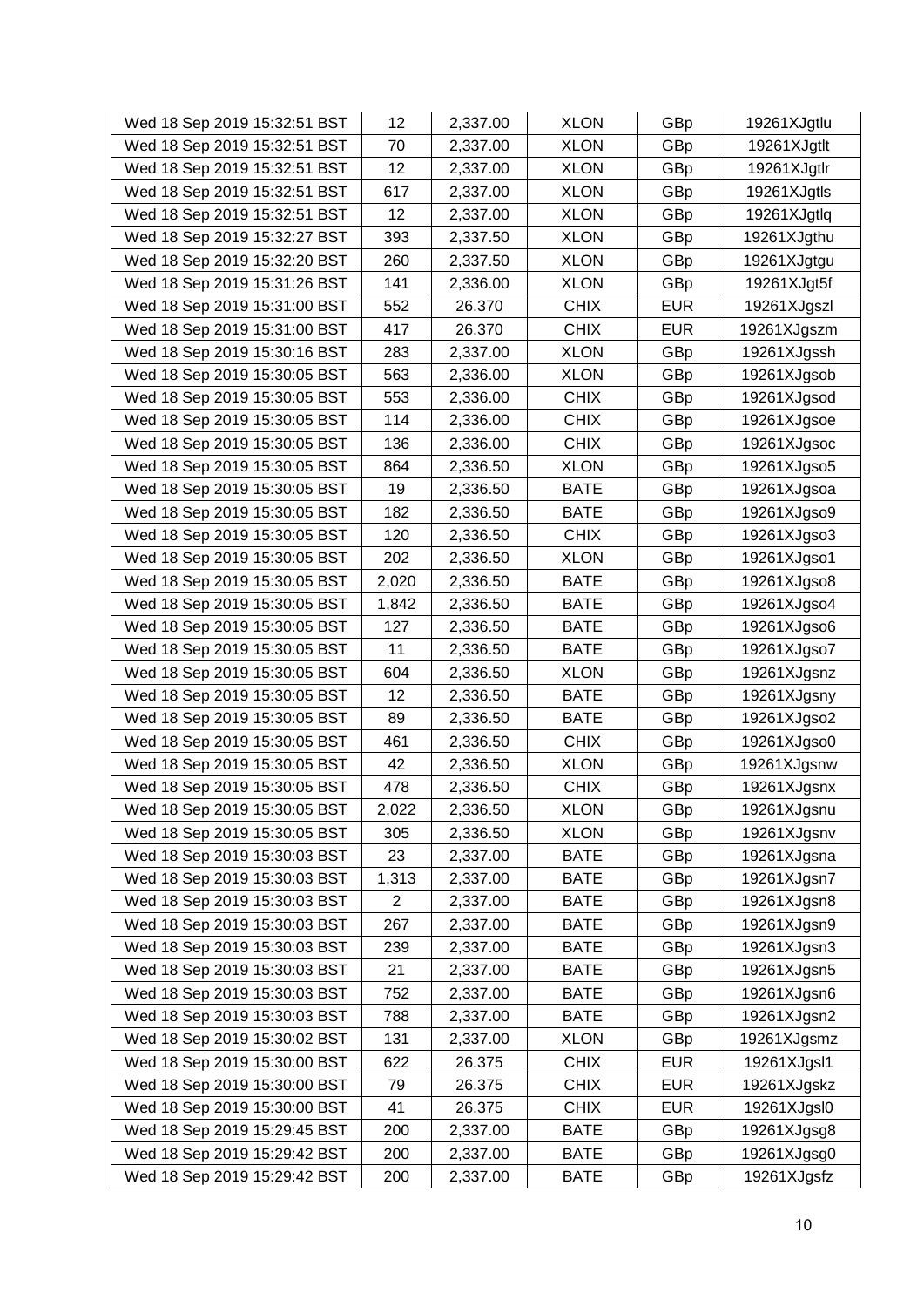| Wed 18 Sep 2019 15:29:42 BST | 90                      | 2,337.00 | <b>BATE</b> | GBp        | 19261XJgsfw |
|------------------------------|-------------------------|----------|-------------|------------|-------------|
| Wed 18 Sep 2019 15:29:42 BST | 292                     | 2,337.00 | <b>BATE</b> | GBp        | 19261XJgsfu |
| Wed 18 Sep 2019 15:29:42 BST | 449                     | 2,337.00 | <b>CHIX</b> | GBp        | 19261XJgsft |
| Wed 18 Sep 2019 15:29:42 BST | 52                      | 2,337.00 | <b>XLON</b> | GBp        | 19261XJgsfy |
| Wed 18 Sep 2019 15:29:42 BST | 9                       | 2,337.00 | <b>XLON</b> | GBp        | 19261XJgsfx |
| Wed 18 Sep 2019 15:29:42 BST | 339                     | 2,337.00 | <b>XLON</b> | GBp        | 19261XJgsfv |
| Wed 18 Sep 2019 15:29:42 BST | 1,932                   | 2,337.00 | <b>XLON</b> | GBp        | 19261XJgsfr |
| Wed 18 Sep 2019 15:29:42 BST | 63                      | 2,337.00 | <b>BATE</b> | GBp        | 19261XJgsfs |
| Wed 18 Sep 2019 15:29:32 BST | 8                       | 2,337.00 | <b>BATE</b> | GBp        | 19261XJgsdn |
| Wed 18 Sep 2019 15:29:32 BST | 1,094                   | 2,337.00 | <b>XLON</b> | GBp        | 19261XJgsdm |
| Wed 18 Sep 2019 15:29:28 BST | 1,038                   | 2,337.00 | <b>XLON</b> | GBp        | 19261XJgsda |
| Wed 18 Sep 2019 15:29:27 BST | 431                     | 2,337.50 | <b>XLON</b> | GBp        | 19261XJgsd6 |
| Wed 18 Sep 2019 15:29:27 BST | 250                     | 2,337.00 | <b>XLON</b> | GBp        | 19261XJgsd7 |
| Wed 18 Sep 2019 15:29:27 BST | 153                     | 2,337.00 | <b>XLON</b> | GBp        | 19261XJgsd8 |
| Wed 18 Sep 2019 15:29:22 BST | 280                     | 2,337.50 | <b>BATE</b> | GBp        | 19261XJgsbj |
| Wed 18 Sep 2019 15:29:22 BST | 15                      | 2,337.50 | <b>XLON</b> | GBp        | 19261XJgsbl |
| Wed 18 Sep 2019 15:29:22 BST | 110                     | 2,337.50 | <b>XLON</b> | GBp        | 19261XJgsbk |
| Wed 18 Sep 2019 15:29:22 BST | 15                      | 2,337.50 | <b>XLON</b> | GBp        | 19261XJgsbi |
| Wed 18 Sep 2019 15:28:23 BST | 441                     | 2,337.00 | <b>XLON</b> | GBp        | 19261XJgs2q |
| Wed 18 Sep 2019 15:28:23 BST | 588                     | 2,337.00 | <b>BATE</b> | GBp        | 19261XJgs2o |
| Wed 18 Sep 2019 15:28:23 BST | 1,264                   | 2,337.00 | <b>CHIX</b> | GBp        | 19261XJgs2n |
| Wed 18 Sep 2019 15:28:23 BST | 127                     | 2,337.00 | <b>XLON</b> | GBp        | 19261XJgs2p |
| Wed 18 Sep 2019 15:28:23 BST | 246                     | 2,337.00 | <b>XLON</b> | GBp        | 19261XJgs2m |
| Wed 18 Sep 2019 15:26:00 BST | 590                     | 26.360   | <b>BATE</b> | <b>EUR</b> | 19261XJgrgm |
| Wed 18 Sep 2019 15:26:00 BST | 91                      | 26.360   | <b>BATE</b> | <b>EUR</b> | 19261XJgrgk |
| Wed 18 Sep 2019 15:26:00 BST | 857                     | 26.360   | <b>BATE</b> | <b>EUR</b> | 19261XJgrgn |
| Wed 18 Sep 2019 15:26:00 BST | 46                      | 26.360   | <b>BATE</b> | <b>EUR</b> | 19261XJgrgl |
| Wed 18 Sep 2019 15:26:00 BST | 126                     | 26.360   | <b>BATE</b> | <b>EUR</b> | 19261XJgrgj |
| Wed 18 Sep 2019 15:26:00 BST | 219                     | 26.360   | <b>BATE</b> | <b>EUR</b> | 19261XJgrgi |
| Wed 18 Sep 2019 15:26:00 BST | 28                      | 26.360   | <b>BATE</b> | <b>EUR</b> | 19261XJgrgh |
| Wed 18 Sep 2019 15:25:34 BST | 149                     | 2,335.00 | <b>CHIX</b> | GBp        | 19261XJgrd7 |
| Wed 18 Sep 2019 15:25:34 BST | 97                      | 2,335.00 | <b>CHIX</b> | GBp        | 19261XJgrd6 |
| Wed 18 Sep 2019 15:25:34 BST | 453                     | 2,335.00 | <b>XLON</b> | GBp        | 19261XJgrd5 |
| Wed 18 Sep 2019 15:24:11 BST | 114                     | 2,335.50 | <b>BATE</b> | GBp        | 19261XJgqy8 |
| Wed 18 Sep 2019 15:24:11 BST | 1,817                   | 2,335.50 | <b>BATE</b> | GBp        | 19261XJgqy7 |
| Wed 18 Sep 2019 15:24:11 BST | 156                     | 2,335.50 | <b>BATE</b> | GBp        | 19261XJgqy6 |
| Wed 18 Sep 2019 15:24:11 BST | 164                     | 2,335.50 | <b>BATE</b> | GBp        | 19261XJgqy5 |
| Wed 18 Sep 2019 15:24:11 BST | 25                      | 2,335.50 | BATE        | GBp        | 19261XJgqy4 |
| Wed 18 Sep 2019 15:24:11 BST | 21                      | 2,335.50 | <b>BATE</b> | GBp        | 19261XJgqy2 |
| Wed 18 Sep 2019 15:24:11 BST | 42                      | 2,335.50 | <b>BATE</b> | GBp        | 19261XJgqy1 |
| Wed 18 Sep 2019 15:24:11 BST | 632                     | 2,335.50 | <b>XLON</b> | GBp        | 19261XJgqy3 |
| Wed 18 Sep 2019 15:24:11 BST | 722                     | 2,335.50 | <b>XLON</b> | GBp        | 19261XJgqy0 |
| Wed 18 Sep 2019 15:24:11 BST | 882                     | 2,335.50 | <b>XLON</b> | GBp        | 19261XJgqxy |
| Wed 18 Sep 2019 15:24:11 BST | 78                      | 2,335.50 | <b>XLON</b> | GBp        | 19261XJgqxx |
| Wed 18 Sep 2019 15:24:11 BST | 564                     | 2,335.50 | <b>XLON</b> | GBp        | 19261XJgqxz |
| Wed 18 Sep 2019 15:24:11 BST | 21                      | 2,335.50 | <b>XLON</b> | GBp        | 19261XJgqxw |
| Wed 18 Sep 2019 15:24:05 BST | $\overline{\mathbf{c}}$ | 2,336.00 | <b>BATE</b> | GBp        | 19261XJgqx7 |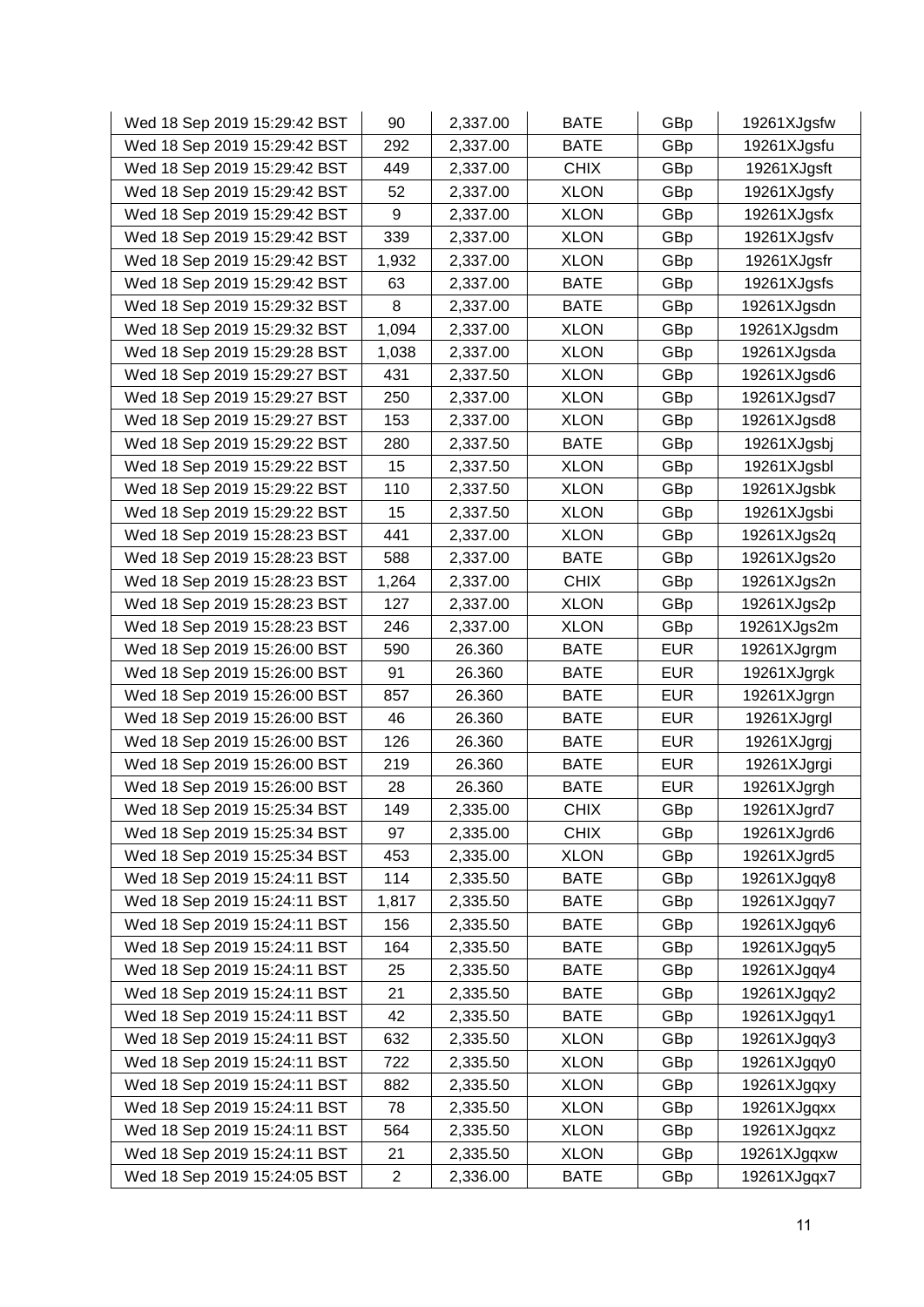| Wed 18 Sep 2019 15:24:05 BST | 1            | 2,336.00 | <b>BATE</b> | GBp        | 19261XJgqx8 |
|------------------------------|--------------|----------|-------------|------------|-------------|
| Wed 18 Sep 2019 15:24:05 BST | 5            | 2,336.00 | <b>BATE</b> | GBp        | 19261XJgqx3 |
| Wed 18 Sep 2019 15:24:05 BST | 110          | 2,336.00 | <b>BATE</b> | GBp        | 19261XJgqx4 |
| Wed 18 Sep 2019 15:24:05 BST | 101          | 2,336.00 | <b>BATE</b> | GBp        | 19261XJgqx5 |
| Wed 18 Sep 2019 15:24:05 BST | 98           | 2,336.00 | <b>BATE</b> | GBp        | 19261XJgqx6 |
| Wed 18 Sep 2019 15:24:05 BST | 2,142        | 2,336.00 | <b>BATE</b> | GBp        | 19261XJgqx0 |
| Wed 18 Sep 2019 15:24:05 BST | 1,960        | 2,336.00 | <b>BATE</b> | GBp        | 19261XJgqx2 |
| Wed 18 Sep 2019 15:24:05 BST | 247          | 2,336.00 | <b>CHIX</b> | GBp        | 19261XJgqwz |
| Wed 18 Sep 2019 15:24:05 BST | 1,164        | 2,336.00 | <b>CHIX</b> | GBp        | 19261XJgqww |
| Wed 18 Sep 2019 15:24:05 BST | 198          | 2,336.00 | <b>CHIX</b> | GBp        | 19261XJgqx1 |
| Wed 18 Sep 2019 15:24:05 BST | 1,288        | 2,336.00 | <b>XLON</b> | GBp        | 19261XJgqwv |
| Wed 18 Sep 2019 15:24:05 BST | 557          | 2,336.00 | <b>XLON</b> | GBp        | 19261XJgqwx |
| Wed 18 Sep 2019 15:24:05 BST | 1,495        | 2,336.00 | <b>XLON</b> | GBp        | 19261XJgqwy |
| Wed 18 Sep 2019 15:24:05 BST | 660          | 2,336.00 | <b>XLON</b> | GBp        | 19261XJgqwu |
| Wed 18 Sep 2019 15:24:05 BST | 529          | 2,336.00 | <b>XLON</b> | GBp        | 19261XJgqwt |
| Wed 18 Sep 2019 15:23:24 BST | 66           | 2,336.50 | <b>XLON</b> | GBp        | 19261XJgqqz |
| Wed 18 Sep 2019 15:23:24 BST | 477          | 2,336.50 | <b>XLON</b> | GBp        | 19261XJgqqy |
| Wed 18 Sep 2019 15:23:24 BST | 75           | 2,336.50 | <b>XLON</b> | GBp        | 19261XJgqqx |
| Wed 18 Sep 2019 15:22:10 BST | 1,141        | 2,335.50 | <b>BATE</b> | GBp        | 19261XJgqdj |
| Wed 18 Sep 2019 15:22:10 BST | 1,158        | 2,335.50 | <b>XLON</b> | GBp        | 19261XJgqdg |
| Wed 18 Sep 2019 15:22:10 BST | 39           | 2,335.50 | <b>XLON</b> | GBp        | 19261XJgqdh |
| Wed 18 Sep 2019 15:22:10 BST | 120          | 2,335.50 | <b>XLON</b> | GBp        | 19261XJgqdi |
| Wed 18 Sep 2019 15:22:10 BST | 291          | 2,335.50 | <b>XLON</b> | GBp        | 19261XJgqdf |
| Wed 18 Sep 2019 15:22:08 BST | 48           | 2,335.50 | <b>XLON</b> | GBp        | 19261XJgqd7 |
| Wed 18 Sep 2019 15:22:06 BST | 251          | 2,336.00 | <b>BATE</b> | GBp        | 19261XJgqcm |
| Wed 18 Sep 2019 15:22:06 BST | 419          | 2,336.00 | <b>BATE</b> | GBp        | 19261XJgqcl |
| Wed 18 Sep 2019 15:21:24 BST | 31           | 26.345   | <b>BATE</b> | <b>EUR</b> | 19261XJgq6u |
| Wed 18 Sep 2019 15:21:24 BST | 25           | 26.345   | <b>BATE</b> | <b>EUR</b> | 19261XJgq6t |
| Wed 18 Sep 2019 15:21:24 BST | 1            | 26.345   | <b>BATE</b> | <b>EUR</b> | 19261XJgq6s |
| Wed 18 Sep 2019 15:21:24 BST | 6            | 26.345   | <b>BATE</b> | <b>EUR</b> | 19261XJgq6r |
| Wed 18 Sep 2019 15:21:24 BST | $\mathbf{1}$ | 26.345   | <b>BATE</b> | <b>EUR</b> | 19261XJgq6q |
| Wed 18 Sep 2019 15:21:24 BST | 33           | 26.345   | <b>BATE</b> | <b>EUR</b> | 19261XJgq6p |
| Wed 18 Sep 2019 15:21:24 BST | 12           | 26.345   | <b>BATE</b> | <b>EUR</b> | 19261XJgq6o |
| Wed 18 Sep 2019 15:21:24 BST | 100          | 26.345   | <b>BATE</b> | <b>EUR</b> | 19261XJgq6m |
| Wed 18 Sep 2019 15:21:24 BST | 215          | 26.345   | <b>BATE</b> | <b>EUR</b> | 19261XJgq6n |
| Wed 18 Sep 2019 15:21:24 BST | 53           | 26.345   | <b>BATE</b> | <b>EUR</b> | 19261XJgq6l |
| Wed 18 Sep 2019 15:21:24 BST | 77           | 26.345   | <b>BATE</b> | <b>EUR</b> | 19261XJgq6k |
| Wed 18 Sep 2019 15:20:11 BST | 169          | 2,332.50 | <b>BATE</b> | GBp        | 19261XJgpr9 |
| Wed 18 Sep 2019 15:20:11 BST | 242          | 2,332.50 | <b>CHIX</b> | GBp        | 19261XJgpra |
| Wed 18 Sep 2019 15:20:11 BST | 64           | 2,332.50 | <b>XLON</b> | GBp        | 19261XJgprb |
| Wed 18 Sep 2019 15:20:11 BST | 712          | 2,332.50 | <b>XLON</b> | GBp        | 19261XJgprc |
| Wed 18 Sep 2019 15:20:11 BST | 643          | 2,332.50 | <b>XLON</b> | GBp        | 19261XJgpr8 |
| Wed 18 Sep 2019 15:19:17 BST | 1,765        | 2,332.00 | <b>BATE</b> | GBp        | 19261XJgpin |
| Wed 18 Sep 2019 15:19:17 BST | 300          | 2,332.00 | <b>BATE</b> | GBp        | 19261XJgpim |
| Wed 18 Sep 2019 15:19:17 BST | 467          | 2,332.00 | <b>XLON</b> | GBp        | 19261XJgpil |
| Wed 18 Sep 2019 15:19:16 BST | 461          | 26.335   | <b>CHIX</b> | <b>EUR</b> | 19261XJgpii |
| Wed 18 Sep 2019 15:19:15 BST | 500          | 26.335   | <b>CHIX</b> | <b>EUR</b> | 19261XJgpi2 |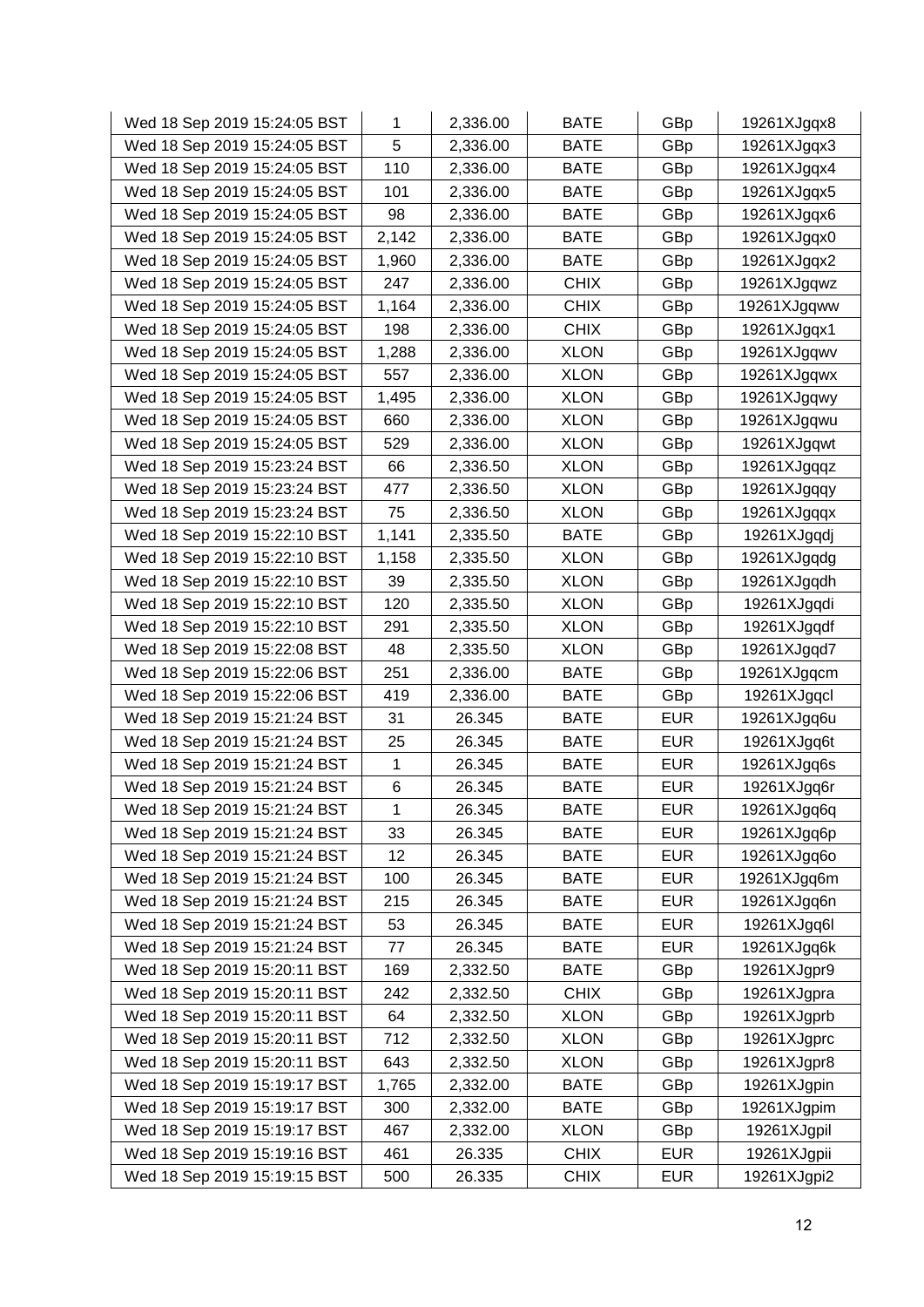| Wed 18 Sep 2019 15:19:12 BST | 23    | 26.335   | <b>CHIX</b> | <b>EUR</b> | 19261XJgpgz |
|------------------------------|-------|----------|-------------|------------|-------------|
| Wed 18 Sep 2019 15:18:09 BST | 454   | 2,331.00 | <b>XLON</b> | GBp        | 19261XJgp9u |
| Wed 18 Sep 2019 15:18:01 BST | 425   | 26.325   | <b>CHIX</b> | <b>EUR</b> | 19261XJgp8f |
| Wed 18 Sep 2019 15:18:00 BST | 300   | 26.325   | <b>CHIX</b> | <b>EUR</b> | 19261XJgp85 |
| Wed 18 Sep 2019 15:17:55 BST | 333   | 2,331.50 | <b>XLON</b> | GBp        | 19261XJgp7b |
| Wed 18 Sep 2019 15:17:40 BST | 474   | 2,332.00 | <b>XLON</b> | GBp        | 19261XJgp5d |
| Wed 18 Sep 2019 15:17:40 BST | 145   | 2,332.00 | <b>BATE</b> | GBp        | 19261XJgp5e |
| Wed 18 Sep 2019 15:17:40 BST | 79    | 2,332.00 | <b>CHIX</b> | GBp        | 19261XJgp5a |
| Wed 18 Sep 2019 15:17:40 BST | 935   | 2,332.00 | <b>CHIX</b> | GBp        | 19261XJgp5b |
| Wed 18 Sep 2019 15:17:40 BST | 19    | 2,332.00 | <b>BATE</b> | GBp        | 19261XJgp5c |
| Wed 18 Sep 2019 15:17:40 BST | 201   | 2,332.00 | <b>CHIX</b> | GBp        | 19261XJgp56 |
| Wed 18 Sep 2019 15:17:40 BST | 244   | 2,332.00 | <b>BATE</b> | GBp        | 19261XJgp59 |
| Wed 18 Sep 2019 15:17:40 BST | 58    | 2,332.00 | <b>XLON</b> | GBp        | 19261XJgp58 |
| Wed 18 Sep 2019 15:17:40 BST | 598   | 2,332.00 | <b>XLON</b> | GBp        | 19261XJgp55 |
| Wed 18 Sep 2019 15:17:40 BST | 457   | 2,332.00 | <b>XLON</b> | GBp        | 19261XJgp54 |
| Wed 18 Sep 2019 15:17:14 BST | 146   | 2,332.50 | <b>XLON</b> | GBp        | 19261XJgp1j |
| Wed 18 Sep 2019 15:17:14 BST | 843   | 2,332.50 | <b>XLON</b> | GBp        | 19261XJgp1i |
| Wed 18 Sep 2019 15:17:13 BST | 82    | 2,332.50 | <b>XLON</b> | GBp        | 19261XJgp1c |
| Wed 18 Sep 2019 15:17:09 BST | 28    | 2,333.00 | <b>BATE</b> | GBp        | 19261XJgp0t |
| Wed 18 Sep 2019 15:17:09 BST | 1,155 | 2,333.00 | <b>BATE</b> | GBp        | 19261XJgp0r |
| Wed 18 Sep 2019 15:17:09 BST | 845   | 2,333.00 | <b>BATE</b> | GBp        | 19261XJgp0s |
| Wed 18 Sep 2019 15:17:09 BST | 262   | 2,333.00 | <b>XLON</b> | GBp        | 19261XJgp0p |
| Wed 18 Sep 2019 15:16:08 BST | 253   | 2,333.00 | <b>XLON</b> | GBp        | 19261XJgosq |
| Wed 18 Sep 2019 15:15:53 BST | 515   | 2,333.50 | <b>BATE</b> | GBp        | 19261XJgoqi |
| Wed 18 Sep 2019 15:15:53 BST | 103   | 2,333.50 | <b>XLON</b> | GBp        | 19261XJgoqg |
| Wed 18 Sep 2019 15:15:53 BST | 528   | 2,333.50 | <b>XLON</b> | GBp        | 19261XJgoqh |
| Wed 18 Sep 2019 15:15:53 BST | 1,799 | 2,333.50 | <b>XLON</b> | GBp        | 19261XJgoqf |
| Wed 18 Sep 2019 15:15:22 BST | 892   | 2,333.00 | <b>BATE</b> | GBp        | 19261XJgola |
| Wed 18 Sep 2019 15:15:22 BST | 1,474 | 2,333.00 | <b>BATE</b> | GBp        | 19261XJgol9 |
| Wed 18 Sep 2019 15:15:22 BST | 993   | 2,333.00 | <b>BATE</b> | GBp        | 19261XJgol6 |
| Wed 18 Sep 2019 15:15:22 BST | 764   | 2,333.00 | <b>BATE</b> | GBp        | 19261XJgol8 |
| Wed 18 Sep 2019 15:15:22 BST | 1,215 | 2,333.00 | <b>CHIX</b> | GBp        | 19261XJgol5 |
| Wed 18 Sep 2019 15:15:22 BST | 1,584 | 2,333.00 | <b>XLON</b> | GBp        | 19261XJgol7 |
| Wed 18 Sep 2019 15:15:22 BST | 1,483 | 2,333.00 | <b>XLON</b> | GBp        | 19261XJgol3 |
| Wed 18 Sep 2019 15:15:22 BST | 470   | 2,333.00 | <b>XLON</b> | GBp        | 19261XJgol4 |
| Wed 18 Sep 2019 15:15:19 BST | 409   | 26.345   | <b>BATE</b> | <b>EUR</b> | 19261XJgok5 |
| Wed 18 Sep 2019 15:15:19 BST | 300   | 26.345   | <b>BATE</b> | <b>EUR</b> | 19261XJgok4 |
| Wed 18 Sep 2019 15:13:15 BST | 134   | 2,332.00 | <b>BATE</b> | GBp        | 19261XJgo5x |
| Wed 18 Sep 2019 15:13:15 BST | 286   | 2,332.00 | <b>CHIX</b> | GBp        | 19261XJgo5w |
| Wed 18 Sep 2019 15:13:15 BST | 235   | 2,332.00 | <b>CHIX</b> | GBp        | 19261XJgo5y |
| Wed 18 Sep 2019 15:13:14 BST | 746   | 2,332.50 | <b>BATE</b> | GBp        | 19261XJgo5s |
| Wed 18 Sep 2019 15:13:14 BST | 269   | 2,332.50 | BATE        | GBp        | 19261XJgo5r |
| Wed 18 Sep 2019 15:13:14 BST | 248   | 2,332.50 | <b>CHIX</b> | GBp        | 19261XJgo5l |
| Wed 18 Sep 2019 15:13:14 BST | 547   | 2,332.50 | <b>XLON</b> | GBp        | 19261XJgo5o |
| Wed 18 Sep 2019 15:13:14 BST | 756   | 2,333.00 | <b>XLON</b> | GBp        | 19261XJgo5q |
| Wed 18 Sep 2019 15:13:14 BST | 101   | 2,333.00 | <b>XLON</b> | GBp        | 19261XJgo5n |
| Wed 18 Sep 2019 15:13:14 BST | 1,470 | 2,333.00 | <b>XLON</b> | GBp        | 19261XJgo5p |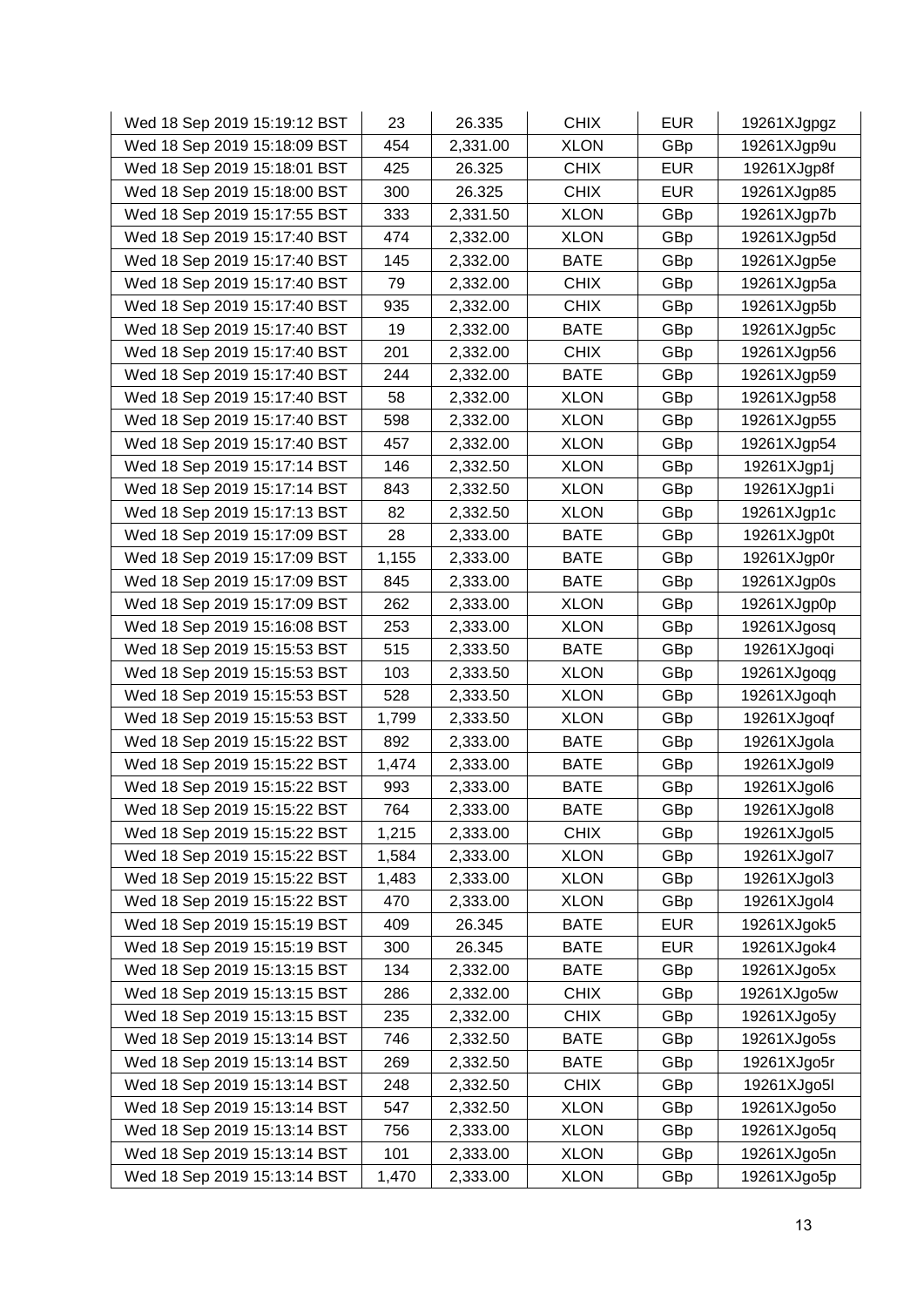| Wed 18 Sep 2019 15:13:14 BST | 129   | 2,333.00 | <b>XLON</b> | GBp        | 19261XJgo5m |
|------------------------------|-------|----------|-------------|------------|-------------|
| Wed 18 Sep 2019 15:13:08 BST | 958   | 26.345   | <b>BATE</b> | <b>EUR</b> | 19261XJgo46 |
| Wed 18 Sep 2019 15:12:51 BST | 500   | 2,333.00 | <b>XLON</b> | GBp        | 19261XJgo1a |
| Wed 18 Sep 2019 15:11:10 BST | 130   | 2,330.50 | <b>XLON</b> | GBp        | 19261XJgnlo |
| Wed 18 Sep 2019 15:11:10 BST | 130   | 2,330.50 | <b>XLON</b> | GBp        | 19261XJgnln |
| Wed 18 Sep 2019 15:11:10 BST | 130   | 2,330.50 | <b>XLON</b> | GBp        | 19261XJgnlm |
| Wed 18 Sep 2019 15:11:10 BST | 130   | 2,330.50 | <b>XLON</b> | GBp        | 19261XJgnll |
| Wed 18 Sep 2019 15:11:10 BST | 130   | 2,330.50 | <b>XLON</b> | GBp        | 19261XJgnlk |
| Wed 18 Sep 2019 15:11:10 BST | 130   | 2,330.50 | <b>XLON</b> | GBp        | 19261XJgnlj |
| Wed 18 Sep 2019 15:11:10 BST | 130   | 2,330.50 | <b>XLON</b> | GBp        | 19261XJgnli |
| Wed 18 Sep 2019 15:11:10 BST | 79    | 2,330.50 | <b>XLON</b> | GBp        | 19261XJgnlh |
| Wed 18 Sep 2019 15:10:53 BST | 261   | 2,331.50 | <b>XLON</b> | GBp        | 19261XJgnjj |
| Wed 18 Sep 2019 15:10:53 BST | 27    | 2,331.50 | <b>XLON</b> | GBp        | 19261XJgnjb |
| Wed 18 Sep 2019 15:10:38 BST | 449   | 2,332.00 | <b>CHIX</b> | GBp        | 19261XJgnhd |
| Wed 18 Sep 2019 15:10:38 BST | 473   | 2,332.00 | <b>XLON</b> | GBp        | 19261XJgnhe |
| Wed 18 Sep 2019 15:10:38 BST | 305   | 2,332.00 | <b>XLON</b> | GBp        | 19261XJgnhc |
| Wed 18 Sep 2019 15:10:35 BST | 22    | 2,332.00 | <b>BATE</b> | GBp        | 19261XJgngv |
| Wed 18 Sep 2019 15:10:35 BST | 130   | 2,332.00 | <b>BATE</b> | GBp        | 19261XJgngs |
| Wed 18 Sep 2019 15:10:35 BST | 34    | 2,332.00 | <b>BATE</b> | GBp        | 19261XJgngq |
| Wed 18 Sep 2019 15:10:35 BST | 96    | 2,332.00 | <b>BATE</b> | GBp        | 19261XJgngr |
| Wed 18 Sep 2019 15:10:35 BST | 130   | 2,332.00 | <b>BATE</b> | GBp        | 19261XJgngp |
| Wed 18 Sep 2019 15:10:35 BST | 130   | 2,332.00 | <b>BATE</b> | GBp        | 19261XJgngo |
| Wed 18 Sep 2019 15:10:35 BST | 130   | 2,332.00 | <b>BATE</b> | GBp        | 19261XJgngn |
| Wed 18 Sep 2019 15:10:35 BST | 130   | 2,332.00 | <b>BATE</b> | GBp        | 19261XJgngm |
| Wed 18 Sep 2019 15:10:35 BST | 77    | 2,332.50 | <b>XLON</b> | GBp        | 19261XJgngi |
| Wed 18 Sep 2019 15:09:37 BST | 246   | 2,333.00 | <b>CHIX</b> | GBp        | 19261XJgn9s |
| Wed 18 Sep 2019 15:09:37 BST | 63    | 2,333.00 | <b>BATE</b> | GBp        | 19261XJgn9w |
| Wed 18 Sep 2019 15:09:37 BST | 97    | 2,333.00 | <b>BATE</b> | GBp        | 19261XJgn9x |
| Wed 18 Sep 2019 15:09:37 BST | 8     | 2,333.00 | <b>BATE</b> | GBp        | 19261XJgn9y |
| Wed 18 Sep 2019 15:09:37 BST | 33    | 2,333.00 | <b>BATE</b> | GBp        | 19261XJgn9z |
| Wed 18 Sep 2019 15:09:37 BST | 2,089 | 2,333.00 | <b>BATE</b> | GBp        | 19261XJgn9t |
| Wed 18 Sep 2019 15:09:37 BST | 375   | 2,333.00 | <b>BATE</b> | GBp        | 19261XJgn9u |
| Wed 18 Sep 2019 15:09:37 BST | 99    | 2,333.00 | <b>BATE</b> | GBp        | 19261XJgn9v |
| Wed 18 Sep 2019 15:09:37 BST | 397   | 2,333.00 | <b>XLON</b> | GBp        | 19261XJgn9q |
| Wed 18 Sep 2019 15:09:37 BST | 399   | 2,333.00 | <b>XLON</b> | GBp        | 19261XJgn9r |
| Wed 18 Sep 2019 15:09:33 BST | 392   | 2,333.50 | <b>CHIX</b> | GBp        | 19261XJgn9m |
| Wed 18 Sep 2019 15:09:28 BST | 43    | 2,334.00 | <b>BATE</b> | GBp        | 19261XJgn92 |
| Wed 18 Sep 2019 15:09:28 BST | 500   | 2,334.00 | <b>XLON</b> | GBp        | 19261XJgn8w |
| Wed 18 Sep 2019 15:09:28 BST | 238   | 2,334.00 | <b>XLON</b> | GBp        | 19261XJgn8y |
| Wed 18 Sep 2019 15:09:28 BST | 1,556 | 2,334.00 | <b>XLON</b> | GBp        | 19261XJgn8n |
| Wed 18 Sep 2019 15:09:28 BST | 315   | 2,334.00 | <b>XLON</b> | GBp        | 19261XJgn8o |
| Wed 18 Sep 2019 15:09:28 BST | 1,174 | 2,334.00 | <b>XLON</b> | GBp        | 19261XJgn8q |
| Wed 18 Sep 2019 15:09:28 BST | 102   | 2,334.00 | <b>BATE</b> | GBp        | 19261XJgn8z |
| Wed 18 Sep 2019 15:09:28 BST | 968   | 2,334.00 | <b>BATE</b> | GBp        | 19261XJgn8v |
| Wed 18 Sep 2019 15:09:28 BST | 294   | 2,334.00 | <b>BATE</b> | GBp        | 19261XJgn8x |
| Wed 18 Sep 2019 15:09:28 BST | 519   | 2,334.00 | <b>BATE</b> | GBp        | 19261XJgn8r |
| Wed 18 Sep 2019 15:09:28 BST | 665   | 2,334.00 | <b>BATE</b> | GBp        | 19261XJgn8s |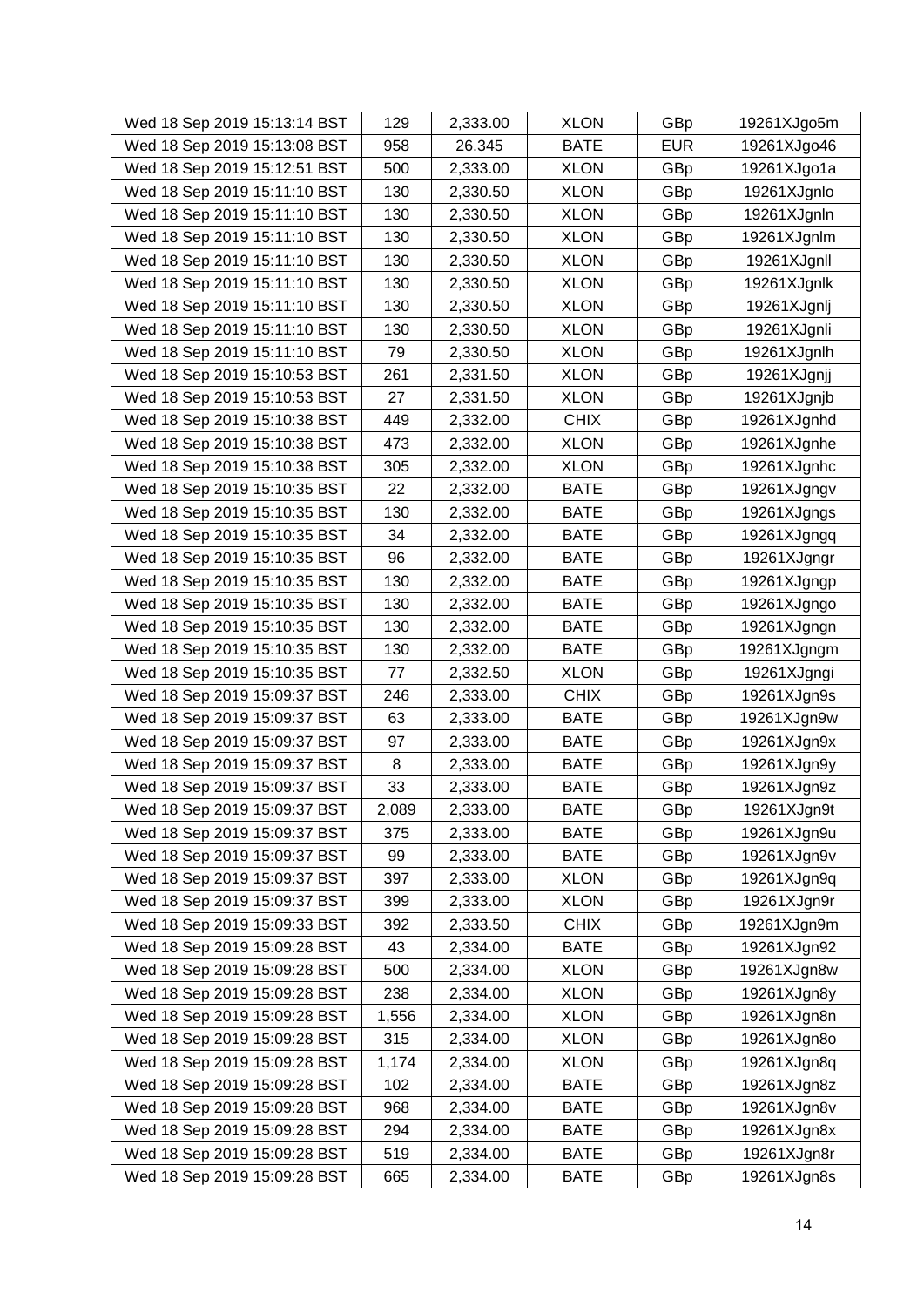| Wed 18 Sep 2019 15:09:28 BST | 1,354 | 2,334.00 | <b>BATE</b> | GBp        | 19261XJgn8t |
|------------------------------|-------|----------|-------------|------------|-------------|
| Wed 18 Sep 2019 15:09:28 BST | 402   | 2,334.00 | <b>BATE</b> | GBp        | 19261XJgn8u |
| Wed 18 Sep 2019 15:09:28 BST | 59    | 2,334.00 | <b>BATE</b> | GBp        | 19261XJgn90 |
| Wed 18 Sep 2019 15:09:28 BST | 10    | 2,334.00 | <b>BATE</b> | GBp        | 19261XJgn91 |
| Wed 18 Sep 2019 15:09:28 BST | 239   | 2,334.00 | <b>CHIX</b> | GBp        | 19261XJgn8p |
| Wed 18 Sep 2019 15:09:08 BST | 526   | 2,334.50 | <b>BATE</b> | GBp        | 19261XJgn64 |
| Wed 18 Sep 2019 15:09:08 BST | 211   | 2,334.50 | <b>BATE</b> | GBp        | 19261XJgn65 |
| Wed 18 Sep 2019 15:09:08 BST | 236   | 2,334.50 | <b>BATE</b> | GBp        | 19261XJgn60 |
| Wed 18 Sep 2019 15:09:08 BST | 181   | 2,334.50 | <b>BATE</b> | GBp        | 19261XJgn61 |
| Wed 18 Sep 2019 15:09:08 BST | 6     | 2,334.50 | <b>BATE</b> | GBp        | 19261XJgn62 |
| Wed 18 Sep 2019 15:09:08 BST | 193   | 2,334.50 | <b>BATE</b> | GBp        | 19261XJgn63 |
| Wed 18 Sep 2019 15:08:59 BST | 252   | 2,334.50 | <b>BATE</b> | GBp        | 19261XJgn55 |
| Wed 18 Sep 2019 15:08:59 BST | 63    | 2,334.50 | <b>BATE</b> | GBp        | 19261XJgn54 |
| Wed 18 Sep 2019 15:08:18 BST | 642   | 2,334.50 | <b>CHIX</b> | GBp        | 19261XJgmy4 |
| Wed 18 Sep 2019 15:08:18 BST | 443   | 2,334.50 | <b>CHIX</b> | GBp        | 19261XJgmy6 |
| Wed 18 Sep 2019 15:08:18 BST | 44    | 2,334.50 | <b>BATE</b> | GBp        | 19261XJgmy8 |
| Wed 18 Sep 2019 15:08:18 BST | 49    | 2,334.50 | <b>BATE</b> | GBp        | 19261XJgmy5 |
| Wed 18 Sep 2019 15:08:18 BST | 602   | 2,334.50 | <b>XLON</b> | GBp        | 19261XJgmy7 |
| Wed 18 Sep 2019 15:08:18 BST | 362   | 2,334.50 | <b>XLON</b> | GBp        | 19261XJgmy3 |
| Wed 18 Sep 2019 15:08:18 BST | 1,225 | 2,334.50 | <b>XLON</b> | GBp        | 19261XJgmy1 |
| Wed 18 Sep 2019 15:08:18 BST | 937   | 2,334.50 | <b>XLON</b> | GBp        | 19261XJgmy2 |
| Wed 18 Sep 2019 15:08:18 BST | 57    | 2,334.50 | <b>XLON</b> | GBp        | 19261XJgmxz |
| Wed 18 Sep 2019 15:08:18 BST | 109   | 2,334.50 | <b>XLON</b> | GBp        | 19261XJgmy0 |
| Wed 18 Sep 2019 15:08:06 BST | 30    | 2,334.50 | <b>XLON</b> | GBp        | 19261XJgmwf |
| Wed 18 Sep 2019 15:08:06 BST | 490   | 2,334.50 | <b>XLON</b> | GBp        | 19261XJgmwe |
| Wed 18 Sep 2019 15:08:03 BST | 980   | 26.345   | <b>CHIX</b> | <b>EUR</b> | 19261XJgmvn |
| Wed 18 Sep 2019 15:07:25 BST | 218   | 2,334.00 | <b>XLON</b> | GBp        | 19261XJgmq7 |
| Wed 18 Sep 2019 15:07:25 BST | 714   | 2,334.00 | <b>XLON</b> | GBp        | 19261XJgmq6 |
| Wed 18 Sep 2019 15:07:25 BST | 218   | 2,334.00 | <b>XLON</b> | GBp        | 19261XJgmq5 |
| Wed 18 Sep 2019 15:07:01 BST | 285   | 26.335   | <b>CHIX</b> | <b>EUR</b> | 19261XJgmn9 |
| Wed 18 Sep 2019 15:07:01 BST | 400   | 26.335   | <b>CHIX</b> | <b>EUR</b> | 19261XJgmn8 |
| Wed 18 Sep 2019 15:05:36 BST | 67    | 2,333.00 | <b>BATE</b> | GBp        | 19261XJgmck |
| Wed 18 Sep 2019 15:05:36 BST | 163   | 2,333.00 | <b>BATE</b> | GBp        | 19261XJgmcj |
| Wed 18 Sep 2019 15:05:36 BST | 16    | 2,333.00 | <b>BATE</b> | GBp        | 19261XJgmcf |
| Wed 18 Sep 2019 15:05:36 BST | 12    | 2,333.00 | <b>XLON</b> | GBp        | 19261XJgmch |
| Wed 18 Sep 2019 15:05:36 BST | 537   | 2,333.00 | <b>XLON</b> | GBp        | 19261XJgmce |
| Wed 18 Sep 2019 15:05:07 BST | 34    | 26.320   | <b>BATE</b> | <b>EUR</b> | 19261XJgm79 |
| Wed 18 Sep 2019 15:05:00 BST | 248   | 26.325   | <b>BATE</b> | <b>EUR</b> | 19261XJgm5d |
| Wed 18 Sep 2019 15:05:00 BST | 483   | 26.325   | <b>BATE</b> | <b>EUR</b> | 19261XJgm5b |
| Wed 18 Sep 2019 15:05:00 BST | 53    | 26.325   | <b>BATE</b> | <b>EUR</b> | 19261XJgm5c |
| Wed 18 Sep 2019 15:04:19 BST | 604   | 2,332.00 | <b>BATE</b> | GBp        | 19261XJgm0v |
| Wed 18 Sep 2019 15:04:19 BST | 717   | 2,332.00 | <b>XLON</b> | GBp        | 19261XJgm0u |
| Wed 18 Sep 2019 15:04:19 BST | 403   | 2,332.00 | <b>CHIX</b> | GBp        | 19261XJgm0w |
| Wed 18 Sep 2019 15:04:00 BST | 1     | 2,332.50 | <b>BATE</b> | GBp        | 19261XJglyk |
| Wed 18 Sep 2019 15:04:00 BST | 138   | 2,332.50 | <b>BATE</b> | GBp        | 19261XJglyi |
| Wed 18 Sep 2019 15:04:00 BST | 139   | 2,332.50 | <b>CHIX</b> | GBp        | 19261XJglyj |
| Wed 18 Sep 2019 15:04:00 BST | 1,111 | 2,332.50 | <b>XLON</b> | GBp        | 19261XJglyh |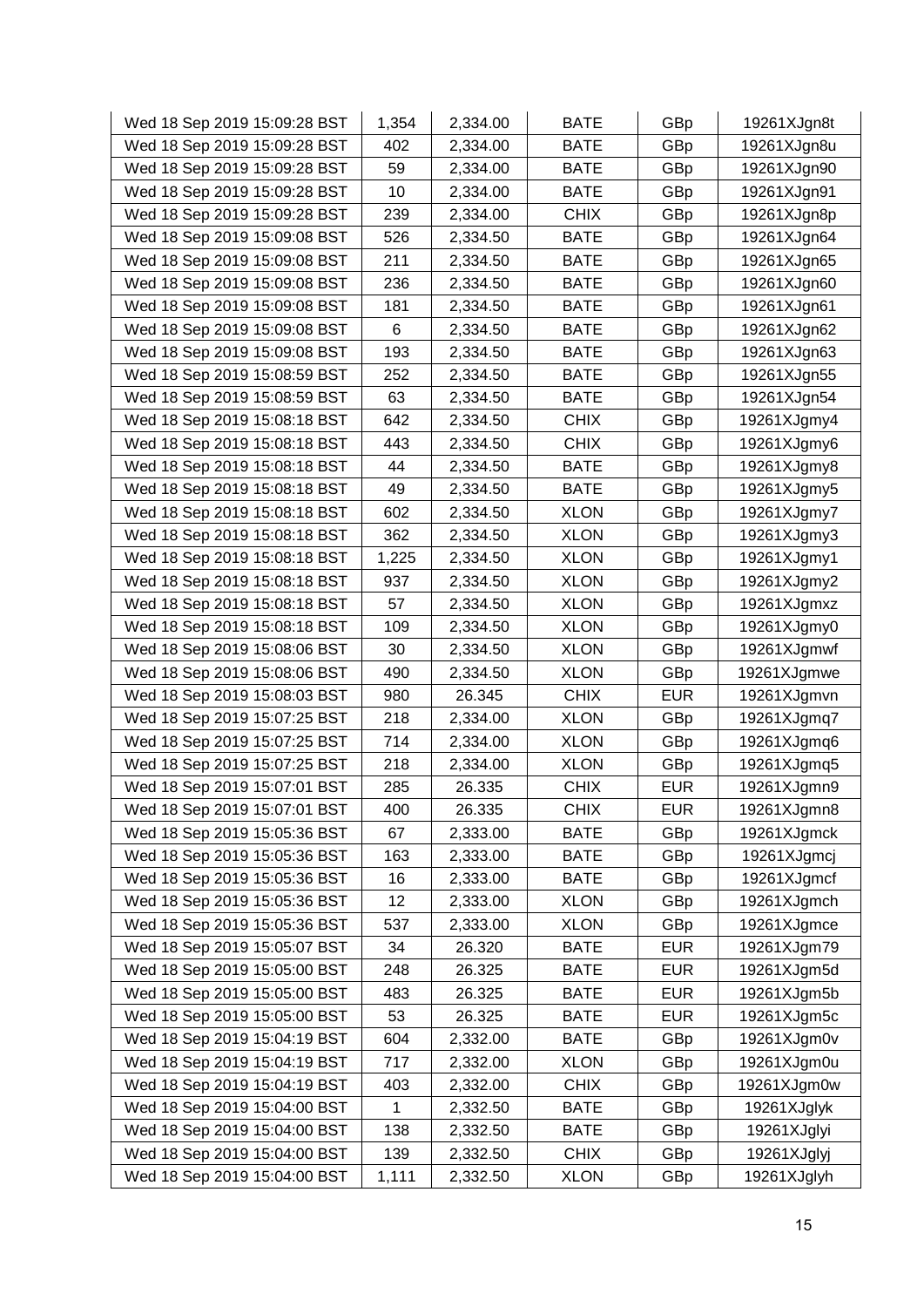| Wed 18 Sep 2019 15:04:00 BST | 53             | 26.325   | <b>BATE</b> | <b>EUR</b> | 19261XJglye |
|------------------------------|----------------|----------|-------------|------------|-------------|
| Wed 18 Sep 2019 15:04:00 BST | 53             | 26.325   | <b>BATE</b> | <b>EUR</b> | 19261XJglyf |
| Wed 18 Sep 2019 15:04:00 BST | $\overline{2}$ | 26.325   | <b>BATE</b> | <b>EUR</b> | 19261XJglyg |
| Wed 18 Sep 2019 15:04:00 BST | 53             | 26.325   | <b>BATE</b> | <b>EUR</b> | 19261XJglya |
| Wed 18 Sep 2019 15:04:00 BST | 53             | 26.325   | BATE        | <b>EUR</b> | 19261XJglyb |
| Wed 18 Sep 2019 15:04:00 BST | 53             | 26.325   | <b>BATE</b> | <b>EUR</b> | 19261XJglyc |
| Wed 18 Sep 2019 15:04:00 BST | 53             | 26.325   | <b>BATE</b> | <b>EUR</b> | 19261XJglyd |
| Wed 18 Sep 2019 15:04:00 BST | 400            | 26.325   | <b>BATE</b> | <b>EUR</b> | 19261XJgly9 |
| Wed 18 Sep 2019 15:03:44 BST | 196            | 2,333.00 | <b>BATE</b> | GBp        | 19261XJglxg |
| Wed 18 Sep 2019 15:03:44 BST | 31             | 2,333.00 | <b>BATE</b> | GBp        | 19261XJglxp |
| Wed 18 Sep 2019 15:03:44 BST | 76             | 2,333.00 | <b>BATE</b> | GBp        | 19261XJglxo |
| Wed 18 Sep 2019 15:03:44 BST | 208            | 2,333.00 | <b>BATE</b> | GBp        | 19261XJglxn |
| Wed 18 Sep 2019 15:03:44 BST | 93             | 2,333.00 | <b>BATE</b> | GBp        | 19261XJglxm |
| Wed 18 Sep 2019 15:03:44 BST | 205            | 2,333.00 | <b>CHIX</b> | GBp        | 19261XJglxl |
| Wed 18 Sep 2019 15:03:33 BST | 235            | 2,333.50 | <b>CHIX</b> | GBp        | 19261XJglwe |
| Wed 18 Sep 2019 15:03:33 BST | 250            | 2,333.50 | <b>XLON</b> | GBp        | 19261XJglwc |
| Wed 18 Sep 2019 15:03:33 BST | 206            | 2,333.50 | <b>XLON</b> | GBp        | 19261XJglwd |
| Wed 18 Sep 2019 15:03:33 BST | 22             | 2,333.50 | <b>XLON</b> | GBp        | 19261XJglwb |
| Wed 18 Sep 2019 15:03:33 BST | 228            | 2,333.50 | <b>XLON</b> | GBp        | 19261XJglwa |
| Wed 18 Sep 2019 15:03:33 BST | 250            | 2,333.50 | <b>XLON</b> | GBp        | 19261XJglw9 |
| Wed 18 Sep 2019 15:03:33 BST | 168            | 2,333.50 | <b>CHIX</b> | GBp        | 19261XJglw7 |
| Wed 18 Sep 2019 15:03:33 BST | 200            | 2,333.50 | <b>CHIX</b> | GBp        | 19261XJglw4 |
| Wed 18 Sep 2019 15:03:33 BST | 2,124          | 2,333.50 | <b>BATE</b> | GBp        | 19261XJglw8 |
| Wed 18 Sep 2019 15:03:33 BST | 156            | 2,333.50 | <b>XLON</b> | GBp        | 19261XJglw3 |
| Wed 18 Sep 2019 15:03:33 BST | 488            | 2,333.50 | <b>XLON</b> | GBp        | 19261XJglw5 |
| Wed 18 Sep 2019 15:03:33 BST | 583            | 2,333.50 | <b>XLON</b> | GBp        | 19261XJglw6 |
| Wed 18 Sep 2019 15:03:00 BST | 30             | 26.345   | <b>CHIX</b> | <b>EUR</b> | 19261XJglre |
| Wed 18 Sep 2019 15:03:00 BST | 300            | 26.345   | <b>CHIX</b> | <b>EUR</b> | 19261XJglrd |
| Wed 18 Sep 2019 15:02:37 BST | 139            | 2,334.00 | <b>CHIX</b> | GBp        | 19261XJgInt |
| Wed 18 Sep 2019 15:02:37 BST | 95             | 2,334.00 | <b>XLON</b> | GBp        | 19261XJglns |
| Wed 18 Sep 2019 15:01:10 BST | 5              | 2,333.50 | <b>BATE</b> | GBp        | 19261XJgldx |
| Wed 18 Sep 2019 15:01:10 BST | 282            | 2,333.50 | <b>BATE</b> | GBp        | 19261XJgldw |
| Wed 18 Sep 2019 15:01:10 BST | 360            | 2,333.50 | <b>CHIX</b> | GBp        | 19261XJgldv |
| Wed 18 Sep 2019 15:01:10 BST | 121            | 2,333.50 | <b>BATE</b> | GBp        | 19261XJgldu |
| Wed 18 Sep 2019 15:01:10 BST | 1,380          | 2,333.50 | <b>XLON</b> | GBp        | 19261XJgldt |
| Wed 18 Sep 2019 15:01:10 BST | 461            | 2,333.50 | <b>XLON</b> | GBp        | 19261XJglds |
| Wed 18 Sep 2019 15:01:04 BST | 530            | 2,334.00 | <b>BATE</b> | GBp        | 19261XJglcs |
| Wed 18 Sep 2019 15:01:04 BST | 219            | 2,334.00 | <b>BATE</b> | GBp        | 19261XJglcr |
| Wed 18 Sep 2019 15:01:04 BST | 251            | 2,334.00 | <b>XLON</b> | GBp        | 19261XJglco |
| Wed 18 Sep 2019 15:01:04 BST | 410            | 2,334.00 | <b>XLON</b> | GBp        | 19261XJglcp |
| Wed 18 Sep 2019 15:00:41 BST | 1,244          | 2,334.50 | <b>BATE</b> | GBp        | 19261XJgla7 |
| Wed 18 Sep 2019 15:00:41 BST | 739            | 2,334.50 | <b>BATE</b> | GBp        | 19261XJgla8 |
| Wed 18 Sep 2019 15:00:41 BST | 400            | 2,334.50 | <b>XLON</b> | GBp        | 19261XJgla6 |
| Wed 18 Sep 2019 14:59:37 BST | 4              | 2,334.50 | <b>BATE</b> | GBp        | 19261XJgl00 |
| Wed 18 Sep 2019 14:59:37 BST | 128            | 2,334.50 | <b>BATE</b> | GBp        | 19261XJgkzz |
| Wed 18 Sep 2019 14:59:37 BST | 339            | 2,334.50 | <b>CHIX</b> | GBp        | 19261XJgkzv |
| Wed 18 Sep 2019 14:59:37 BST | 98             | 2,334.50 | <b>BATE</b> | GBp        | 19261XJgkzy |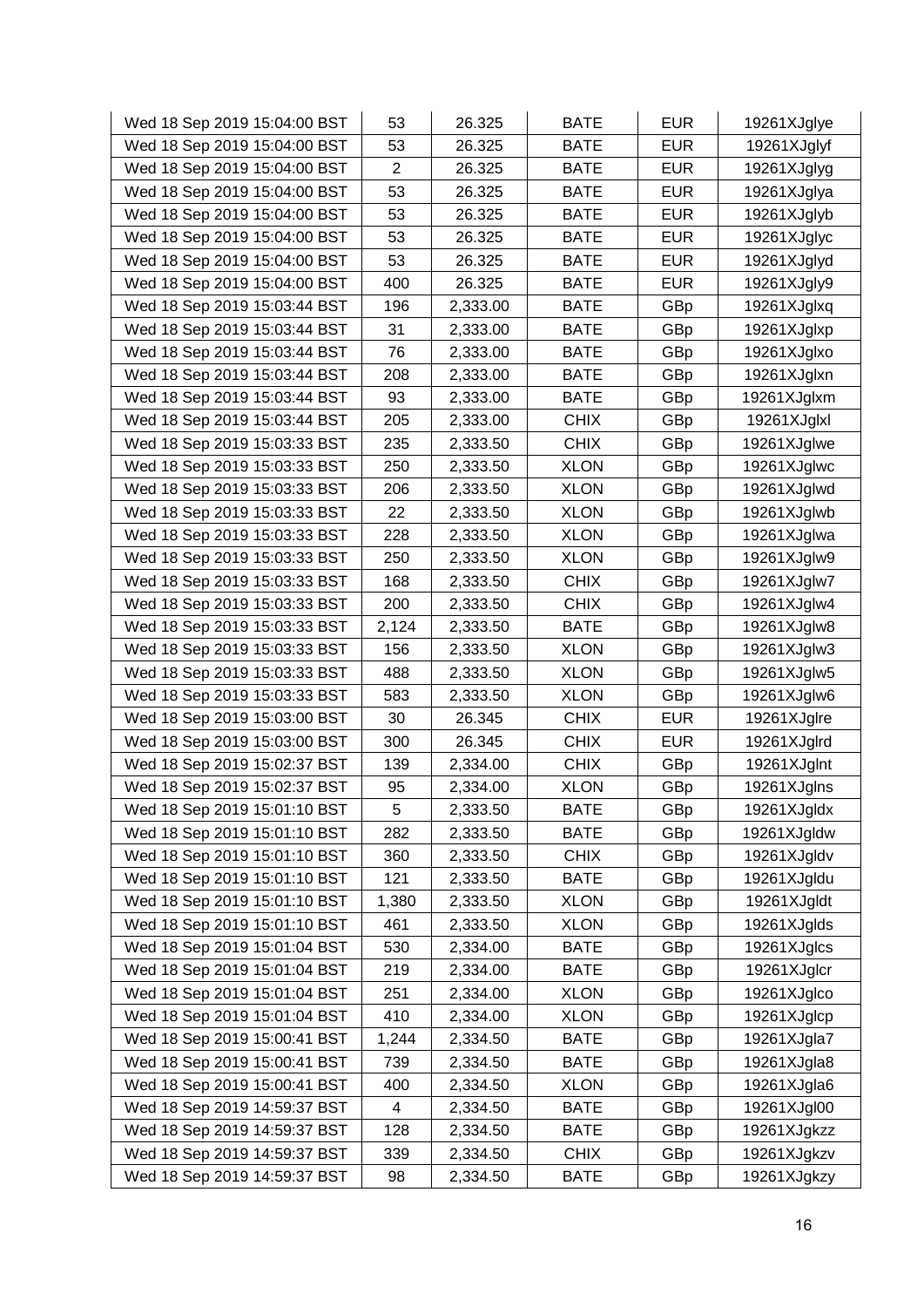| Wed 18 Sep 2019 14:59:37 BST | 279   | 2,334.50 | <b>BATE</b> | GBp        | 19261XJgkzw |
|------------------------------|-------|----------|-------------|------------|-------------|
| Wed 18 Sep 2019 14:59:37 BST | 171   | 2,334.50 | <b>BATE</b> | GBp        | 19261XJgkzu |
| Wed 18 Sep 2019 14:59:37 BST | 647   | 2,334.50 | <b>CHIX</b> | GBp        | 19261XJgkzr |
| Wed 18 Sep 2019 14:59:37 BST | 3,271 | 2,334.50 | <b>XLON</b> | GBp        | 19261XJgkzx |
| Wed 18 Sep 2019 14:59:37 BST | 631   | 2,334.50 | <b>XLON</b> | GBp        | 19261XJgkzs |
| Wed 18 Sep 2019 14:59:37 BST | 475   | 2,334.50 | <b>XLON</b> | GBp        | 19261XJgkzo |
| Wed 18 Sep 2019 14:59:37 BST | 18    | 2,334.50 | <b>XLON</b> | GBp        | 19261XJgkzp |
| Wed 18 Sep 2019 14:59:20 BST | 749   | 26.360   | <b>CHIX</b> | <b>EUR</b> | 19261XJgkxi |
| Wed 18 Sep 2019 14:59:20 BST | 181   | 26.360   | <b>BATE</b> | <b>EUR</b> | 19261XJgkxk |
| Wed 18 Sep 2019 14:59:20 BST | 568   | 26.360   | <b>BATE</b> | <b>EUR</b> | 19261XJgkxh |
| Wed 18 Sep 2019 14:58:50 BST | 303   | 2,334.50 | <b>CHIX</b> | GBp        | 19261XJgkr5 |
| Wed 18 Sep 2019 14:58:50 BST | 746   | 2,334.50 | <b>BATE</b> | GBp        | 19261XJgkr7 |
| Wed 18 Sep 2019 14:58:50 BST | 746   | 2,334.50 | <b>BATE</b> | GBp        | 19261XJgkr9 |
| Wed 18 Sep 2019 14:58:50 BST | 247   | 2,334.50 | <b>XLON</b> | GBp        | 19261XJgkr4 |
| Wed 18 Sep 2019 14:58:50 BST | 232   | 2,334.50 | <b>XLON</b> | GBp        | 19261XJgkr6 |
| Wed 18 Sep 2019 14:57:38 BST | 96    | 2,334.50 | <b>BATE</b> | GBp        | 19261XJgkhm |
| Wed 18 Sep 2019 14:57:38 BST | 35    | 2,334.50 | <b>CHIX</b> | GBp        | 19261XJgkhl |
| Wed 18 Sep 2019 14:57:38 BST | 267   | 2,334.50 | <b>XLON</b> | GBp        | 19261XJgkhk |
| Wed 18 Sep 2019 14:56:31 BST | 241   | 2,334.50 | <b>XLON</b> | GBp        | 19261XJgk5h |
| Wed 18 Sep 2019 14:56:12 BST | 600   | 2,335.00 | <b>BATE</b> | GBp        | 19261XJgk3d |
| Wed 18 Sep 2019 14:56:12 BST | 9     | 2,335.00 | <b>BATE</b> | GBp        | 19261XJgk3b |
| Wed 18 Sep 2019 14:56:12 BST | 126   | 2,335.00 | <b>XLON</b> | GBp        | 19261XJgk2w |
| Wed 18 Sep 2019 14:56:12 BST | 383   | 2,335.00 | <b>XLON</b> | GBp        | 19261XJgk30 |
| Wed 18 Sep 2019 14:56:12 BST | 13    | 2,335.00 | <b>BATE</b> | GBp        | 19261XJgk3a |
| Wed 18 Sep 2019 14:56:12 BST | 191   | 2,335.00 | <b>BATE</b> | GBp        | 19261XJgk38 |
| Wed 18 Sep 2019 14:56:12 BST | 148   | 2,335.00 | <b>BATE</b> | GBp        | 19261XJgk36 |
| Wed 18 Sep 2019 14:56:12 BST | 10    | 2,335.00 | <b>BATE</b> | GBp        | 19261XJgk34 |
| Wed 18 Sep 2019 14:56:12 BST | 241   | 2,335.00 | <b>BATE</b> | GBp        | 19261XJgk33 |
| Wed 18 Sep 2019 14:56:12 BST | 9     | 2,335.00 | <b>BATE</b> | GBp        | 19261XJgk2z |
| Wed 18 Sep 2019 14:55:46 BST | 255   | 2,335.50 | <b>CHIX</b> | GBp        | 19261XJgjx9 |
| Wed 18 Sep 2019 14:55:46 BST | 1,800 | 2,335.50 | <b>BATE</b> | GBp        | 19261XJgjx8 |
| Wed 18 Sep 2019 14:55:43 BST | 984   | 2,335.50 | <b>XLON</b> | GBp        | 19261XJgjww |
| Wed 18 Sep 2019 14:55:38 BST | 150   | 2,335.50 | <b>XLON</b> | GBp        | 19261XJgjwn |
| Wed 18 Sep 2019 14:55:38 BST | 899   | 2,335.50 | <b>XLON</b> | GBp        | 19261XJgjwm |
| Wed 18 Sep 2019 14:55:37 BST | 651   | 2,336.00 | <b>CHIX</b> | GBp        | 19261XJgjwi |
| Wed 18 Sep 2019 14:55:37 BST | 145   | 2,336.00 | <b>CHIX</b> | GBp        | 19261XJgjwg |
| Wed 18 Sep 2019 14:55:37 BST | 509   | 2,336.00 | <b>XLON</b> | GBp        | 19261XJgjwd |
| Wed 18 Sep 2019 14:55:37 BST | 299   | 2,336.00 | <b>CHIX</b> | GBp        | 19261XJgjwe |
| Wed 18 Sep 2019 14:55:37 BST | 249   | 2,336.00 | <b>BATE</b> | GBp        | 19261XJgjwf |
| Wed 18 Sep 2019 14:55:20 BST | 109   | 2,336.50 | <b>CHIX</b> | GBp        | 19261XJgjrs |
| Wed 18 Sep 2019 14:55:08 BST | 60    | 2,337.00 | <b>BATE</b> | GBp        | 19261XJgjq5 |
| Wed 18 Sep 2019 14:55:08 BST | 134   | 2,337.00 | <b>XLON</b> | GBp        | 19261XJgjq6 |
| Wed 18 Sep 2019 14:55:08 BST | 212   | 2,337.00 | <b>XLON</b> | GBp        | 19261XJgjq4 |
| Wed 18 Sep 2019 14:55:08 BST | 821   | 2,337.00 | <b>XLON</b> | GBp        | 19261XJgjq3 |
| Wed 18 Sep 2019 14:55:07 BST | 480   | 2,337.50 | <b>BATE</b> | GBp        | 19261XJgjot |
| Wed 18 Sep 2019 14:55:07 BST | 9     | 2,337.50 | <b>BATE</b> | GBp        | 19261XJgjou |
| Wed 18 Sep 2019 14:55:07 BST | 844   | 2,337.50 | <b>BATE</b> | GBp        | 19261XJgjos |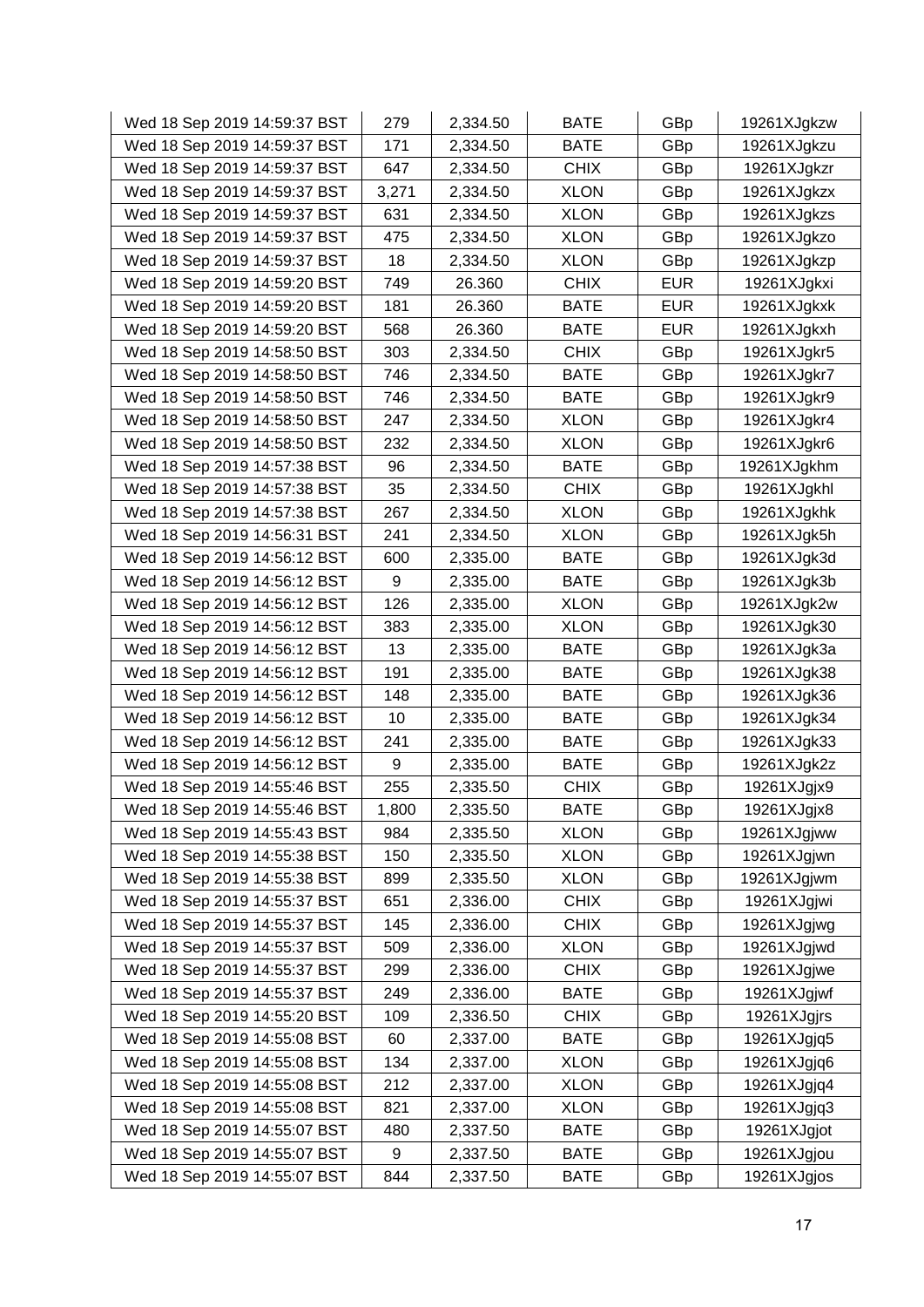| Wed 18 Sep 2019 14:55:07 BST | 156   | 2,337.50 | <b>BATE</b> | GBp        | 19261XJgjor |
|------------------------------|-------|----------|-------------|------------|-------------|
| Wed 18 Sep 2019 14:55:06 BST | 76    | 2,337.50 | <b>BATE</b> | GBp        | 19261XJgjoj |
| Wed 18 Sep 2019 14:55:06 BST | 583   | 2,337.50 | <b>XLON</b> | GBp        | 19261XJgjoh |
| Wed 18 Sep 2019 14:55:06 BST | 259   | 2,337.50 | <b>XLON</b> | GBp        | 19261XJgjoi |
| Wed 18 Sep 2019 14:55:06 BST | 588   | 2,337.50 | <b>XLON</b> | GBp        | 19261XJgjof |
| Wed 18 Sep 2019 14:55:06 BST | 1,272 | 2,337.50 | <b>XLON</b> | GBp        | 19261XJgjog |
| Wed 18 Sep 2019 14:55:06 BST | 30    | 2,337.50 | <b>XLON</b> | GBp        | 19261XJgjoe |
| Wed 18 Sep 2019 14:55:01 BST | 156   | 2,337.50 | <b>BATE</b> | GBp        | 19261XJgjni |
| Wed 18 Sep 2019 14:55:01 BST | 107   | 26.385   | <b>BATE</b> | <b>EUR</b> | 19261XJgjnl |
| Wed 18 Sep 2019 14:55:01 BST | 481   | 26.385   | <b>CHIX</b> | <b>EUR</b> | 19261XJgjnj |
| Wed 18 Sep 2019 14:55:01 BST | 374   | 26.385   | <b>BATE</b> | <b>EUR</b> | 19261XJgjnk |
| Wed 18 Sep 2019 14:55:01 BST | 188   | 2,337.50 | <b>XLON</b> | GBp        | 19261XJgjnh |
| Wed 18 Sep 2019 14:55:01 BST | 189   | 2,337.50 | <b>XLON</b> | GBp        | 19261XJgjnf |
| Wed 18 Sep 2019 14:55:01 BST | 289   | 2,337.50 | <b>XLON</b> | GBp        | 19261XJgjng |
| Wed 18 Sep 2019 14:54:03 BST | 473   | 26.385   | <b>CHIX</b> | <b>EUR</b> | 19261XJgjew |
| Wed 18 Sep 2019 14:53:07 BST | 106   | 2,337.00 | <b>XLON</b> | GBp        | 19261XJgj4o |
| Wed 18 Sep 2019 14:53:07 BST | 1,881 | 2,337.00 | <b>BATE</b> | GBp        | 19261XJgj4p |
| Wed 18 Sep 2019 14:53:05 BST | 916   | 2,337.00 | <b>XLON</b> | GBp        | 19261XJgj4h |
| Wed 18 Sep 2019 14:53:04 BST | 494   | 2,337.50 | <b>XLON</b> | GBp        | 19261XJgj40 |
| Wed 18 Sep 2019 14:53:02 BST | 40    | 26.385   | <b>BATE</b> | <b>EUR</b> | 19261XJgj3r |
| Wed 18 Sep 2019 14:53:02 BST | 124   | 26.385   | <b>BATE</b> | <b>EUR</b> | 19261XJgj3q |
| Wed 18 Sep 2019 14:53:02 BST | 40    | 26.385   | <b>BATE</b> | <b>EUR</b> | 19261XJgj3p |
| Wed 18 Sep 2019 14:53:00 BST | 32    | 26.385   | <b>BATE</b> | <b>EUR</b> | 19261XJgj3m |
| Wed 18 Sep 2019 14:53:00 BST | 204   | 26.385   | <b>BATE</b> | <b>EUR</b> | 19261XJgj3l |
| Wed 18 Sep 2019 14:53:00 BST | 259   | 26.385   | <b>BATE</b> | <b>EUR</b> | 19261XJgj3k |
| Wed 18 Sep 2019 14:52:12 BST | 575   | 2,338.00 | <b>BATE</b> | GBp        | 19261XJgivy |
| Wed 18 Sep 2019 14:52:12 BST | 499   | 2,338.00 | <b>CHIX</b> | GBp        | 19261XJgivv |
| Wed 18 Sep 2019 14:52:12 BST | 789   | 2,338.00 | <b>BATE</b> | GBp        | 19261XJgivx |
| Wed 18 Sep 2019 14:52:12 BST | 3,392 | 2,338.00 | <b>XLON</b> | GBp        | 19261XJgivq |
| Wed 18 Sep 2019 14:52:12 BST | 646   | 2,338.00 | <b>BATE</b> | GBp        | 19261XJgivw |
| Wed 18 Sep 2019 14:52:12 BST | 1,452 | 2,338.00 | <b>BATE</b> | GBp        | 19261XJgivt |
| Wed 18 Sep 2019 14:52:12 BST | 928   | 2,338.00 | <b>BATE</b> | GBp        | 19261XJgivn |
| Wed 18 Sep 2019 14:52:12 BST | 632   | 2,338.00 | <b>BATE</b> | GBp        | 19261XJgivj |
| Wed 18 Sep 2019 14:52:12 BST | 198   | 2,338.00 | <b>CHIX</b> | GBp        | 19261XJgivs |
| Wed 18 Sep 2019 14:52:12 BST | 260   | 2,338.00 | <b>CHIX</b> | GBp        | 19261XJgivk |
| Wed 18 Sep 2019 14:52:12 BST | 180   | 2,338.00 | <b>CHIX</b> | GBp        | 19261XJgive |
| Wed 18 Sep 2019 14:52:12 BST | 217   | 2,338.00 | <b>XLON</b> | GBp        | 19261XJgiv9 |
| Wed 18 Sep 2019 14:52:12 BST | 86    | 2,338.00 | <b>XLON</b> | GBp        | 19261XJgiv8 |
| Wed 18 Sep 2019 14:52:10 BST | 122   | 2,338.00 | <b>XLON</b> | GBp        | 19261XJgiuy |
| Wed 18 Sep 2019 14:52:07 BST | 327   | 2,338.50 | <b>BATE</b> | GBp        | 19261XJgiue |
| Wed 18 Sep 2019 14:52:07 BST | 103   | 2,338.50 | <b>BATE</b> | GBp        | 19261XJgiud |
| Wed 18 Sep 2019 14:52:07 BST | 221   | 2,338.50 | <b>BATE</b> | GBp        | 19261XJgiub |
| Wed 18 Sep 2019 14:52:07 BST | 58    | 2,338.50 | <b>BATE</b> | GBp        | 19261XJgiuc |
| Wed 18 Sep 2019 14:52:07 BST | 26    | 2,338.50 | <b>BATE</b> | GBp        | 19261XJgiua |
| Wed 18 Sep 2019 14:51:33 BST | 255   | 2,337.50 | <b>CHIX</b> | GBp        | 19261XJgirr |
| Wed 18 Sep 2019 14:51:33 BST | 257   | 2,337.50 | <b>XLON</b> | GBp        | 19261XJgirs |
| Wed 18 Sep 2019 14:51:14 BST | 597   | 2,337.00 | <b>BATE</b> | GBp        | 19261XJgioj |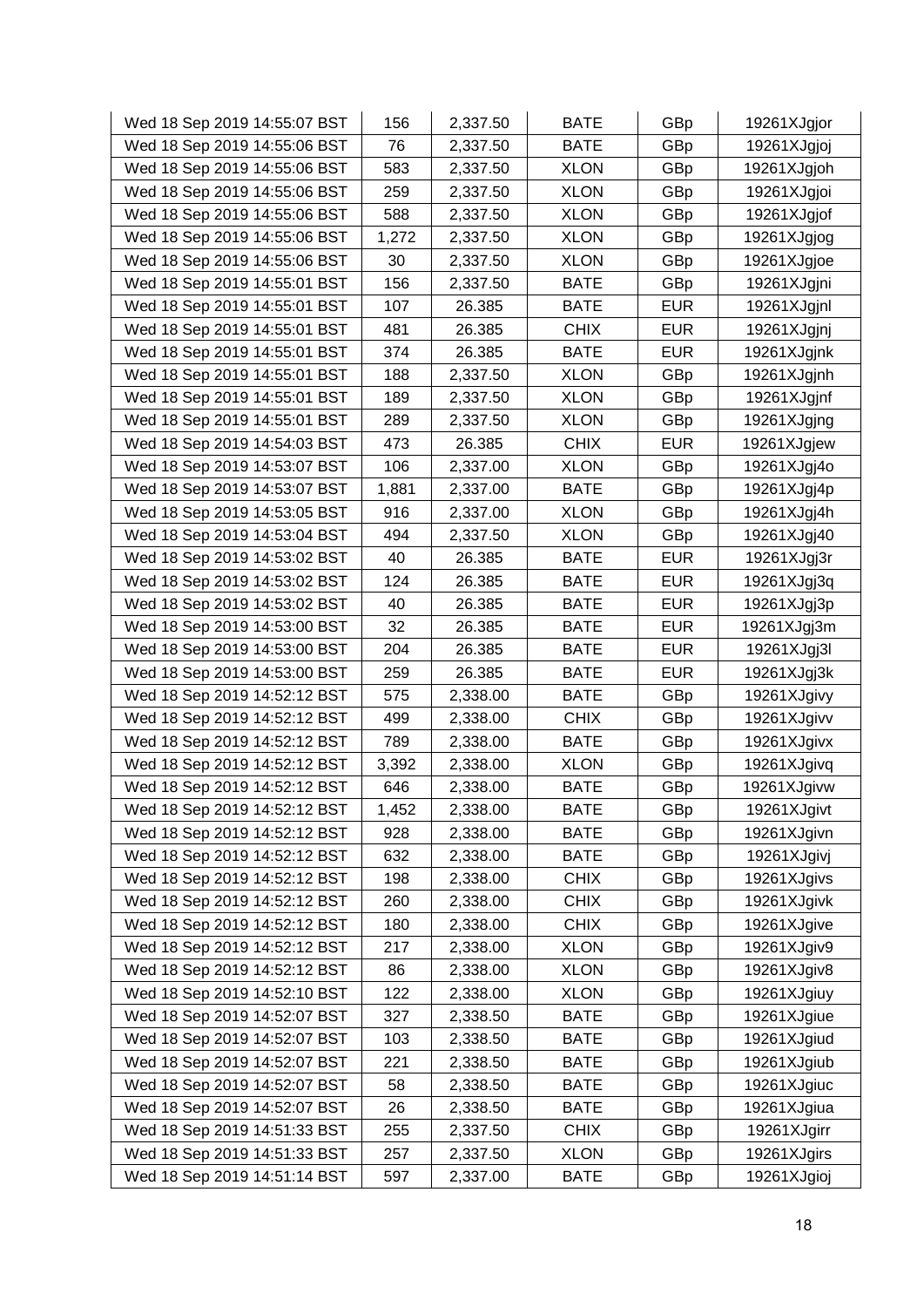| Wed 18 Sep 2019 14:51:00 BST | 537   | 26.375   | <b>BATE</b> | <b>EUR</b> | 19261XJgimv |
|------------------------------|-------|----------|-------------|------------|-------------|
| Wed 18 Sep 2019 14:50:15 BST | 891   | 2,335.00 | <b>XLON</b> | GBp        | 19261XJgifq |
| Wed 18 Sep 2019 14:50:15 BST | 500   | 2,335.00 | <b>XLON</b> | GBp        | 19261XJgifs |
| Wed 18 Sep 2019 14:50:15 BST | 21    | 2,335.00 | <b>XLON</b> | GBp        | 19261XJgifr |
| Wed 18 Sep 2019 14:50:15 BST | 102   | 2,335.00 | <b>XLON</b> | GBp        | 19261XJgifm |
| Wed 18 Sep 2019 14:50:15 BST | 250   | 2,335.00 | <b>XLON</b> | GBp        | 19261XJgifn |
| Wed 18 Sep 2019 14:50:15 BST | 500   | 2,335.00 | <b>XLON</b> | GBp        | 19261XJgifo |
| Wed 18 Sep 2019 14:50:15 BST | 92    | 2,335.00 | <b>XLON</b> | GBp        | 19261XJgifp |
| Wed 18 Sep 2019 14:50:15 BST | 425   | 2,335.50 | <b>CHIX</b> | GBp        | 19261XJgifi |
| Wed 18 Sep 2019 14:50:15 BST | 268   | 2,335.00 | <b>CHIX</b> | GBp        | 19261XJgifk |
| Wed 18 Sep 2019 14:50:15 BST | 491   | 2,335.00 | <b>XLON</b> | GBp        | 19261XJgifj |
| Wed 18 Sep 2019 14:50:15 BST | 321   | 2,335.00 | <b>XLON</b> | GBp        | 19261XJgifl |
| Wed 18 Sep 2019 14:50:15 BST | 456   | 2,335.50 | <b>XLON</b> | GBp        | 19261XJgifh |
| Wed 18 Sep 2019 14:49:41 BST | 421   | 2,335.50 | <b>XLON</b> | GBp        | 19261XJgiav |
| Wed 18 Sep 2019 14:48:31 BST | 1,597 | 2,333.50 | <b>XLON</b> | GBp        | 19261XJgi2s |
| Wed 18 Sep 2019 14:48:13 BST | 550   | 26.345   | <b>CHIX</b> | <b>EUR</b> | 19261XJgi1q |
| Wed 18 Sep 2019 14:46:58 BST | 697   | 2,330.00 | <b>XLON</b> | GBp        | 19261XJghu2 |
| Wed 18 Sep 2019 14:46:58 BST | 946   | 2,330.00 | <b>BATE</b> | GBp        | 19261XJghu1 |
| Wed 18 Sep 2019 14:46:58 BST | 177   | 2,330.50 | <b>CHIX</b> | GBp        | 19261XJghtx |
| Wed 18 Sep 2019 14:46:58 BST | 243   | 2,330.50 | <b>CHIX</b> | GBp        | 19261XJghtz |
| Wed 18 Sep 2019 14:46:58 BST | 7     | 2,330.50 | <b>CHIX</b> | GBp        | 19261XJghtv |
| Wed 18 Sep 2019 14:46:58 BST | 237   | 2,330.00 | <b>XLON</b> | GBp        | 19261XJghty |
| Wed 18 Sep 2019 14:46:58 BST | 381   | 2,330.50 | <b>XLON</b> | GBp        | 19261XJghtu |
| Wed 18 Sep 2019 14:46:58 BST | 276   | 2,330.50 | <b>XLON</b> | GBp        | 19261XJghtw |
| Wed 18 Sep 2019 14:46:58 BST | 436   | 2,330.00 | <b>BATE</b> | GBp        | 19261XJghu0 |
| Wed 18 Sep 2019 14:46:58 BST | 315   | 2,330.50 | <b>BATE</b> | GBp        | 19261XJghtt |
| Wed 18 Sep 2019 14:46:50 BST | 721   | 2,331.00 | <b>CHIX</b> | GBp        | 19261XJghsg |
| Wed 18 Sep 2019 14:46:50 BST | 382   | 2,331.00 | <b>CHIX</b> | GBp        | 19261XJghsf |
| Wed 18 Sep 2019 14:46:50 BST | 1,443 | 2,331.00 | <b>XLON</b> | GBp        | 19261XJghse |
| Wed 18 Sep 2019 14:46:39 BST | 891   | 2,331.50 | <b>XLON</b> | GBp        | 19261XJghq0 |
| Wed 18 Sep 2019 14:46:39 BST | 520   | 2,331.50 | <b>BATE</b> | GBp        | 19261XJghpz |
| Wed 18 Sep 2019 14:46:01 BST | 639   | 26.325   | <b>CHIX</b> | <b>EUR</b> | 19261XJghma |
| Wed 18 Sep 2019 14:46:01 BST | 190   | 26.325   | <b>BATE</b> | <b>EUR</b> | 19261XJghmi |
| Wed 18 Sep 2019 14:46:01 BST | 16    | 26.325   | <b>BATE</b> | <b>EUR</b> | 19261XJghmh |
| Wed 18 Sep 2019 14:46:01 BST | 27    | 26.325   | <b>BATE</b> | <b>EUR</b> | 19261XJghmg |
| Wed 18 Sep 2019 14:46:01 BST | 67    | 26.325   | <b>BATE</b> | <b>EUR</b> | 19261XJghmf |
| Wed 18 Sep 2019 14:46:01 BST | 10    | 26.325   | <b>BATE</b> | <b>EUR</b> | 19261XJghme |
| Wed 18 Sep 2019 14:46:01 BST | 37    | 26.325   | <b>BATE</b> | <b>EUR</b> | 19261XJghmd |
| Wed 18 Sep 2019 14:46:01 BST | 90    | 26.325   | <b>BATE</b> | <b>EUR</b> | 19261XJghmc |
| Wed 18 Sep 2019 14:46:01 BST | 148   | 26.325   | <b>BATE</b> | <b>EUR</b> | 19261XJghmb |
| Wed 18 Sep 2019 14:46:01 BST | 54    | 26.325   | <b>BATE</b> | <b>EUR</b> | 19261XJghm9 |
| Wed 18 Sep 2019 14:45:48 BST | 222   | 2,331.50 | <b>XLON</b> | GBp        | 19261XJghl4 |
| Wed 18 Sep 2019 14:45:16 BST | 130   | 2,331.00 | <b>XLON</b> | GBp        | 19261XJghij |
| Wed 18 Sep 2019 14:45:16 BST | 130   | 2,331.00 | <b>XLON</b> | GBp        | 19261XJghii |
| Wed 18 Sep 2019 14:45:16 BST | 68    | 2,331.00 | <b>XLON</b> | GBp        | 19261XJghih |
| Wed 18 Sep 2019 14:45:16 BST | 123   | 2,331.00 | <b>XLON</b> | GBp        | 19261XJghig |
| Wed 18 Sep 2019 14:45:16 BST | 130   | 2,331.00 | <b>XLON</b> | GBp        | 19261XJghif |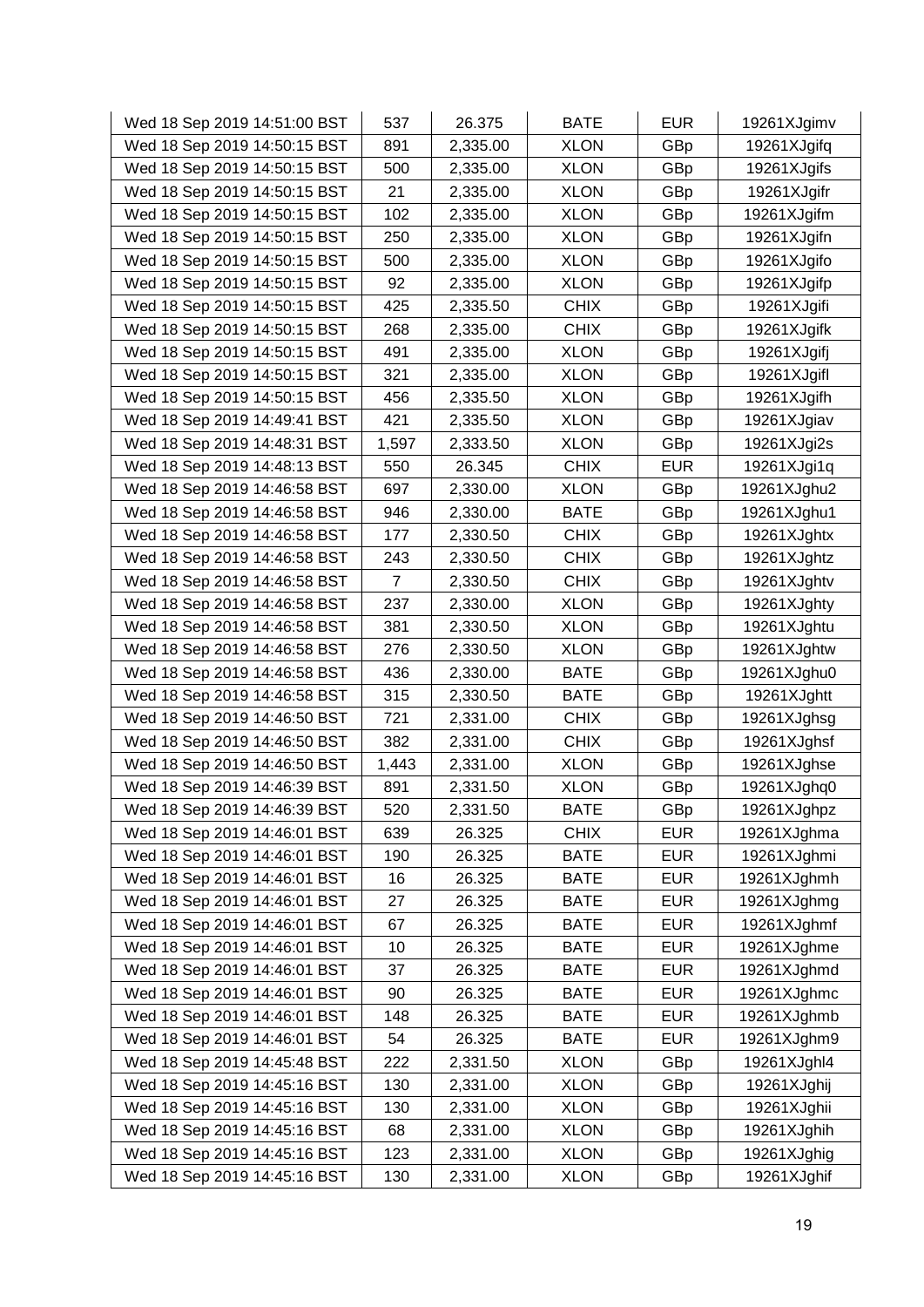| Wed 18 Sep 2019 14:45:16 BST | 130   | 2,331.00 | <b>XLON</b> | GBp | 19261XJghie |
|------------------------------|-------|----------|-------------|-----|-------------|
| Wed 18 Sep 2019 14:45:16 BST | 49    | 2,331.00 | <b>XLON</b> | GBp | 19261XJghic |
| Wed 18 Sep 2019 14:45:16 BST | 81    | 2,331.00 | <b>XLON</b> | GBp | 19261XJghid |
| Wed 18 Sep 2019 14:45:16 BST | 130   | 2,331.00 | <b>BATE</b> | GBp | 19261XJghib |
| Wed 18 Sep 2019 14:45:16 BST | 130   | 2,331.00 | BATE        | GBp | 19261XJghia |
| Wed 18 Sep 2019 14:45:16 BST | 130   | 2,331.00 | <b>BATE</b> | GBp | 19261XJghi9 |
| Wed 18 Sep 2019 14:45:16 BST | 130   | 2,331.00 | <b>BATE</b> | GBp | 19261XJghi8 |
| Wed 18 Sep 2019 14:45:16 BST | 130   | 2,331.00 | <b>BATE</b> | GBp | 19261XJghi7 |
| Wed 18 Sep 2019 14:45:16 BST | 130   | 2,331.00 | <b>BATE</b> | GBp | 19261XJghi6 |
| Wed 18 Sep 2019 14:45:16 BST | 130   | 2,331.00 | <b>BATE</b> | GBp | 19261XJghi5 |
| Wed 18 Sep 2019 14:45:16 BST | 130   | 2,331.00 | <b>BATE</b> | GBp | 19261XJghi4 |
| Wed 18 Sep 2019 14:45:16 BST | 130   | 2,331.00 | <b>BATE</b> | GBp | 19261XJghi3 |
| Wed 18 Sep 2019 14:45:16 BST | 130   | 2,331.00 | <b>BATE</b> | GBp | 19261XJghi2 |
| Wed 18 Sep 2019 14:45:16 BST | 130   | 2,331.00 | <b>BATE</b> | GBp | 19261XJghi1 |
| Wed 18 Sep 2019 14:45:16 BST | 130   | 2,331.00 | <b>BATE</b> | GBp | 19261XJghi0 |
| Wed 18 Sep 2019 14:45:16 BST | 130   | 2,331.00 | <b>BATE</b> | GBp | 19261XJghhz |
| Wed 18 Sep 2019 14:45:16 BST | 130   | 2,331.00 | <b>BATE</b> | GBp | 19261XJghhy |
| Wed 18 Sep 2019 14:45:16 BST | 130   | 2,331.00 | <b>BATE</b> | GBp | 19261XJghhx |
| Wed 18 Sep 2019 14:45:16 BST | 130   | 2,331.00 | <b>BATE</b> | GBp | 19261XJghhw |
| Wed 18 Sep 2019 14:45:16 BST | 130   | 2,331.00 | <b>BATE</b> | GBp | 19261XJghhv |
| Wed 18 Sep 2019 14:45:15 BST | 598   | 2,331.50 | <b>XLON</b> | GBp | 19261XJghhp |
| Wed 18 Sep 2019 14:45:15 BST | 85    | 2,331.50 | <b>BATE</b> | GBp | 19261XJghhs |
| Wed 18 Sep 2019 14:45:15 BST | 142   | 2,331.50 | <b>CHIX</b> | GBp | 19261XJghhq |
| Wed 18 Sep 2019 14:45:15 BST | 130   | 2,331.50 | <b>BATE</b> | GBp | 19261XJghhr |
| Wed 18 Sep 2019 14:45:15 BST | 130   | 2,331.50 | <b>BATE</b> | GBp | 19261XJghho |
| Wed 18 Sep 2019 14:45:15 BST | 130   | 2,331.50 | <b>BATE</b> | GBp | 19261XJghhn |
| Wed 18 Sep 2019 14:45:15 BST | 130   | 2,331.50 | <b>BATE</b> | GBp | 19261XJghhm |
| Wed 18 Sep 2019 14:45:15 BST | 130   | 2,331.50 | <b>BATE</b> | GBp | 19261XJghhl |
| Wed 18 Sep 2019 14:45:15 BST | 130   | 2,331.50 | <b>BATE</b> | GBp | 19261XJghhk |
| Wed 18 Sep 2019 14:45:15 BST | 130   | 2,331.50 | <b>BATE</b> | GBp | 19261XJghhj |
| Wed 18 Sep 2019 14:45:15 BST | 130   | 2,331.50 | <b>BATE</b> | GBp | 19261XJghhi |
| Wed 18 Sep 2019 14:45:15 BST | 130   | 2,331.50 | <b>BATE</b> | GBp | 19261XJghhh |
| Wed 18 Sep 2019 14:45:15 BST | 130   | 2,331.50 | <b>BATE</b> | GBp | 19261XJghhg |
| Wed 18 Sep 2019 14:45:15 BST | 130   | 2,331.50 | <b>BATE</b> | GBp | 19261XJghhf |
| Wed 18 Sep 2019 14:45:15 BST | 130   | 2,331.50 | <b>BATE</b> | GBp | 19261XJghhe |
| Wed 18 Sep 2019 14:45:15 BST | 130   | 2,331.50 | <b>BATE</b> | GBp | 19261XJghhd |
| Wed 18 Sep 2019 14:45:15 BST | 110   | 2,331.50 | <b>BATE</b> | GBp | 19261XJghhc |
| Wed 18 Sep 2019 14:45:09 BST | 805   | 2,331.50 | <b>XLON</b> | GBp | 19261XJghgk |
| Wed 18 Sep 2019 14:45:09 BST | 26    | 2,331.50 | <b>XLON</b> | GBp | 19261XJghgj |
| Wed 18 Sep 2019 14:44:59 BST | 139   | 2,332.00 | <b>CHIX</b> | GBp | 19261XJghf4 |
| Wed 18 Sep 2019 14:44:59 BST | 2,229 | 2,332.00 | <b>BATE</b> | GBp | 19261XJghf3 |
| Wed 18 Sep 2019 14:44:27 BST | 110   | 2,331.00 | <b>XLON</b> | GBp | 19261XJghbl |
| Wed 18 Sep 2019 14:43:35 BST | 377   | 2,331.50 | <b>XLON</b> | GBp | 19261XJgh55 |
| Wed 18 Sep 2019 14:43:35 BST | 31    | 2,331.50 | <b>XLON</b> | GBp | 19261XJgh54 |
| Wed 18 Sep 2019 14:43:35 BST | 177   | 2,331.50 | <b>XLON</b> | GBp | 19261XJgh53 |
| Wed 18 Sep 2019 14:43:24 BST | 443   | 2,332.00 | <b>BATE</b> | GBp | 19261XJgh3b |
| Wed 18 Sep 2019 14:43:24 BST | 184   | 2,332.00 | <b>BATE</b> | GBp | 19261XJgh3a |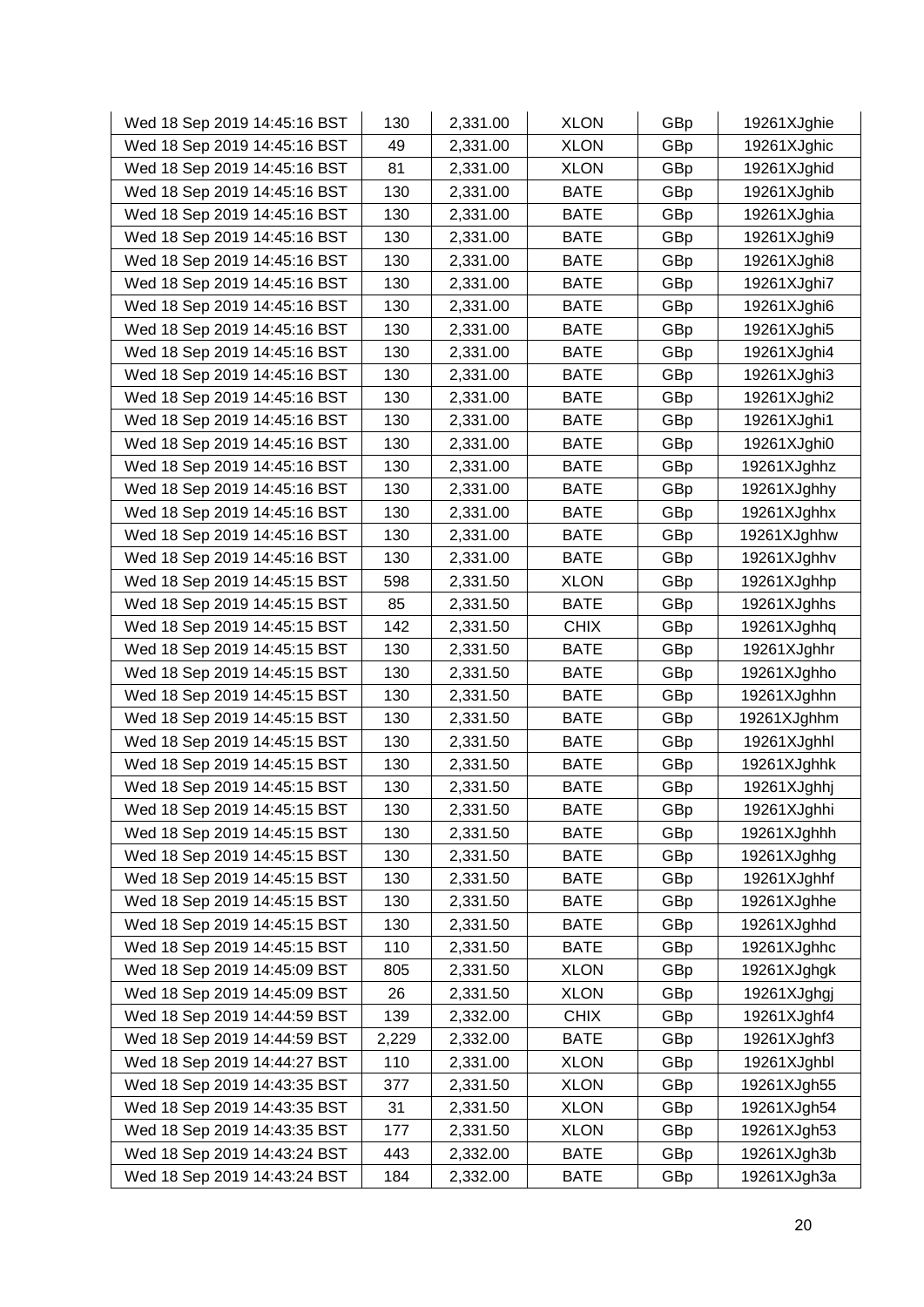| Wed 18 Sep 2019 14:43:24 BST | 34    | 2,332.00 | <b>BATE</b> | GBp        | 19261XJgh39 |
|------------------------------|-------|----------|-------------|------------|-------------|
| Wed 18 Sep 2019 14:43:24 BST | 146   | 2,332.00 | <b>BATE</b> | GBp        | 19261XJgh38 |
| Wed 18 Sep 2019 14:43:03 BST | 42    | 2,332.50 | <b>XLON</b> | GBp        | 19261XJggyn |
| Wed 18 Sep 2019 14:43:03 BST | 295   | 2,332.50 | <b>CHIX</b> | GBp        | 19261XJggyi |
| Wed 18 Sep 2019 14:43:03 BST | 1,405 | 2,332.50 | <b>XLON</b> | GBp        | 19261XJggym |
| Wed 18 Sep 2019 14:43:03 BST | 1,167 | 2,332.50 | <b>XLON</b> | GBp        | 19261XJggyl |
| Wed 18 Sep 2019 14:43:03 BST | 851   | 2,332.50 | <b>XLON</b> | GBp        | 19261XJggyj |
| Wed 18 Sep 2019 14:43:01 BST | 23    | 2,333.00 | <b>XLON</b> | GBp        | 19261XJggyf |
| Wed 18 Sep 2019 14:43:01 BST | 178   | 2,333.00 | <b>XLON</b> | GBp        | 19261XJggye |
| Wed 18 Sep 2019 14:43:00 BST | 684   | 26.335   | <b>BATE</b> | <b>EUR</b> | 19261XJggyb |
| Wed 18 Sep 2019 14:42:41 BST | 204   | 2,333.50 | <b>XLON</b> | GBp        | 19261XJgguw |
| Wed 18 Sep 2019 14:41:31 BST | 186   | 2,331.50 | <b>XLON</b> | GBp        | 19261XJggji |
| Wed 18 Sep 2019 14:41:16 BST | 130   | 2,332.00 | <b>BATE</b> | GBp        | 19261XJgghc |
| Wed 18 Sep 2019 14:41:15 BST | 130   | 2,332.00 | <b>BATE</b> | GBp        | 19261XJggh1 |
| Wed 18 Sep 2019 14:41:15 BST | 130   | 2,332.00 | <b>BATE</b> | GBp        | 19261XJggh0 |
| Wed 18 Sep 2019 14:41:00 BST | 130   | 2,332.50 | <b>BATE</b> | GBp        | 19261XJggfk |
| Wed 18 Sep 2019 14:41:00 BST | 130   | 2,332.50 | <b>BATE</b> | GBp        | 19261XJggfj |
| Wed 18 Sep 2019 14:41:00 BST | 130   | 2,332.50 | <b>BATE</b> | GBp        | 19261XJggfi |
| Wed 18 Sep 2019 14:41:00 BST | 130   | 2,332.50 | <b>BATE</b> | GBp        | 19261XJggfh |
| Wed 18 Sep 2019 14:41:00 BST | 130   | 2,332.50 | <b>BATE</b> | GBp        | 19261XJggfg |
| Wed 18 Sep 2019 14:41:00 BST | 130   | 2,332.50 | <b>BATE</b> | GBp        | 19261XJggff |
| Wed 18 Sep 2019 14:41:00 BST | 130   | 2,332.50 | <b>BATE</b> | GBp        | 19261XJggfe |
| Wed 18 Sep 2019 14:41:00 BST | 130   | 2,332.50 | BATE        | GBp        | 19261XJggfd |
| Wed 18 Sep 2019 14:41:00 BST | 130   | 2,332.50 | <b>BATE</b> | GBp        | 19261XJggfc |
| Wed 18 Sep 2019 14:41:00 BST | 130   | 2,332.50 | <b>BATE</b> | GBp        | 19261XJggfb |
| Wed 18 Sep 2019 14:41:00 BST | 130   | 2,332.50 | <b>BATE</b> | GBp        | 19261XJggfa |
| Wed 18 Sep 2019 14:41:00 BST | 130   | 2,332.50 | <b>BATE</b> | GBp        | 19261XJggf9 |
| Wed 18 Sep 2019 14:41:00 BST | 130   | 2,332.50 | <b>BATE</b> | GBp        | 19261XJggf7 |
| Wed 18 Sep 2019 14:41:00 BST | 130   | 2,332.50 | <b>BATE</b> | GBp        | 19261XJggf5 |
| Wed 18 Sep 2019 14:41:00 BST | 130   | 2,332.50 | <b>BATE</b> | GBp        | 19261XJggf3 |
| Wed 18 Sep 2019 14:41:00 BST | 130   | 2,332.50 | <b>BATE</b> | GBp        | 19261XJggf2 |
| Wed 18 Sep 2019 14:41:00 BST | 130   | 2,332.50 | <b>BATE</b> | GBp        | 19261XJggf1 |
| Wed 18 Sep 2019 14:41:00 BST | 130   | 2,332.50 | <b>BATE</b> | GBp        | 19261XJggf0 |
| Wed 18 Sep 2019 14:41:00 BST | 130   | 2,332.50 | <b>BATE</b> | GBp        | 19261XJggez |
| Wed 18 Sep 2019 14:41:00 BST | 130   | 2,332.50 | <b>BATE</b> | GBp        | 19261XJggey |
| Wed 18 Sep 2019 14:41:00 BST | 130   | 2,332.50 | BATE        | GBp        | 19261XJggex |
| Wed 18 Sep 2019 14:41:00 BST | 130   | 2,332.50 | <b>BATE</b> | GBp        | 19261XJggew |
| Wed 18 Sep 2019 14:41:00 BST | 130   | 2,332.50 | BATE        | GBp        | 19261XJggev |
| Wed 18 Sep 2019 14:41:00 BST | 130   | 2,332.50 | <b>BATE</b> | GBp        | 19261XJggeu |
| Wed 18 Sep 2019 14:41:00 BST | 130   | 2,332.50 | <b>BATE</b> | GBp        | 19261XJgget |
| Wed 18 Sep 2019 14:40:16 BST | 132   | 2,332.50 | <b>CHIX</b> | GBp        | 19261XJggah |
| Wed 18 Sep 2019 14:40:16 BST | 1,015 | 2,332.50 | <b>XLON</b> | GBp        | 19261XJggag |
| Wed 18 Sep 2019 14:40:01 BST | 442   | 26.320   | <b>CHIX</b> | <b>EUR</b> | 19261XJgg8t |
| Wed 18 Sep 2019 14:39:59 BST | 14    | 2,332.50 | <b>XLON</b> | GBp        | 19261XJgg86 |
| Wed 18 Sep 2019 14:39:59 BST | 321   | 2,332.50 | <b>XLON</b> | GBp        | 19261XJgg83 |
| Wed 18 Sep 2019 14:39:59 BST | 112   | 2,332.50 | <b>XLON</b> | GBp        | 19261XJgg85 |
| Wed 18 Sep 2019 14:39:59 BST | 197   | 2,332.50 | <b>XLON</b> | GBp        | 19261XJgg82 |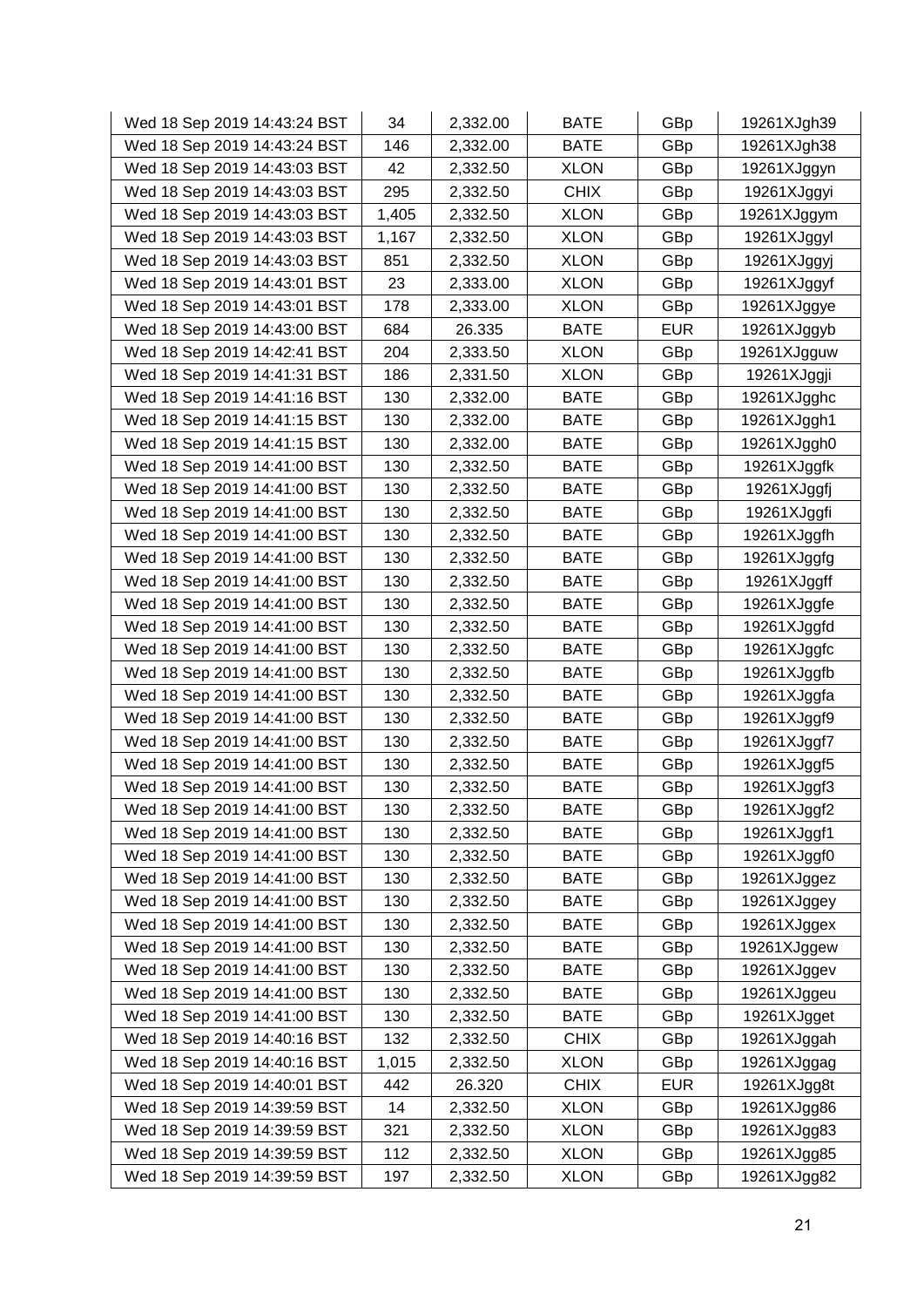| Wed 18 Sep 2019 14:39:59 BST | 75             | 2,332.50 | <b>XLON</b> | GBp        | 19261XJgg84 |
|------------------------------|----------------|----------|-------------|------------|-------------|
| Wed 18 Sep 2019 14:39:59 BST | 940            | 2,332.50 | <b>XLON</b> | GBp        | 19261XJgg81 |
| Wed 18 Sep 2019 14:39:48 BST | 708            | 2,333.00 | <b>XLON</b> | GBp        | 19261XJgg6u |
| Wed 18 Sep 2019 14:39:48 BST | 181            | 2,333.00 | <b>XLON</b> | GBp        | 19261XJgg6t |
| Wed 18 Sep 2019 14:39:43 BST | 753            | 2,333.50 | <b>CHIX</b> | GBp        | 19261XJgg4s |
| Wed 18 Sep 2019 14:39:43 BST | 87             | 2,333.50 | <b>BATE</b> | GBp        | 19261XJgg4t |
| Wed 18 Sep 2019 14:39:42 BST | 112            | 2,333.50 | <b>XLON</b> | GBp        | 19261XJgg49 |
| Wed 18 Sep 2019 14:39:42 BST | 175            | 2,333.50 | <b>XLON</b> | GBp        | 19261XJgg47 |
| Wed 18 Sep 2019 14:39:42 BST | 4              | 2,333.50 | <b>XLON</b> | GBp        | 19261XJgg48 |
| Wed 18 Sep 2019 14:39:42 BST | 30             | 2,333.50 | <b>XLON</b> | GBp        | 19261XJgg45 |
| Wed 18 Sep 2019 14:39:42 BST | 519            | 2,333.50 | <b>XLON</b> | GBp        | 19261XJgg46 |
| Wed 18 Sep 2019 14:39:33 BST | 1,358          | 2,334.00 | <b>CHIX</b> | GBp        | 19261XJgg25 |
| Wed 18 Sep 2019 14:39:33 BST | 16             | 2,334.00 | <b>XLON</b> | GBp        | 19261XJgg23 |
| Wed 18 Sep 2019 14:38:52 BST | 190            | 2,334.00 | <b>CHIX</b> | GBp        | 19261XJgfsq |
| Wed 18 Sep 2019 14:38:11 BST | 244            | 2,333.00 | <b>XLON</b> | GBp        | 19261XJgflj |
| Wed 18 Sep 2019 14:38:11 BST | 439            | 2,333.00 | <b>XLON</b> | GBp        | 19261XJgfli |
| Wed 18 Sep 2019 14:38:11 BST | 446            | 2,333.00 | <b>XLON</b> | GBp        | 19261XJgflh |
| Wed 18 Sep 2019 14:38:11 BST | 100            | 2,333.50 | <b>BATE</b> | GBp        | 19261XJgflg |
| Wed 18 Sep 2019 14:38:11 BST | 904            | 26.325   | <b>CHIX</b> | <b>EUR</b> | 19261XJgfl6 |
| Wed 18 Sep 2019 14:38:11 BST | 61             | 2,333.50 | <b>BATE</b> | GBp        | 19261XJgflf |
| Wed 18 Sep 2019 14:38:11 BST | 79             | 2,333.50 | <b>BATE</b> | GBp        | 19261XJgfle |
| Wed 18 Sep 2019 14:38:11 BST | 29             | 2,333.50 | <b>BATE</b> | GBp        | 19261XJgflc |
| Wed 18 Sep 2019 14:38:11 BST | 10             | 2,333.50 | BATE        | GBp        | 19261XJgfld |
| Wed 18 Sep 2019 14:38:11 BST | $\overline{2}$ | 2,333.50 | <b>BATE</b> | GBp        | 19261XJgflb |
| Wed 18 Sep 2019 14:38:11 BST | 225            | 2,333.50 | <b>CHIX</b> | GBp        | 19261XJgfl7 |
| Wed 18 Sep 2019 14:38:11 BST | 39             | 2,333.50 | <b>BATE</b> | GBp        | 19261XJgfla |
| Wed 18 Sep 2019 14:38:11 BST | 45             | 2,333.50 | <b>BATE</b> | GBp        | 19261XJgfl9 |
| Wed 18 Sep 2019 14:38:11 BST | 293            | 2,333.50 | <b>XLON</b> | GBp        | 19261XJgfl4 |
| Wed 18 Sep 2019 14:38:11 BST | 544            | 2,333.50 | <b>BATE</b> | GBp        | 19261XJgfl8 |
| Wed 18 Sep 2019 14:38:11 BST | 985            | 2,333.50 | <b>BATE</b> | GBp        | 19261XJgfl5 |
| Wed 18 Sep 2019 14:36:40 BST | 2,344          | 2,333.50 | <b>BATE</b> | GBp        | 19261XJgf8h |
| Wed 18 Sep 2019 14:36:40 BST | 588            | 2,333.50 | <b>BATE</b> | GBp        | 19261XJgf8e |
| Wed 18 Sep 2019 14:36:40 BST | 456            | 2,333.50 | <b>XLON</b> | GBp        | 19261XJgf8b |
| Wed 18 Sep 2019 14:36:40 BST | 656            | 2,333.50 | <b>XLON</b> | GBp        | 19261XJgf8d |
| Wed 18 Sep 2019 14:36:37 BST | 429            | 2,334.00 | <b>CHIX</b> | GBp        | 19261XJgf7z |
| Wed 18 Sep 2019 14:36:37 BST | 1,285          | 2,334.00 | <b>XLON</b> | GBp        | 19261XJgf82 |
| Wed 18 Sep 2019 14:36:37 BST | 875            | 2,334.00 | <b>XLON</b> | GBp        | 19261XJgf81 |
| Wed 18 Sep 2019 14:36:37 BST | 380            | 2,334.00 | <b>XLON</b> | GBp        | 19261XJgf80 |
| Wed 18 Sep 2019 14:36:37 BST | 852            | 2,334.00 | <b>XLON</b> | GBp        | 19261XJgf7y |
| Wed 18 Sep 2019 14:36:37 BST | 48             | 2,334.00 | <b>XLON</b> | GBp        | 19261XJgf7w |
| Wed 18 Sep 2019 14:36:37 BST | 385            | 2,334.00 | <b>XLON</b> | GBp        | 19261XJgf7x |
| Wed 18 Sep 2019 14:36:31 BST | 273            | 2,334.50 | <b>BATE</b> | GBp        | 19261XJgf6x |
| Wed 18 Sep 2019 14:36:31 BST | 1,543          | 2,334.50 | <b>BATE</b> | GBp        | 19261XJgf6t |
| Wed 18 Sep 2019 14:36:31 BST | 515            | 2,334.50 | <b>BATE</b> | GBp        | 19261XJgf6u |
| Wed 18 Sep 2019 14:36:31 BST | 31             | 2,334.50 | <b>BATE</b> | GBp        | 19261XJgf6v |
| Wed 18 Sep 2019 14:36:31 BST | 64             | 2,334.50 | <b>XLON</b> | GBp        | 19261XJgf6s |
| Wed 18 Sep 2019 14:36:31 BST | 390            | 2,334.50 | <b>XLON</b> | GBp        | 19261XJgf6r |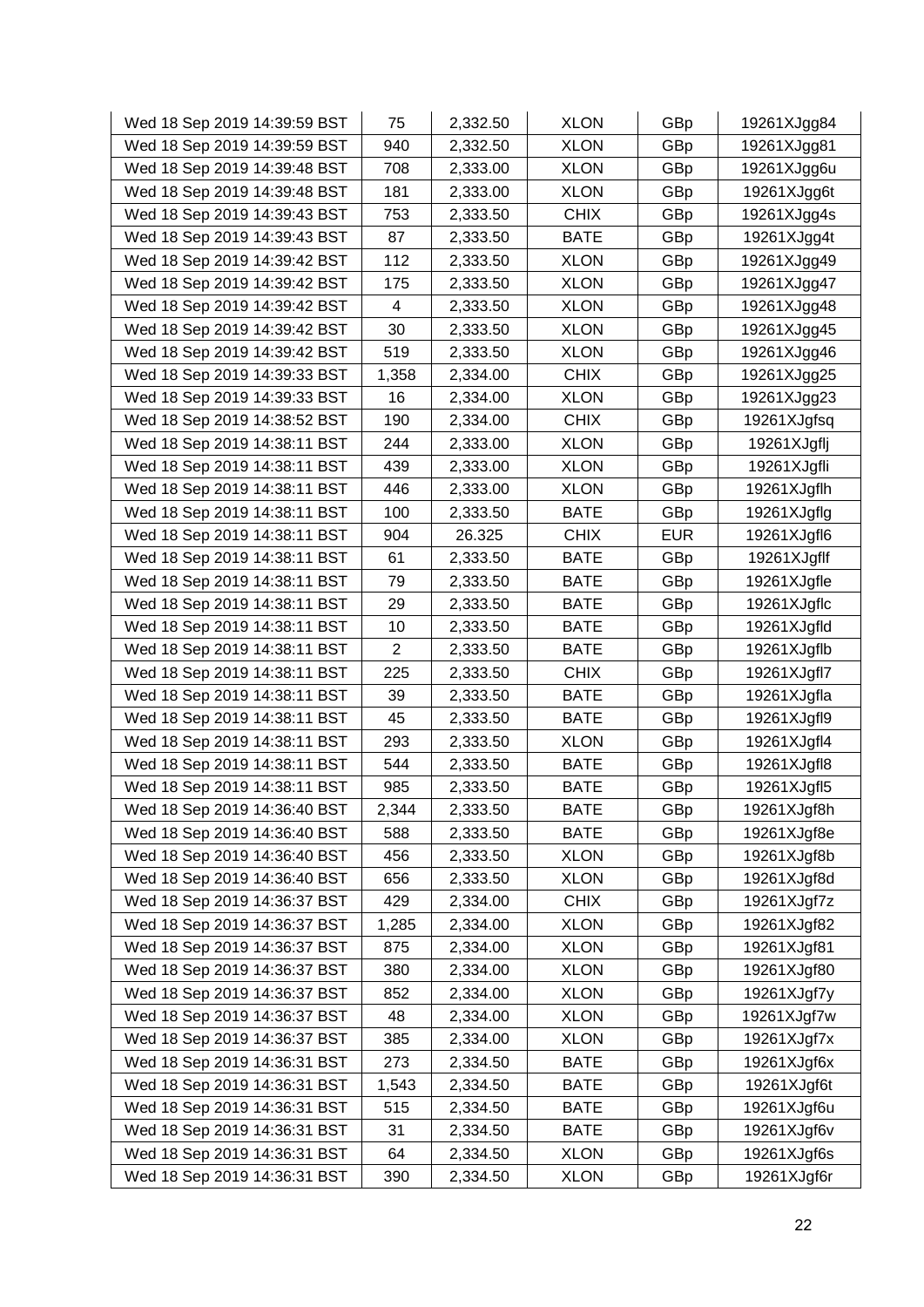| Wed 18 Sep 2019 14:36:02 BST | 529   | 26.335   | <b>BATE</b> | <b>EUR</b> | 19261XJgf4c |
|------------------------------|-------|----------|-------------|------------|-------------|
| Wed 18 Sep 2019 14:36:02 BST | 805   | 26.335   | <b>BATE</b> | <b>EUR</b> | 19261XJgf4b |
| Wed 18 Sep 2019 14:35:21 BST | 130   | 2,333.50 | <b>BATE</b> | GBp        | 19261XJgeyb |
| Wed 18 Sep 2019 14:35:21 BST | 130   | 2,333.50 | <b>BATE</b> | GBp        | 19261XJgeya |
| Wed 18 Sep 2019 14:35:21 BST | 130   | 2,333.50 | <b>BATE</b> | GBp        | 19261XJgey9 |
| Wed 18 Sep 2019 14:34:53 BST | 423   | 2,331.50 | <b>CHIX</b> | GBp        | 19261XJgeue |
| Wed 18 Sep 2019 14:34:53 BST | 1,762 | 2,331.50 | <b>XLON</b> | GBp        | 19261XJgeud |
| Wed 18 Sep 2019 14:34:53 BST | 431   | 2,332.00 | <b>XLON</b> | GBp        | 19261XJgeua |
| Wed 18 Sep 2019 14:34:53 BST | 92    | 2,332.00 | <b>XLON</b> | GBp        | 19261XJgeu9 |
| Wed 18 Sep 2019 14:34:53 BST | 871   | 2,332.00 | <b>XLON</b> | GBp        | 19261XJgeu7 |
| Wed 18 Sep 2019 14:34:53 BST | 443   | 2,332.00 | <b>BATE</b> | GBp        | 19261XJgeub |
| Wed 18 Sep 2019 14:34:53 BST | 257   | 2,332.00 | <b>CHIX</b> | GBp        | 19261XJgeu8 |
| Wed 18 Sep 2019 14:34:53 BST | 93    | 2,332.00 | <b>XLON</b> | GBp        | 19261XJgeu6 |
| Wed 18 Sep 2019 14:34:51 BST | 98    | 2,332.50 | <b>XLON</b> | GBp        | 19261XJgeto |
| Wed 18 Sep 2019 14:34:51 BST | 25    | 2,332.50 | <b>XLON</b> | GBp        | 19261XJgetp |
| Wed 18 Sep 2019 14:34:38 BST | 1,638 | 2,333.00 | <b>XLON</b> | GBp        | 19261XJgerr |
| Wed 18 Sep 2019 14:34:19 BST | 237   | 2,333.50 | <b>CHIX</b> | GBp        | 19261XJgepj |
| Wed 18 Sep 2019 14:34:19 BST | 80    | 2,333.50 | <b>BATE</b> | GBp        | 19261XJgepi |
| Wed 18 Sep 2019 14:34:19 BST | 459   | 2,333.50 | <b>XLON</b> | GBp        | 19261XJgeph |
| Wed 18 Sep 2019 14:34:19 BST | 10    | 2,333.50 | <b>XLON</b> | GBp        | 19261XJgepg |
| Wed 18 Sep 2019 14:34:19 BST | 120   | 2,333.50 | <b>XLON</b> | GBp        | 19261XJgepf |
| Wed 18 Sep 2019 14:34:19 BST | 130   | 2,333.50 | <b>XLON</b> | GBp        | 19261XJgepe |
| Wed 18 Sep 2019 14:34:19 BST | 130   | 2,333.50 | <b>XLON</b> | GBp        | 19261XJgepd |
| Wed 18 Sep 2019 14:34:19 BST | 130   | 2,333.50 | <b>BATE</b> | GBp        | 19261XJgepc |
| Wed 18 Sep 2019 14:34:19 BST | 130   | 2,333.50 | <b>BATE</b> | GBp        | 19261XJgepb |
| Wed 18 Sep 2019 14:34:16 BST | 369   | 2,334.00 | <b>BATE</b> | GBp        | 19261XJgeoh |
| Wed 18 Sep 2019 14:34:16 BST | 130   | 2,334.00 | <b>BATE</b> | GBp        | 19261XJgeog |
| Wed 18 Sep 2019 14:34:07 BST | 950   | 2,334.00 | <b>BATE</b> | GBp        | 19261XJgels |
| Wed 18 Sep 2019 14:34:06 BST | 777   | 2,334.50 | <b>XLON</b> | GBp        | 19261XJgelp |
| Wed 18 Sep 2019 14:34:00 BST | 686   | 26.345   | <b>BATE</b> | <b>EUR</b> | 19261XJgekd |
| Wed 18 Sep 2019 14:33:53 BST | 446   | 2,335.00 | <b>XLON</b> | GBp        | 19261XJgeiu |
| Wed 18 Sep 2019 14:33:53 BST | 369   | 2,335.00 | <b>XLON</b> | GBp        | 19261XJgeiv |
| Wed 18 Sep 2019 14:33:49 BST | 96    | 2,335.50 | <b>CHIX</b> | GBp        | 19261XJgeid |
| Wed 18 Sep 2019 14:33:49 BST | 1,146 | 2,335.50 | <b>CHIX</b> | GBp        | 19261XJgeif |
| Wed 18 Sep 2019 14:33:49 BST | 372   | 2,335.50 | <b>XLON</b> | GBp        | 19261XJgeib |
| Wed 18 Sep 2019 14:33:49 BST | 787   | 2,335.50 | <b>XLON</b> | GBp        | 19261XJgeic |
| Wed 18 Sep 2019 14:33:49 BST | 78    | 2,335.50 | <b>BATE</b> | GBp        | 19261XJgeih |
| Wed 18 Sep 2019 14:33:49 BST | 247   | 2,335.50 | <b>BATE</b> | GBp        | 19261XJgeii |
| Wed 18 Sep 2019 14:33:49 BST | 431   | 2,335.50 | <b>BATE</b> | GBp        | 19261XJgeig |
| Wed 18 Sep 2019 14:33:49 BST | 130   | 2,335.50 | <b>BATE</b> | GBp        | 19261XJgeie |
| Wed 18 Sep 2019 14:33:49 BST | 130   | 2,335.50 | <b>BATE</b> | GBp        | 19261XJgeia |
| Wed 18 Sep 2019 14:33:49 BST | 130   | 2,335.50 | <b>BATE</b> | GBp        | 19261XJgei9 |
| Wed 18 Sep 2019 14:33:49 BST | 130   | 2,335.50 | <b>BATE</b> | GBp        | 19261XJgei8 |
| Wed 18 Sep 2019 14:33:49 BST | 130   | 2,335.50 | <b>BATE</b> | GBp        | 19261XJgei7 |
| Wed 18 Sep 2019 14:33:48 BST | 130   | 2,335.50 | <b>BATE</b> | GBp        | 19261XJgei3 |
| Wed 18 Sep 2019 14:33:48 BST | 130   | 2,335.50 | <b>BATE</b> | GBp        | 19261XJgei2 |
| Wed 18 Sep 2019 14:33:47 BST | 130   | 2,335.50 | BATE        | GBp        | 19261XJgehz |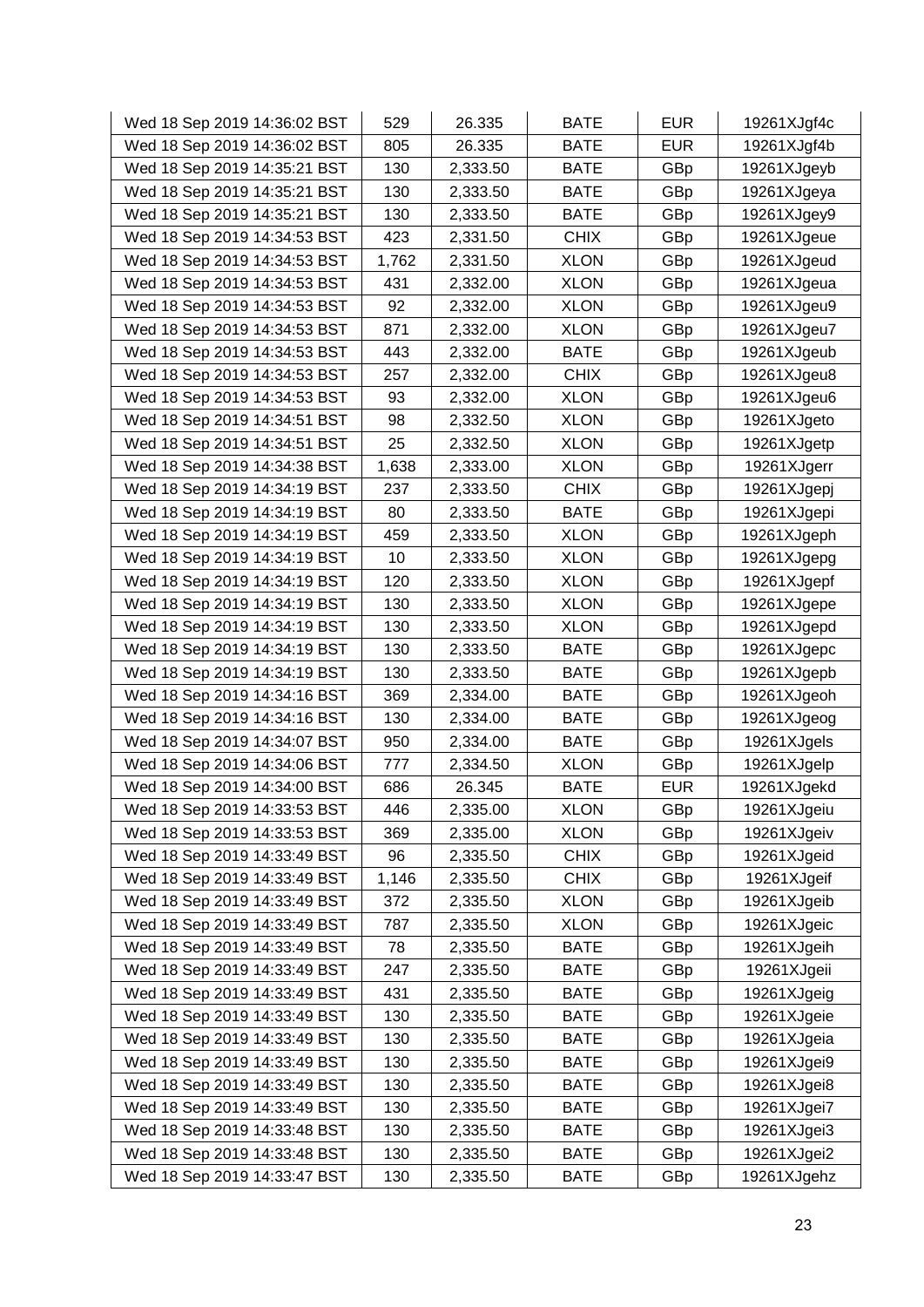| Wed 18 Sep 2019 14:33:47 BST | 130   | 2,335.50 | <b>BATE</b> | GBp        | 19261XJgehy |
|------------------------------|-------|----------|-------------|------------|-------------|
| Wed 18 Sep 2019 14:33:47 BST | 130   | 2,335.50 | <b>BATE</b> | GBp        | 19261XJgehx |
| Wed 18 Sep 2019 14:32:50 BST | 387   | 2,334.00 | <b>XLON</b> | GBp        | 19261XJge6q |
| Wed 18 Sep 2019 14:32:50 BST | 1,459 | 2,334.00 | <b>XLON</b> | GBp        | 19261XJge6r |
| Wed 18 Sep 2019 14:32:49 BST | 81    | 2,334.00 | <b>BATE</b> | GBp        | 19261XJge6p |
| Wed 18 Sep 2019 14:32:49 BST | 130   | 2,334.00 | <b>BATE</b> | GBp        | 19261XJge6o |
| Wed 18 Sep 2019 14:32:45 BST | 130   | 2,334.00 | <b>BATE</b> | GBp        | 19261XJge6f |
| Wed 18 Sep 2019 14:32:00 BST | 400   | 26.290   | <b>CHIX</b> | <b>EUR</b> | 19261XJge0z |
| Wed 18 Sep 2019 14:32:00 BST | 358   | 26.290   | <b>CHIX</b> | <b>EUR</b> | 19261XJge10 |
| Wed 18 Sep 2019 14:31:08 BST | 39    | 2,329.50 | <b>XLON</b> | GBp        | 19261XJgdmn |
| Wed 18 Sep 2019 14:31:08 BST | 220   | 2,329.50 | <b>XLON</b> | GBp        | 19261XJgdmm |
| Wed 18 Sep 2019 14:31:05 BST | 352   | 2,329.50 | <b>BATE</b> | GBp        | 19261XJgdm9 |
| Wed 18 Sep 2019 14:31:05 BST | 959   | 26.275   | <b>CHIX</b> | <b>EUR</b> | 19261XJgdm8 |
| Wed 18 Sep 2019 14:30:51 BST | 107   | 2,329.50 | <b>XLON</b> | GBp        | 19261XJgdgg |
| Wed 18 Sep 2019 14:30:51 BST | 395   | 2,329.50 | <b>BATE</b> | GBp        | 19261XJgdgh |
| Wed 18 Sep 2019 14:30:49 BST | 250   | 2,330.50 | <b>XLON</b> | GBp        | 19261XJgdfs |
| Wed 18 Sep 2019 14:30:49 BST | 149   | 2,330.50 | <b>XLON</b> | GBp        | 19261XJgdfu |
| Wed 18 Sep 2019 14:30:49 BST | 314   | 2,330.50 | <b>BATE</b> | GBp        | 19261XJgdfr |
| Wed 18 Sep 2019 14:30:49 BST | 85    | 2,330.50 | <b>BATE</b> | GBp        | 19261XJgdft |
| Wed 18 Sep 2019 14:30:49 BST | 239   | 2,330.00 | <b>XLON</b> | GBp        | 19261XJgdfp |
| Wed 18 Sep 2019 14:30:49 BST | 239   | 2,330.00 | <b>XLON</b> | GBp        | 19261XJgdfq |
| Wed 18 Sep 2019 14:30:49 BST | 252   | 2,330.00 | <b>CHIX</b> | GBp        | 19261XJgdfn |
| Wed 18 Sep 2019 14:30:49 BST | 279   | 2,330.00 | <b>BATE</b> | GBp        | 19261XJgdfo |
| Wed 18 Sep 2019 14:30:01 BST | 1,197 | 2,329.50 | <b>XLON</b> | GBp        | 19261XJgcy8 |
| Wed 18 Sep 2019 14:30:01 BST | 241   | 2,330.00 | <b>XLON</b> | GBp        | 19261XJgcy2 |
| Wed 18 Sep 2019 14:30:01 BST | 894   | 2,330.00 | <b>XLON</b> | GBp        | 19261XJgcy3 |
| Wed 18 Sep 2019 14:30:01 BST | 199   | 2,330.00 | <b>BATE</b> | GBp        | 19261XJgcy1 |
| Wed 18 Sep 2019 14:30:01 BST | 244   | 2,330.00 | <b>CHIX</b> | GBp        | 19261XJgcy0 |
| Wed 18 Sep 2019 14:30:01 BST | 250   | 2,330.50 | <b>CHIX</b> | GBp        | 19261XJgcxu |
| Wed 18 Sep 2019 14:30:01 BST | 245   | 2,330.50 | <b>CHIX</b> | GBp        | 19261XJgcxw |
| Wed 18 Sep 2019 14:30:01 BST | 721   | 2,330.50 | <b>BATE</b> | GBp        | 19261XJgcxy |
| Wed 18 Sep 2019 14:30:01 BST | 1,178 | 2,330.50 | <b>BATE</b> | GBp        | 19261XJgcxv |
| Wed 18 Sep 2019 14:30:01 BST | 831   | 2,331.00 | <b>XLON</b> | GBp        | 19261XJgcxl |
| Wed 18 Sep 2019 14:30:01 BST | 555   | 2,331.00 | <b>BATE</b> | GBp        | 19261XJgcxm |
| Wed 18 Sep 2019 14:30:01 BST | 513   | 2,331.00 | <b>BATE</b> | GBp        | 19261XJgcxn |
| Wed 18 Sep 2019 14:30:00 BST | 184   | 2,331.50 | <b>BATE</b> | GBp        | 19261XJgcwz |
| Wed 18 Sep 2019 14:30:00 BST | 303   | 2,331.50 | <b>BATE</b> | GBp        | 19261XJgcwy |
| Wed 18 Sep 2019 14:30:00 BST | 161   | 2,331.50 | <b>BATE</b> | GBp        | 19261XJgcwk |
| Wed 18 Sep 2019 14:30:00 BST | 226   | 2,331.50 | <b>BATE</b> | GBp        | 19261XJgcwi |
| Wed 18 Sep 2019 14:29:20 BST | 1,172 | 2,332.00 | <b>BATE</b> | GBp        | 19261XJgcq0 |
| Wed 18 Sep 2019 14:29:20 BST | 425   | 2,332.00 | <b>XLON</b> | GBp        | 19261XJgcpy |
| Wed 18 Sep 2019 14:29:20 BST | 1,924 | 2,332.00 | <b>XLON</b> | GBp        | 19261XJgcpz |
| Wed 18 Sep 2019 14:27:00 BST | 1,261 | 26.295   | <b>BATE</b> | <b>EUR</b> | 19261XJgcck |
| Wed 18 Sep 2019 14:26:51 BST | 357   | 2,331.50 | <b>BATE</b> | GBp        | 19261XJgcbc |
| Wed 18 Sep 2019 14:26:37 BST | 169   | 2,332.00 | <b>CHIX</b> | GBp        | 19261XJgc86 |
| Wed 18 Sep 2019 14:26:37 BST | 181   | 2,332.00 | <b>XLON</b> | GBp        | 19261XJgc85 |
| Wed 18 Sep 2019 14:26:36 BST | 37    | 2,332.50 | <b>BATE</b> | GBp        | 19261XJgc7x |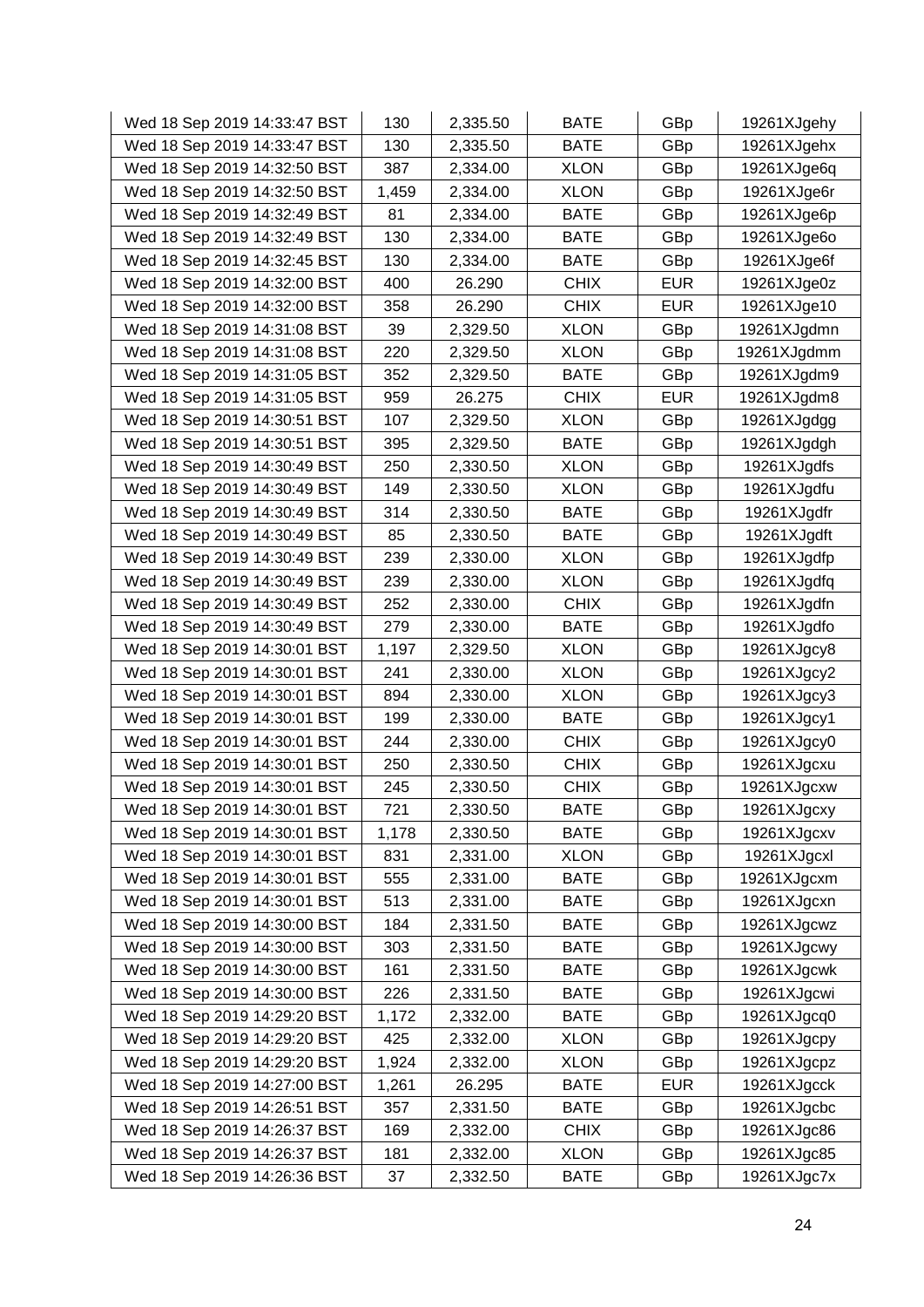| Wed 18 Sep 2019 14:26:36 BST | 299   | 2,332.50 | <b>BATE</b> | GBp        | 19261XJgc7u |
|------------------------------|-------|----------|-------------|------------|-------------|
| Wed 18 Sep 2019 14:26:36 BST | 13    | 2,332.50 | <b>BATE</b> | GBp        | 19261XJgc7w |
| Wed 18 Sep 2019 14:26:36 BST | 244   | 2,332.50 | <b>CHIX</b> | GBp        | 19261XJgc7t |
| Wed 18 Sep 2019 14:26:36 BST | 255   | 2,332.50 | <b>CHIX</b> | GBp        | 19261XJgc7v |
| Wed 18 Sep 2019 14:26:36 BST | 13    | 2,332.50 | <b>XLON</b> | GBp        | 19261XJgc7r |
| Wed 18 Sep 2019 14:26:36 BST | 2,005 | 2,332.50 | <b>XLON</b> | GBp        | 19261XJgc7s |
| Wed 18 Sep 2019 14:26:23 BST | 109   | 2,333.00 | <b>XLON</b> | GBp        | 19261XJgc51 |
| Wed 18 Sep 2019 14:26:21 BST | 425   | 2,333.00 | <b>BATE</b> | GBp        | 19261XJgc3l |
| Wed 18 Sep 2019 14:26:21 BST | 1,528 | 2,333.50 | <b>XLON</b> | GBp        | 19261XJgc3k |
| Wed 18 Sep 2019 14:26:20 BST | 190   | 2,333.50 | <b>XLON</b> | GBp        | 19261XJgc3d |
| Wed 18 Sep 2019 14:25:36 BST | 974   | 2,334.00 | <b>BATE</b> | GBp        | 19261XJgbxw |
| Wed 18 Sep 2019 14:25:36 BST | 560   | 2,334.00 | <b>XLON</b> | GBp        | 19261XJgbxu |
| Wed 18 Sep 2019 14:24:03 BST | 723   | 2,335.00 | <b>BATE</b> | GBp        | 19261XJgbhn |
| Wed 18 Sep 2019 14:23:24 BST | 59    | 2,336.00 | <b>CHIX</b> | GBp        | 19261XJgbg2 |
| Wed 18 Sep 2019 14:23:24 BST | 432   | 2,336.00 | <b>CHIX</b> | GBp        | 19261XJgbg3 |
| Wed 18 Sep 2019 14:23:24 BST | 1,303 | 2,336.00 | <b>XLON</b> | GBp        | 19261XJgbg1 |
| Wed 18 Sep 2019 14:23:16 BST | 183   | 2,336.00 | <b>CHIX</b> | GBp        | 19261XJgbfs |
| Wed 18 Sep 2019 14:23:16 BST | 1,044 | 2,336.50 | <b>BATE</b> | GBp        | 19261XJgbfq |
| Wed 18 Sep 2019 14:23:16 BST | 1,181 | 2,336.50 | <b>BATE</b> | GBp        | 19261XJgbfr |
| Wed 18 Sep 2019 14:23:16 BST | 573   | 2,336.50 | <b>CHIX</b> | GBp        | 19261XJgbfp |
| Wed 18 Sep 2019 14:23:16 BST | 45    | 2,336.50 | <b>CHIX</b> | GBp        | 19261XJgbfn |
| Wed 18 Sep 2019 14:23:16 BST | 335   | 2,336.50 | <b>XLON</b> | GBp        | 19261XJgbfm |
| Wed 18 Sep 2019 14:23:16 BST | 693   | 2,336.50 | <b>XLON</b> | GBp        | 19261XJgbfo |
| Wed 18 Sep 2019 14:21:52 BST | 1,141 | 2,337.00 | <b>XLON</b> | GBp        | 19261XJgb8e |
| Wed 18 Sep 2019 14:21:52 BST | 117   | 2,337.00 | <b>XLON</b> | GBp        | 19261XJgb8d |
| Wed 18 Sep 2019 14:21:39 BST | 67    | 2,337.00 | <b>XLON</b> | GBp        | 19261XJgb6m |
| Wed 18 Sep 2019 14:20:52 BST | 209   | 2,337.50 | <b>BATE</b> | GBp        | 19261XJgb1f |
| Wed 18 Sep 2019 14:20:52 BST | 619   | 2,337.50 | <b>XLON</b> | GBp        | 19261XJgb1d |
| Wed 18 Sep 2019 14:20:47 BST | 130   | 2,337.50 | <b>BATE</b> | GBp        | 19261XJgb0r |
| Wed 18 Sep 2019 14:19:20 BST | 163   | 2,337.50 | <b>XLON</b> | GBp        | 19261XJgauc |
| Wed 18 Sep 2019 14:19:20 BST | 307   | 2,337.50 | <b>XLON</b> | GBp        | 19261XJgaub |
| Wed 18 Sep 2019 14:19:20 BST | 124   | 2,337.50 | <b>XLON</b> | GBp        | 19261XJgaua |
| Wed 18 Sep 2019 14:19:19 BST | 294   | 2,337.50 | <b>BATE</b> | GBp        | 19261XJgau8 |
| Wed 18 Sep 2019 14:19:19 BST | 198   | 2,338.00 | <b>BATE</b> | GBp        | 19261XJgau4 |
| Wed 18 Sep 2019 14:19:19 BST | 527   | 2,338.00 | <b>CHIX</b> | GBp        | 19261XJgau6 |
| Wed 18 Sep 2019 14:19:19 BST | 245   | 2,338.00 | <b>CHIX</b> | GBp        | 19261XJgau7 |
| Wed 18 Sep 2019 14:19:19 BST | 1,495 | 2,338.00 | <b>XLON</b> | GBp        | 19261XJgau5 |
| Wed 18 Sep 2019 14:19:07 BST | 303   | 2,338.50 | <b>CHIX</b> | GBp        | 19261XJgasz |
| Wed 18 Sep 2019 14:18:28 BST | 439   | 26.380   | <b>BATE</b> | <b>EUR</b> | 19261XJgaqr |
| Wed 18 Sep 2019 14:18:28 BST | 93    | 26.380   | <b>BATE</b> | <b>EUR</b> | 19261XJgaqq |
| Wed 18 Sep 2019 14:18:28 BST | 18    | 26.380   | <b>BATE</b> | <b>EUR</b> | 19261XJgaqp |
| Wed 18 Sep 2019 14:17:32 BST | 931   | 2,339.00 | <b>BATE</b> | GBp        | 19261XJgalw |
| Wed 18 Sep 2019 14:16:45 BST | 244   | 2,339.50 | <b>CHIX</b> | GBp        | 19261XJgai2 |
| Wed 18 Sep 2019 14:16:45 BST | 380   | 2,339.50 | <b>XLON</b> | GBp        | 19261XJgai3 |
| Wed 18 Sep 2019 14:16:45 BST | 371   | 2,339.50 | <b>XLON</b> | GBp        | 19261XJgai1 |
| Wed 18 Sep 2019 14:16:36 BST | 36    | 2,340.00 | <b>BATE</b> | GBp        | 19261XJgahm |
| Wed 18 Sep 2019 14:16:36 BST | 230   | 2,340.00 | <b>CHIX</b> | GBp        | 19261XJgahj |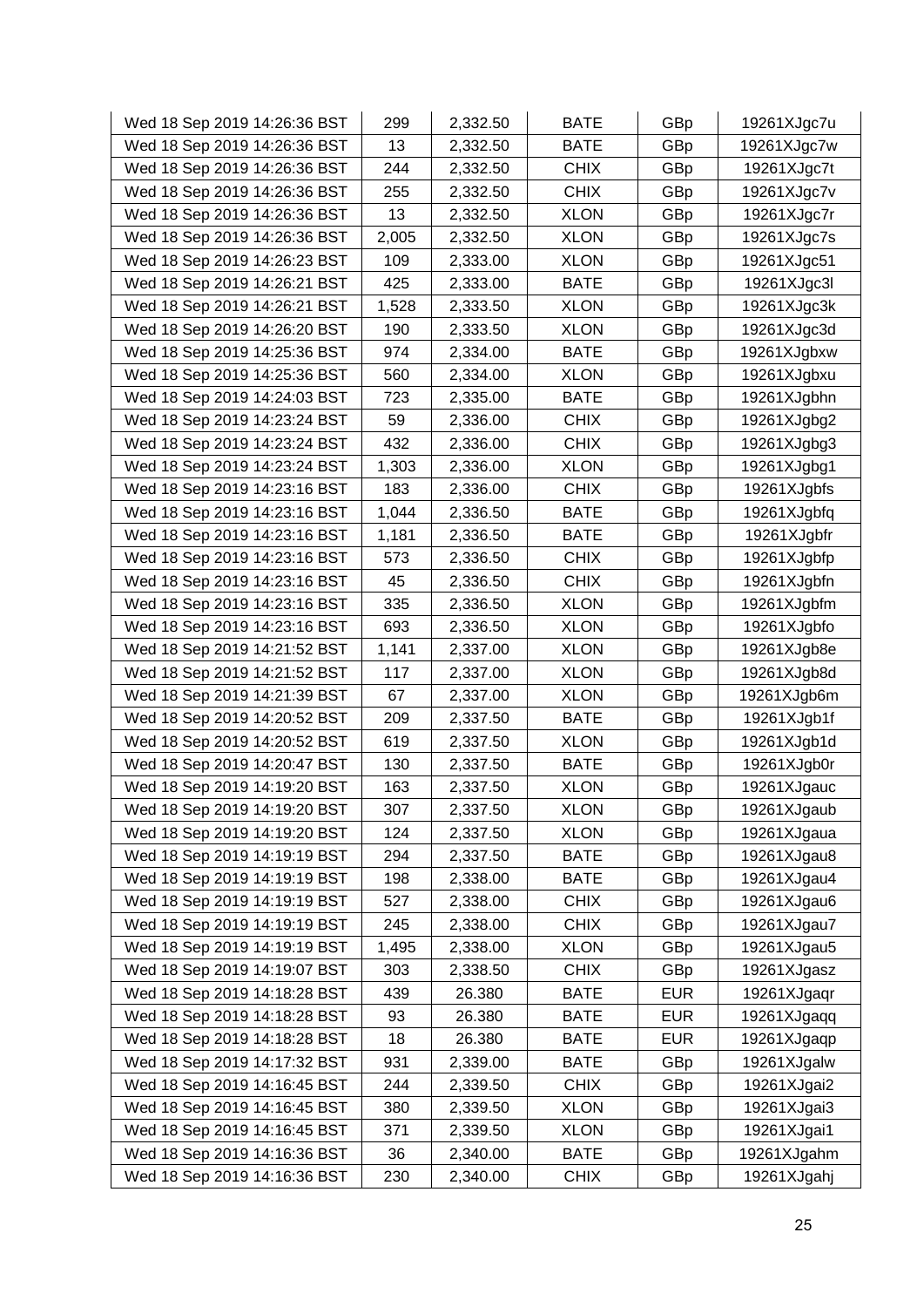| Wed 18 Sep 2019 14:16:36 BST | 59    | 2,340.00 | <b>XLON</b> | GBp        | 19261XJgahk |
|------------------------------|-------|----------|-------------|------------|-------------|
| Wed 18 Sep 2019 14:16:36 BST | 1,398 | 2,340.00 | <b>XLON</b> | GBp        | 19261XJgahi |
| Wed 18 Sep 2019 14:16:36 BST | 140   | 26.380   | <b>CHIX</b> | <b>EUR</b> | 19261XJgahl |
| Wed 18 Sep 2019 14:16:00 BST | 184   | 26.385   | <b>CHIX</b> | <b>EUR</b> | 19261XJgaec |
| Wed 18 Sep 2019 14:16:00 BST | 500   | 26.385   | <b>CHIX</b> | <b>EUR</b> | 19261XJgaeb |
| Wed 18 Sep 2019 14:15:55 BST | 8     | 2,340.50 | <b>BATE</b> | GBp        | 19261XJgads |
| Wed 18 Sep 2019 14:15:55 BST | 28    | 2,340.50 | <b>CHIX</b> | GBp        | 19261XJgadp |
| Wed 18 Sep 2019 14:15:55 BST | 900   | 2,340.50 | <b>BATE</b> | GBp        | 19261XJgadr |
| Wed 18 Sep 2019 14:15:55 BST | 282   | 2,340.50 | <b>XLON</b> | GBp        | 19261XJgado |
| Wed 18 Sep 2019 14:15:55 BST | 836   | 2,340.50 | <b>BATE</b> | GBp        | 19261XJgadq |
| Wed 18 Sep 2019 14:15:53 BST | 47    | 2,340.50 | <b>CHIX</b> | GBp        | 19261XJgadk |
| Wed 18 Sep 2019 14:15:53 BST | 27    | 2,341.00 | <b>BATE</b> | GBp        | 19261XJgadj |
| Wed 18 Sep 2019 14:15:53 BST | 244   | 2,341.00 | <b>CHIX</b> | GBp        | 19261XJgadf |
| Wed 18 Sep 2019 14:15:53 BST | 10    | 2,341.00 | <b>CHIX</b> | GBp        | 19261XJgadb |
| Wed 18 Sep 2019 14:15:53 BST | 146   | 2,341.00 | <b>XLON</b> | GBp        | 19261XJgadh |
| Wed 18 Sep 2019 14:15:53 BST | 1,289 | 2,341.00 | <b>BATE</b> | GBp        | 19261XJgadi |
| Wed 18 Sep 2019 14:15:53 BST | 200   | 2,341.00 | <b>BATE</b> | GBp        | 19261XJgadg |
| Wed 18 Sep 2019 14:15:53 BST | 427   | 2,341.00 | <b>BATE</b> | GBp        | 19261XJgade |
| Wed 18 Sep 2019 14:15:53 BST | 310   | 2,341.00 | <b>XLON</b> | GBp        | 19261XJgadc |
| Wed 18 Sep 2019 14:15:53 BST | 478   | 2,341.00 | <b>XLON</b> | GBp        | 19261XJgada |
| Wed 18 Sep 2019 14:15:53 BST | 2,253 | 2,341.00 | <b>XLON</b> | GBp        | 19261XJgad9 |
| Wed 18 Sep 2019 14:15:50 BST | 411   | 2,341.00 | <b>BATE</b> | GBp        | 19261XJgacz |
| Wed 18 Sep 2019 14:15:50 BST | 139   | 2,341.00 | <b>XLON</b> | GBp        | 19261XJgacx |
| Wed 18 Sep 2019 14:15:31 BST | 550   | 26.390   | <b>BATE</b> | <b>EUR</b> | 19261XJgaby |
| Wed 18 Sep 2019 14:15:29 BST | 451   | 2,341.50 | <b>BATE</b> | GBp        | 19261XJgabt |
| Wed 18 Sep 2019 14:15:22 BST | 281   | 26.395   | <b>BATE</b> | <b>EUR</b> | 19261XJgaav |
| Wed 18 Sep 2019 14:15:22 BST | 16    | 26.395   | <b>BATE</b> | <b>EUR</b> | 19261XJgaau |
| Wed 18 Sep 2019 14:15:22 BST | 62    | 26.395   | <b>BATE</b> | <b>EUR</b> | 19261XJgaat |
| Wed 18 Sep 2019 14:15:22 BST | 35    | 26.395   | <b>BATE</b> | <b>EUR</b> | 19261XJgaas |
| Wed 18 Sep 2019 14:15:22 BST | 24    | 26.395   | <b>BATE</b> | <b>EUR</b> | 19261XJgaar |
| Wed 18 Sep 2019 14:15:14 BST | 550   | 2,341.00 | <b>BATE</b> | GBp        | 19261XJgaaf |
| Wed 18 Sep 2019 14:14:11 BST | 370   | 26.380   | <b>CHIX</b> | <b>EUR</b> | 19261XJga67 |
| Wed 18 Sep 2019 14:14:11 BST | 400   | 26.380   | <b>CHIX</b> | <b>EUR</b> | 19261XJga68 |
| Wed 18 Sep 2019 14:13:22 BST | 217   | 2,340.00 | <b>CHIX</b> | GBp        | 19261XJga1g |
| Wed 18 Sep 2019 14:13:22 BST | 790   | 2,340.00 | <b>XLON</b> | GBp        | 19261XJga1e |
| Wed 18 Sep 2019 14:13:22 BST | 1,658 | 2,340.00 | <b>XLON</b> | GBp        | 19261XJga1f |
| Wed 18 Sep 2019 14:13:07 BST | 705   | 2,340.00 | <b>BATE</b> | GBp        | 19261XJg9zt |
| Wed 18 Sep 2019 14:13:05 BST | 83    | 2,340.00 | <b>BATE</b> | GBp        | 19261XJg9zr |
| Wed 18 Sep 2019 14:10:48 BST | 69    | 2,339.50 | <b>CHIX</b> | GBp        | 19261XJg9n1 |
| Wed 18 Sep 2019 14:10:46 BST | 2,445 | 2,340.00 | <b>XLON</b> | GBp        | 19261XJg9mv |
| Wed 18 Sep 2019 14:10:03 BST | 105   | 2,340.50 | <b>CHIX</b> | GBp        | 19261XJg9jg |
| Wed 18 Sep 2019 14:10:03 BST | 236   | 2,340.50 | <b>CHIX</b> | GBp        | 19261XJg9je |
| Wed 18 Sep 2019 14:10:03 BST | 32    | 2,341.00 | <b>XLON</b> | GBp        | 19261XJg9ja |
| Wed 18 Sep 2019 14:10:03 BST | 584   | 2,341.00 | <b>XLON</b> | GBp        | 19261XJg9j7 |
| Wed 18 Sep 2019 14:10:03 BST | 1,407 | 2,341.00 | <b>XLON</b> | GBp        | 19261XJg9j6 |
| Wed 18 Sep 2019 14:10:03 BST | 665   | 2,341.00 | <b>BATE</b> | GBp        | 19261XJg9ji |
| Wed 18 Sep 2019 14:10:03 BST | 387   | 2,341.00 | BATE        | GBp        | 19261XJg9jh |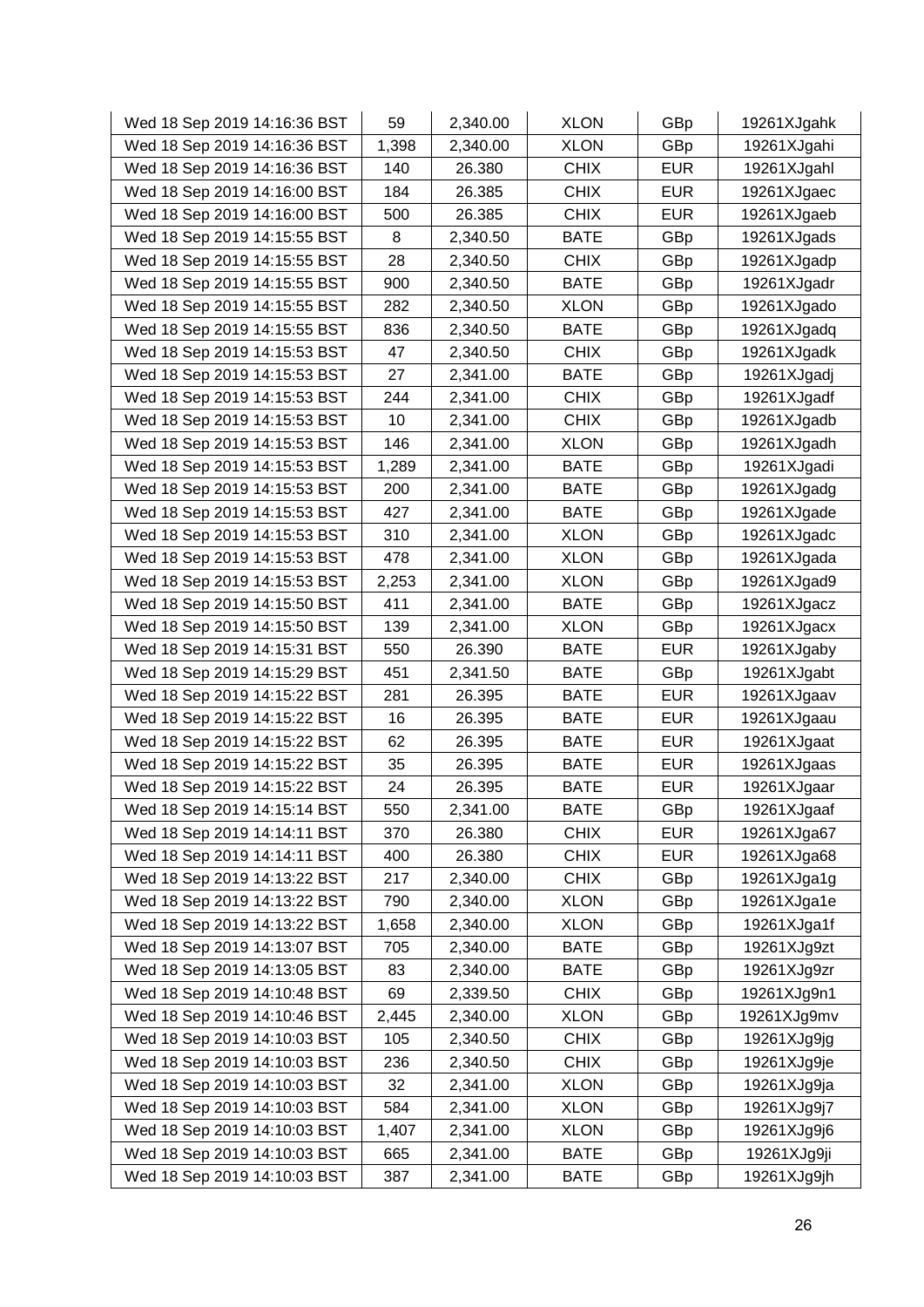| Wed 18 Sep 2019 14:10:03 BST | 646   | 2,341.00 | <b>BATE</b> | GBp        | 19261XJg9jd |
|------------------------------|-------|----------|-------------|------------|-------------|
| Wed 18 Sep 2019 14:10:03 BST | 1,129 | 2,341.00 | <b>BATE</b> | GBp        | 19261XJg9jc |
| Wed 18 Sep 2019 14:10:03 BST | 184   | 2,341.00 | <b>BATE</b> | GBp        | 19261XJg9jf |
| Wed 18 Sep 2019 14:10:03 BST | 187   | 2,341.00 | <b>BATE</b> | GBp        | 19261XJg9j9 |
| Wed 18 Sep 2019 14:10:03 BST | 299   | 2,341.00 | <b>CHIX</b> | GBp        | 19261XJg9jb |
| Wed 18 Sep 2019 14:10:03 BST | 360   | 2,341.00 | <b>CHIX</b> | GBp        | 19261XJg9j8 |
| Wed 18 Sep 2019 14:09:01 BST | 308   | 2,341.00 | <b>BATE</b> | GBp        | 19261XJg9br |
| Wed 18 Sep 2019 14:09:01 BST | 248   | 2,341.00 | <b>BATE</b> | GBp        | 19261XJg9bq |
| Wed 18 Sep 2019 14:09:01 BST | 615   | 2,341.00 | <b>BATE</b> | GBp        | 19261XJg9bp |
| Wed 18 Sep 2019 14:08:43 BST | 416   | 2,341.50 | <b>BATE</b> | GBp        | 19261XJg99m |
| Wed 18 Sep 2019 14:08:43 BST | 47    | 2,341.50 | <b>XLON</b> | GBp        | 19261XJg99j |
| Wed 18 Sep 2019 14:08:43 BST | 575   | 2,341.50 | <b>XLON</b> | GBp        | 19261XJg99f |
| Wed 18 Sep 2019 14:08:43 BST | 232   | 2,341.50 | <b>XLON</b> | GBp        | 19261XJg99c |
| Wed 18 Sep 2019 14:08:43 BST | 1,069 | 2,341.50 | <b>XLON</b> | GBp        | 19261XJg99e |
| Wed 18 Sep 2019 14:08:43 BST | 391   | 2,341.50 | <b>XLON</b> | GBp        | 19261XJg99b |
| Wed 18 Sep 2019 14:08:43 BST | 1,330 | 2,341.50 | <b>XLON</b> | GBp        | 19261XJg99a |
| Wed 18 Sep 2019 14:08:43 BST | 140   | 2,341.50 | <b>XLON</b> | GBp        | 19261XJg999 |
| Wed 18 Sep 2019 14:08:43 BST | 1,178 | 2,341.50 | <b>BATE</b> | GBp        | 19261XJg99k |
| Wed 18 Sep 2019 14:08:43 BST | 72    | 2,341.50 | <b>BATE</b> | GBp        | 19261XJg99h |
| Wed 18 Sep 2019 14:08:43 BST | 381   | 2,341.50 | <b>BATE</b> | GBp        | 19261XJg99I |
| Wed 18 Sep 2019 14:08:43 BST | 236   | 2,341.50 | <b>CHIX</b> | GBp        | 19261XJg99i |
| Wed 18 Sep 2019 14:08:43 BST | 671   | 2,341.50 | <b>CHIX</b> | GBp        | 19261XJg99g |
| Wed 18 Sep 2019 14:08:43 BST | 206   | 2,341.50 | <b>CHIX</b> | GBp        | 19261XJg99d |
| Wed 18 Sep 2019 14:08:15 BST | 259   | 2,341.50 | <b>BATE</b> | GBp        | 19261XJg952 |
| Wed 18 Sep 2019 14:06:04 BST | 179   | 26.365   | <b>BATE</b> | <b>EUR</b> | 19261XJg8vu |
| Wed 18 Sep 2019 14:06:04 BST | 505   | 26.365   | <b>BATE</b> | <b>EUR</b> | 19261XJg8vt |
| Wed 18 Sep 2019 14:06:04 BST | 100   | 26.365   | <b>BATE</b> | <b>EUR</b> | 19261XJg8vs |
| Wed 18 Sep 2019 14:05:28 BST | 211   | 2,339.50 | <b>BATE</b> | GBp        | 19261XJg8qy |
| Wed 18 Sep 2019 14:05:28 BST | 171   | 2,339.50 | <b>BATE</b> | GBp        | 19261XJg8qx |
| Wed 18 Sep 2019 14:04:44 BST | 135   | 2,338.50 | <b>XLON</b> | GBp        | 19261XJg8mm |
| Wed 18 Sep 2019 14:04:44 BST | 1,218 | 2,338.50 | <b>XLON</b> | GBp        | 19261XJg8ml |
| Wed 18 Sep 2019 14:04:44 BST | 311   | 2,338.50 | <b>XLON</b> | GBp        | 19261XJg8mk |
| Wed 18 Sep 2019 14:03:44 BST | 947   | 2,337.50 | <b>BATE</b> | GBp        | 19261XJg8ga |
| Wed 18 Sep 2019 14:02:09 BST | 266   | 2,336.50 | <b>BATE</b> | GBp        | 19261XJg8ae |
| Wed 18 Sep 2019 14:00:49 BST | 708   | 2,335.00 | <b>XLON</b> | GBp        | 19261XJg84w |
| Wed 18 Sep 2019 14:00:49 BST | 480   | 2,335.00 | <b>CHIX</b> | GBp        | 19261XJg84x |
| Wed 18 Sep 2019 14:00:39 BST | 60    | 2,335.00 | <b>CHIX</b> | GBp        | 19261XJg84d |
| Wed 18 Sep 2019 13:59:49 BST | 288   | 2,335.50 | <b>XLON</b> | GBp        | 19261XJg7ys |
| Wed 18 Sep 2019 13:59:06 BST | 617   | 2,336.50 | <b>XLON</b> | GBp        | 19261XJg7wn |
| Wed 18 Sep 2019 13:59:06 BST | 264   | 2,336.50 | <b>XLON</b> | GBp        | 19261XJg7wm |
| Wed 18 Sep 2019 13:58:00 BST | 453   | 26.370   | <b>CHIX</b> | <b>EUR</b> | 19261XJg7rx |
| Wed 18 Sep 2019 13:58:00 BST | 231   | 26.370   | <b>CHIX</b> | <b>EUR</b> | 19261XJg7rw |
| Wed 18 Sep 2019 13:57:22 BST | 92    | 2,338.00 | <b>BATE</b> | GBp        | 19261XJg7pr |
| Wed 18 Sep 2019 13:57:22 BST | 241   | 2,338.00 | <b>CHIX</b> | GBp        | 19261XJg7pp |
| Wed 18 Sep 2019 13:57:22 BST | 862   | 2,338.00 | <b>BATE</b> | GBp        | 19261XJg7pq |
| Wed 18 Sep 2019 13:57:00 BST | 665   | 26.375   | <b>BATE</b> | <b>EUR</b> | 19261XJg7op |
| Wed 18 Sep 2019 13:56:45 BST | 1,020 | 2,339.00 | <b>XLON</b> | GBp        | 19261XJg7o8 |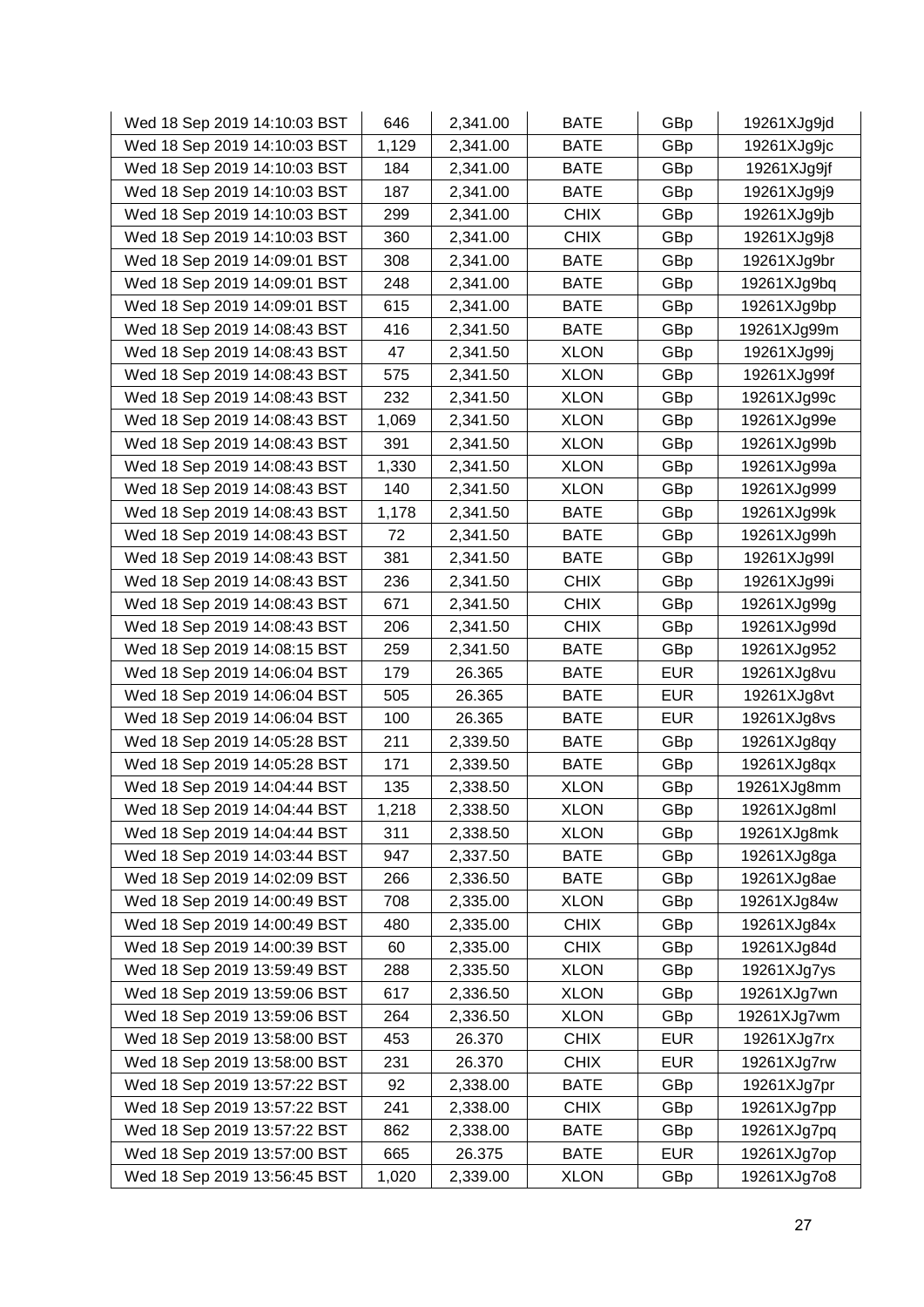| Wed 18 Sep 2019 13:56:45 BST | 712          | 2,339.00 | <b>BATE</b> | GBp        | 19261XJg7o9 |
|------------------------------|--------------|----------|-------------|------------|-------------|
| Wed 18 Sep 2019 13:56:00 BST | 660          | 26.395   | <b>CHIX</b> | <b>EUR</b> | 19261XJg7kf |
| Wed 18 Sep 2019 13:56:00 BST | 287          | 26.395   | <b>CHIX</b> | <b>EUR</b> | 19261XJg7ke |
| Wed 18 Sep 2019 13:55:49 BST | 552          | 2,341.00 | <b>XLON</b> | GBp        | 19261XJg7iz |
| Wed 18 Sep 2019 13:55:49 BST | 421          | 2,341.00 | <b>BATE</b> | GBp        | 19261XJg7j1 |
| Wed 18 Sep 2019 13:55:49 BST | 634          | 2,341.00 | <b>CHIX</b> | GBp        | 19261XJg7j0 |
| Wed 18 Sep 2019 13:55:05 BST | 248          | 2,339.50 | <b>CHIX</b> | GBp        | 19261XJg7fx |
| Wed 18 Sep 2019 13:55:05 BST | 953          | 2,339.50 | <b>XLON</b> | GBp        | 19261XJg7fw |
| Wed 18 Sep 2019 13:55:05 BST | 532          | 2,339.50 | <b>XLON</b> | GBp        | 19261XJg7fv |
| Wed 18 Sep 2019 13:54:44 BST | 497          | 2,340.50 | <b>XLON</b> | GBp        | 19261XJg7dw |
| Wed 18 Sep 2019 13:54:30 BST | 96           | 26.395   | <b>BATE</b> | <b>EUR</b> | 19261XJg7bs |
| Wed 18 Sep 2019 13:54:27 BST | 1,199        | 2,341.00 | <b>XLON</b> | GBp        | 19261XJg7bb |
| Wed 18 Sep 2019 13:54:21 BST | 182          | 2,341.50 | <b>XLON</b> | GBp        | 19261XJg79x |
| Wed 18 Sep 2019 13:54:08 BST | 1,684        | 2,342.00 | <b>BATE</b> | GBp        | 19261XJg779 |
| Wed 18 Sep 2019 13:54:08 BST | 226          | 2,342.00 | <b>BATE</b> | GBp        | 19261XJg775 |
| Wed 18 Sep 2019 13:54:08 BST | 201          | 2,342.00 | <b>BATE</b> | GBp        | 19261XJg76y |
| Wed 18 Sep 2019 13:54:08 BST | 213          | 2,342.00 | <b>CHIX</b> | GBp        | 19261XJg76x |
| Wed 18 Sep 2019 13:54:08 BST | 54           | 2,342.00 | <b>XLON</b> | GBp        | 19261XJg76v |
| Wed 18 Sep 2019 13:54:08 BST | 138          | 2,342.00 | <b>CHIX</b> | GBp        | 19261XJg76u |
| Wed 18 Sep 2019 13:54:08 BST | 206          | 2,342.00 | <b>CHIX</b> | GBp        | 19261XJg76s |
| Wed 18 Sep 2019 13:54:08 BST | 207          | 2,342.00 | <b>BATE</b> | GBp        | 19261XJg76w |
| Wed 18 Sep 2019 13:54:08 BST | 2,291        | 2,342.00 | <b>XLON</b> | GBp        | 19261XJg76r |
| Wed 18 Sep 2019 13:54:08 BST | 281          | 2,342.00 | <b>XLON</b> | GBp        | 19261XJg76t |
| Wed 18 Sep 2019 13:54:08 BST | 198          | 2,342.00 | <b>XLON</b> | GBp        | 19261XJg76q |
| Wed 18 Sep 2019 13:53:58 BST | 1,725        | 2,342.50 | <b>BATE</b> | GBp        | 19261XJg75u |
| Wed 18 Sep 2019 13:53:58 BST | 1,967        | 2,342.50 | <b>BATE</b> | GBp        | 19261XJg75s |
| Wed 18 Sep 2019 13:53:58 BST | 34           | 2,342.50 | <b>XLON</b> | GBp        | 19261XJg75t |
| Wed 18 Sep 2019 13:53:58 BST | 70           | 2,342.50 | <b>XLON</b> | GBp        | 19261XJg75q |
| Wed 18 Sep 2019 13:53:58 BST | 104          | 2,342.50 | <b>XLON</b> | GBp        | 19261XJg75r |
| Wed 18 Sep 2019 13:53:33 BST | 252          | 2,341.50 | <b>BATE</b> | GBp        | 19261XJg74o |
| Wed 18 Sep 2019 13:53:19 BST | $\mathbf{1}$ | 2,342.00 | <b>BATE</b> | GBp        | 19261XJg73b |
| Wed 18 Sep 2019 13:53:19 BST | 336          | 2,342.00 | <b>BATE</b> | GBp        | 19261XJg73a |
| Wed 18 Sep 2019 13:51:17 BST | 451          | 2,342.00 | <b>CHIX</b> | GBp        | 19261XJg6u1 |
| Wed 18 Sep 2019 13:51:17 BST | 1,984        | 2,342.00 | <b>XLON</b> | GBp        | 19261XJg6u3 |
| Wed 18 Sep 2019 13:51:17 BST | 193          | 2,342.00 | <b>XLON</b> | GBp        | 19261XJg6u2 |
| Wed 18 Sep 2019 13:51:17 BST | 637          | 2,342.00 | <b>XLON</b> | GBp        | 19261XJg6u0 |
| Wed 18 Sep 2019 13:51:17 BST | 364          | 2,342.00 | <b>XLON</b> | GBp        | 19261XJg6tz |
| Wed 18 Sep 2019 13:49:55 BST | 166          | 2,342.00 | <b>XLON</b> | GBp        | 19261XJg6oy |
| Wed 18 Sep 2019 13:49:55 BST | 179          | 2,342.00 | <b>XLON</b> | GBp        | 19261XJg6ow |
| Wed 18 Sep 2019 13:49:55 BST | 326          | 2,342.00 | <b>BATE</b> | GBp        | 19261XJg6ox |
| Wed 18 Sep 2019 13:49:55 BST | 800          | 2,342.00 | <b>BATE</b> | GBp        | 19261XJg6ov |
| Wed 18 Sep 2019 13:47:31 BST | 449          | 2,342.00 | <b>BATE</b> | GBp        | 19261XJg67r |
| Wed 18 Sep 2019 13:47:31 BST | 580          | 2,342.00 | <b>CHIX</b> | GBp        | 19261XJg67j |
| Wed 18 Sep 2019 13:47:31 BST | 542          | 2,342.00 | <b>CHIX</b> | GBp        | 19261XJg67n |
| Wed 18 Sep 2019 13:47:31 BST | 1,381        | 2,342.00 | <b>BATE</b> | GBp        | 19261XJg67o |
| Wed 18 Sep 2019 13:47:31 BST | 161          | 2,342.00 | <b>BATE</b> | GBp        | 19261XJg67q |
| Wed 18 Sep 2019 13:47:31 BST | 258          | 2,342.00 | <b>XLON</b> | GBp        | 19261XJg67p |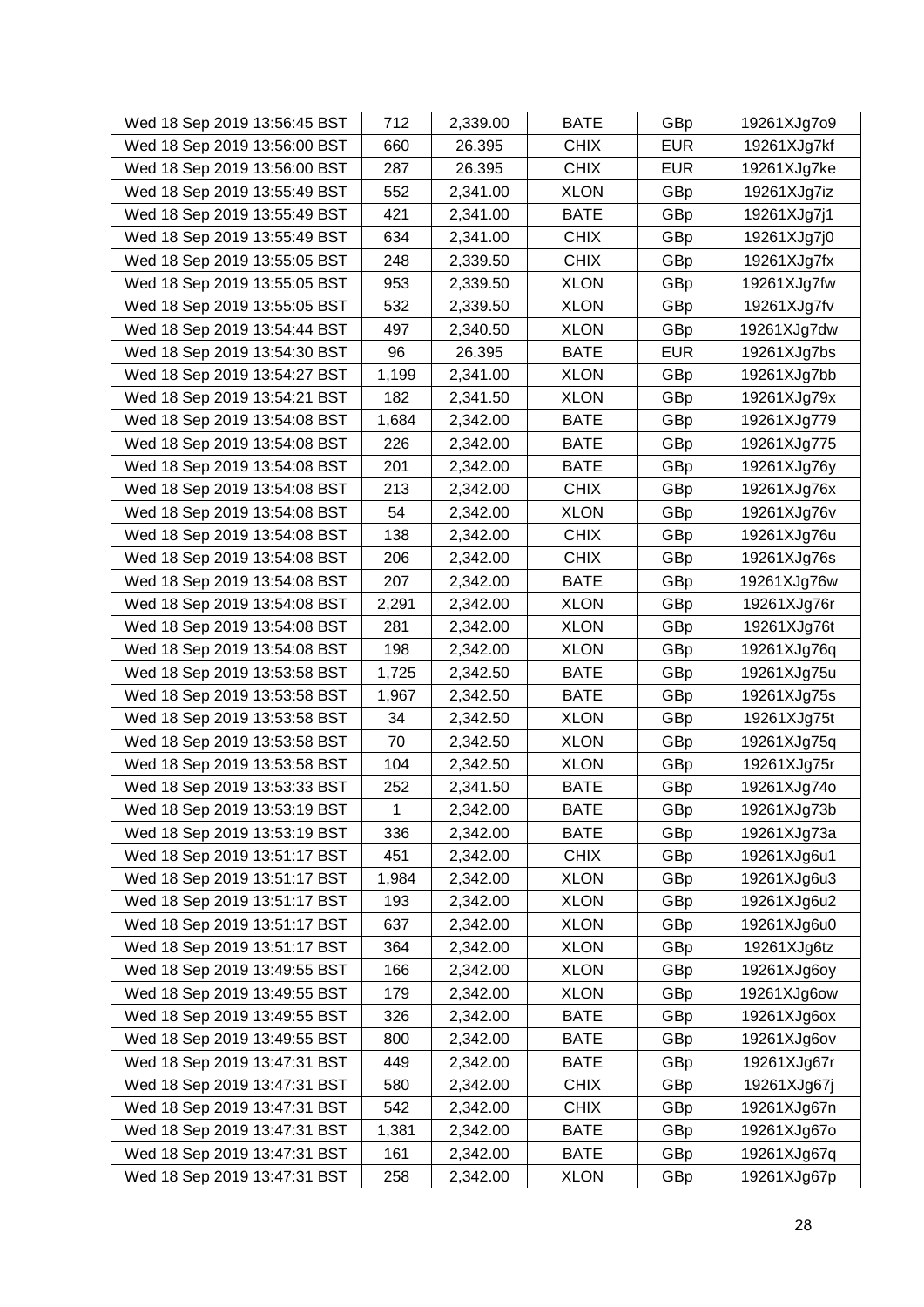| Wed 18 Sep 2019 13:47:31 BST | 700   | 2,342.00 | <b>XLON</b> | GBp        | 19261XJg67I |
|------------------------------|-------|----------|-------------|------------|-------------|
| Wed 18 Sep 2019 13:47:31 BST | 1,381 | 2,342.00 | <b>XLON</b> | GBp        | 19261XJg67k |
| Wed 18 Sep 2019 13:47:31 BST | 1,145 | 2,342.00 | <b>XLON</b> | GBp        | 19261XJg67m |
| Wed 18 Sep 2019 13:46:29 BST | 488   | 2,342.00 | <b>CHIX</b> | GBp        | 19261XJg60y |
| Wed 18 Sep 2019 13:46:09 BST | 159   | 26.405   | BATE        | <b>EUR</b> | 19261XJg60e |
| Wed 18 Sep 2019 13:46:02 BST | 4     | 26.405   | <b>BATE</b> | <b>EUR</b> | 19261XJg5zd |
| Wed 18 Sep 2019 13:46:02 BST | 142   | 26.405   | <b>BATE</b> | <b>EUR</b> | 19261XJg5zc |
| Wed 18 Sep 2019 13:46:02 BST | 500   | 26.405   | <b>BATE</b> | <b>EUR</b> | 19261XJg5zb |
| Wed 18 Sep 2019 13:46:02 BST | 143   | 26.405   | <b>BATE</b> | <b>EUR</b> | 19261XJg5za |
| Wed 18 Sep 2019 13:46:02 BST | 285   | 26.405   | <b>BATE</b> | <b>EUR</b> | 19261XJg5z9 |
| Wed 18 Sep 2019 13:45:55 BST | 1,482 | 2,342.00 | <b>XLON</b> | GBp        | 19261XJg5ya |
| Wed 18 Sep 2019 13:45:26 BST | 974   | 2,341.50 | <b>XLON</b> | GBp        | 19261XJg5wx |
| Wed 18 Sep 2019 13:45:26 BST | 87    | 2,341.50 | <b>XLON</b> | GBp        | 19261XJg5ww |
| Wed 18 Sep 2019 13:45:23 BST | 271   | 2,342.00 | <b>XLON</b> | GBp        | 19261XJg5wq |
| Wed 18 Sep 2019 13:45:23 BST | 658   | 2,342.00 | <b>XLON</b> | GBp        | 19261XJg5wr |
| Wed 18 Sep 2019 13:42:14 BST | 1,161 | 2,341.50 | <b>BATE</b> | GBp        | 19261XJg5ic |
| Wed 18 Sep 2019 13:42:14 BST | 1,911 | 2,341.50 | <b>BATE</b> | GBp        | 19261XJg5ib |
| Wed 18 Sep 2019 13:42:14 BST | 707   | 2,341.50 | <b>BATE</b> | GBp        | 19261XJg5ia |
| Wed 18 Sep 2019 13:42:14 BST | 514   | 2,341.50 | <b>CHIX</b> | GBp        | 19261XJg5i9 |
| Wed 18 Sep 2019 13:42:14 BST | 314   | 2,341.50 | <b>CHIX</b> | GBp        | 19261XJg5i6 |
| Wed 18 Sep 2019 13:42:14 BST | 121   | 2,341.50 | <b>BATE</b> | GBp        | 19261XJg5i8 |
| Wed 18 Sep 2019 13:42:14 BST | 136   | 2,341.50 | <b>XLON</b> | GBp        | 19261XJg5i7 |
| Wed 18 Sep 2019 13:42:14 BST | 260   | 2,341.50 | <b>XLON</b> | GBp        | 19261XJg5i5 |
| Wed 18 Sep 2019 13:42:14 BST | 648   | 2,341.50 | <b>XLON</b> | GBp        | 19261XJg5i4 |
| Wed 18 Sep 2019 13:42:14 BST | 490   | 2,341.50 | <b>XLON</b> | GBp        | 19261XJg5i3 |
| Wed 18 Sep 2019 13:42:14 BST | 338   | 2,341.50 | <b>XLON</b> | GBp        | 19261XJg5i2 |
| Wed 18 Sep 2019 13:40:50 BST | 344   | 26.405   | <b>BATE</b> | <b>EUR</b> | 19261XJg5c5 |
| Wed 18 Sep 2019 13:38:01 BST | 187   | 26.400   | <b>CHIX</b> | <b>EUR</b> | 19261XJg4wq |
| Wed 18 Sep 2019 13:38:01 BST | 500   | 26.400   | <b>CHIX</b> | <b>EUR</b> | 19261XJg4wp |
| Wed 18 Sep 2019 13:37:00 BST | 666   | 26.400   | <b>BATE</b> | <b>EUR</b> | 19261XJg4sl |
| Wed 18 Sep 2019 13:35:22 BST | 934   | 26.395   | <b>CHIX</b> | <b>EUR</b> | 19261XJg4i2 |
| Wed 18 Sep 2019 13:33:14 BST | 656   | 2,339.00 | <b>XLON</b> | GBp        | 19261XJg45k |
| Wed 18 Sep 2019 13:33:14 BST | 240   | 2,339.00 | <b>XLON</b> | GBp        | 19261XJg45j |
| Wed 18 Sep 2019 13:33:14 BST | 281   | 2,339.00 | <b>BATE</b> | GBp        | 19261XJg45m |
| Wed 18 Sep 2019 13:33:14 BST | 206   | 2,339.00 | <b>CHIX</b> | GBp        | 19261XJg45i |
| Wed 18 Sep 2019 13:33:14 BST | 416   | 2,339.00 | <b>BATE</b> | GBp        | 19261XJg45I |
| Wed 18 Sep 2019 13:33:14 BST | 84    | 2,339.00 | <b>BATE</b> | GBp        | 19261XJg45h |
| Wed 18 Sep 2019 13:33:14 BST | 116   | 2,339.00 | <b>BATE</b> | GBp        | 19261XJg45g |
| Wed 18 Sep 2019 13:33:14 BST | 416   | 2,339.00 | <b>BATE</b> | GBp        | 19261XJg45f |
| Wed 18 Sep 2019 13:33:11 BST | 866   | 2,339.50 | <b>XLON</b> | GBp        | 19261XJg45a |
| Wed 18 Sep 2019 13:32:22 BST | 40    | 2,340.00 | <b>CHIX</b> | GBp        | 19261XJg40d |
| Wed 18 Sep 2019 13:32:17 BST | 236   | 2,340.50 | <b>XLON</b> | GBp        | 19261XJg400 |
| Wed 18 Sep 2019 13:32:17 BST | 1,252 | 2,341.00 | <b>XLON</b> | GBp        | 19261XJg3z9 |
| Wed 18 Sep 2019 13:32:17 BST | 115   | 2,341.00 | <b>XLON</b> | GBp        | 19261XJg3z5 |
| Wed 18 Sep 2019 13:32:17 BST | 70    | 2,341.00 | <b>CHIX</b> | GBp        | 19261XJg3zb |
| Wed 18 Sep 2019 13:32:17 BST | 407   | 2,341.00 | <b>CHIX</b> | GBp        | 19261XJg3zd |
| Wed 18 Sep 2019 13:32:17 BST | 28    | 2,341.00 | <b>CHIX</b> | GBp        | 19261XJg3z6 |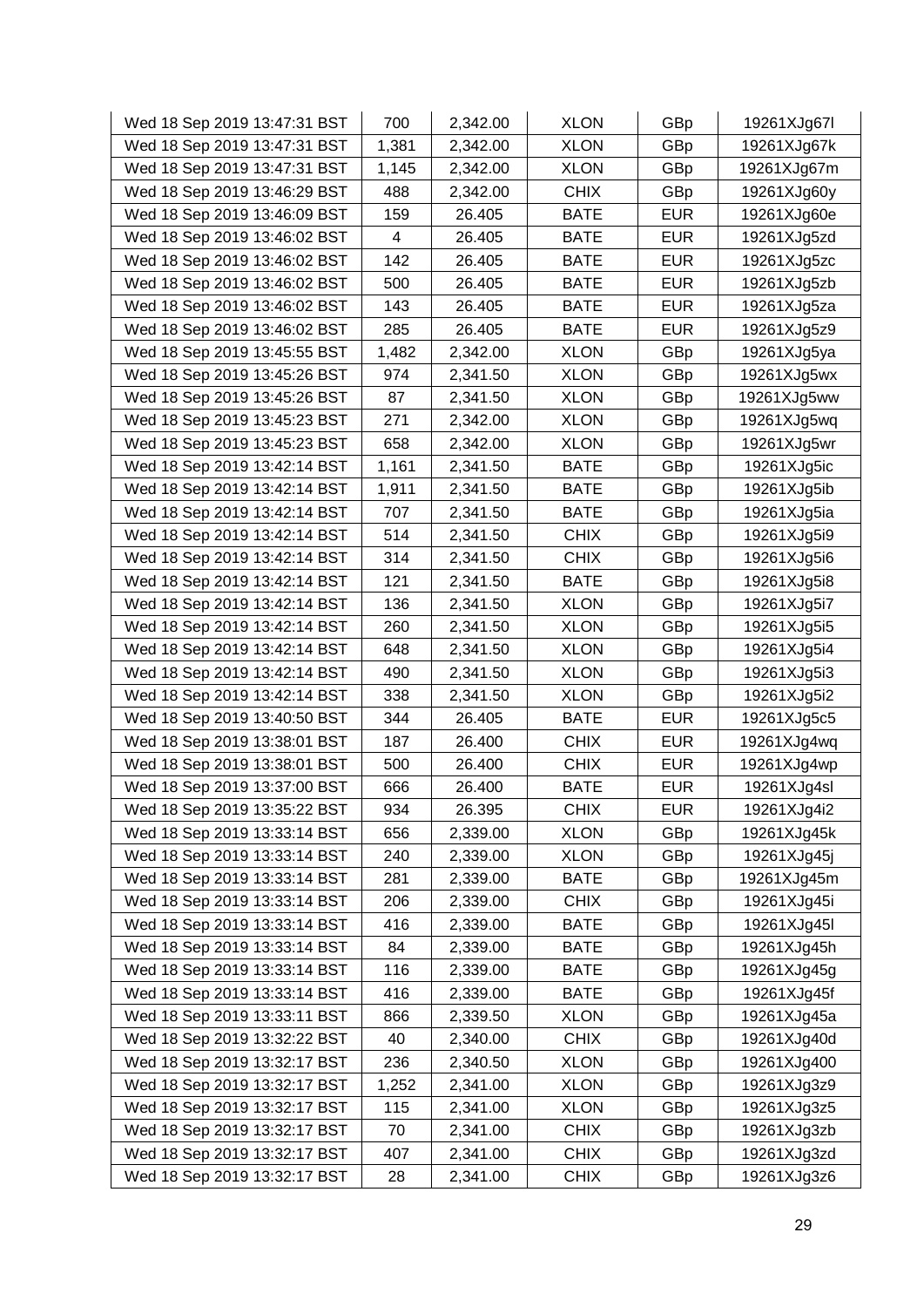| Wed 18 Sep 2019 13:32:17 BST | 318   | 2,341.00 | <b>BATE</b> | GBp | 19261XJg3zc |
|------------------------------|-------|----------|-------------|-----|-------------|
| Wed 18 Sep 2019 13:32:17 BST | 922   | 2,341.00 | <b>BATE</b> | GBp | 19261XJg3z8 |
| Wed 18 Sep 2019 13:31:36 BST | 75    | 2,342.00 | <b>CHIX</b> | GBp | 19261XJg3wr |
| Wed 18 Sep 2019 13:31:36 BST | 201   | 2,341.50 | <b>XLON</b> | GBp | 19261XJg3wq |
| Wed 18 Sep 2019 13:31:30 BST | 164   | 2,342.00 | <b>BATE</b> | GBp | 19261XJg3wj |
| Wed 18 Sep 2019 13:31:30 BST | 273   | 2,342.50 | <b>CHIX</b> | GBp | 19261XJg3wd |
| Wed 18 Sep 2019 13:31:30 BST | 632   | 2,342.50 | <b>BATE</b> | GBp | 19261XJg3wb |
| Wed 18 Sep 2019 13:31:30 BST | 1,265 | 2,342.50 | <b>BATE</b> | GBp | 19261XJg3w9 |
| Wed 18 Sep 2019 13:31:30 BST | 103   | 2,342.50 | <b>CHIX</b> | GBp | 19261XJg3w7 |
| Wed 18 Sep 2019 13:31:30 BST | 891   | 2,342.50 | <b>XLON</b> | GBp | 19261XJg3wa |
| Wed 18 Sep 2019 13:31:30 BST | 144   | 2,342.50 | <b>XLON</b> | GBp | 19261XJg3w8 |
| Wed 18 Sep 2019 13:31:30 BST | 1,421 | 2,342.50 | <b>XLON</b> | GBp | 19261XJg3w6 |
| Wed 18 Sep 2019 13:31:30 BST | 379   | 2,342.50 | <b>XLON</b> | GBp | 19261XJg3w4 |
| Wed 18 Sep 2019 13:30:47 BST | 408   | 2,343.00 | <b>XLON</b> | GBp | 19261XJg3tn |
| Wed 18 Sep 2019 13:30:47 BST | 370   | 2,343.00 | <b>XLON</b> | GBp | 19261XJg3tm |
| Wed 18 Sep 2019 13:27:51 BST | 225   | 2,342.50 | <b>CHIX</b> | GBp | 19261XJg3eb |
| Wed 18 Sep 2019 13:27:51 BST | 979   | 2,342.50 | <b>BATE</b> | GBp | 19261XJg3ec |
| Wed 18 Sep 2019 13:27:51 BST | 492   | 2,342.50 | <b>BATE</b> | GBp | 19261XJg3e9 |
| Wed 18 Sep 2019 13:27:51 BST | 696   | 2,342.50 | <b>BATE</b> | GBp | 19261XJg3e6 |
| Wed 18 Sep 2019 13:27:51 BST | 515   | 2,342.50 | <b>CHIX</b> | GBp | 19261XJg3e5 |
| Wed 18 Sep 2019 13:27:51 BST | 14    | 2,342.50 | <b>CHIX</b> | GBp | 19261XJg3e8 |
| Wed 18 Sep 2019 13:27:51 BST | 467   | 2,342.50 | <b>XLON</b> | GBp | 19261XJg3e4 |
| Wed 18 Sep 2019 13:27:51 BST | 435   | 2,342.50 | <b>XLON</b> | GBp | 19261XJg3e3 |
| Wed 18 Sep 2019 13:25:29 BST | 764   | 2,343.00 | <b>XLON</b> | GBp | 19261XJg34j |
| Wed 18 Sep 2019 13:25:29 BST | 422   | 2,343.00 | <b>XLON</b> | GBp | 19261XJg34i |
| Wed 18 Sep 2019 13:23:42 BST | 1,809 | 2,343.50 | <b>XLON</b> | GBp | 19261XJg2ys |
| Wed 18 Sep 2019 13:23:42 BST | 986   | 2,343.50 | <b>BATE</b> | GBp | 19261XJg2yt |
| Wed 18 Sep 2019 13:23:12 BST | 1,106 | 2,344.00 | <b>BATE</b> | GBp | 19261XJg2w7 |
| Wed 18 Sep 2019 13:23:12 BST | 446   | 2,344.00 | <b>CHIX</b> | GBp | 19261XJg2w8 |
| Wed 18 Sep 2019 13:23:12 BST | 236   | 2,344.00 | <b>CHIX</b> | GBp | 19261XJg2w9 |
| Wed 18 Sep 2019 13:23:12 BST | 974   | 2,344.00 | <b>XLON</b> | GBp | 19261XJg2w6 |
| Wed 18 Sep 2019 13:21:17 BST | 841   | 2,345.00 | <b>BATE</b> | GBp | 19261XJg2p9 |
| Wed 18 Sep 2019 13:21:17 BST | 1,928 | 2,345.00 | <b>XLON</b> | GBp | 19261XJg2p8 |
| Wed 18 Sep 2019 13:21:17 BST | 559   | 2,345.00 | <b>XLON</b> | GBp | 19261XJg2p7 |
| Wed 18 Sep 2019 13:21:05 BST | 692   | 2,345.50 | <b>XLON</b> | GBp | 19261XJg2ok |
| Wed 18 Sep 2019 13:21:05 BST | 527   | 2,345.50 | <b>BATE</b> | GBp | 19261XJg2ol |
| Wed 18 Sep 2019 13:20:32 BST | 374   | 2,346.00 | <b>XLON</b> | GBp | 19261XJg2me |
| Wed 18 Sep 2019 13:20:32 BST | 235   | 2,346.00 | <b>XLON</b> | GBp | 19261XJg2md |
| Wed 18 Sep 2019 13:20:00 BST | 490   | 2,346.50 | <b>CHIX</b> | GBp | 19261XJg2k2 |
| Wed 18 Sep 2019 13:20:00 BST | 590   | 2,346.50 | <b>XLON</b> | GBp | 19261XJg2k4 |
| Wed 18 Sep 2019 13:19:21 BST | 788   | 2,347.00 | <b>BATE</b> | GBp | 19261XJg2iy |
| Wed 18 Sep 2019 13:19:21 BST | 806   | 2,347.00 | <b>BATE</b> | GBp | 19261XJg2iv |
| Wed 18 Sep 2019 13:19:21 BST | 298   | 2,347.00 | <b>XLON</b> | GBp | 19261XJg2iz |
| Wed 18 Sep 2019 13:19:21 BST | 150   | 2,347.00 | <b>CHIX</b> | GBp | 19261XJg2iu |
| Wed 18 Sep 2019 13:19:21 BST | 653   | 2,347.00 | <b>XLON</b> | GBp | 19261XJg2ix |
| Wed 18 Sep 2019 13:19:21 BST | 763   | 2,347.00 | <b>XLON</b> | GBp | 19261XJg2iw |
| Wed 18 Sep 2019 13:19:21 BST | 227   | 2,347.00 | <b>XLON</b> | GBp | 19261XJg2it |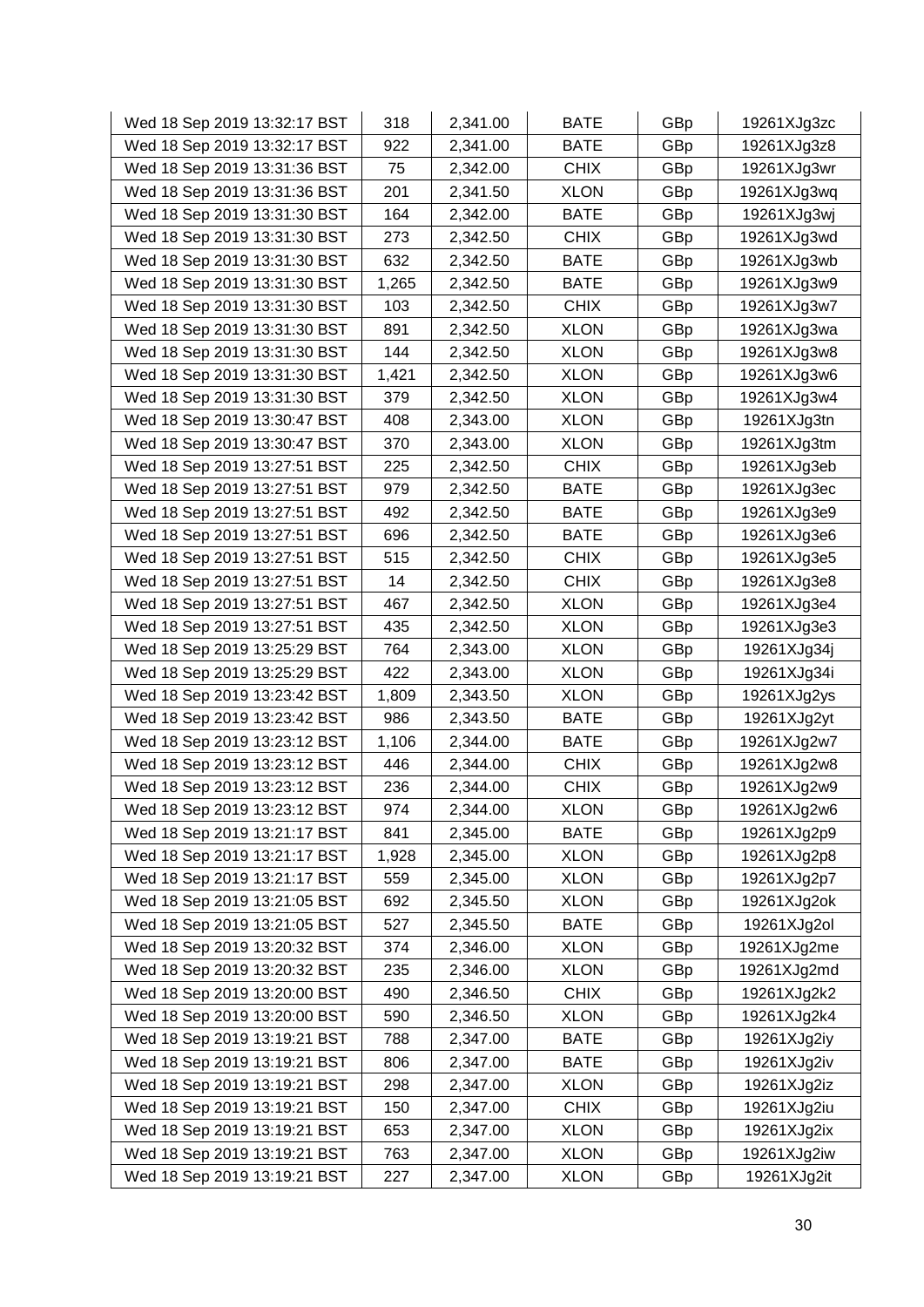| Wed 18 Sep 2019 13:19:21 BST | 286            | 2,347.00 | <b>XLON</b> | GBp        | 19261XJg2is |
|------------------------------|----------------|----------|-------------|------------|-------------|
| Wed 18 Sep 2019 13:19:21 BST | 35             | 2,347.00 | <b>XLON</b> | GBp        | 19261XJg2ir |
| Wed 18 Sep 2019 13:18:53 BST | 794            | 2,347.50 | <b>BATE</b> | GBp        | 19261XJg2fy |
| Wed 18 Sep 2019 13:18:53 BST | 350            | 2,347.50 | <b>CHIX</b> | GBp        | 19261XJg2fw |
| Wed 18 Sep 2019 13:18:53 BST | 477            | 2,347.50 | <b>XLON</b> | GBp        | 19261XJg2fv |
| Wed 18 Sep 2019 13:18:53 BST | 285            | 2,347.50 | <b>XLON</b> | GBp        | 19261XJg2fu |
| Wed 18 Sep 2019 13:18:53 BST | 1,292          | 2,347.50 | <b>XLON</b> | GBp        | 19261XJg2fx |
| Wed 18 Sep 2019 13:18:50 BST | 124            | 26.455   | <b>BATE</b> | <b>EUR</b> | 19261XJg2fo |
| Wed 18 Sep 2019 13:18:40 BST | 99             | 2,348.00 | <b>XLON</b> | GBp        | 19261XJg2el |
| Wed 18 Sep 2019 13:18:40 BST | 149            | 2,348.00 | <b>XLON</b> | GBp        | 19261XJg2ek |
| Wed 18 Sep 2019 13:18:20 BST | 205            | 26.455   | <b>BATE</b> | <b>EUR</b> | 19261XJg2d8 |
| Wed 18 Sep 2019 13:18:10 BST | 80             | 2,348.00 | <b>XLON</b> | GBp        | 19261XJg2d2 |
| Wed 18 Sep 2019 13:18:00 BST | 540            | 26.455   | <b>BATE</b> | <b>EUR</b> | 19261XJg2bo |
| Wed 18 Sep 2019 13:18:00 BST | 368            | 26.455   | <b>BATE</b> | <b>EUR</b> | 19261XJg2bn |
| Wed 18 Sep 2019 13:17:52 BST | 857            | 2,348.00 | <b>BATE</b> | GBp        | 19261XJg2aq |
| Wed 18 Sep 2019 13:17:52 BST | 110            | 2,348.00 | <b>XLON</b> | GBp        | 19261XJg2ap |
| Wed 18 Sep 2019 13:17:52 BST | 358            | 2,348.00 | <b>XLON</b> | GBp        | 19261XJg2ao |
| Wed 18 Sep 2019 13:16:00 BST | 234            | 26.455   | <b>CHIX</b> | <b>EUR</b> | 19261XJg23w |
| Wed 18 Sep 2019 13:16:00 BST | 470            | 26.455   | <b>CHIX</b> | <b>EUR</b> | 19261XJg23v |
| Wed 18 Sep 2019 13:15:55 BST | 201            | 2,347.00 | <b>BATE</b> | GBp        | 19261XJg23m |
| Wed 18 Sep 2019 13:15:55 BST | 180            | 2,347.00 | <b>CHIX</b> | GBp        | 19261XJg23I |
| Wed 18 Sep 2019 13:15:55 BST | 207            | 2,347.00 | <b>BATE</b> | GBp        | 19261XJg23k |
| Wed 18 Sep 2019 13:15:55 BST | 325            | 2,347.00 | <b>XLON</b> | GBp        | 19261XJg23j |
| Wed 18 Sep 2019 13:15:55 BST | 359            | 2,347.00 | <b>XLON</b> | GBp        | 19261XJg23i |
| Wed 18 Sep 2019 13:15:00 BST | 681            | 26.460   | <b>BATE</b> | <b>EUR</b> | 19261XJg1zr |
| Wed 18 Sep 2019 13:14:17 BST | 87             | 2,347.00 | <b>XLON</b> | GBp        | 19261XJg1xb |
| Wed 18 Sep 2019 13:14:17 BST | 355            | 2,347.00 | <b>XLON</b> | GBp        | 19261XJg1xa |
| Wed 18 Sep 2019 13:14:17 BST | $\overline{7}$ | 2,347.00 | <b>BATE</b> | GBp        | 19261XJg1xg |
| Wed 18 Sep 2019 13:14:17 BST | 1,101          | 2,347.00 | <b>BATE</b> | GBp        | 19261XJg1xf |
| Wed 18 Sep 2019 13:14:17 BST | 1,190          | 2,347.00 | <b>BATE</b> | GBp        | 19261XJg1xe |
| Wed 18 Sep 2019 13:14:17 BST | 683            | 2,347.00 | <b>BATE</b> | GBp        | 19261XJg1xd |
| Wed 18 Sep 2019 13:14:17 BST | 1,139          | 2,347.00 | <b>CHIX</b> | GBp        | 19261XJg1xc |
| Wed 18 Sep 2019 13:13:43 BST | 60             | 26.455   | <b>CHIX</b> | <b>EUR</b> | 19261XJg1v8 |
| Wed 18 Sep 2019 13:12:02 BST | 904            | 26.460   | <b>CHIX</b> | <b>EUR</b> | 19261XJg1od |
| Wed 18 Sep 2019 13:09:43 BST | 355            | 2,347.50 | <b>CHIX</b> | GBp        | 19261XJg1dr |
| Wed 18 Sep 2019 13:09:43 BST | 90             | 2,347.50 | <b>CHIX</b> | GBp        | 19261XJg1dp |
| Wed 18 Sep 2019 13:09:43 BST | 143            | 2,347.50 | <b>XLON</b> | GBp        | 19261XJg1dt |
| Wed 18 Sep 2019 13:09:43 BST | 655            | 2,347.50 | <b>XLON</b> | GBp        | 19261XJg1ds |
| Wed 18 Sep 2019 13:09:43 BST | 539            | 2,347.50 | <b>XLON</b> | GBp        | 19261XJg1dq |
| Wed 18 Sep 2019 13:09:43 BST | 1,800          | 2,347.50 | <b>XLON</b> | GBp        | 19261XJg1do |
| Wed 18 Sep 2019 13:07:41 BST | 85             | 2,347.00 | <b>BATE</b> | GBp        | 19261XJg13e |
| Wed 18 Sep 2019 13:07:41 BST | 161            | 2,347.00 | <b>BATE</b> | GBp        | 19261XJg13d |
| Wed 18 Sep 2019 13:07:41 BST | 502            | 2,347.00 | <b>BATE</b> | GBp        | 19261XJg13b |
| Wed 18 Sep 2019 13:07:41 BST | 117            | 2,347.00 | BATE        | GBp        | 19261XJg13a |
| Wed 18 Sep 2019 13:07:41 BST | 599            | 2,347.00 | <b>BATE</b> | GBp        | 19261XJg138 |
| Wed 18 Sep 2019 13:07:41 BST | 301            | 2,347.50 | <b>CHIX</b> | GBp        | 19261XJg12z |
| Wed 18 Sep 2019 13:07:41 BST | 2,338          | 2,347.50 | <b>BATE</b> | GBp        | 19261XJg131 |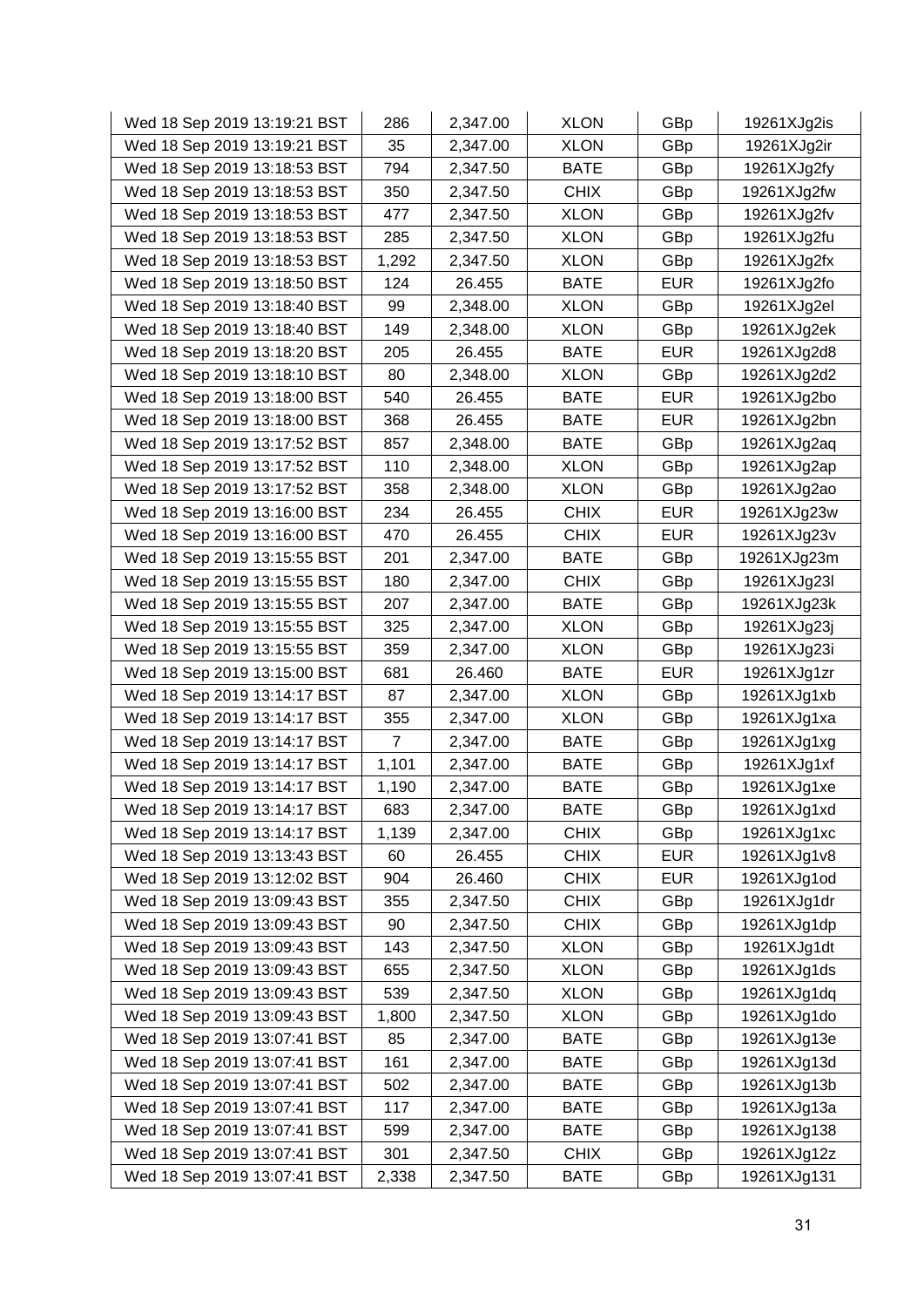| Wed 18 Sep 2019 13:07:41 BST | $\overline{2}$ | 2,347.50 | <b>BATE</b> | GBp        | 19261XJg135 |
|------------------------------|----------------|----------|-------------|------------|-------------|
| Wed 18 Sep 2019 13:07:41 BST | 26             | 2,347.50 | <b>BATE</b> | GBp        | 19261XJg132 |
| Wed 18 Sep 2019 13:07:41 BST | $\overline{2}$ | 2,347.50 | <b>BATE</b> | GBp        | 19261XJg137 |
| Wed 18 Sep 2019 13:07:41 BST | 52             | 2,347.50 | <b>XLON</b> | GBp        | 19261XJg12x |
| Wed 18 Sep 2019 13:07:41 BST | 1,283          | 2,347.50 | <b>XLON</b> | GBp        | 19261XJg12w |
| Wed 18 Sep 2019 13:07:41 BST | 401            | 2,347.50 | <b>XLON</b> | GBp        | 19261XJg133 |
| Wed 18 Sep 2019 13:05:17 BST | 300            | 26.465   | <b>BATE</b> | <b>EUR</b> | 19261XJg0qy |
| Wed 18 Sep 2019 13:05:17 BST | 206            | 26.465   | <b>BATE</b> | <b>EUR</b> | 19261XJg0qz |
| Wed 18 Sep 2019 13:05:17 BST | 503            | 26.465   | <b>BATE</b> | <b>EUR</b> | 19261XJg0qx |
| Wed 18 Sep 2019 13:05:17 BST | 13             | 2,347.50 | <b>XLON</b> | GBp        | 19261XJg0qw |
| Wed 18 Sep 2019 13:05:17 BST | 2,195          | 2,347.50 | <b>XLON</b> | GBp        | 19261XJg0qv |
| Wed 18 Sep 2019 13:05:17 BST | 240            | 2,347.50 | <b>CHIX</b> | GBp        | 19261XJg0qu |
| Wed 18 Sep 2019 13:02:54 BST | 1,033          | 2,347.00 | <b>CHIX</b> | GBp        | 19261XJg0e9 |
| Wed 18 Sep 2019 13:02:54 BST | 455            | 2,347.00 | <b>BATE</b> | GBp        | 19261XJg0ed |
| Wed 18 Sep 2019 13:02:54 BST | 1,060          | 2,347.00 | <b>BATE</b> | GBp        | 19261XJg0ef |
| Wed 18 Sep 2019 13:02:54 BST | 967            | 2,347.00 | <b>BATE</b> | GBp        | 19261XJg0ee |
| Wed 18 Sep 2019 13:02:54 BST | 410            | 2,347.00 | <b>BATE</b> | GBp        | 19261XJg0eb |
| Wed 18 Sep 2019 13:02:54 BST | 2,461          | 2,347.00 | <b>XLON</b> | GBp        | 19261XJg0ec |
| Wed 18 Sep 2019 13:02:54 BST | 357            | 2,347.00 | <b>XLON</b> | GBp        | 19261XJg0e8 |
| Wed 18 Sep 2019 13:02:54 BST | 310            | 2,347.00 | <b>XLON</b> | GBp        | 19261XJg0e7 |
| Wed 18 Sep 2019 13:00:07 BST | 276            | 26.460   | <b>CHIX</b> | <b>EUR</b> | 19261XJfzyh |
| Wed 18 Sep 2019 13:00:07 BST | 179            | 26.460   | <b>CHIX</b> | <b>EUR</b> | 19261XJfzyi |
| Wed 18 Sep 2019 12:58:32 BST | 37             | 2,347.50 | <b>BATE</b> | GBp        | 19261XJfzlq |
| Wed 18 Sep 2019 12:58:32 BST | $\overline{7}$ | 2,347.50 | <b>BATE</b> | GBp        | 19261XJfzlr |
| Wed 18 Sep 2019 12:58:32 BST | 1              | 2,347.50 | <b>BATE</b> | GBp        | 19261XJfzls |
| Wed 18 Sep 2019 12:58:32 BST | 3              | 2,347.50 | <b>BATE</b> | GBp        | 19261XJfzlt |
| Wed 18 Sep 2019 12:58:32 BST | 1,819          | 2,347.50 | <b>BATE</b> | GBp        | 19261XJfzln |
| Wed 18 Sep 2019 12:58:32 BST | 92             | 2,347.50 | <b>BATE</b> | GBp        | 19261XJfzlp |
| Wed 18 Sep 2019 12:58:32 BST | 104            | 2,347.50 | <b>BATE</b> | GBp        | 19261XJfzlk |
| Wed 18 Sep 2019 12:58:32 BST | 906            | 2,347.50 | <b>XLON</b> | GBp        | 19261XJfzlo |
| Wed 18 Sep 2019 12:58:32 BST | 432            | 2,347.50 | <b>XLON</b> | GBp        | 19261XJfzlh |
| Wed 18 Sep 2019 12:58:32 BST | 252            | 2,347.50 | <b>XLON</b> | GBp        | 19261XJfzlm |
| Wed 18 Sep 2019 12:58:32 BST | 30             | 2,347.50 | <b>XLON</b> | GBp        | 19261XJfzll |
| Wed 18 Sep 2019 12:58:32 BST | 141            | 2,347.50 | <b>XLON</b> | GBp        | 19261XJfzlj |
| Wed 18 Sep 2019 12:58:32 BST | 1,275          | 2,347.50 | <b>XLON</b> | GBp        | 19261XJfzli |
| Wed 18 Sep 2019 12:58:32 BST | 525            | 2,347.50 | <b>XLON</b> | GBp        | 19261XJfzlf |
| Wed 18 Sep 2019 12:58:32 BST | 186            | 2,347.50 | <b>CHIX</b> | GBp        | 19261XJfzlg |
| Wed 18 Sep 2019 12:58:11 BST | 588            | 26.470   | <b>CHIX</b> | <b>EUR</b> | 19261XJfzim |
| Wed 18 Sep 2019 12:54:40 BST | 240            | 2,346.00 | <b>XLON</b> | GBp        | 19261XJfz05 |
| Wed 18 Sep 2019 12:54:40 BST | 918            | 2,346.00 | <b>XLON</b> | GBp        | 19261XJfz04 |
| Wed 18 Sep 2019 12:54:35 BST | 53             | 2,346.50 | <b>XLON</b> | GBp        | 19261XJfyzr |
| Wed 18 Sep 2019 12:53:39 BST | 484            | 2,347.00 | <b>XLON</b> | GBp        | 19261XJfywm |
| Wed 18 Sep 2019 12:53:39 BST | 229            | 2,347.00 | <b>XLON</b> | GBp        | 19261XJfywk |
| Wed 18 Sep 2019 12:53:39 BST | 410            | 2,347.00 | <b>XLON</b> | GBp        | 19261XJfywi |
| Wed 18 Sep 2019 12:53:39 BST | 691            | 2,347.50 | <b>XLON</b> | GBp        | 19261XJfywc |
| Wed 18 Sep 2019 12:53:39 BST | 102            | 2,347.50 | <b>BATE</b> | GBp        | 19261XJfywe |
| Wed 18 Sep 2019 12:53:39 BST | 144            | 2,347.50 | <b>BATE</b> | GBp        | 19261XJfywf |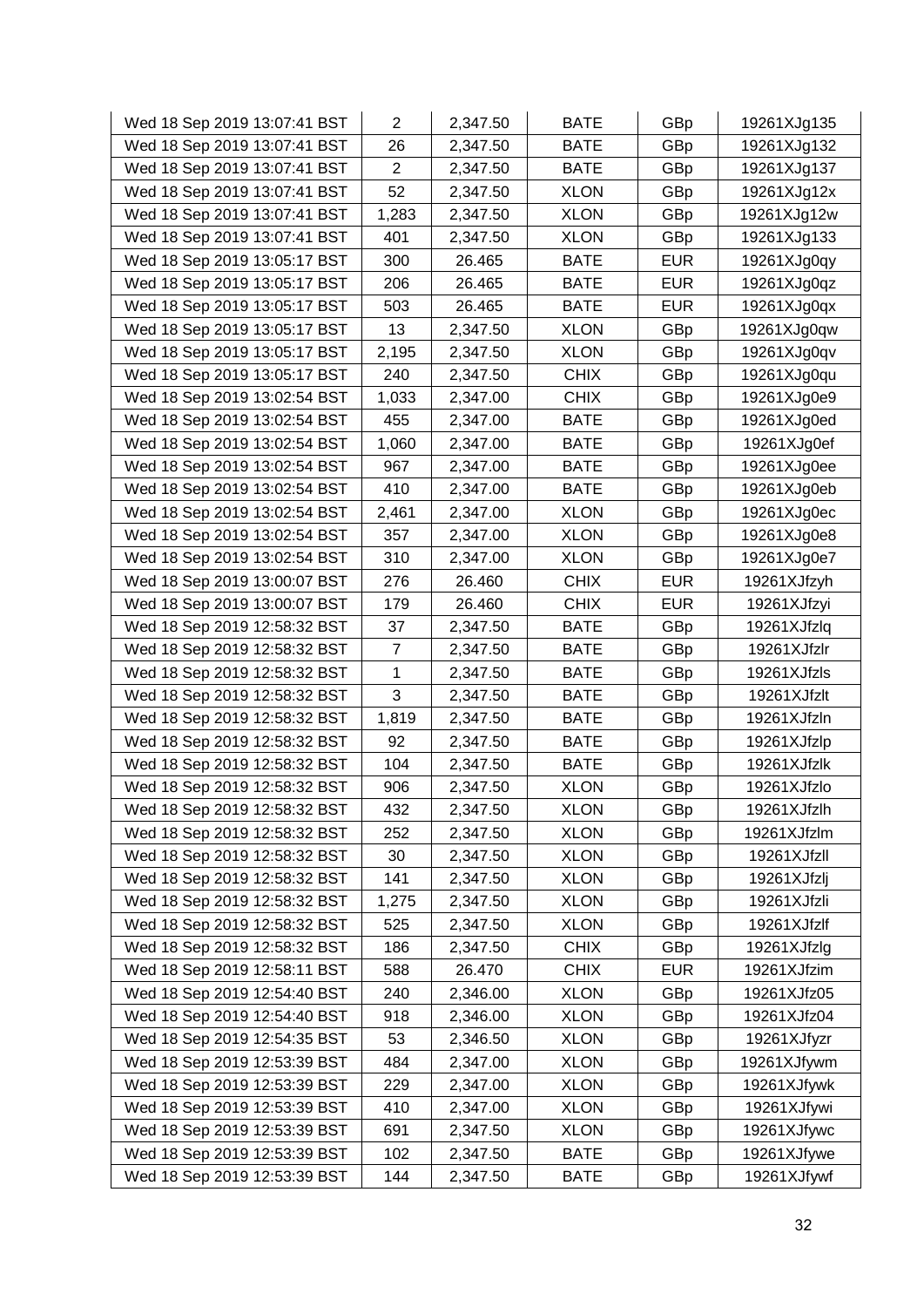| Wed 18 Sep 2019 12:53:39 BST | 2,142 | 2,347.50 | <b>BATE</b> | GBp        | 19261XJfywd |
|------------------------------|-------|----------|-------------|------------|-------------|
| Wed 18 Sep 2019 12:53:39 BST | 125   | 2,348.00 | <b>XLON</b> | GBp        | 19261XJfywa |
| Wed 18 Sep 2019 12:53:39 BST | 53    | 2,348.00 | <b>XLON</b> | GBp        | 19261XJfywb |
| Wed 18 Sep 2019 12:53:39 BST | 962   | 2,348.00 | <b>CHIX</b> | GBp        | 19261XJfyw6 |
| Wed 18 Sep 2019 12:53:39 BST | 1,265 | 2,348.00 | <b>BATE</b> | GBp        | 19261XJfyw7 |
| Wed 18 Sep 2019 12:53:39 BST | 244   | 2,348.00 | <b>XLON</b> | GBp        | 19261XJfyw9 |
| Wed 18 Sep 2019 12:53:39 BST | 971   | 2,348.00 | <b>XLON</b> | GBp        | 19261XJfyw8 |
| Wed 18 Sep 2019 12:53:39 BST | 249   | 2,348.00 | <b>CHIX</b> | GBp        | 19261XJfyw4 |
| Wed 18 Sep 2019 12:53:39 BST | 425   | 2,348.00 | <b>XLON</b> | GBp        | 19261XJfyw3 |
| Wed 18 Sep 2019 12:53:39 BST | 69    | 2,348.00 | <b>BATE</b> | GBp        | 19261XJfyw5 |
| Wed 18 Sep 2019 12:53:39 BST | 138   | 2,348.00 | <b>CHIX</b> | GBp        | 19261XJfyw1 |
| Wed 18 Sep 2019 12:53:39 BST | 164   | 2,348.00 | <b>XLON</b> | GBp        | 19261XJfyw0 |
| Wed 18 Sep 2019 12:53:39 BST | 442   | 2,348.00 | <b>BATE</b> | GBp        | 19261XJfyw2 |
| Wed 18 Sep 2019 12:50:24 BST | 261   | 26.470   | <b>CHIX</b> | <b>EUR</b> | 19261XJfygi |
| Wed 18 Sep 2019 12:50:24 BST | 42    | 26.470   | <b>CHIX</b> | <b>EUR</b> | 19261XJfygh |
| Wed 18 Sep 2019 12:46:41 BST | 240   | 2,345.50 | <b>CHIX</b> | GBp        | 19261XJfy65 |
| Wed 18 Sep 2019 12:46:41 BST | 276   | 2,345.50 | <b>CHIX</b> | GBp        | 19261XJfy63 |
| Wed 18 Sep 2019 12:46:41 BST | 729   | 2,345.50 | <b>BATE</b> | GBp        | 19261XJfy64 |
| Wed 18 Sep 2019 12:46:41 BST | 229   | 2,345.50 | <b>BATE</b> | GBp        | 19261XJfy62 |
| Wed 18 Sep 2019 12:46:41 BST | 714   | 2,345.50 | <b>XLON</b> | GBp        | 19261XJfy61 |
| Wed 18 Sep 2019 12:46:37 BST | 376   | 2,346.00 | <b>XLON</b> | GBp        | 19261XJfy4s |
| Wed 18 Sep 2019 12:46:37 BST | 355   | 2,346.00 | <b>BATE</b> | GBp        | 19261XJfy4u |
| Wed 18 Sep 2019 12:46:37 BST | 429   | 2,346.00 | <b>CHIX</b> | GBp        | 19261XJfy4p |
| Wed 18 Sep 2019 12:46:37 BST | 235   | 2,346.00 | <b>CHIX</b> | GBp        | 19261XJfy4m |
| Wed 18 Sep 2019 12:46:37 BST | 261   | 2,346.00 | <b>BATE</b> | GBp        | 19261XJfy4t |
| Wed 18 Sep 2019 12:46:37 BST | 1,800 | 2,346.00 | <b>XLON</b> | GBp        | 19261XJfy4q |
| Wed 18 Sep 2019 12:46:37 BST | 257   | 2,346.00 | <b>XLON</b> | GBp        | 19261XJfy4n |
| Wed 18 Sep 2019 12:46:37 BST | 570   | 2,346.00 | <b>XLON</b> | GBp        | 19261XJfy4k |
| Wed 18 Sep 2019 12:46:37 BST | 867   | 2,346.00 | <b>XLON</b> | GBp        | 19261XJfy4l |
| Wed 18 Sep 2019 12:46:37 BST | 674   | 2,346.00 | <b>BATE</b> | GBp        | 19261XJfy4r |
| Wed 18 Sep 2019 12:46:37 BST | 1,326 | 2,346.00 | <b>BATE</b> | GBp        | 19261XJfy4o |
| Wed 18 Sep 2019 12:44:50 BST | 632   | 2,346.00 | <b>BATE</b> | GBp        | 19261XJfxyu |
| Wed 18 Sep 2019 12:44:47 BST | 574   | 2,346.00 | <b>XLON</b> | GBp        | 19261XJfxyl |
| Wed 18 Sep 2019 12:44:47 BST | 586   | 2,346.00 | <b>XLON</b> | GBp        | 19261XJfxym |
| Wed 18 Sep 2019 12:43:15 BST | 65    | 2,346.00 | <b>CHIX</b> | GBp        | 19261XJfxto |
| Wed 18 Sep 2019 12:41:57 BST | 178   | 2,345.50 | <b>XLON</b> | GBp        | 19261XJfxn1 |
| Wed 18 Sep 2019 12:41:57 BST | 11    | 2,345.50 | <b>XLON</b> | GBp        | 19261XJfxn0 |
| Wed 18 Sep 2019 12:41:57 BST | 466   | 2,345.50 | <b>BATE</b> | GBp        | 19261XJfxn2 |
| Wed 18 Sep 2019 12:40:51 BST | 966   | 2,346.50 | <b>BATE</b> | GBp        | 19261XJfxhb |
| Wed 18 Sep 2019 12:40:51 BST | 79    | 2,346.50 | <b>XLON</b> | GBp        | 19261XJfxh8 |
| Wed 18 Sep 2019 12:40:51 BST | 256   | 2,346.50 | <b>XLON</b> | GBp        | 19261XJfxh9 |
| Wed 18 Sep 2019 12:40:39 BST | 139   | 2,347.00 | <b>CHIX</b> | GBp        | 19261XJfxgs |
| Wed 18 Sep 2019 12:40:39 BST | 292   | 2,347.00 | <b>XLON</b> | GBp        | 19261XJfxgt |
| Wed 18 Sep 2019 12:40:39 BST | 150   | 2,347.00 | <b>XLON</b> | GBp        | 19261XJfxgr |
| Wed 18 Sep 2019 12:40:39 BST | 97    | 2,347.00 | <b>XLON</b> | GBp        | 19261XJfxgq |
| Wed 18 Sep 2019 12:40:19 BST | 681   | 26.460   | <b>BATE</b> | <b>EUR</b> | 19261XJfxfe |
| Wed 18 Sep 2019 12:40:19 BST | 1,174 | 26.460   | <b>BATE</b> | <b>EUR</b> | 19261XJfxfd |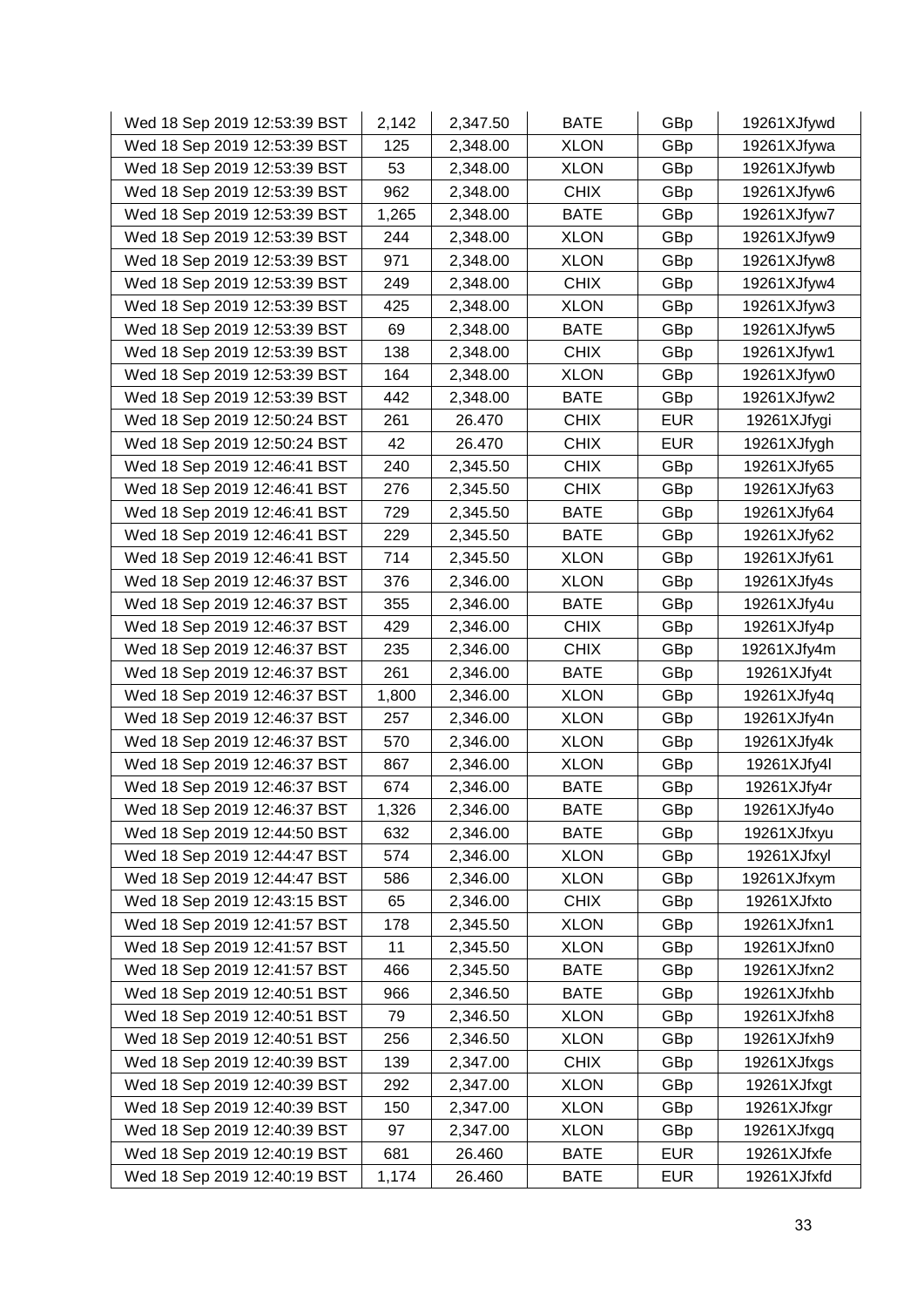| Wed 18 Sep 2019 12:40:02 BST | 64             | 26.460   | <b>BATE</b> | <b>EUR</b> | 19261XJfxet |
|------------------------------|----------------|----------|-------------|------------|-------------|
| Wed 18 Sep 2019 12:39:12 BST | 560            | 2,347.50 | <b>CHIX</b> | GBp        | 19261XJfxce |
| Wed 18 Sep 2019 12:39:12 BST | 356            | 2,347.50 | <b>BATE</b> | GBp        | 19261XJfxcf |
| Wed 18 Sep 2019 12:39:12 BST | 654            | 2,347.50 | <b>XLON</b> | GBp        | 19261XJfxcd |
| Wed 18 Sep 2019 12:37:53 BST | 96             | 2,348.00 | <b>BATE</b> | GBp        | 19261XJfx8r |
| Wed 18 Sep 2019 12:37:53 BST | 320            | 2,348.00 | <b>BATE</b> | GBp        | 19261XJfx8q |
| Wed 18 Sep 2019 12:37:53 BST | 7              | 2,348.00 | <b>BATE</b> | GBp        | 19261XJfx8p |
| Wed 18 Sep 2019 12:37:53 BST | 9              | 2,348.00 | <b>BATE</b> | GBp        | 19261XJfx8o |
| Wed 18 Sep 2019 12:37:53 BST | 33             | 2,348.00 | <b>BATE</b> | GBp        | 19261XJfx8n |
| Wed 18 Sep 2019 12:37:53 BST | 465            | 2,348.00 | <b>XLON</b> | GBp        | 19261XJfx8m |
| Wed 18 Sep 2019 12:36:15 BST | 2,040          | 2,349.00 | <b>XLON</b> | GBp        | 19261XJfx33 |
| Wed 18 Sep 2019 12:36:04 BST | 198            | 2,349.50 | <b>XLON</b> | GBp        | 19261XJfwzw |
| Wed 18 Sep 2019 12:36:04 BST | 142            | 26.475   | <b>CHIX</b> | <b>EUR</b> | 19261XJfwzv |
| Wed 18 Sep 2019 12:36:04 BST | 320            | 26.475   | <b>CHIX</b> | <b>EUR</b> | 19261XJfwzu |
| Wed 18 Sep 2019 12:35:11 BST | 1,824          | 2,350.00 | <b>BATE</b> | GBp        | 19261XJfwyb |
| Wed 18 Sep 2019 12:35:11 BST | 1,260          | 2,350.00 | <b>XLON</b> | GBp        | 19261XJfwya |
| Wed 18 Sep 2019 12:35:07 BST | 1,768          | 2,350.50 | <b>XLON</b> | GBp        | 19261XJfwxx |
| Wed 18 Sep 2019 12:35:07 BST | 568            | 2,350.50 | <b>XLON</b> | GBp        | 19261XJfwxz |
| Wed 18 Sep 2019 12:35:07 BST | 198            | 2,350.50 | <b>XLON</b> | GBp        | 19261XJfwxw |
| Wed 18 Sep 2019 12:35:07 BST | 848            | 2,350.50 | <b>XLON</b> | GBp        | 19261XJfwxr |
| Wed 18 Sep 2019 12:35:07 BST | 1,416          | 2,350.50 | <b>XLON</b> | GBp        | 19261XJfwxs |
| Wed 18 Sep 2019 12:35:07 BST | 944            | 2,350.50 | <b>BATE</b> | GBp        | 19261XJfwy5 |
| Wed 18 Sep 2019 12:35:07 BST | 388            | 2,350.50 | <b>CHIX</b> | GBp        | 19261XJfwy0 |
| Wed 18 Sep 2019 12:35:07 BST | 270            | 2,350.50 | <b>CHIX</b> | GBp        | 19261XJfwxy |
| Wed 18 Sep 2019 12:35:07 BST | 324            | 2,350.50 | <b>CHIX</b> | GBp        | 19261XJfwxu |
| Wed 18 Sep 2019 12:35:07 BST | 1,177          | 2,350.50 | <b>BATE</b> | GBp        | 19261XJfwy3 |
| Wed 18 Sep 2019 12:35:07 BST | 598            | 2,350.50 | <b>BATE</b> | GBp        | 19261XJfwy4 |
| Wed 18 Sep 2019 12:35:07 BST | 198            | 2,350.50 | <b>CHIX</b> | GBp        | 19261XJfwxt |
| Wed 18 Sep 2019 12:35:07 BST | 408            | 2,350.50 | <b>BATE</b> | GBp        | 19261XJfwy2 |
| Wed 18 Sep 2019 12:35:07 BST | 400            | 2,350.50 | <b>BATE</b> | GBp        | 19261XJfwy1 |
| Wed 18 Sep 2019 12:33:31 BST | 246            | 2,349.50 | <b>XLON</b> | GBp        | 19261XJfwtu |
| Wed 18 Sep 2019 12:33:21 BST | 42             | 2,349.50 | <b>XLON</b> | GBp        | 19261XJfwtg |
| Wed 18 Sep 2019 12:33:21 BST | 268            | 2,349.50 | <b>XLON</b> | GBp        | 19261XJfwtf |
| Wed 18 Sep 2019 12:33:00 BST | 96             | 26.475   | <b>CHIX</b> | <b>EUR</b> | 19261XJfwsi |
| Wed 18 Sep 2019 12:33:00 BST | 583            | 26.475   | <b>CHIX</b> | <b>EUR</b> | 19261XJfwsj |
| Wed 18 Sep 2019 12:29:01 BST | 364            | 2,348.00 | <b>XLON</b> | GBp        | 19261XJfwjh |
| Wed 18 Sep 2019 12:28:51 BST | 241            | 2,348.50 | <b>CHIX</b> | GBp        | 19261XJfwio |
| Wed 18 Sep 2019 12:28:51 BST | 516            | 2,348.50 | <b>XLON</b> | GBp        | 19261XJfwip |
| Wed 18 Sep 2019 12:28:48 BST | 29             | 2,349.00 | <b>CHIX</b> | GBp        | 19261XJfwik |
| Wed 18 Sep 2019 12:28:48 BST | 182            | 2,349.00 | <b>XLON</b> | GBp        | 19261XJfwih |
| Wed 18 Sep 2019 12:28:48 BST | 208            | 2,349.00 | <b>CHIX</b> | GBp        | 19261XJfwii |
| Wed 18 Sep 2019 12:27:49 BST | 718            | 2,349.50 | <b>BATE</b> | GBp        | 19261XJfwh4 |
| Wed 18 Sep 2019 12:27:49 BST | 542            | 2,349.50 | <b>BATE</b> | GBp        | 19261XJfwh3 |
| Wed 18 Sep 2019 12:27:49 BST | 93             | 2,349.50 | <b>CHIX</b> | GBp        | 19261XJfwgx |
| Wed 18 Sep 2019 12:27:49 BST | 704            | 2,349.50 | <b>BATE</b> | GBp        | 19261XJfwh2 |
| Wed 18 Sep 2019 12:27:49 BST | $\overline{7}$ | 2,349.50 | <b>BATE</b> | GBp        | 19261XJfwh1 |
| Wed 18 Sep 2019 12:27:49 BST | 165            | 2,349.50 | BATE        | GBp        | 19261XJfwh0 |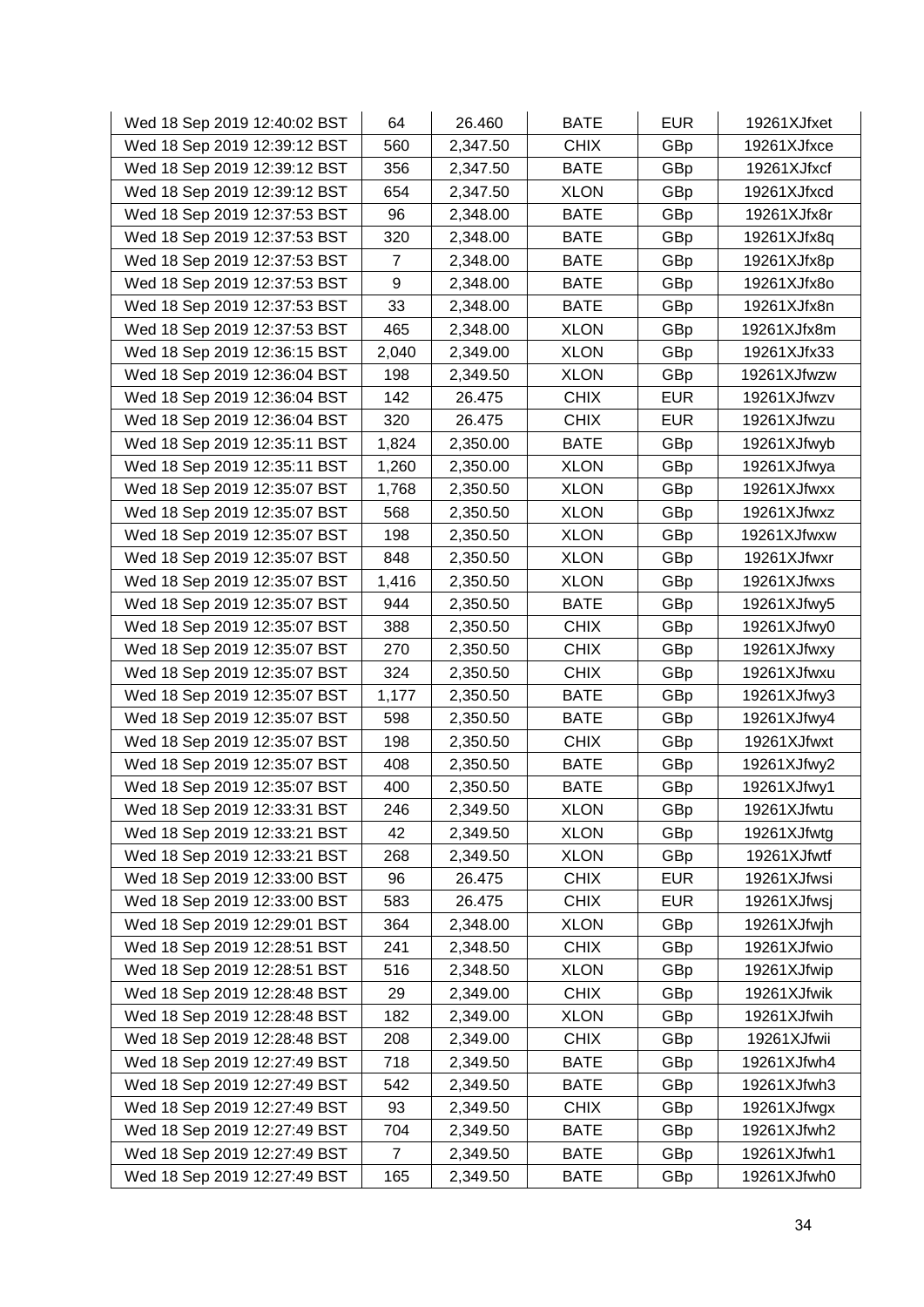| Wed 18 Sep 2019 12:27:49 BST | 123   | 2,349.50 | <b>XLON</b> | GBp        | 19261XJfwgs |
|------------------------------|-------|----------|-------------|------------|-------------|
| Wed 18 Sep 2019 12:27:49 BST | 973   | 2,349.50 | <b>XLON</b> | GBp        | 19261XJfwgu |
| Wed 18 Sep 2019 12:27:49 BST | 1,261 | 2,349.50 | <b>BATE</b> | GBp        | 19261XJfwgy |
| Wed 18 Sep 2019 12:27:49 BST | 739   | 2,349.50 | <b>BATE</b> | GBp        | 19261XJfwgz |
| Wed 18 Sep 2019 12:27:49 BST | 348   | 2,349.50 | <b>XLON</b> | GBp        | 19261XJfwgp |
| Wed 18 Sep 2019 12:27:49 BST | 1,452 | 2,349.50 | <b>XLON</b> | GBp        | 19261XJfwgq |
| Wed 18 Sep 2019 12:27:49 BST | 85    | 2,349.50 | <b>BATE</b> | GBp        | 19261XJfwgw |
| Wed 18 Sep 2019 12:27:49 BST | 178   | 2,349.50 | <b>CHIX</b> | GBp        | 19261XJfwgv |
| Wed 18 Sep 2019 12:27:49 BST | 443   | 2,349.50 | <b>CHIX</b> | GBp        | 19261XJfwgt |
| Wed 18 Sep 2019 12:27:49 BST | 191   | 2,349.50 | <b>CHIX</b> | GBp        | 19261XJfwgr |
| Wed 18 Sep 2019 12:27:49 BST | 271   | 2,349.50 | <b>CHIX</b> | GBp        | 19261XJfwgo |
| Wed 18 Sep 2019 12:27:22 BST | 141   | 2,350.00 | <b>CHIX</b> | GBp        | 19261XJfwek |
| Wed 18 Sep 2019 12:27:11 BST | 232   | 2,349.50 | <b>XLON</b> | GBp        | 19261XJfwdk |
| Wed 18 Sep 2019 12:23:43 BST | 716   | 2,349.50 | <b>BATE</b> | GBp        | 19261XJfw68 |
| Wed 18 Sep 2019 12:22:49 BST | 470   | 2,349.50 | <b>BATE</b> | GBp        | 19261XJfw42 |
| Wed 18 Sep 2019 12:22:49 BST | 341   | 2,349.50 | <b>BATE</b> | GBp        | 19261XJfw40 |
| Wed 18 Sep 2019 12:22:49 BST | 137   | 2,349.50 | <b>BATE</b> | GBp        | 19261XJfw41 |
| Wed 18 Sep 2019 12:21:11 BST | 1,329 | 2,349.00 | <b>XLON</b> | GBp        | 19261XJfvyo |
| Wed 18 Sep 2019 12:21:11 BST | 1,090 | 2,349.00 | <b>XLON</b> | GBp        | 19261XJfvym |
| Wed 18 Sep 2019 12:21:11 BST | 714   | 2,349.00 | <b>XLON</b> | GBp        | 19261XJfvyn |
| Wed 18 Sep 2019 12:21:11 BST | 670   | 2,349.00 | <b>XLON</b> | GBp        | 19261XJfvyk |
| Wed 18 Sep 2019 12:21:11 BST | 294   | 2,349.00 | <b>XLON</b> | GBp        | 19261XJfvyl |
| Wed 18 Sep 2019 12:21:08 BST | 243   | 2,349.00 | <b>BATE</b> | GBp        | 19261XJfvxz |
| Wed 18 Sep 2019 12:21:08 BST | 14    | 2,349.00 | <b>BATE</b> | GBp        | 19261XJfvxw |
| Wed 18 Sep 2019 12:21:08 BST | 278   | 2,349.00 | <b>BATE</b> | GBp        | 19261XJfvy2 |
| Wed 18 Sep 2019 12:21:08 BST | 1,922 | 2,349.00 | <b>BATE</b> | GBp        | 19261XJfvy3 |
| Wed 18 Sep 2019 12:21:08 BST | 253   | 2,349.00 | <b>CHIX</b> | GBp        | 19261XJfvxu |
| Wed 18 Sep 2019 12:21:08 BST | 293   | 2,349.00 | <b>CHIX</b> | GBp        | 19261XJfvxx |
| Wed 18 Sep 2019 12:21:08 BST | 224   | 2,349.00 | <b>CHIX</b> | GBp        | 19261XJfvy0 |
| Wed 18 Sep 2019 12:21:00 BST | 306   | 2,349.50 | <b>XLON</b> | GBp        | 19261XJfvxj |
| Wed 18 Sep 2019 12:21:00 BST | 729   | 2,349.50 | <b>XLON</b> | GBp        | 19261XJfvxf |
| Wed 18 Sep 2019 12:21:00 BST | 257   | 2,349.50 | <b>XLON</b> | GBp        | 19261XJfvxg |
| Wed 18 Sep 2019 12:21:00 BST | 457   | 2,349.50 | <b>CHIX</b> | GBp        | 19261XJfvxh |
| Wed 18 Sep 2019 12:21:00 BST | 243   | 2,349.50 | <b>BATE</b> | GBp        | 19261XJfvxi |
| Wed 18 Sep 2019 12:19:12 BST | 419   | 2,347.50 | <b>XLON</b> | GBp        | 19261XJfvs0 |
| Wed 18 Sep 2019 12:15:00 BST | 265   | 2,345.00 | <b>BATE</b> | GBp        | 19261XJfviu |
| Wed 18 Sep 2019 12:14:28 BST | 1,235 | 26.460   | <b>BATE</b> | <b>EUR</b> | 19261XJfvhm |
| Wed 18 Sep 2019 12:14:28 BST | 533   | 26.460   | <b>BATE</b> | <b>EUR</b> | 19261XJfvhn |
| Wed 18 Sep 2019 12:14:28 BST | 131   | 26.460   | <b>BATE</b> | <b>EUR</b> | 19261XJfvhl |
| Wed 18 Sep 2019 12:10:17 BST | 314   | 26.455   | <b>CHIX</b> | <b>EUR</b> | 19261XJfv44 |
| Wed 18 Sep 2019 12:10:15 BST | 141   | 26.460   | <b>CHIX</b> | <b>EUR</b> | 19261XJfv43 |
| Wed 18 Sep 2019 12:10:15 BST | 124   | 26.460   | <b>CHIX</b> | <b>EUR</b> | 19261XJfv41 |
| Wed 18 Sep 2019 12:10:15 BST | 323   | 26.460   | <b>CHIX</b> | <b>EUR</b> | 19261XJfv42 |
| Wed 18 Sep 2019 12:09:22 BST | 550   | 2,344.50 | <b>BATE</b> | GBp        | 19261XJfv1b |
| Wed 18 Sep 2019 12:09:22 BST | 183   | 2,344.50 | <b>BATE</b> | GBp        | 19261XJfv1c |
| Wed 18 Sep 2019 12:09:22 BST | 1,245 | 2,344.50 | <b>BATE</b> | GBp        | 19261XJfv1a |
| Wed 18 Sep 2019 12:09:22 BST | 192   | 2,344.50 | <b>CHIX</b> | GBp        | 19261XJfv17 |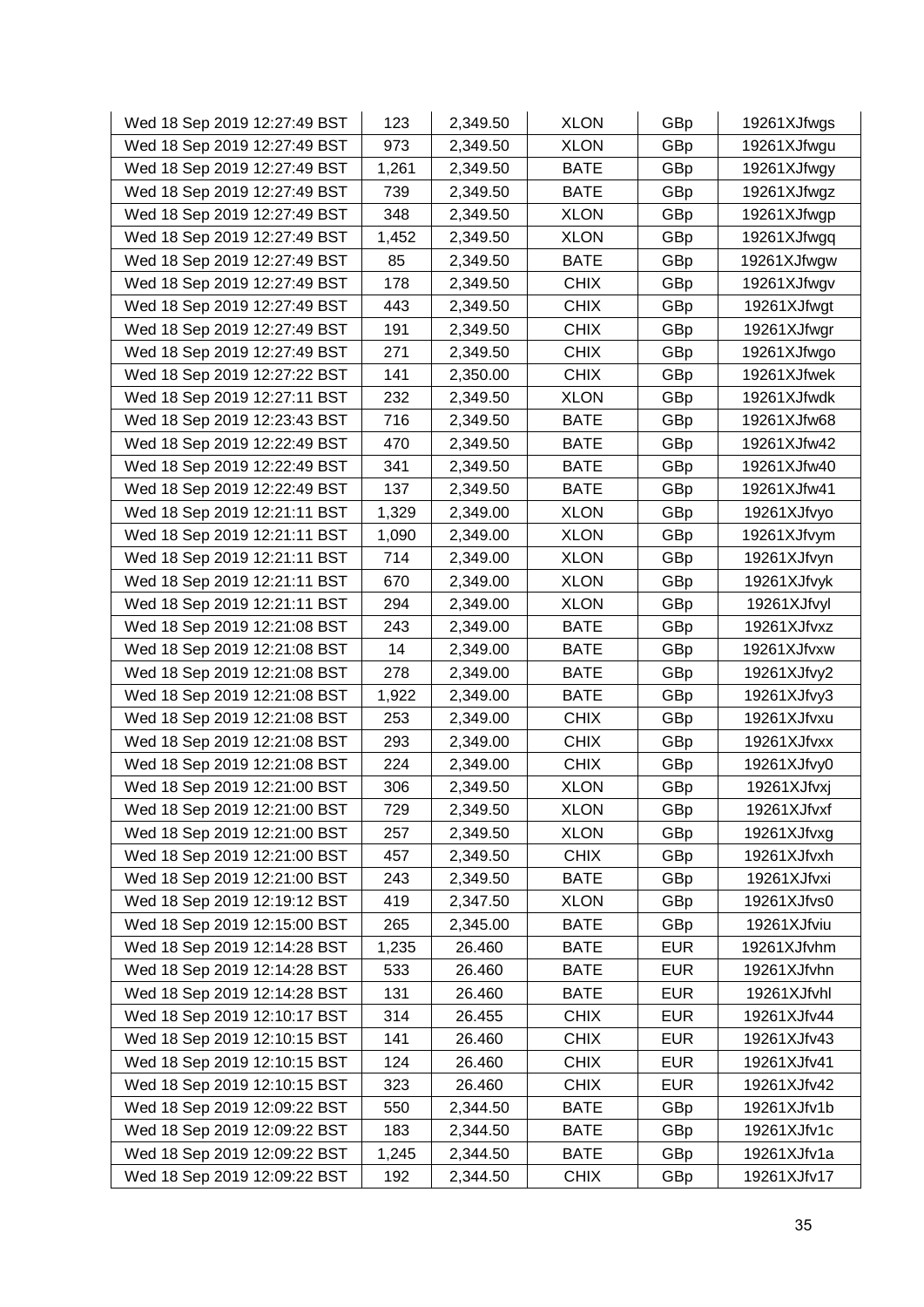| Wed 18 Sep 2019 12:09:22 BST | 156   | 2,344.50 | <b>XLON</b> | GBp        | 19261XJfv16 |
|------------------------------|-------|----------|-------------|------------|-------------|
| Wed 18 Sep 2019 12:09:22 BST | 153   | 2,344.50 | <b>BATE</b> | GBp        | 19261XJfv18 |
| Wed 18 Sep 2019 12:09:22 BST | 253   | 2,344.50 | <b>BATE</b> | GBp        | 19261XJfv19 |
| Wed 18 Sep 2019 12:09:22 BST | 3,013 | 2,344.50 | <b>XLON</b> | GBp        | 19261XJfv15 |
| Wed 18 Sep 2019 12:08:17 BST | 1,378 | 2,345.50 | <b>XLON</b> | GBp        | 19261XJfuy6 |
| Wed 18 Sep 2019 12:07:14 BST | 790   | 2,346.50 | <b>CHIX</b> | GBp        | 19261XJfuvg |
| Wed 18 Sep 2019 12:07:14 BST | 336   | 2,346.50 | <b>BATE</b> | GBp        | 19261XJfuvh |
| Wed 18 Sep 2019 12:07:14 BST | 27    | 2,346.50 | <b>BATE</b> | GBp        | 19261XJfuvi |
| Wed 18 Sep 2019 12:07:14 BST | 29    | 2,346.50 | <b>BATE</b> | GBp        | 19261XJfuvj |
| Wed 18 Sep 2019 12:07:14 BST | 41    | 2,346.50 | <b>BATE</b> | GBp        | 19261XJfuvk |
| Wed 18 Sep 2019 12:07:14 BST | 291   | 2,346.50 | <b>CHIX</b> | GBp        | 19261XJfuve |
| Wed 18 Sep 2019 12:07:14 BST | 77    | 2,346.50 | <b>BATE</b> | GBp        | 19261XJfuvf |
| Wed 18 Sep 2019 12:07:14 BST | 183   | 2,346.50 | <b>XLON</b> | GBp        | 19261XJfuvd |
| Wed 18 Sep 2019 12:07:14 BST | 1,272 | 2,346.50 | <b>XLON</b> | GBp        | 19261XJfuvb |
| Wed 18 Sep 2019 12:07:14 BST | 998   | 2,346.50 | <b>XLON</b> | GBp        | 19261XJfuvc |
| Wed 18 Sep 2019 12:07:14 BST | 1,515 | 2,346.50 | <b>XLON</b> | GBp        | 19261XJfuva |
| Wed 18 Sep 2019 12:07:14 BST | 243   | 2,346.50 | <b>XLON</b> | GBp        | 19261XJfuv9 |
| Wed 18 Sep 2019 12:07:02 BST | 336   | 2,346.50 | <b>BATE</b> | GBp        | 19261XJfuux |
| Wed 18 Sep 2019 12:07:02 BST | 2,070 | 2,346.50 | <b>BATE</b> | GBp        | 19261XJfuuy |
| Wed 18 Sep 2019 12:07:02 BST | 1,198 | 2,346.50 | <b>BATE</b> | GBp        | 19261XJfuuz |
| Wed 18 Sep 2019 12:07:00 BST | 195   | 26.475   | <b>CHIX</b> | <b>EUR</b> | 19261XJfuuw |
| Wed 18 Sep 2019 12:07:00 BST | 494   | 26.475   | <b>CHIX</b> | <b>EUR</b> | 19261XJfuuv |
| Wed 18 Sep 2019 12:06:47 BST | 414   | 2,347.00 | <b>BATE</b> | GBp        | 19261XJfuul |
| Wed 18 Sep 2019 12:05:33 BST | 211   | 26.465   | <b>CHIX</b> | <b>EUR</b> | 19261XJfurm |
| Wed 18 Sep 2019 12:04:22 BST | 1,080 | 2,345.00 | <b>BATE</b> | GBp        | 19261XJfuon |
| Wed 18 Sep 2019 12:04:22 BST | 349   | 2,345.00 | <b>BATE</b> | GBp        | 19261XJfuom |
| Wed 18 Sep 2019 12:01:01 BST | 166   | 26.450   | <b>CHIX</b> | <b>EUR</b> | 19261XJfudh |
| Wed 18 Sep 2019 11:58:06 BST | 61    | 26.445   | <b>BATE</b> | <b>EUR</b> | 19261XJfu6r |
| Wed 18 Sep 2019 11:58:06 BST | 372   | 26.445   | <b>BATE</b> | <b>EUR</b> | 19261XJfu6q |
| Wed 18 Sep 2019 11:57:21 BST | 325   | 2,343.00 | <b>XLON</b> | GBp        | 19261XJfu4x |
| Wed 18 Sep 2019 11:57:21 BST | 175   | 2,343.00 | <b>XLON</b> | GBp        | 19261XJfu4z |
| Wed 18 Sep 2019 11:57:21 BST | 250   | 2,343.00 | <b>XLON</b> | GBp        | 19261XJfu4y |
| Wed 18 Sep 2019 11:57:21 BST | 250   | 2,343.00 | <b>CHIX</b> | GBp        | 19261XJfu4v |
| Wed 18 Sep 2019 11:57:21 BST | 5     | 2,343.00 | <b>CHIX</b> | GBp        | 19261XJfu4w |
| Wed 18 Sep 2019 11:57:21 BST | 2,074 | 2,343.00 | <b>XLON</b> | GBp        | 19261XJfu4s |
| Wed 18 Sep 2019 11:57:21 BST | 125   | 2,343.00 | <b>XLON</b> | GBp        | 19261XJfu4p |
| Wed 18 Sep 2019 11:57:21 BST | 241   | 2,343.00 | <b>XLON</b> | GBp        | 19261XJfu4u |
| Wed 18 Sep 2019 11:57:21 BST | 6     | 2,343.00 | <b>XLON</b> | GBp        | 19261XJfu4n |
| Wed 18 Sep 2019 11:57:21 BST | 229   | 2,343.00 | <b>CHIX</b> | GBp        | 19261XJfu4t |
| Wed 18 Sep 2019 11:57:21 BST | 341   | 2,343.00 | <b>BATE</b> | GBp        | 19261XJfu4r |
| Wed 18 Sep 2019 11:57:21 BST | 243   | 2,343.00 | <b>CHIX</b> | GBp        | 19261XJfu4o |
| Wed 18 Sep 2019 11:57:21 BST | 18    | 2,343.00 | <b>CHIX</b> | GBp        | 19261XJfu4q |
| Wed 18 Sep 2019 11:57:21 BST | 1,186 | 2,343.50 | <b>BATE</b> | GBp        | 19261XJfu4m |
| Wed 18 Sep 2019 11:57:20 BST | 252   | 2,343.50 | <b>BATE</b> | GBp        | 19261XJfu4l |
| Wed 18 Sep 2019 11:55:01 BST | 2,234 | 2,344.50 | <b>XLON</b> | GBp        | 19261XJftyu |
| Wed 18 Sep 2019 11:55:01 BST | 110   | 2,344.50 | <b>BATE</b> | GBp        | 19261XJftyz |
| Wed 18 Sep 2019 11:55:01 BST | 206   | 2,344.50 | <b>BATE</b> | GBp        | 19261XJftyw |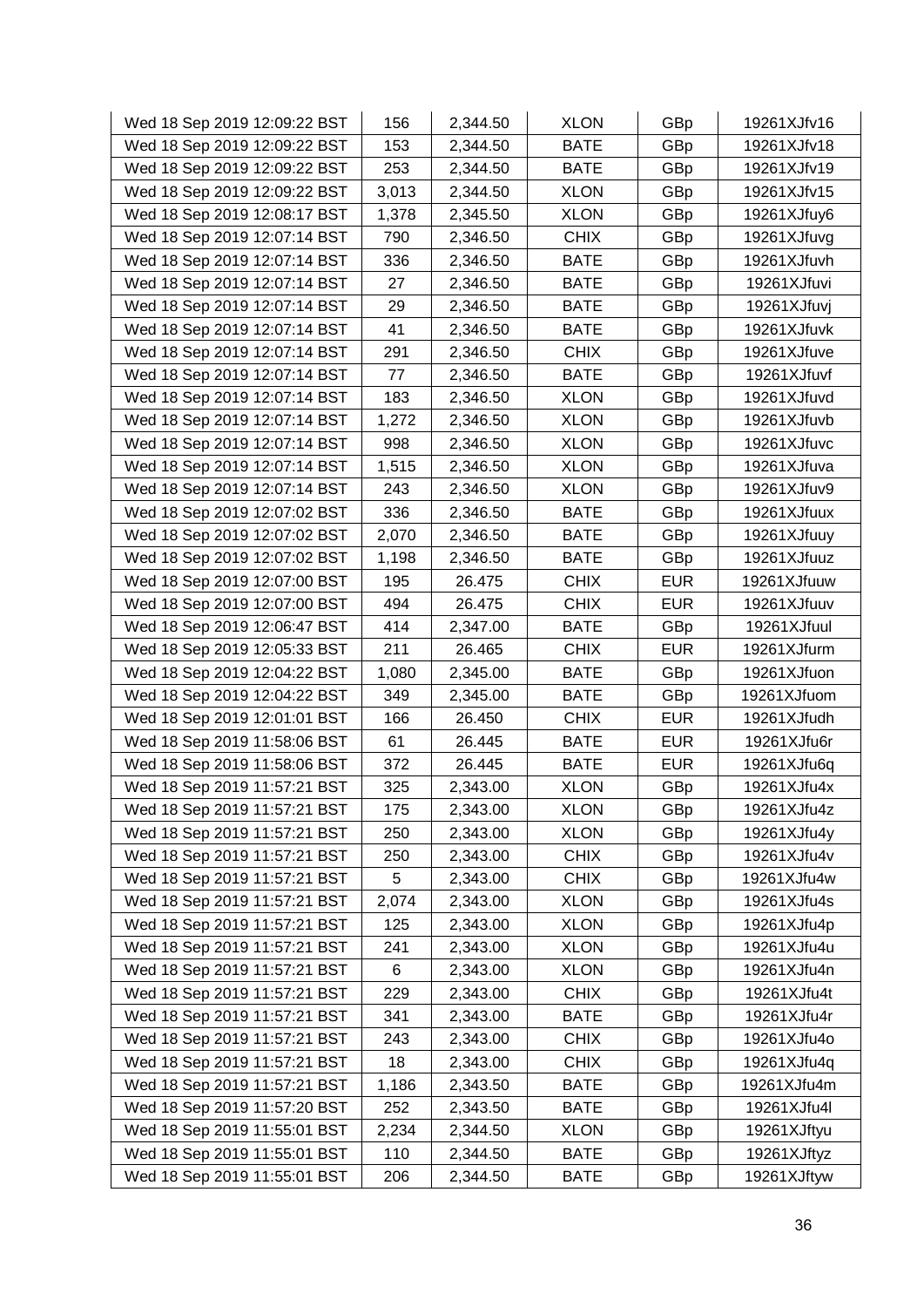| Wed 18 Sep 2019 11:55:01 BST | 1,824 | 2,344.50 | <b>BATE</b> | GBp        | 19261XJftz0 |
|------------------------------|-------|----------|-------------|------------|-------------|
| Wed 18 Sep 2019 11:55:01 BST | 714   | 2,344.50 | <b>CHIX</b> | GBp        | 19261XJftyx |
| Wed 18 Sep 2019 11:55:01 BST | 318   | 2,344.50 | <b>CHIX</b> | GBp        | 19261XJftyv |
| Wed 18 Sep 2019 11:55:01 BST | 244   | 2,344.50 | <b>XLON</b> | GBp        | 19261XJftyt |
| Wed 18 Sep 2019 11:53:47 BST | 398   | 2,345.00 | <b>CHIX</b> | GBp        | 19261XJftvi |
| Wed 18 Sep 2019 11:53:47 BST | 301   | 2,345.00 | <b>XLON</b> | GBp        | 19261XJftvg |
| Wed 18 Sep 2019 11:53:47 BST | 1,455 | 2,345.00 | <b>XLON</b> | GBp        | 19261XJftve |
| Wed 18 Sep 2019 11:53:47 BST | 826   | 2,345.00 | <b>XLON</b> | GBp        | 19261XJftvh |
| Wed 18 Sep 2019 11:53:21 BST | 963   | 26.445   | <b>BATE</b> | <b>EUR</b> | 19261XJftu0 |
| Wed 18 Sep 2019 11:52:30 BST | 215   | 2,345.50 | <b>BATE</b> | GBp        | 19261XJftr4 |
| Wed 18 Sep 2019 11:52:30 BST | 320   | 2,345.50 | <b>BATE</b> | GBp        | 19261XJftr1 |
| Wed 18 Sep 2019 11:52:30 BST | 176   | 2,345.50 | <b>CHIX</b> | GBp        | 19261XJftqs |
| Wed 18 Sep 2019 11:52:30 BST | 75    | 2,345.50 | <b>CHIX</b> | GBp        | 19261XJftqp |
| Wed 18 Sep 2019 11:52:30 BST | 337   | 2,345.50 | <b>CHIX</b> | GBp        | 19261XJftqm |
| Wed 18 Sep 2019 11:52:30 BST | 71    | 2,345.50 | <b>BATE</b> | GBp        | 19261XJftqx |
| Wed 18 Sep 2019 11:52:30 BST | 764   | 2,345.50 | <b>BATE</b> | GBp        | 19261XJftqt |
| Wed 18 Sep 2019 11:52:30 BST | 766   | 2,345.50 | <b>BATE</b> | GBp        | 19261XJftqu |
| Wed 18 Sep 2019 11:52:30 BST | 470   | 2,345.50 | <b>BATE</b> | GBp        | 19261XJftqq |
| Wed 18 Sep 2019 11:52:30 BST | 181   | 2,345.50 | <b>XLON</b> | GBp        | 19261XJftr0 |
| Wed 18 Sep 2019 11:52:30 BST | 1,650 | 2,345.50 | <b>XLON</b> | GBp        | 19261XJftqv |
| Wed 18 Sep 2019 11:52:30 BST | 608   | 2,345.50 | <b>XLON</b> | GBp        | 19261XJftqr |
| Wed 18 Sep 2019 11:52:30 BST | 541   | 2,345.50 | <b>XLON</b> | GBp        | 19261XJftqn |
| Wed 18 Sep 2019 11:52:30 BST | 238   | 2,345.50 | <b>XLON</b> | GBp        | 19261XJftqo |
| Wed 18 Sep 2019 11:52:30 BST | 503   | 2,345.50 | <b>XLON</b> | GBp        | 19261XJftql |
| Wed 18 Sep 2019 11:50:31 BST | 184   | 2,345.00 | <b>XLON</b> | GBp        | 19261XJftkk |
| Wed 18 Sep 2019 11:50:31 BST | 286   | 2,345.00 | <b>XLON</b> | GBp        | 19261XJftkl |
| Wed 18 Sep 2019 11:50:17 BST | 393   | 26.450   | <b>CHIX</b> | <b>EUR</b> | 19261XJftk0 |
| Wed 18 Sep 2019 11:45:58 BST | 350   | 2,344.50 | <b>CHIX</b> | GBp        | 19261XJftah |
| Wed 18 Sep 2019 11:45:58 BST | 950   | 2,344.50 | <b>BATE</b> | GBp        | 19261XJftai |
| Wed 18 Sep 2019 11:45:58 BST | 1,048 | 2,344.50 | <b>BATE</b> | GBp        | 19261XJftaj |
| Wed 18 Sep 2019 11:45:58 BST | 442   | 2,344.50 | <b>XLON</b> | GBp        | 19261XJftad |
| Wed 18 Sep 2019 11:45:58 BST | 188   | 2,344.50 | <b>XLON</b> | GBp        | 19261XJftag |
| Wed 18 Sep 2019 11:45:06 BST | 1,113 | 2,344.50 | <b>XLON</b> | GBp        | 19261XJft6k |
| Wed 18 Sep 2019 11:44:39 BST | 542   | 2,345.50 | <b>BATE</b> | GBp        | 19261XJft5s |
| Wed 18 Sep 2019 11:44:39 BST | 248   | 2,345.50 | <b>CHIX</b> | GBp        | 19261XJft5r |
| Wed 18 Sep 2019 11:44:39 BST | 390   | 2,345.50 | <b>XLON</b> | GBp        | 19261XJft5p |
| Wed 18 Sep 2019 11:44:39 BST | 1,130 | 2,345.50 | <b>XLON</b> | GBp        | 19261XJft5q |
| Wed 18 Sep 2019 11:43:18 BST | 532   | 26.455   | <b>BATE</b> | <b>EUR</b> | 19261XJft2w |
| Wed 18 Sep 2019 11:43:09 BST | 698   | 26.455   | <b>CHIX</b> | <b>EUR</b> | 19261XJft2m |
| Wed 18 Sep 2019 11:43:09 BST | 284   | 26.455   | <b>CHIX</b> | <b>EUR</b> | 19261XJft2n |
| Wed 18 Sep 2019 11:43:09 BST | 18    | 26.455   | <b>BATE</b> | <b>EUR</b> | 19261XJft2l |
| Wed 18 Sep 2019 11:42:53 BST | 1,272 | 2,346.00 | <b>XLON</b> | GBp        | 19261XJft1t |
| Wed 18 Sep 2019 11:42:53 BST | 1,654 | 2,346.00 | <b>BATE</b> | GBp        | 19261XJft21 |
| Wed 18 Sep 2019 11:42:53 BST | 217   | 2,346.00 | <b>BATE</b> | GBp        | 19261XJft22 |
| Wed 18 Sep 2019 11:42:53 BST | 200   | 2,346.00 | <b>BATE</b> | GBp        | 19261XJft23 |
| Wed 18 Sep 2019 11:42:53 BST | 12    | 2,346.00 | <b>BATE</b> | GBp        | 19261XJft24 |
| Wed 18 Sep 2019 11:42:53 BST | 621   | 2,346.00 | <b>CHIX</b> | GBp        | 19261XJft1v |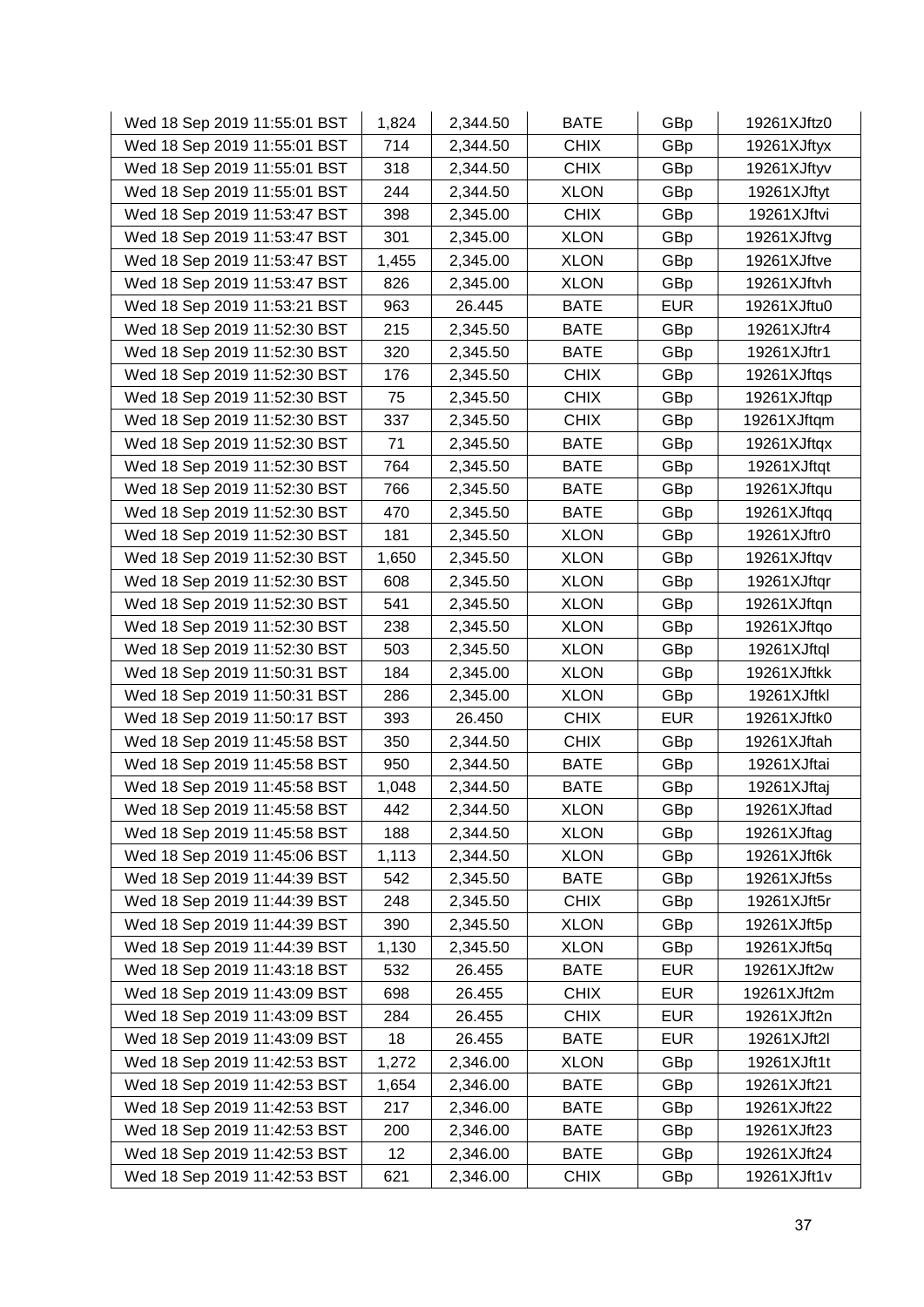| Wed 18 Sep 2019 11:42:53 BST | 186   | 2,346.00 | <b>CHIX</b> | GBp        | 19261XJft1s |
|------------------------------|-------|----------|-------------|------------|-------------|
| Wed 18 Sep 2019 11:42:53 BST | 63    | 2,346.00 | <b>BATE</b> | GBp        | 19261XJft20 |
| Wed 18 Sep 2019 11:42:53 BST | 94    | 2,346.00 | <b>XLON</b> | GBp        | 19261XJft1p |
| Wed 18 Sep 2019 11:42:53 BST | 1,000 | 2,346.00 | <b>XLON</b> | GBp        | 19261XJft1o |
| Wed 18 Sep 2019 11:42:53 BST | 977   | 2,346.00 | <b>BATE</b> | GBp        | 19261XJft1x |
| Wed 18 Sep 2019 11:42:53 BST | 565   | 2,346.00 | <b>BATE</b> | GBp        | 19261XJft1y |
| Wed 18 Sep 2019 11:42:53 BST | 458   | 2,346.00 | <b>BATE</b> | GBp        | 19261XJft1z |
| Wed 18 Sep 2019 11:42:53 BST | 210   | 2,346.00 | <b>CHIX</b> | GBp        | 19261XJft1q |
| Wed 18 Sep 2019 11:42:53 BST | 83    | 2,346.00 | <b>BATE</b> | GBp        | 19261XJft1w |
| Wed 18 Sep 2019 11:42:53 BST | 192   | 2,346.00 | <b>BATE</b> | GBp        | 19261XJft1u |
| Wed 18 Sep 2019 11:42:53 BST | 20    | 2,346.00 | <b>BATE</b> | GBp        | 19261XJft1r |
| Wed 18 Sep 2019 11:39:21 BST | 992   | 2,345.50 | <b>BATE</b> | GBp        | 19261XJfsv4 |
| Wed 18 Sep 2019 11:39:21 BST | 251   | 2,345.50 | <b>BATE</b> | GBp        | 19261XJfsv5 |
| Wed 18 Sep 2019 11:39:21 BST | 78    | 2,345.50 | <b>CHIX</b> | GBp        | 19261XJfsv0 |
| Wed 18 Sep 2019 11:39:21 BST | 165   | 2,345.50 | <b>CHIX</b> | GBp        | 19261XJfsv2 |
| Wed 18 Sep 2019 11:39:21 BST | 404   | 2,345.50 | <b>XLON</b> | GBp        | 19261XJfsv1 |
| Wed 18 Sep 2019 11:39:21 BST | 42    | 2,345.50 | <b>XLON</b> | GBp        | 19261XJfsuz |
| Wed 18 Sep 2019 11:39:21 BST | 670   | 2,345.50 | <b>XLON</b> | GBp        | 19261XJfsv3 |
| Wed 18 Sep 2019 11:39:03 BST | 254   | 2,346.00 | <b>CHIX</b> | GBp        | 19261XJfsua |
| Wed 18 Sep 2019 11:39:03 BST | 436   | 2,346.00 | <b>BATE</b> | GBp        | 19261XJfsuc |
| Wed 18 Sep 2019 11:39:03 BST | 243   | 2,346.00 | <b>BATE</b> | GBp        | 19261XJfsud |
| Wed 18 Sep 2019 11:39:03 BST | 1,186 | 2,346.00 | <b>XLON</b> | GBp        | 19261XJfsu9 |
| Wed 18 Sep 2019 11:39:03 BST | 448   | 2,346.00 | <b>XLON</b> | GBp        | 19261XJfsub |
| Wed 18 Sep 2019 11:33:00 BST | 332   | 26.455   | <b>BATE</b> | <b>EUR</b> | 19261XJfsi1 |
| Wed 18 Sep 2019 11:33:00 BST | 234   | 26.455   | <b>BATE</b> | <b>EUR</b> | 19261XJfsi0 |
| Wed 18 Sep 2019 11:33:00 BST | 100   | 26.455   | <b>BATE</b> | <b>EUR</b> | 19261XJfshz |
| Wed 18 Sep 2019 11:32:53 BST | 640   | 2,345.00 | <b>XLON</b> | GBp        | 19261XJfshx |
| Wed 18 Sep 2019 11:32:43 BST | 709   | 2,345.50 | <b>XLON</b> | GBp        | 19261XJfshp |
| Wed 18 Sep 2019 11:32:43 BST | 1,375 | 2,345.50 | <b>XLON</b> | GBp        | 19261XJfshm |
| Wed 18 Sep 2019 11:32:43 BST | 484   | 2,345.50 | <b>BATE</b> | GBp        | 19261XJfsho |
| Wed 18 Sep 2019 11:32:43 BST | 141   | 2,345.50 | <b>CHIX</b> | GBp        | 19261XJfshn |
| Wed 18 Sep 2019 11:32:43 BST | 174   | 2,345.50 | <b>XLON</b> | GBp        | 19261XJfshl |
| Wed 18 Sep 2019 11:32:37 BST | 364   | 2,346.00 | <b>CHIX</b> | GBp        | 19261XJfsh8 |
| Wed 18 Sep 2019 11:32:37 BST | 853   | 2,346.00 | <b>BATE</b> | GBp        | 19261XJfsh9 |
| Wed 18 Sep 2019 11:32:37 BST | 28    | 2,346.00 | <b>XLON</b> | GBp        | 19261XJfsh7 |
| Wed 18 Sep 2019 11:32:37 BST | 319   | 2,346.00 | <b>XLON</b> | GBp        | 19261XJfsh6 |
| Wed 18 Sep 2019 11:31:32 BST | 389   | 2,346.00 | <b>CHIX</b> | GBp        | 19261XJfsf8 |
| Wed 18 Sep 2019 11:31:32 BST | 3     | 2,346.00 | <b>BATE</b> | GBp        | 19261XJfsf5 |
| Wed 18 Sep 2019 11:31:32 BST | 699   | 2,346.00 | <b>CHIX</b> | GBp        | 19261XJfsf6 |
| Wed 18 Sep 2019 11:31:32 BST | 136   | 2,346.00 | <b>XLON</b> | GBp        | 19261XJfsf7 |
| Wed 18 Sep 2019 11:31:32 BST | 227   | 2,346.00 | <b>XLON</b> | GBp        | 19261XJfsf4 |
| Wed 18 Sep 2019 11:30:47 BST | 45    | 2,346.00 | <b>BATE</b> | GBp        | 19261XJfsd8 |
| Wed 18 Sep 2019 11:30:47 BST | 255   | 2,346.00 | <b>BATE</b> | GBp        | 19261XJfsd9 |
| Wed 18 Sep 2019 11:30:47 BST | 22    | 2,346.00 | <b>BATE</b> | GBp        | 19261XJfsd7 |
| Wed 18 Sep 2019 11:30:47 BST | 1,800 | 2,346.00 | <b>BATE</b> | GBp        | 19261XJfsd6 |
| Wed 18 Sep 2019 11:30:47 BST | 53    | 2,346.00 | <b>BATE</b> | GBp        | 19261XJfsd5 |
| Wed 18 Sep 2019 11:30:47 BST | 6     | 2,346.00 | <b>BATE</b> | GBp        | 19261XJfsd4 |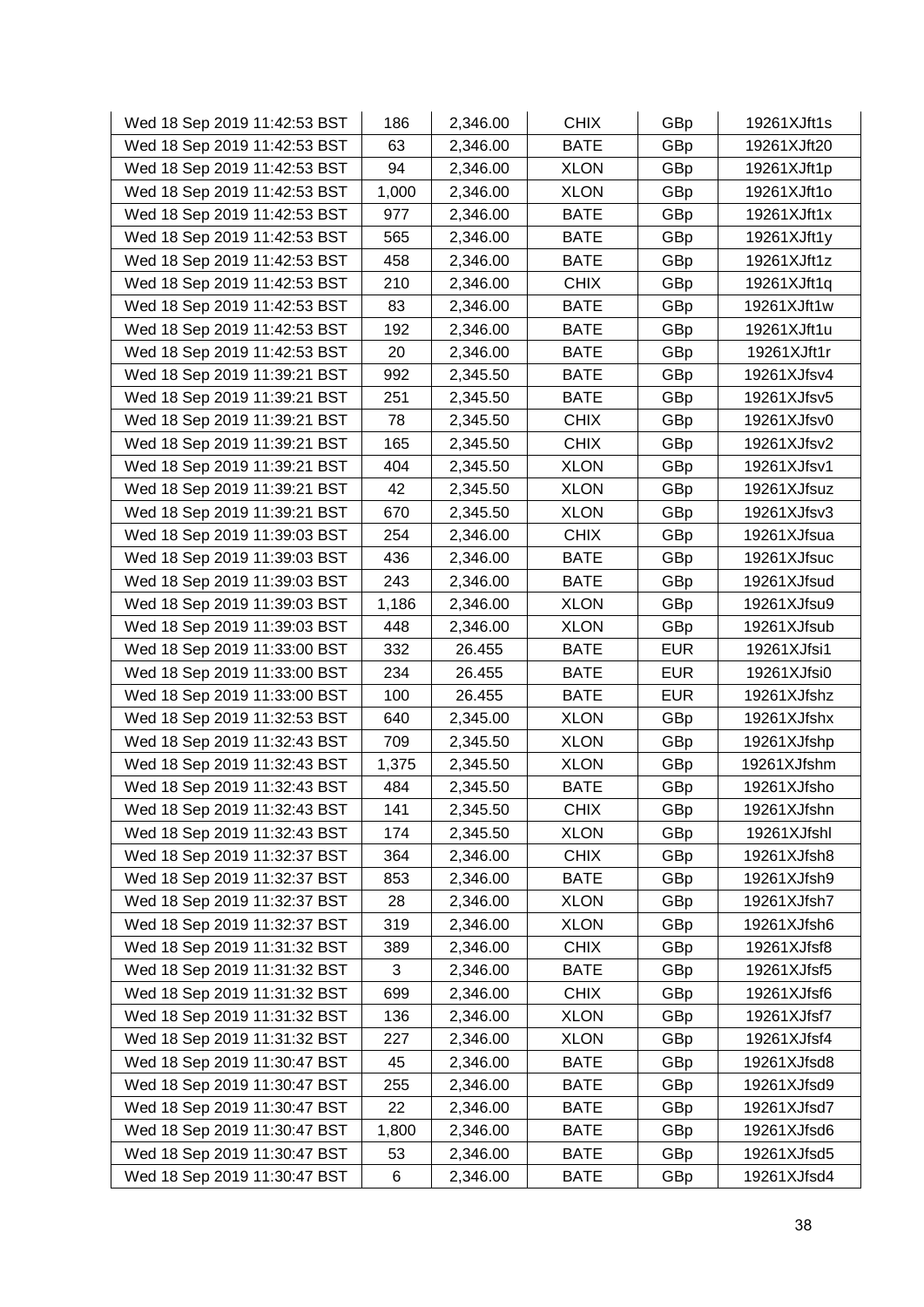| Wed 18 Sep 2019 11:30:47 BST | 102   | 2,346.00 | <b>BATE</b> | GBp        | 19261XJfsd3 |
|------------------------------|-------|----------|-------------|------------|-------------|
| Wed 18 Sep 2019 11:30:47 BST | 78    | 2,346.00 | <b>BATE</b> | GBp        | 19261XJfsd1 |
| Wed 18 Sep 2019 11:30:47 BST | 21    | 2,346.00 | <b>BATE</b> | GBp        | 19261XJfsd2 |
| Wed 18 Sep 2019 11:30:47 BST | 12    | 2,346.00 | <b>BATE</b> | GBp        | 19261XJfsd0 |
| Wed 18 Sep 2019 11:30:47 BST | 400   | 2,346.00 | <b>BATE</b> | GBp        | 19261XJfscz |
| Wed 18 Sep 2019 11:30:47 BST | 247   | 2,346.00 | <b>BATE</b> | GBp        | 19261XJfscy |
| Wed 18 Sep 2019 11:30:47 BST | 9     | 2,346.00 | <b>BATE</b> | GBp        | 19261XJfscx |
| Wed 18 Sep 2019 11:30:47 BST | 13    | 2,346.00 | <b>BATE</b> | GBp        | 19261XJfscw |
| Wed 18 Sep 2019 11:30:47 BST | 11    | 2,346.00 | <b>BATE</b> | GBp        | 19261XJfscv |
| Wed 18 Sep 2019 11:30:47 BST | 4     | 2,346.00 | <b>BATE</b> | GBp        | 19261XJfscu |
| Wed 18 Sep 2019 11:30:47 BST | 551   | 2,346.00 | <b>XLON</b> | GBp        | 19261XJfscs |
| Wed 18 Sep 2019 11:30:47 BST | 1,144 | 2,346.00 | <b>XLON</b> | GBp        | 19261XJfsct |
| Wed 18 Sep 2019 11:30:47 BST | 124   | 2,346.00 | <b>XLON</b> | GBp        | 19261XJfscr |
| Wed 18 Sep 2019 11:30:36 BST | 7     | 2,346.50 | <b>CHIX</b> | GBp        | 19261XJfsci |
| Wed 18 Sep 2019 11:30:36 BST | 258   | 2,346.50 | <b>XLON</b> | GBp        | 19261XJfsch |
| Wed 18 Sep 2019 11:30:36 BST | 2,728 | 2,346.50 | <b>XLON</b> | GBp        | 19261XJfscj |
| Wed 18 Sep 2019 11:29:06 BST | 588   | 2,346.00 | <b>CHIX</b> | GBp        | 19261XJfs8q |
| Wed 18 Sep 2019 11:29:06 BST | 1,707 | 2,346.00 | <b>XLON</b> | GBp        | 19261XJfs8p |
| Wed 18 Sep 2019 11:24:35 BST | 2,138 | 2,345.00 | <b>BATE</b> | GBp        | 19261XJfs05 |
| Wed 18 Sep 2019 11:24:35 BST | 351   | 2,345.00 | <b>CHIX</b> | GBp        | 19261XJfs04 |
| Wed 18 Sep 2019 11:23:38 BST | 114   | 2,345.00 | <b>BATE</b> | GBp        | 19261XJfryb |
| Wed 18 Sep 2019 11:23:38 BST | 88    | 2,345.00 | <b>BATE</b> | GBp        | 19261XJfryc |
| Wed 18 Sep 2019 11:23:38 BST | 10    | 2,345.00 | <b>BATE</b> | GBp        | 19261XJfryd |
| Wed 18 Sep 2019 11:23:38 BST | 418   | 2,345.00 | <b>BATE</b> | GBp        | 19261XJfrya |
| Wed 18 Sep 2019 11:23:30 BST | 1,294 | 2,345.00 | <b>BATE</b> | GBp        | 19261XJfry0 |
| Wed 18 Sep 2019 11:23:30 BST | 38    | 2,345.00 | <b>BATE</b> | GBp        | 19261XJfry1 |
| Wed 18 Sep 2019 11:23:30 BST | 1,882 | 2,345.00 | <b>XLON</b> | GBp        | 19261XJfrxy |
| Wed 18 Sep 2019 11:23:30 BST | 977   | 2,345.00 | <b>XLON</b> | GBp        | 19261XJfrxz |
| Wed 18 Sep 2019 11:23:30 BST | 166   | 2,345.00 | <b>XLON</b> | GBp        | 19261XJfrxw |
| Wed 18 Sep 2019 11:23:30 BST | 207   | 2,345.00 | <b>XLON</b> | GBp        | 19261XJfrxx |
| Wed 18 Sep 2019 11:22:50 BST | 794   | 2,345.50 | <b>BATE</b> | GBp        | 19261XJfrvn |
| Wed 18 Sep 2019 11:19:49 BST | 494   | 2,344.50 | <b>CHIX</b> | GBp        | 19261XJfro5 |
| Wed 18 Sep 2019 11:19:49 BST | 483   | 2,344.50 | <b>XLON</b> | GBp        | 19261XJfro7 |
| Wed 18 Sep 2019 11:19:49 BST | 97    | 2,344.50 | <b>XLON</b> | GBp        | 19261XJfro6 |
| Wed 18 Sep 2019 11:19:49 BST | 483   | 2,344.50 | <b>XLON</b> | GBp        | 19261XJfro4 |
| Wed 18 Sep 2019 11:19:49 BST | 73    | 2,344.50 | <b>XLON</b> | GBp        | 19261XJfro3 |
| Wed 18 Sep 2019 11:18:10 BST | 103   | 2,345.50 | <b>XLON</b> | GBp        | 19261XJfrm4 |
| Wed 18 Sep 2019 11:18:10 BST | 291   | 2,345.50 | <b>BATE</b> | GBp        | 19261XJfrm5 |
| Wed 18 Sep 2019 11:18:02 BST | 76    | 2,345.50 | <b>XLON</b> | GBp        | 19261XJfrlw |
| Wed 18 Sep 2019 11:18:02 BST | 263   | 2,345.50 | <b>XLON</b> | GBp        | 19261XJfrlv |
| Wed 18 Sep 2019 11:18:02 BST | 103   | 2,345.50 | <b>XLON</b> | GBp        | 19261XJfrlu |
| Wed 18 Sep 2019 11:18:01 BST | 915   | 26.460   | <b>CHIX</b> | <b>EUR</b> | 19261XJfrls |
| Wed 18 Sep 2019 11:18:00 BST | 172   | 26.460   | <b>BATE</b> | <b>EUR</b> | 19261XJfrlr |
| Wed 18 Sep 2019 11:18:00 BST | 57    | 26.460   | <b>BATE</b> | <b>EUR</b> | 19261XJfrlq |
| Wed 18 Sep 2019 11:18:00 BST | 31    | 26.460   | <b>BATE</b> | <b>EUR</b> | 19261XJfrlp |
| Wed 18 Sep 2019 11:18:00 BST | 3     | 26.460   | <b>BATE</b> | <b>EUR</b> | 19261XJfrlo |
| Wed 18 Sep 2019 11:18:00 BST | 10    | 26.460   | <b>BATE</b> | <b>EUR</b> | 19261XJfrln |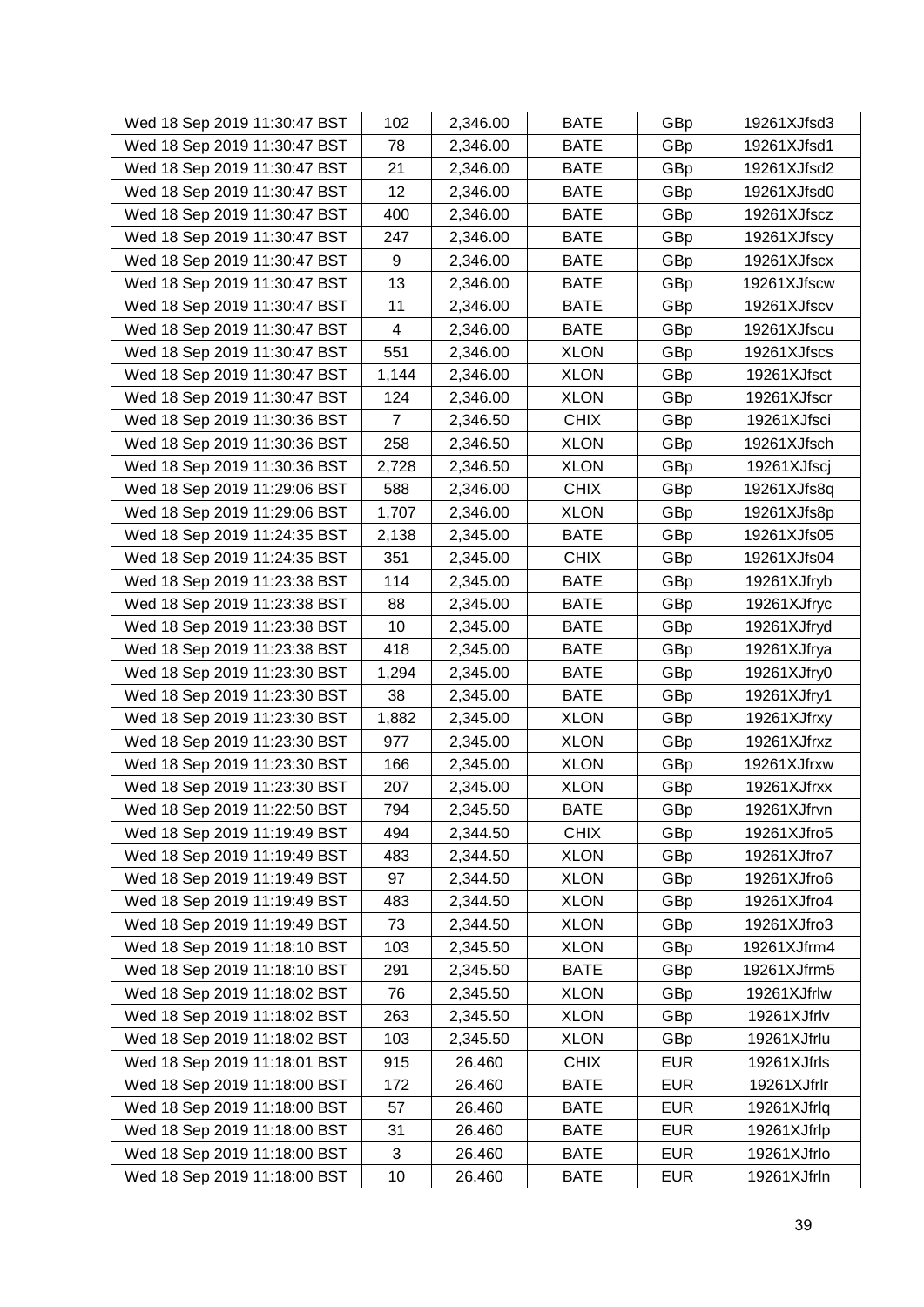| Wed 18 Sep 2019 11:18:00 BST | 222          | 26.460   | <b>BATE</b> | <b>EUR</b> | 19261XJfrlm |
|------------------------------|--------------|----------|-------------|------------|-------------|
| Wed 18 Sep 2019 11:18:00 BST | 400          | 26.460   | <b>BATE</b> | <b>EUR</b> | 19261XJfrlj |
| Wed 18 Sep 2019 11:18:00 BST | 320          | 26.460   | <b>BATE</b> | <b>EUR</b> | 19261XJfrll |
| Wed 18 Sep 2019 11:18:00 BST | 291          | 26.460   | <b>CHIX</b> | <b>EUR</b> | 19261XJfrlk |
| Wed 18 Sep 2019 11:18:00 BST | 394          | 26.460   | <b>CHIX</b> | <b>EUR</b> | 19261XJfrli |
| Wed 18 Sep 2019 11:17:43 BST | 380          | 2,346.00 | <b>XLON</b> | GBp        | 19261XJfrkm |
| Wed 18 Sep 2019 11:17:43 BST | 1,101        | 2,346.00 | <b>XLON</b> | GBp        | 19261XJfrki |
| Wed 18 Sep 2019 11:17:33 BST | 256          | 2,346.50 | <b>BATE</b> | GBp        | 19261XJfrk4 |
| Wed 18 Sep 2019 11:17:33 BST | 1,925        | 2,346.50 | <b>BATE</b> | GBp        | 19261XJfrk5 |
| Wed 18 Sep 2019 11:17:33 BST | 169          | 2,346.50 | <b>BATE</b> | GBp        | 19261XJfrk6 |
| Wed 18 Sep 2019 11:17:33 BST | 38           | 2,346.50 | <b>BATE</b> | GBp        | 19261XJfrk2 |
| Wed 18 Sep 2019 11:17:33 BST | 262          | 2,346.50 | <b>CHIX</b> | GBp        | 19261XJfrk3 |
| Wed 18 Sep 2019 11:17:33 BST | 216          | 2,346.50 | <b>XLON</b> | GBp        | 19261XJfrk0 |
| Wed 18 Sep 2019 11:17:33 BST | 115          | 2,346.50 | <b>XLON</b> | GBp        | 19261XJfrk1 |
| Wed 18 Sep 2019 11:16:00 BST | $\mathbf{1}$ | 2,346.50 | <b>XLON</b> | GBp        | 19261XJfrhn |
| Wed 18 Sep 2019 11:16:00 BST | 177          | 2,346.50 | <b>XLON</b> | GBp        | 19261XJfrhk |
| Wed 18 Sep 2019 11:16:00 BST | 223          | 2,346.50 | <b>XLON</b> | GBp        | 19261XJfrhl |
| Wed 18 Sep 2019 11:16:00 BST | 68           | 2,346.50 | <b>BATE</b> | GBp        | 19261XJfrhr |
| Wed 18 Sep 2019 11:16:00 BST | 73           | 2,346.50 | <b>BATE</b> | GBp        | 19261XJfrhs |
| Wed 18 Sep 2019 11:16:00 BST | 12           | 2,346.50 | <b>BATE</b> | GBp        | 19261XJfrhq |
| Wed 18 Sep 2019 11:16:00 BST | 237          | 2,346.50 | <b>BATE</b> | GBp        | 19261XJfrhp |
| Wed 18 Sep 2019 11:16:00 BST | 137          | 2,346.50 | <b>BATE</b> | GBp        | 19261XJfrho |
| Wed 18 Sep 2019 11:16:00 BST | 212          | 2,346.50 | <b>CHIX</b> | GBp        | 19261XJfrhm |
| Wed 18 Sep 2019 11:14:58 BST | 92           | 2,346.50 | <b>BATE</b> | GBp        | 19261XJfre8 |
| Wed 18 Sep 2019 11:13:18 BST | 259          | 2,346.50 | <b>CHIX</b> | GBp        | 19261XJfras |
| Wed 18 Sep 2019 11:13:18 BST | 315          | 2,346.50 | <b>CHIX</b> | GBp        | 19261XJfrar |
| Wed 18 Sep 2019 11:13:18 BST | 66           | 2,346.50 | <b>BATE</b> | GBp        | 19261XJfrat |
| Wed 18 Sep 2019 11:13:18 BST | 589          | 2,346.50 | <b>BATE</b> | GBp        | 19261XJfraq |
| Wed 18 Sep 2019 11:13:18 BST | 830          | 2,346.50 | <b>XLON</b> | GBp        | 19261XJfrap |
| Wed 18 Sep 2019 11:10:34 BST | 390          | 2,347.00 | <b>XLON</b> | GBp        | 19261XJfr54 |
| Wed 18 Sep 2019 11:10:34 BST | 1,610        | 2,347.00 | <b>XLON</b> | GBp        | 19261XJfr53 |
| Wed 18 Sep 2019 11:10:19 BST | 589          | 2,347.50 | <b>XLON</b> | GBp        | 19261XJfr3h |
| Wed 18 Sep 2019 11:10:19 BST | 2,187        | 2,347.50 | <b>BATE</b> | GBp        | 19261XJfr3i |
| Wed 18 Sep 2019 11:10:19 BST | 82           | 2,347.50 | <b>BATE</b> | GBp        | 19261XJfr3j |
| Wed 18 Sep 2019 11:10:19 BST | 157          | 2,347.50 | <b>CHIX</b> | GBp        | 19261XJfr3g |
| Wed 18 Sep 2019 11:09:05 BST | 449          | 26.495   | <b>BATE</b> | <b>EUR</b> | 19261XJfr19 |
| Wed 18 Sep 2019 11:09:05 BST | 224          | 26.495   | <b>BATE</b> | <b>EUR</b> | 19261XJfr18 |
| Wed 18 Sep 2019 11:08:33 BST | 1,178        | 2,348.00 | <b>XLON</b> | GBp        | 19261XJfqzy |
| Wed 18 Sep 2019 11:08:33 BST | 787          | 2,348.00 | <b>BATE</b> | GBp        | 19261XJfqzz |
| Wed 18 Sep 2019 11:08:25 BST | 534          | 2,348.50 | <b>BATE</b> | GBp        | 19261XJfqzw |
| Wed 18 Sep 2019 11:08:25 BST | 43           | 2,348.50 | <b>BATE</b> | GBp        | 19261XJfqzv |
| Wed 18 Sep 2019 11:08:12 BST | 24           | 2,348.50 | <b>BATE</b> | GBp        | 19261XJfqy2 |
| Wed 18 Sep 2019 11:08:12 BST | 21           | 2,348.50 | <b>BATE</b> | GBp        | 19261XJfqy1 |
| Wed 18 Sep 2019 11:08:12 BST | 200          | 2,348.50 | <b>BATE</b> | GBp        | 19261XJfqy0 |
| Wed 18 Sep 2019 11:08:12 BST | 170          | 2,348.50 | <b>BATE</b> | GBp        | 19261XJfqxz |
| Wed 18 Sep 2019 11:08:12 BST | 163          | 2,348.50 | <b>BATE</b> | GBp        | 19261XJfqxy |
| Wed 18 Sep 2019 11:08:12 BST | 114          | 2,348.50 | <b>XLON</b> | GBp        | 19261XJfqxx |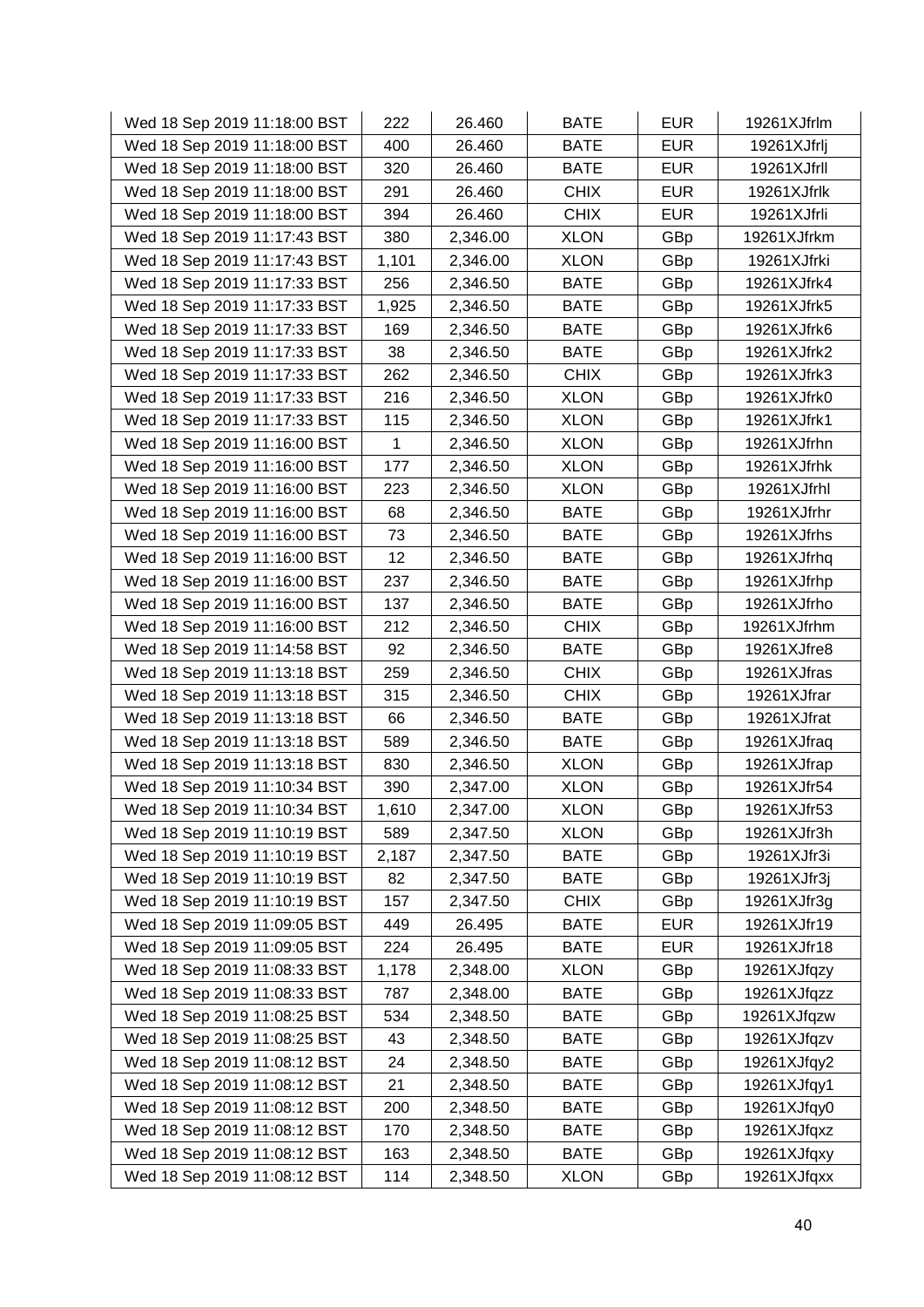| Wed 18 Sep 2019 11:08:12 BST | 247   | 2,348.50 | <b>XLON</b> | GBp        | 19261XJfqxv |
|------------------------------|-------|----------|-------------|------------|-------------|
| Wed 18 Sep 2019 11:08:12 BST | 544   | 2,348.50 | <b>XLON</b> | GBp        | 19261XJfqxw |
| Wed 18 Sep 2019 11:07:21 BST | 420   | 26.495   | <b>CHIX</b> | <b>EUR</b> | 19261XJfqvd |
| Wed 18 Sep 2019 11:05:01 BST | 139   | 26.485   | <b>CHIX</b> | <b>EUR</b> | 19261XJfqmd |
| Wed 18 Sep 2019 11:03:11 BST | 680   | 2,346.50 | <b>BATE</b> | GBp        | 19261XJfqg8 |
| Wed 18 Sep 2019 11:03:11 BST | 253   | 2,346.50 | <b>CHIX</b> | GBp        | 19261XJfqg9 |
| Wed 18 Sep 2019 11:03:11 BST | 1,949 | 2,346.50 | <b>XLON</b> | GBp        | 19261XJfqg7 |
| Wed 18 Sep 2019 11:02:51 BST | 225   | 2,347.50 | <b>CHIX</b> | GBp        | 19261XJfqf6 |
| Wed 18 Sep 2019 11:02:51 BST | 221   | 2,347.50 | <b>CHIX</b> | GBp        | 19261XJfqf5 |
| Wed 18 Sep 2019 11:02:51 BST | 745   | 2,347.50 | <b>CHIX</b> | GBp        | 19261XJfqf4 |
| Wed 18 Sep 2019 11:02:41 BST | 376   | 2,348.00 | <b>CHIX</b> | GBp        | 19261XJfqeg |
| Wed 18 Sep 2019 11:02:41 BST | 107   | 2,348.00 | <b>CHIX</b> | GBp        | 19261XJfqee |
| Wed 18 Sep 2019 11:02:41 BST | 2,067 | 2,348.00 | <b>BATE</b> | GBp        | 19261XJfqek |
| Wed 18 Sep 2019 11:02:41 BST | 287   | 2,348.00 | <b>BATE</b> | GBp        | 19261XJfqej |
| Wed 18 Sep 2019 11:02:41 BST | 177   | 2,348.00 | <b>BATE</b> | GBp        | 19261XJfqei |
| Wed 18 Sep 2019 11:02:41 BST | 805   | 2,348.00 | <b>XLON</b> | GBp        | 19261XJfqeh |
| Wed 18 Sep 2019 11:02:41 BST | 3,671 | 2,348.00 | <b>XLON</b> | GBp        | 19261XJfqed |
| Wed 18 Sep 2019 11:02:41 BST | 599   | 2,348.00 | <b>XLON</b> | GBp        | 19261XJfqef |
| Wed 18 Sep 2019 11:01:15 BST | 607   | 2,348.00 | <b>CHIX</b> | GBp        | 19261XJfq9j |
| Wed 18 Sep 2019 11:01:15 BST | 166   | 2,348.00 | <b>BATE</b> | GBp        | 19261XJfq9h |
| Wed 18 Sep 2019 11:01:15 BST | 1,623 | 2,348.00 | <b>XLON</b> | GBp        | 19261XJfq9g |
| Wed 18 Sep 2019 11:01:15 BST | 404   | 2,348.00 | <b>XLON</b> | GBp        | 19261XJfq9i |
| Wed 18 Sep 2019 11:00:26 BST | 110   | 2,347.50 | <b>CHIX</b> | GBp        | 19261XJfq86 |
| Wed 18 Sep 2019 10:58:51 BST | 1,709 | 2,346.00 | <b>BATE</b> | GBp        | 19261XJfq3q |
| Wed 18 Sep 2019 10:58:51 BST | 1,709 | 2,346.00 | <b>XLON</b> | GBp        | 19261XJfq3p |
| Wed 18 Sep 2019 10:56:31 BST | 376   | 2,345.50 | <b>XLON</b> | GBp        | 19261XJfpwj |
| Wed 18 Sep 2019 10:56:31 BST | 622   | 2,345.50 | <b>BATE</b> | GBp        | 19261XJfpwl |
| Wed 18 Sep 2019 10:56:31 BST | 1,331 | 2,345.50 | <b>BATE</b> | GBp        | 19261XJfpwm |
| Wed 18 Sep 2019 10:56:31 BST | 528   | 2,345.50 | <b>CHIX</b> | GBp        | 19261XJfpwk |
| Wed 18 Sep 2019 10:56:14 BST | 493   | 26.465   | <b>CHIX</b> | <b>EUR</b> | 19261XJfpvx |
| Wed 18 Sep 2019 10:56:14 BST | 159   | 26.465   | <b>BATE</b> | <b>EUR</b> | 19261XJfpvw |
| Wed 18 Sep 2019 10:56:01 BST | 300   | 26.465   | <b>BATE</b> | <b>EUR</b> | 19261XJfpvi |
| Wed 18 Sep 2019 10:56:00 BST | 9     | 26.465   | <b>BATE</b> | <b>EUR</b> | 19261XJfpvh |
| Wed 18 Sep 2019 10:56:00 BST | 204   | 26.465   | <b>CHIX</b> | <b>EUR</b> | 19261XJfpvc |
| Wed 18 Sep 2019 10:56:00 BST | 340   | 26.465   | <b>BATE</b> | <b>EUR</b> | 19261XJfpva |
| Wed 18 Sep 2019 10:56:00 BST | 200   | 26.465   | <b>BATE</b> | <b>EUR</b> | 19261XJfpvb |
| Wed 18 Sep 2019 10:56:00 BST | 200   | 26.465   | <b>BATE</b> | <b>EUR</b> | 19261XJfpv9 |
| Wed 18 Sep 2019 10:54:18 BST | 122   | 2,346.00 | <b>CHIX</b> | GBp        | 19261XJfpqx |
| Wed 18 Sep 2019 10:54:18 BST | 1,337 | 2,346.00 | <b>XLON</b> | GBp        | 19261XJfpqz |
| Wed 18 Sep 2019 10:54:18 BST | 399   | 2,346.00 | <b>XLON</b> | GBp        | 19261XJfpqy |
| Wed 18 Sep 2019 10:54:18 BST | 440   | 2,346.00 | <b>XLON</b> | GBp        | 19261XJfpqw |
| Wed 18 Sep 2019 10:52:14 BST | 140   | 26.450   | <b>CHIX</b> | <b>EUR</b> | 19261XJfpko |
| Wed 18 Sep 2019 10:51:45 BST | 288   | 2,345.00 | <b>XLON</b> | GBp        | 19261XJfpj5 |
| Wed 18 Sep 2019 10:50:07 BST | 409   | 2,345.00 | <b>BATE</b> | GBp        | 19261XJfpfo |
| Wed 18 Sep 2019 10:50:07 BST | 62    | 2,345.00 | <b>XLON</b> | GBp        | 19261XJfpfl |
| Wed 18 Sep 2019 10:50:07 BST | 800   | 2,345.00 | <b>BATE</b> | GBp        | 19261XJfpfn |
| Wed 18 Sep 2019 10:50:07 BST | 327   | 2,345.00 | <b>BATE</b> | GBp        | 19261XJfpfm |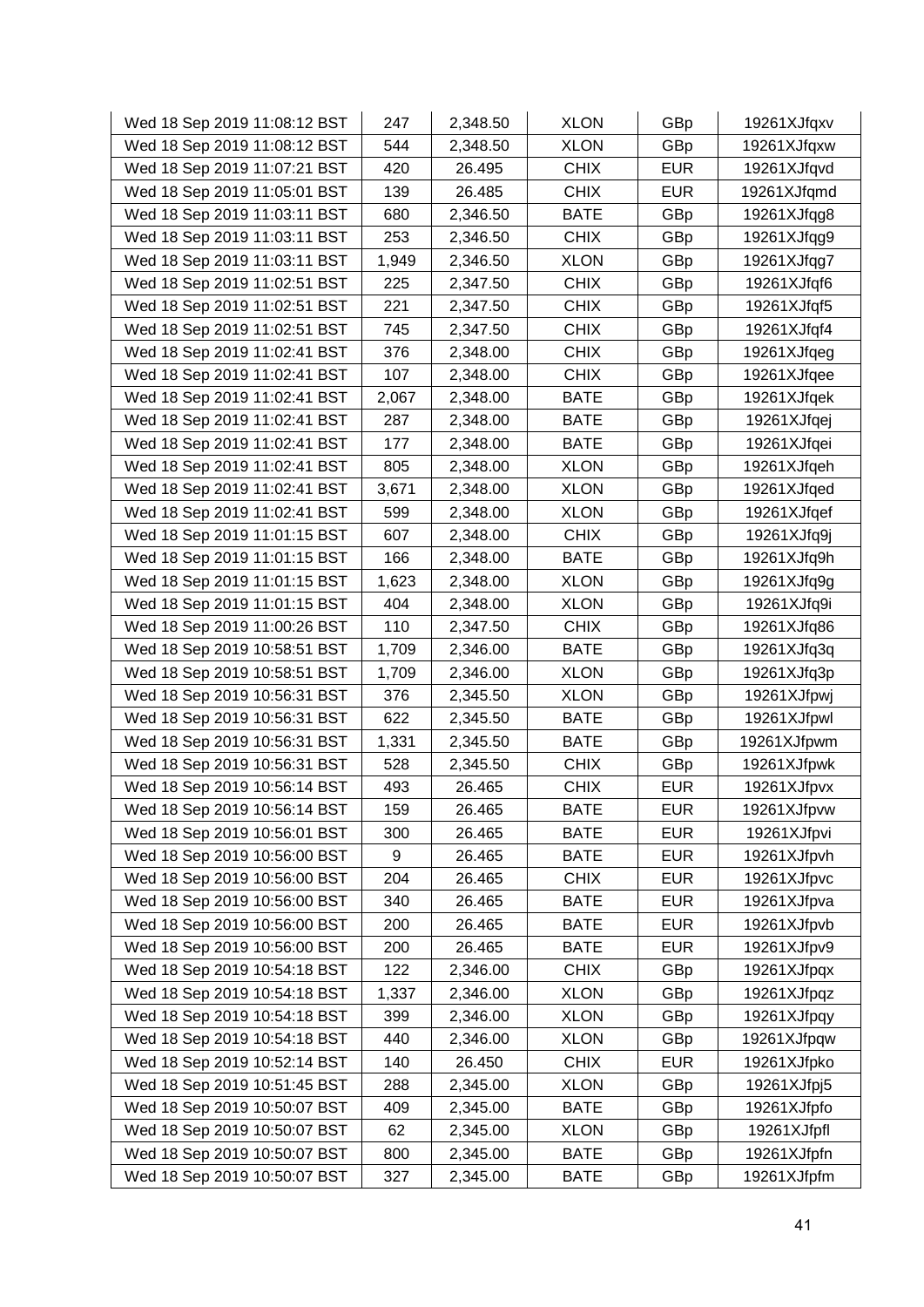| Wed 18 Sep 2019 10:50:07 BST | 411            | 2,345.00 | <b>XLON</b> | GBp        | 19261XJfpfj |
|------------------------------|----------------|----------|-------------|------------|-------------|
| Wed 18 Sep 2019 10:50:07 BST | 1,210          | 2,345.00 | <b>XLON</b> | GBp        | 19261XJfpfk |
| Wed 18 Sep 2019 10:50:01 BST | 74             | 2,345.50 | <b>CHIX</b> | GBp        | 19261XJfpee |
| Wed 18 Sep 2019 10:50:01 BST | 166            | 2,345.50 | <b>CHIX</b> | GBp        | 19261XJfpeg |
| Wed 18 Sep 2019 10:50:01 BST | 117            | 2,345.50 | <b>XLON</b> | GBp        | 19261XJfpeb |
| Wed 18 Sep 2019 10:50:01 BST | 1,646          | 2,345.50 | <b>XLON</b> | GBp        | 19261XJfpe6 |
| Wed 18 Sep 2019 10:50:01 BST | 711            | 2,345.50 | <b>XLON</b> | GBp        | 19261XJfpea |
| Wed 18 Sep 2019 10:48:00 BST | 684            | 26.460   | <b>BATE</b> | <b>EUR</b> | 19261XJfpa8 |
| Wed 18 Sep 2019 10:47:33 BST | 1,684          | 2,347.00 | <b>BATE</b> | GBp        | 19261XJfp9i |
| Wed 18 Sep 2019 10:47:33 BST | 195            | 2,347.00 | <b>BATE</b> | GBp        | 19261XJfp9j |
| Wed 18 Sep 2019 10:47:33 BST | 57             | 2,347.00 | <b>BATE</b> | GBp        | 19261XJfp9k |
| Wed 18 Sep 2019 10:47:33 BST | 297            | 2,347.00 | <b>XLON</b> | GBp        | 19261XJfp9a |
| Wed 18 Sep 2019 10:47:33 BST | 347            | 2,347.00 | <b>XLON</b> | GBp        | 19261XJfp98 |
| Wed 18 Sep 2019 10:47:33 BST | 90             | 2,347.00 | <b>XLON</b> | GBp        | 19261XJfp99 |
| Wed 18 Sep 2019 10:47:33 BST | 79             | 2,347.00 | <b>BATE</b> | GBp        | 19261XJfp9h |
| Wed 18 Sep 2019 10:47:33 BST | 16             | 2,347.00 | <b>BATE</b> | GBp        | 19261XJfp9g |
| Wed 18 Sep 2019 10:47:33 BST | 10             | 2,347.00 | <b>BATE</b> | GBp        | 19261XJfp9f |
| Wed 18 Sep 2019 10:47:33 BST | $\overline{4}$ | 2,347.00 | <b>BATE</b> | GBp        | 19261XJfp9e |
| Wed 18 Sep 2019 10:47:33 BST | 180            | 2,347.00 | <b>BATE</b> | GBp        | 19261XJfp9d |
| Wed 18 Sep 2019 10:47:33 BST | 1,800          | 2,347.00 | <b>XLON</b> | GBp        | 19261XJfp97 |
| Wed 18 Sep 2019 10:47:33 BST | 1,914          | 2,347.00 | <b>BATE</b> | GBp        | 19261XJfp9b |
| Wed 18 Sep 2019 10:47:33 BST | 86             | 2,347.00 | <b>BATE</b> | GBp        | 19261XJfp9c |
| Wed 18 Sep 2019 10:46:22 BST | 509            | 2,347.00 | <b>BATE</b> | GBp        | 19261XJfp6a |
| Wed 18 Sep 2019 10:46:22 BST | 381            | 2,347.00 | <b>BATE</b> | GBp        | 19261XJfp69 |
| Wed 18 Sep 2019 10:46:22 BST | 142            | 2,347.00 | <b>BATE</b> | GBp        | 19261XJfp67 |
| Wed 18 Sep 2019 10:46:22 BST | 115            | 2,347.00 | <b>BATE</b> | GBp        | 19261XJfp68 |
| Wed 18 Sep 2019 10:46:22 BST | 887            | 2,347.00 | <b>XLON</b> | GBp        | 19261XJfp63 |
| Wed 18 Sep 2019 10:46:22 BST | 93             | 2,347.00 | <b>XLON</b> | GBp        | 19261XJfp64 |
| Wed 18 Sep 2019 10:46:22 BST | 133            | 2,347.00 | <b>XLON</b> | GBp        | 19261XJfp65 |
| Wed 18 Sep 2019 10:46:22 BST | 568            | 2,347.00 | <b>XLON</b> | GBp        | 19261XJfp66 |
| Wed 18 Sep 2019 10:43:00 BST | 922            | 26.460   | <b>CHIX</b> | <b>EUR</b> | 19261XJfp09 |
| Wed 18 Sep 2019 10:42:18 BST | 236            | 2,346.50 | <b>BATE</b> | GBp        | 19261XJfoz6 |
| Wed 18 Sep 2019 10:42:18 BST | 1,234          | 2,346.50 | <b>BATE</b> | GBp        | 19261XJfoz7 |
| Wed 18 Sep 2019 10:42:18 BST | 336            | 2,346.50 | <b>XLON</b> | GBp        | 19261XJfoz4 |
| Wed 18 Sep 2019 10:42:18 BST | 109            | 2,346.50 | <b>XLON</b> | GBp        | 19261XJfoz5 |
| Wed 18 Sep 2019 10:41:59 BST | 72             | 26.470   | <b>CHIX</b> | <b>EUR</b> | 19261XJfoyn |
| Wed 18 Sep 2019 10:37:45 BST | 72             | 2,344.50 | <b>BATE</b> | GBp        | 19261XJfopu |
| Wed 18 Sep 2019 10:37:45 BST | 110            | 2,344.50 | <b>XLON</b> | GBp        | 19261XJfopt |
| Wed 18 Sep 2019 10:37:45 BST | 15             | 2,344.50 | <b>XLON</b> | GBp        | 19261XJfops |
| Wed 18 Sep 2019 10:35:29 BST | 209            | 2,345.00 | <b>BATE</b> | GBp        | 19261XJfofj |
| Wed 18 Sep 2019 10:35:29 BST | 1,129          | 2,345.00 | <b>BATE</b> | GBp        | 19261XJfofh |
| Wed 18 Sep 2019 10:35:29 BST | 282            | 2,345.00 | <b>BATE</b> | GBp        | 19261XJfofi |
| Wed 18 Sep 2019 10:35:07 BST | 3              | 2,346.00 | <b>BATE</b> | GBp        | 19261XJfoet |
| Wed 18 Sep 2019 10:35:07 BST | 244            | 2,345.50 | <b>CHIX</b> | GBp        | 19261XJfoeu |
| Wed 18 Sep 2019 10:35:07 BST | 40             | 2,345.50 | <b>CHIX</b> | GBp        | 19261XJfoer |
| Wed 18 Sep 2019 10:35:07 BST | 1,076          | 2,345.50 | <b>CHIX</b> | GBp        | 19261XJfoes |
| Wed 18 Sep 2019 10:35:07 BST | 444            | 2,345.50 | <b>XLON</b> | GBp        | 19261XJfoeq |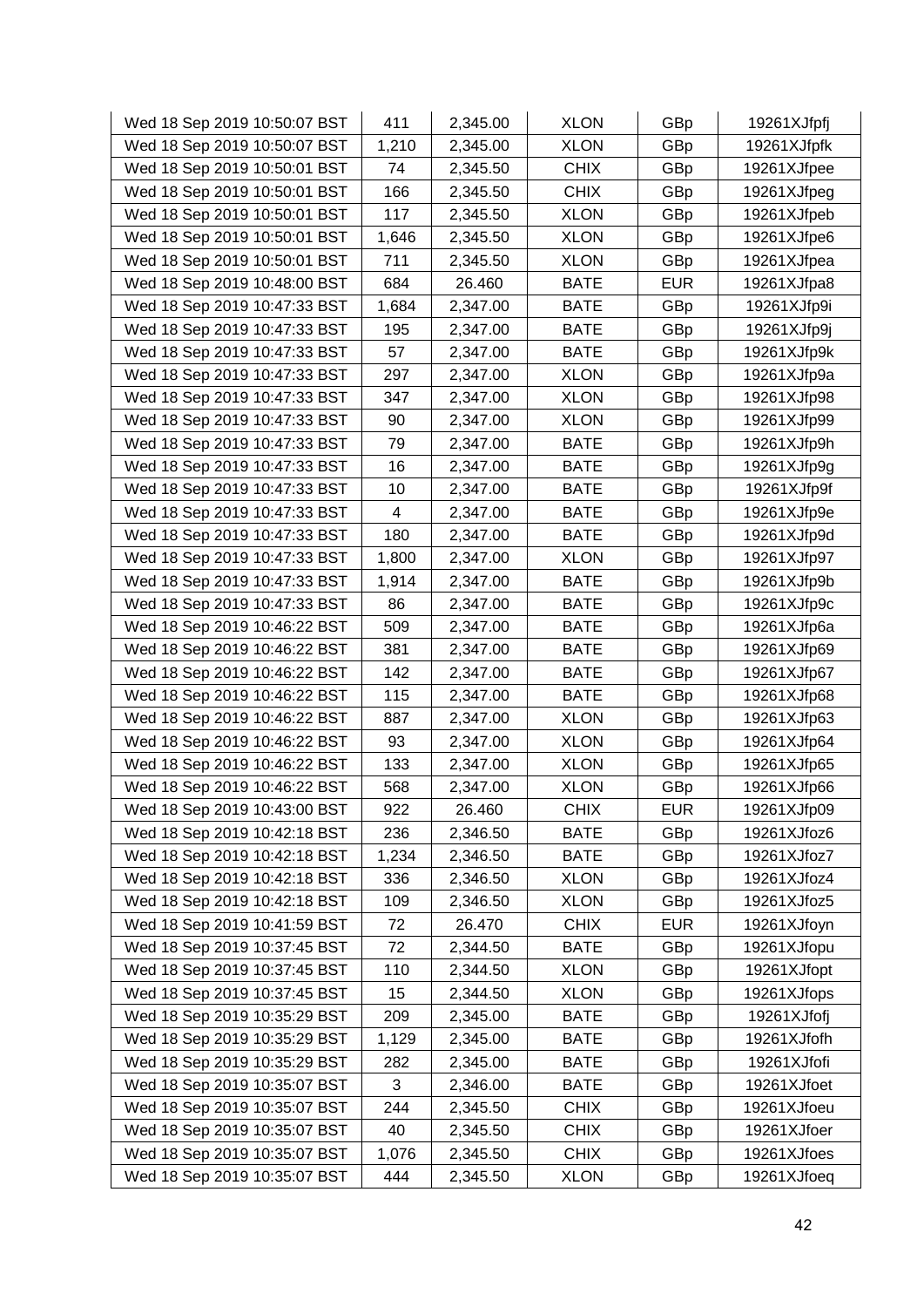| Wed 18 Sep 2019 10:35:07 BST | 983            | 2,345.50 | <b>XLON</b> | GBp        | 19261XJfoep |
|------------------------------|----------------|----------|-------------|------------|-------------|
| Wed 18 Sep 2019 10:35:03 BST | 27             | 26.460   | <b>BATE</b> | <b>EUR</b> | 19261XJfoen |
| Wed 18 Sep 2019 10:35:03 BST | 44             | 26.460   | <b>BATE</b> | <b>EUR</b> | 19261XJfoem |
| Wed 18 Sep 2019 10:35:03 BST | 169            | 26.460   | <b>BATE</b> | <b>EUR</b> | 19261XJfoel |
| Wed 18 Sep 2019 10:35:03 BST | 51             | 26.460   | <b>BATE</b> | <b>EUR</b> | 19261XJfoek |
| Wed 18 Sep 2019 10:35:03 BST | 93             | 26.460   | <b>BATE</b> | <b>EUR</b> | 19261XJfoej |
| Wed 18 Sep 2019 10:35:03 BST | 40             | 26.460   | <b>BATE</b> | <b>EUR</b> | 19261XJfoei |
| Wed 18 Sep 2019 10:35:03 BST | 280            | 26.460   | <b>BATE</b> | <b>EUR</b> | 19261XJfoeh |
| Wed 18 Sep 2019 10:35:03 BST | 4              | 26.460   | <b>BATE</b> | <b>EUR</b> | 19261XJfoeg |
| Wed 18 Sep 2019 10:35:03 BST | 189            | 26.460   | <b>BATE</b> | <b>EUR</b> | 19261XJfoef |
| Wed 18 Sep 2019 10:35:03 BST | 50             | 26.460   | <b>BATE</b> | <b>EUR</b> | 19261XJfoee |
| Wed 18 Sep 2019 10:35:03 BST | 107            | 26.460   | <b>BATE</b> | <b>EUR</b> | 19261XJfoed |
| Wed 18 Sep 2019 10:35:03 BST | 56             | 26.460   | <b>BATE</b> | <b>EUR</b> | 19261XJfoec |
| Wed 18 Sep 2019 10:35:03 BST | 81             | 26.460   | <b>BATE</b> | <b>EUR</b> | 19261XJfoeb |
| Wed 18 Sep 2019 10:35:03 BST | 30             | 26.460   | <b>BATE</b> | <b>EUR</b> | 19261XJfoea |
| Wed 18 Sep 2019 10:34:15 BST | 560            | 2,346.00 | <b>CHIX</b> | GBp        | 19261XJfobr |
| Wed 18 Sep 2019 10:34:15 BST | 104            | 2,346.00 | <b>CHIX</b> | GBp        | 19261XJfobs |
| Wed 18 Sep 2019 10:34:09 BST | 983            | 2,346.50 | <b>BATE</b> | GBp        | 19261XJfobg |
| Wed 18 Sep 2019 10:34:09 BST | 1,360          | 2,346.50 | <b>XLON</b> | GBp        | 19261XJfobf |
| Wed 18 Sep 2019 10:34:08 BST | 437            | 2,347.00 | <b>CHIX</b> | GBp        | 19261XJfobb |
| Wed 18 Sep 2019 10:34:08 BST | 406            | 2,347.00 | <b>CHIX</b> | GBp        | 19261XJfoba |
| Wed 18 Sep 2019 10:34:08 BST | 394            | 2,347.00 | <b>BATE</b> | GBp        | 19261XJfob9 |
| Wed 18 Sep 2019 10:34:08 BST | 389            | 2,347.00 | <b>CHIX</b> | GBp        | 19261XJfob8 |
| Wed 18 Sep 2019 10:31:21 BST | 239            | 2,345.50 | <b>BATE</b> | GBp        | 19261XJfo0h |
| Wed 18 Sep 2019 10:31:21 BST | $\overline{7}$ | 2,345.50 | <b>XLON</b> | GBp        | 19261XJfo0i |
| Wed 18 Sep 2019 10:31:21 BST | 286            | 2,345.50 | <b>XLON</b> | GBp        | 19261XJfo0f |
| Wed 18 Sep 2019 10:31:21 BST | 599            | 2,345.50 | <b>XLON</b> | GBp        | 19261XJfo0g |
| Wed 18 Sep 2019 10:31:21 BST | 693            | 2,345.50 | <b>XLON</b> | GBp        | 19261XJfo0e |
| Wed 18 Sep 2019 10:31:21 BST | 132            | 2,345.50 | <b>CHIX</b> | GBp        | 19261XJfo0d |
| Wed 18 Sep 2019 10:31:20 BST | 15             | 2,345.50 | <b>XLON</b> | GBp        | 19261XJfo07 |
| Wed 18 Sep 2019 10:30:43 BST | 531            | 2,346.50 | <b>XLON</b> | GBp        | 19261XJfnyy |
| Wed 18 Sep 2019 10:30:43 BST | 422            | 2,346.50 | <b>BATE</b> | GBp        | 19261XJfnz0 |
| Wed 18 Sep 2019 10:30:43 BST | 1,832          | 2,346.50 | <b>BATE</b> | GBp        | 19261XJfnz1 |
| Wed 18 Sep 2019 10:30:43 BST | 13             | 2,346.50 | <b>BATE</b> | GBp        | 19261XJfnz2 |
| Wed 18 Sep 2019 10:30:43 BST | 433            | 2,346.50 | <b>BATE</b> | GBp        | 19261XJfnyz |
| Wed 18 Sep 2019 10:30:19 BST | 167            | 2,347.00 | <b>CHIX</b> | GBp        | 19261XJfny4 |
| Wed 18 Sep 2019 10:30:15 BST | 368            | 2,347.50 | <b>XLON</b> | GBp        | 19261XJfnxo |
| Wed 18 Sep 2019 10:30:15 BST | 284            | 2,347.50 | <b>XLON</b> | GBp        | 19261XJfnxl |
| Wed 18 Sep 2019 10:30:15 BST | 6              | 2,347.50 | <b>XLON</b> | GBp        | 19261XJfnxj |
| Wed 18 Sep 2019 10:30:15 BST | 3,018          | 2,347.50 | <b>XLON</b> | GBp        | 19261XJfnxh |
| Wed 18 Sep 2019 10:30:15 BST | 330            | 2,347.50 | <b>XLON</b> | GBp        | 19261XJfnxe |
| Wed 18 Sep 2019 10:30:15 BST | 133            | 2,347.50 | <b>XLON</b> | GBp        | 19261XJfnxa |
| Wed 18 Sep 2019 10:30:15 BST | 352            | 2,347.50 | <b>XLON</b> | GBp        | 19261XJfnxc |
| Wed 18 Sep 2019 10:30:09 BST | 280            | 26.475   | <b>CHIX</b> | <b>EUR</b> | 19261XJfnx8 |
| Wed 18 Sep 2019 10:30:06 BST | 463            | 26.475   | <b>CHIX</b> | <b>EUR</b> | 19261XJfnwq |
| Wed 18 Sep 2019 10:28:17 BST | 233            | 2,347.50 | <b>XLON</b> | GBp        | 19261XJfnpb |
| Wed 18 Sep 2019 10:28:11 BST | 1,827          | 2,348.00 | <b>BATE</b> | GBp        | 19261XJfnoz |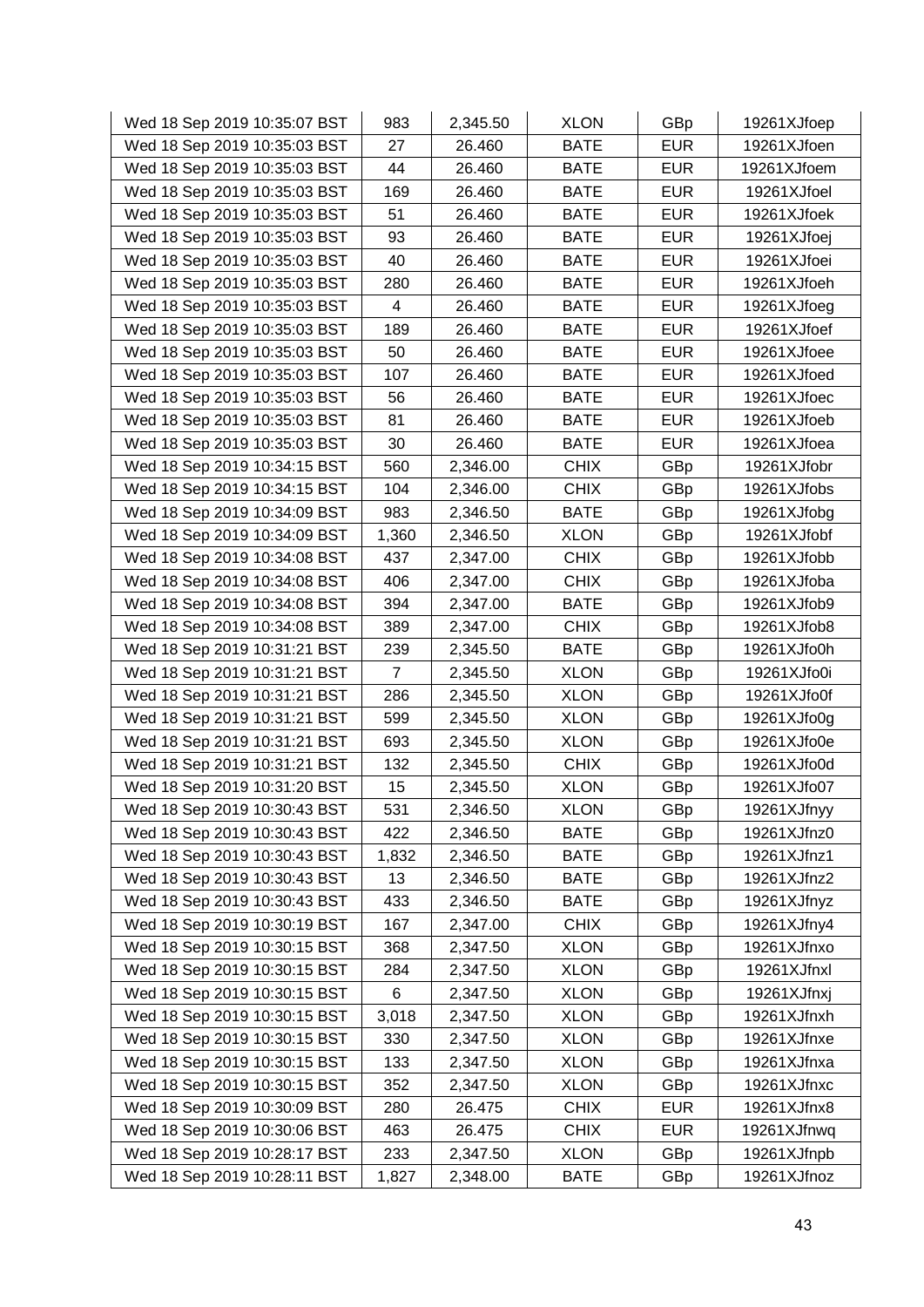| Wed 18 Sep 2019 10:28:11 BST | 457   | 2,348.00 | <b>CHIX</b> | GBp        | 19261XJfnp1 |
|------------------------------|-------|----------|-------------|------------|-------------|
| Wed 18 Sep 2019 10:28:11 BST | 1,046 | 2,348.00 | <b>XLON</b> | GBp        | 19261XJfnp0 |
| Wed 18 Sep 2019 10:28:11 BST | 1,609 | 2,348.00 | <b>XLON</b> | GBp        | 19261XJfnoy |
| Wed 18 Sep 2019 10:26:24 BST | 78    | 2,346.00 | <b>BATE</b> | GBp        | 19261XJfnid |
| Wed 18 Sep 2019 10:26:24 BST | 96    | 2,346.00 | <b>BATE</b> | GBp        | 19261XJfnic |
| Wed 18 Sep 2019 10:26:00 BST | 684   | 26.465   | <b>BATE</b> | <b>EUR</b> | 19261XJfnhu |
| Wed 18 Sep 2019 10:24:23 BST | 2,151 | 2,346.00 | <b>BATE</b> | GBp        | 19261XJfnba |
| Wed 18 Sep 2019 10:24:23 BST | 252   | 2,346.00 | <b>XLON</b> | GBp        | 19261XJfnb7 |
| Wed 18 Sep 2019 10:24:23 BST | 1,347 | 2,346.00 | <b>XLON</b> | GBp        | 19261XJfnb8 |
| Wed 18 Sep 2019 10:24:23 BST | 1,090 | 2,346.00 | <b>XLON</b> | GBp        | 19261XJfnb9 |
| Wed 18 Sep 2019 10:23:59 BST | 1,040 | 2,346.50 | <b>CHIX</b> | GBp        | 19261XJfn9a |
| Wed 18 Sep 2019 10:23:59 BST | 287   | 2,346.50 | <b>CHIX</b> | GBp        | 19261XJfn96 |
| Wed 18 Sep 2019 10:23:59 BST | 111   | 2,346.50 | <b>XLON</b> | GBp        | 19261XJfn9f |
| Wed 18 Sep 2019 10:23:59 BST | 4     | 2,346.50 | <b>XLON</b> | GBp        | 19261XJfn9d |
| Wed 18 Sep 2019 10:23:59 BST | 419   | 2,346.50 | <b>XLON</b> | GBp        | 19261XJfn9c |
| Wed 18 Sep 2019 10:23:59 BST | 354   | 2,346.50 | <b>XLON</b> | GBp        | 19261XJfn98 |
| Wed 18 Sep 2019 10:23:59 BST | 1,106 | 2,346.50 | <b>XLON</b> | GBp        | 19261XJfn94 |
| Wed 18 Sep 2019 10:21:40 BST | 637   | 26.465   | <b>BATE</b> | <b>EUR</b> | 19261XJfn0j |
| Wed 18 Sep 2019 10:21:40 BST | 108   | 26.465   | <b>BATE</b> | <b>EUR</b> | 19261XJfn0i |
| Wed 18 Sep 2019 10:21:40 BST | 39    | 26.465   | <b>BATE</b> | <b>EUR</b> | 19261XJfn0h |
| Wed 18 Sep 2019 10:21:00 BST | 44    | 26.445   | <b>BATE</b> | <b>EUR</b> | 19261XJfmy5 |
| Wed 18 Sep 2019 10:20:24 BST | 184   | 2,344.00 | <b>BATE</b> | GBp        | 19261XJfmt8 |
| Wed 18 Sep 2019 10:20:24 BST | 46    | 2,344.00 | <b>BATE</b> | GBp        | 19261XJfmt9 |
| Wed 18 Sep 2019 10:20:24 BST | 44    | 2,344.00 | <b>XLON</b> | GBp        | 19261XJfmsy |
| Wed 18 Sep 2019 10:20:24 BST | 44    | 2,344.00 | <b>XLON</b> | GBp        | 19261XJfmsz |
| Wed 18 Sep 2019 10:20:24 BST | 200   | 2,344.00 | <b>BATE</b> | GBp        | 19261XJfmt7 |
| Wed 18 Sep 2019 10:20:24 BST | 907   | 2,344.00 | <b>BATE</b> | GBp        | 19261XJfmt6 |
| Wed 18 Sep 2019 10:20:24 BST | 516   | 2,344.00 | <b>BATE</b> | GBp        | 19261XJfmt4 |
| Wed 18 Sep 2019 10:20:24 BST | 577   | 2,344.00 | <b>BATE</b> | GBp        | 19261XJfmt5 |
| Wed 18 Sep 2019 10:20:24 BST | 11    | 2,344.00 | <b>BATE</b> | GBp        | 19261XJfmt3 |
| Wed 18 Sep 2019 10:20:24 BST | 55    | 2,344.00 | <b>BATE</b> | GBp        | 19261XJfmt2 |
| Wed 18 Sep 2019 10:20:24 BST | 384   | 2,344.00 | <b>BATE</b> | GBp        | 19261XJfmt0 |
| Wed 18 Sep 2019 10:20:24 BST | 316   | 2,344.00 | <b>BATE</b> | GBp        | 19261XJfmt1 |
| Wed 18 Sep 2019 10:20:01 BST | 233   | 26.445   | <b>CHIX</b> | <b>EUR</b> | 19261XJfmr8 |
| Wed 18 Sep 2019 10:20:00 BST | 687   | 26.445   | <b>CHIX</b> | <b>EUR</b> | 19261XJfmr7 |
| Wed 18 Sep 2019 10:19:31 BST | 243   | 2,344.50 | <b>CHIX</b> | GBp        | 19261XJfmqc |
| Wed 18 Sep 2019 10:19:31 BST | 262   | 2,344.50 | <b>XLON</b> | GBp        | 19261XJfmqb |
| Wed 18 Sep 2019 10:19:12 BST | 198   | 2,345.50 | <b>BATE</b> | GBp        | 19261XJfmn9 |
| Wed 18 Sep 2019 10:19:12 BST | 125   | 2,345.50 | <b>XLON</b> | GBp        | 19261XJfmn7 |
| Wed 18 Sep 2019 10:19:12 BST | 17    | 2,345.50 | <b>BATE</b> | GBp        | 19261XJfmn8 |
| Wed 18 Sep 2019 10:19:12 BST | 78    | 2,345.50 | <b>BATE</b> | GBp        | 19261XJfmn6 |
| Wed 18 Sep 2019 10:19:12 BST | 145   | 26.450   | <b>CHIX</b> | <b>EUR</b> | 19261XJfmn5 |
| Wed 18 Sep 2019 10:19:12 BST | 120   | 26.450   | <b>CHIX</b> | <b>EUR</b> | 19261XJfmn4 |
| Wed 18 Sep 2019 10:17:38 BST | 246   | 2,345.50 | <b>XLON</b> | GBp        | 19261XJfmhh |
| Wed 18 Sep 2019 10:17:13 BST | 885   | 2,346.00 | <b>BATE</b> | GBp        | 19261XJfmel |
| Wed 18 Sep 2019 10:15:02 BST | 959   | 2,346.00 | <b>BATE</b> | GBp        | 19261XJfm8p |
| Wed 18 Sep 2019 10:15:02 BST | 272   | 2,346.00 | <b>CHIX</b> | GBp        | 19261XJfm8o |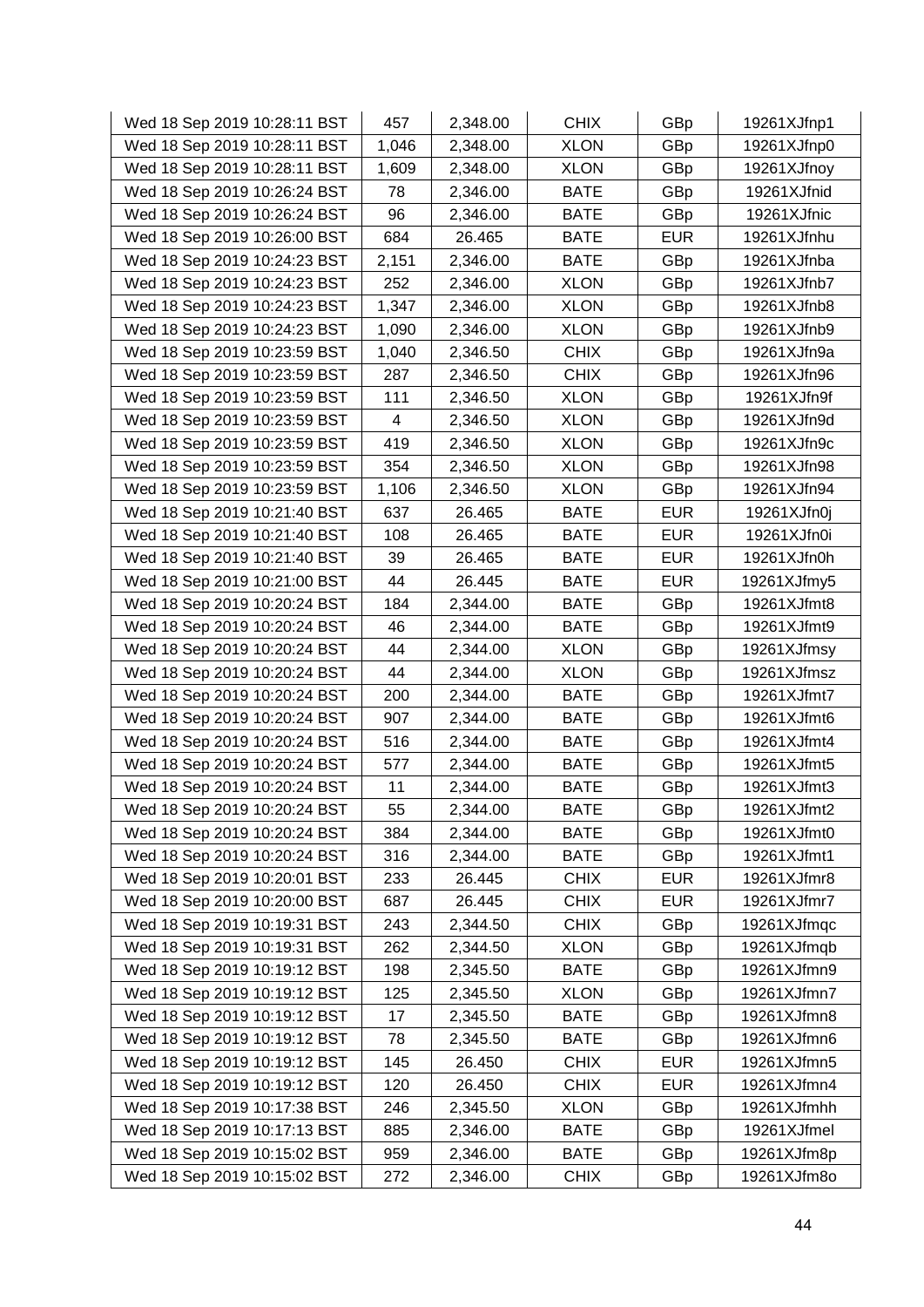| Wed 18 Sep 2019 10:15:02 BST | 70    | 2,346.00 | <b>XLON</b> | GBp        | 19261XJfm8n |
|------------------------------|-------|----------|-------------|------------|-------------|
| Wed 18 Sep 2019 10:15:02 BST | 1,353 | 2,346.00 | <b>XLON</b> | GBp        | 19261XJfm8m |
| Wed 18 Sep 2019 10:14:38 BST | 83    | 2,346.50 | <b>CHIX</b> | GBp        | 19261XJfm89 |
| Wed 18 Sep 2019 10:14:38 BST | 15    | 2,346.50 | <b>CHIX</b> | GBp        | 19261XJfm88 |
| Wed 18 Sep 2019 10:14:38 BST | 53    | 2,346.50 | <b>BATE</b> | GBp        | 19261XJfm87 |
| Wed 18 Sep 2019 10:14:32 BST | 191   | 2,347.00 | <b>CHIX</b> | GBp        | 19261XJfm7z |
| Wed 18 Sep 2019 10:14:32 BST | 61    | 2,347.00 | <b>CHIX</b> | GBp        | 19261XJfm7y |
| Wed 18 Sep 2019 10:14:32 BST | 236   | 2,347.00 | <b>XLON</b> | GBp        | 19261XJfm7x |
| Wed 18 Sep 2019 10:14:30 BST | 1,954 | 2,347.50 | <b>XLON</b> | GBp        | 19261XJfm7v |
| Wed 18 Sep 2019 10:14:30 BST | 333   | 2,347.50 | <b>XLON</b> | GBp        | 19261XJfm7u |
| Wed 18 Sep 2019 10:14:24 BST | 551   | 2,348.00 | <b>CHIX</b> | GBp        | 19261XJfm7p |
| Wed 18 Sep 2019 10:14:24 BST | 86    | 2,348.00 | <b>BATE</b> | GBp        | 19261XJfm7o |
| Wed 18 Sep 2019 10:14:24 BST | 5     | 2,348.00 | <b>XLON</b> | GBp        | 19261XJfm7n |
| Wed 18 Sep 2019 10:14:16 BST | 160   | 2,348.50 | <b>BATE</b> | GBp        | 19261XJfm7l |
| Wed 18 Sep 2019 10:14:16 BST | 1,172 | 2,348.50 | <b>BATE</b> | GBp        | 19261XJfm7j |
| Wed 18 Sep 2019 10:14:16 BST | 407   | 2,348.50 | <b>BATE</b> | GBp        | 19261XJfm7k |
| Wed 18 Sep 2019 10:14:16 BST | 172   | 2,348.50 | <b>BATE</b> | GBp        | 19261XJfm7i |
| Wed 18 Sep 2019 10:14:14 BST | 297   | 2,349.00 | <b>BATE</b> | GBp        | 19261XJfm7f |
| Wed 18 Sep 2019 10:14:14 BST | 2,071 | 2,349.00 | <b>XLON</b> | GBp        | 19261XJfm7e |
| Wed 18 Sep 2019 10:14:14 BST | 97    | 2,349.00 | <b>XLON</b> | GBp        | 19261XJfm7h |
| Wed 18 Sep 2019 10:14:14 BST | 1,610 | 2,349.00 | <b>XLON</b> | GBp        | 19261XJfm7d |
| Wed 18 Sep 2019 10:13:06 BST | 62    | 26.480   | <b>BATE</b> | <b>EUR</b> | 19261XJfm5k |
| Wed 18 Sep 2019 10:13:01 BST | 369   | 26.480   | <b>BATE</b> | <b>EUR</b> | 19261XJfm58 |
| Wed 18 Sep 2019 10:10:57 BST | 363   | 2,347.00 | <b>XLON</b> | GBp        | 19261XJfm0w |
| Wed 18 Sep 2019 10:10:57 BST | 1,308 | 2,347.00 | <b>XLON</b> | GBp        | 19261XJfm0v |
| Wed 18 Sep 2019 10:09:03 BST | 66    | 26.470   | <b>BATE</b> | <b>EUR</b> | 19261XJfltl |
| Wed 18 Sep 2019 10:09:00 BST | 560   | 26.470   | <b>BATE</b> | <b>EUR</b> | 19261XJflth |
| Wed 18 Sep 2019 10:09:00 BST | 108   | 26.470   | <b>BATE</b> | <b>EUR</b> | 19261XJfltg |
| Wed 18 Sep 2019 10:08:00 BST | 442   | 26.455   | <b>CHIX</b> | <b>EUR</b> | 19261XJflr1 |
| Wed 18 Sep 2019 10:07:01 BST | 786   | 2,344.00 | <b>BATE</b> | GBp        | 19261XJflj5 |
| Wed 18 Sep 2019 10:07:01 BST | 249   | 2,344.00 | <b>CHIX</b> | GBp        | 19261XJflj1 |
| Wed 18 Sep 2019 10:07:01 BST | 257   | 2,344.00 | <b>CHIX</b> | GBp        | 19261XJflj4 |
| Wed 18 Sep 2019 10:07:01 BST | 204   | 2,344.00 | <b>BATE</b> | GBp        | 19261XJflj3 |
| Wed 18 Sep 2019 10:07:01 BST | 395   | 2,344.00 | <b>XLON</b> | GBp        | 19261XJflj2 |
| Wed 18 Sep 2019 10:07:01 BST | 593   | 2,344.00 | <b>XLON</b> | GBp        | 19261XJfliz |
| Wed 18 Sep 2019 10:07:01 BST | 78    | 2,344.00 | <b>XLON</b> | GBp        | 19261XJflj0 |
| Wed 18 Sep 2019 10:07:01 BST | 472   | 2,344.00 | <b>XLON</b> | GBp        | 19261XJfliy |
| Wed 18 Sep 2019 10:07:01 BST | 130   | 2,344.50 | <b>XLON</b> | GBp        | 19261XJflin |
| Wed 18 Sep 2019 10:07:01 BST | 400   | 2,344.50 | <b>BATE</b> | GBp        | 19261XJflim |
| Wed 18 Sep 2019 10:07:01 BST | 300   | 2,344.50 | <b>BATE</b> | GBp        | 19261XJflil |
| Wed 18 Sep 2019 10:05:46 BST | 559   | 2,345.00 | <b>XLON</b> | GBp        | 19261XJflbk |
| Wed 18 Sep 2019 10:05:16 BST | 171   | 2,346.00 | <b>BATE</b> | GBp        | 19261XJfl9o |
| Wed 18 Sep 2019 10:05:16 BST | 448   | 2,346.00 | <b>BATE</b> | GBp        | 19261XJfl9n |
| Wed 18 Sep 2019 10:05:16 BST | 204   | 2,346.00 | <b>BATE</b> | GBp        | 19261XJfI9I |
| Wed 18 Sep 2019 10:05:16 BST | 257   | 2,346.00 | <b>CHIX</b> | GBp        | 19261XJfl9m |
| Wed 18 Sep 2019 10:05:16 BST | 152   | 2,346.00 | <b>CHIX</b> | GBp        | 19261XJfl9k |
| Wed 18 Sep 2019 10:05:14 BST | 125   | 2,346.50 | <b>XLON</b> | GBp        | 19261XJfl9h |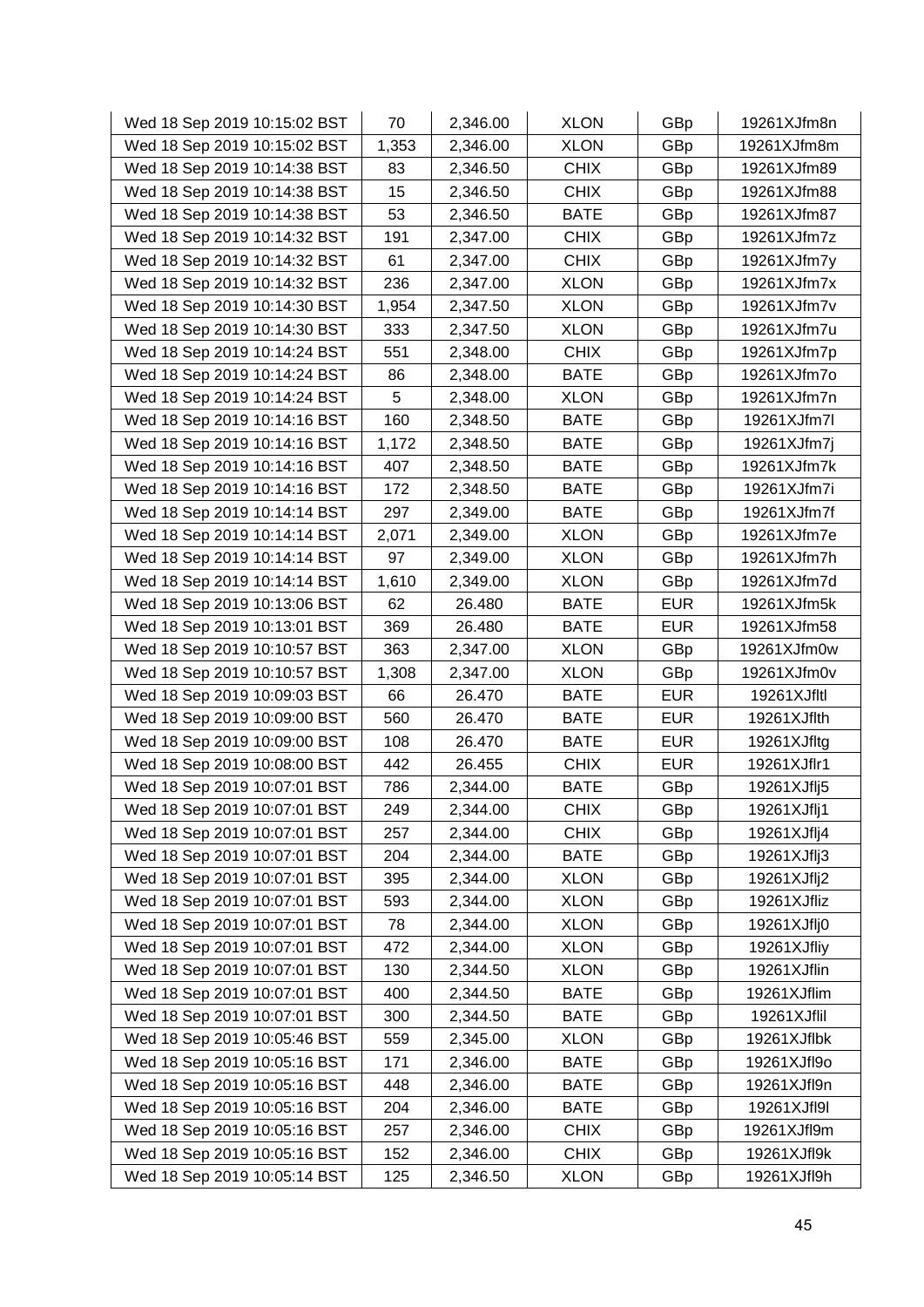| Wed 18 Sep 2019 10:05:14 BST | 125   | 2,346.50 | <b>XLON</b> | GBp        | 19261XJfl9i |
|------------------------------|-------|----------|-------------|------------|-------------|
| Wed 18 Sep 2019 10:05:14 BST | 187   | 2,346.50 | <b>XLON</b> | GBp        | 19261XJfl9j |
| Wed 18 Sep 2019 10:05:14 BST | 502   | 2,346.50 | <b>XLON</b> | GBp        | 19261XJfl9d |
| Wed 18 Sep 2019 10:05:14 BST | 111   | 2,346.50 | <b>XLON</b> | GBp        | 19261XJfl9e |
| Wed 18 Sep 2019 10:05:14 BST | 1,687 | 2,346.50 | <b>XLON</b> | GBp        | 19261XJfl9g |
| Wed 18 Sep 2019 10:05:14 BST | 151   | 2,346.50 | <b>BATE</b> | GBp        | 19261XJfl9f |
| Wed 18 Sep 2019 10:04:27 BST | 24    | 2,346.00 | <b>XLON</b> | GBp        | 19261XJfl7f |
| Wed 18 Sep 2019 10:03:31 BST | 192   | 2,347.00 | <b>XLON</b> | GBp        | 19261XJfl4e |
| Wed 18 Sep 2019 10:03:31 BST | 201   | 2,347.00 | <b>XLON</b> | GBp        | 19261XJfl4d |
| Wed 18 Sep 2019 10:03:31 BST | 228   | 2,347.00 | <b>XLON</b> | GBp        | 19261XJfl4c |
| Wed 18 Sep 2019 10:03:31 BST | 192   | 2,347.00 | <b>XLON</b> | GBp        | 19261XJfl4b |
| Wed 18 Sep 2019 10:03:12 BST | 823   | 2,347.50 | <b>BATE</b> | GBp        | 19261XJfl3g |
| Wed 18 Sep 2019 10:03:12 BST | 172   | 2,347.50 | <b>CHIX</b> | GBp        | 19261XJfl3f |
| Wed 18 Sep 2019 10:03:07 BST | 64    | 2,347.50 | <b>CHIX</b> | GBp        | 19261XJfl2w |
| Wed 18 Sep 2019 10:03:05 BST | 1,748 | 2,348.00 | <b>XLON</b> | GBp        | 19261XJfl2n |
| Wed 18 Sep 2019 10:03:05 BST | 185   | 2,348.00 | <b>CHIX</b> | GBp        | 19261XJfl2q |
| Wed 18 Sep 2019 10:03:05 BST | 90    | 2,348.00 | <b>CHIX</b> | GBp        | 19261XJfl2p |
| Wed 18 Sep 2019 10:03:05 BST | 289   | 2,348.00 | <b>XLON</b> | GBp        | 19261XJfl2i |
| Wed 18 Sep 2019 10:03:05 BST | 256   | 2,348.00 | <b>XLON</b> | GBp        | 19261XJfl2k |
| Wed 18 Sep 2019 10:03:05 BST | 255   | 2,348.00 | <b>XLON</b> | GBp        | 19261XJfl2h |
| Wed 18 Sep 2019 10:03:05 BST | 1,089 | 2,348.00 | <b>CHIX</b> | GBp        | 19261XJfl2m |
| Wed 18 Sep 2019 10:03:05 BST | 238   | 2,348.00 | <b>CHIX</b> | GBp        | 19261XJfl2j |
| Wed 18 Sep 2019 10:03:05 BST | 4     | 2,348.00 | <b>BATE</b> | GBp        | 19261XJfl2u |
| Wed 18 Sep 2019 10:03:05 BST | 184   | 2,348.00 | <b>BATE</b> | GBp        | 19261XJfl2r |
| Wed 18 Sep 2019 10:03:05 BST | 1,146 | 2,348.00 | <b>BATE</b> | GBp        | 19261XJfl2s |
| Wed 18 Sep 2019 10:03:05 BST | 1,805 | 2,348.00 | <b>BATE</b> | GBp        | 19261XJfl2t |
| Wed 18 Sep 2019 10:03:05 BST | 1     | 2,348.00 | <b>BATE</b> | GBp        | 19261XJfl2o |
| Wed 18 Sep 2019 10:03:05 BST | 1,199 | 2,348.00 | <b>BATE</b> | GBp        | 19261XJfI2I |
| Wed 18 Sep 2019 10:01:30 BST | 504   | 2,348.50 | <b>CHIX</b> | GBp        | 19261XJfky5 |
| Wed 18 Sep 2019 10:00:00 BST | 361   | 26.475   | <b>CHIX</b> | <b>EUR</b> | 19261XJfkv7 |
| Wed 18 Sep 2019 10:00:00 BST | 155   | 26.475   | <b>CHIX</b> | <b>EUR</b> | 19261XJfkv6 |
| Wed 18 Sep 2019 10:00:00 BST | 407   | 26.475   | <b>CHIX</b> | <b>EUR</b> | 19261XJfkv5 |
| Wed 18 Sep 2019 09:59:23 BST | 407   | 2,349.00 | <b>XLON</b> | GBp        | 19261XJfku5 |
| Wed 18 Sep 2019 09:59:01 BST | 101   | 2,349.00 | <b>XLON</b> | GBp        | 19261XJfktl |
| Wed 18 Sep 2019 09:58:49 BST | 295   | 2,349.50 | <b>XLON</b> | GBp        | 19261XJfksv |
| Wed 18 Sep 2019 09:58:49 BST | 390   | 2,349.50 | <b>XLON</b> | GBp        | 19261XJfksn |
| Wed 18 Sep 2019 09:58:49 BST | 123   | 2,349.50 | <b>XLON</b> | GBp        | 19261XJfkss |
| Wed 18 Sep 2019 09:58:49 BST | 1,064 | 2,349.50 | <b>XLON</b> | GBp        | 19261XJfksk |
| Wed 18 Sep 2019 09:58:49 BST | 390   | 2,349.50 | <b>XLON</b> | GBp        | 19261XJfksr |
| Wed 18 Sep 2019 09:58:49 BST | 666   | 2,350.00 | <b>BATE</b> | GBp        | 19261XJfkst |
| Wed 18 Sep 2019 09:58:49 BST | 106   | 2,350.00 | <b>BATE</b> | GBp        | 19261XJfksu |
| Wed 18 Sep 2019 09:58:49 BST | 558   | 2,350.00 | <b>BATE</b> | GBp        | 19261XJfkso |
| Wed 18 Sep 2019 09:58:49 BST | 1,459 | 2,350.00 | <b>BATE</b> | GBp        | 19261XJfksp |
| Wed 18 Sep 2019 09:58:49 BST | 667   | 2,350.00 | <b>BATE</b> | GBp        | 19261XJfksq |
| Wed 18 Sep 2019 09:58:49 BST | 138   | 2,350.00 | <b>CHIX</b> | GBp        | 19261XJfksh |
| Wed 18 Sep 2019 09:58:49 BST | 271   | 2,350.00 | <b>BATE</b> | GBp        | 19261XJfksm |
| Wed 18 Sep 2019 09:58:49 BST | 4     | 2,350.00 | <b>BATE</b> | GBp        | 19261XJfksl |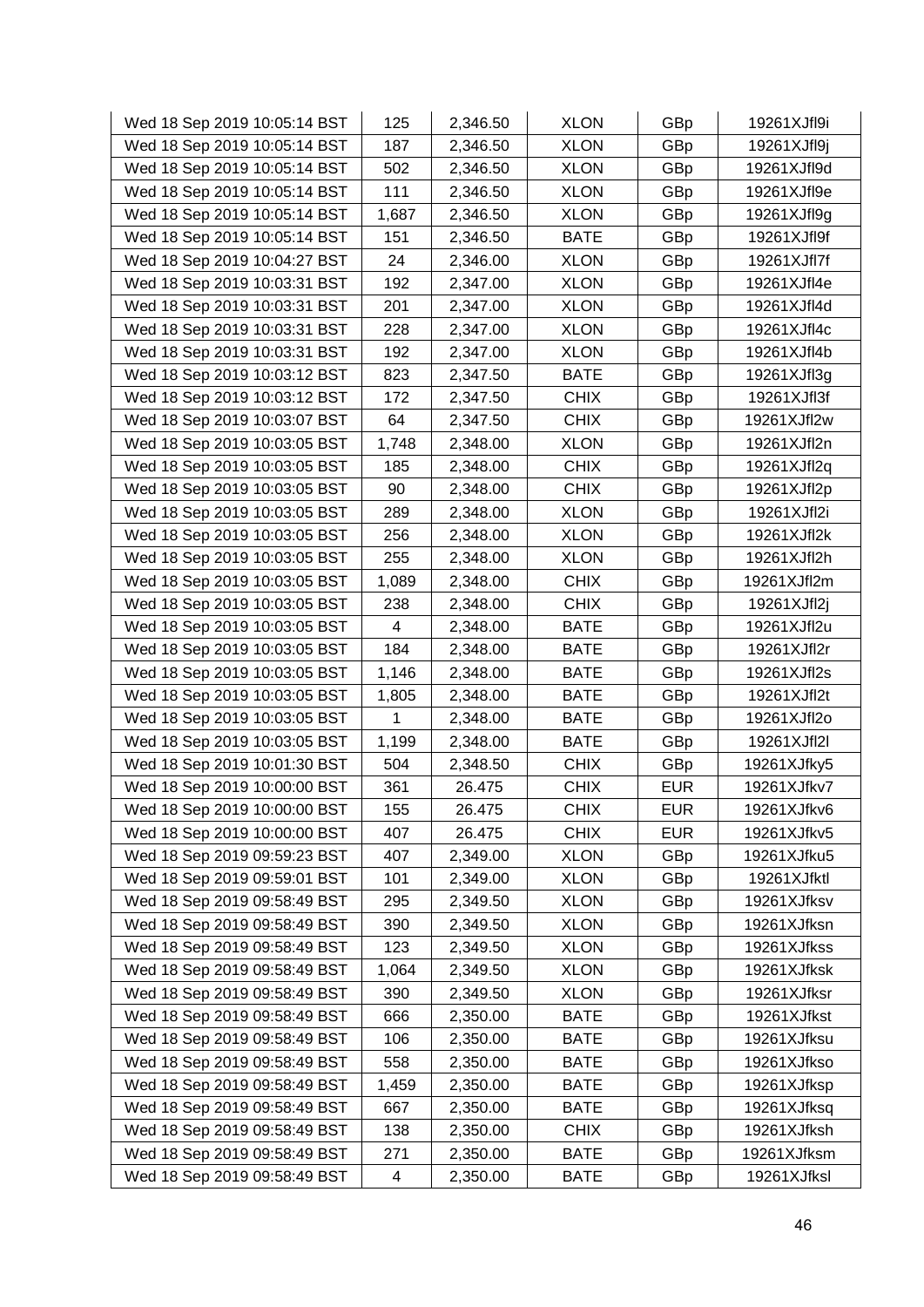| Wed 18 Sep 2019 09:58:49 BST | 58             | 2,350.00 | <b>BATE</b> | GBp        | 19261XJfksj |
|------------------------------|----------------|----------|-------------|------------|-------------|
| Wed 18 Sep 2019 09:58:49 BST | 10             | 2,350.00 | <b>BATE</b> | GBp        | 19261XJfksi |
| Wed 18 Sep 2019 09:58:15 BST | 377            | 2,350.00 | <b>BATE</b> | GBp        | 19261XJfkro |
| Wed 18 Sep 2019 09:58:15 BST | 237            | 2,350.00 | <b>XLON</b> | GBp        | 19261XJfkrn |
| Wed 18 Sep 2019 09:57:20 BST | 1,021          | 2,350.50 | <b>XLON</b> | GBp        | 19261XJfkog |
| Wed 18 Sep 2019 09:57:20 BST | 250            | 2,350.50 | <b>XLON</b> | GBp        | 19261XJfkoh |
| Wed 18 Sep 2019 09:57:20 BST | 379            | 2,350.50 | <b>XLON</b> | GBp        | 19261XJfkof |
| Wed 18 Sep 2019 09:57:20 BST | 916            | 2,350.50 | <b>XLON</b> | GBp        | 19261XJfkoe |
| Wed 18 Sep 2019 09:54:17 BST | $\overline{2}$ | 2,348.50 | <b>XLON</b> | GBp        | 19261XJfkgs |
| Wed 18 Sep 2019 09:54:17 BST | 80             | 2,348.50 | <b>XLON</b> | GBp        | 19261XJfkgr |
| Wed 18 Sep 2019 09:54:07 BST | 261            | 26.460   | <b>CHIX</b> | <b>EUR</b> | 19261XJfkg1 |
| Wed 18 Sep 2019 09:53:44 BST | 559            | 2,349.00 | <b>BATE</b> | GBp        | 19261XJfkdm |
| Wed 18 Sep 2019 09:53:44 BST | 209            | 2,349.00 | <b>BATE</b> | GBp        | 19261XJfkdo |
| Wed 18 Sep 2019 09:53:44 BST | 883            | 2,349.00 | <b>XLON</b> | GBp        | 19261XJfkdn |
| Wed 18 Sep 2019 09:53:44 BST | 978            | 2,349.00 | <b>XLON</b> | GBp        | 19261XJfkdk |
| Wed 18 Sep 2019 09:53:24 BST | 291            | 2,349.50 | <b>CHIX</b> | GBp        | 19261XJfkct |
| Wed 18 Sep 2019 09:53:24 BST | 766            | 2,349.50 | <b>CHIX</b> | GBp        | 19261XJfkcv |
| Wed 18 Sep 2019 09:53:24 BST | 181            | 2,349.50 | <b>CHIX</b> | GBp        | 19261XJfkcr |
| Wed 18 Sep 2019 09:53:24 BST | 118            | 2,349.50 | <b>BATE</b> | GBp        | 19261XJfkcz |
| Wed 18 Sep 2019 09:53:24 BST | 241            | 2,349.50 | <b>BATE</b> | GBp        | 19261XJfkcw |
| Wed 18 Sep 2019 09:53:24 BST | 1,458          | 2,349.50 | <b>BATE</b> | GBp        | 19261XJfkcx |
| Wed 18 Sep 2019 09:53:24 BST | 101            | 2,349.50 | <b>BATE</b> | GBp        | 19261XJfkcy |
| Wed 18 Sep 2019 09:53:24 BST | 747            | 2,349.50 | <b>XLON</b> | GBp        | 19261XJfkcu |
| Wed 18 Sep 2019 09:53:24 BST | 26             | 2,349.50 | <b>XLON</b> | GBp        | 19261XJfkcp |
| Wed 18 Sep 2019 09:53:24 BST | 550            | 2,349.50 | <b>XLON</b> | GBp        | 19261XJfkcq |
| Wed 18 Sep 2019 09:53:00 BST | $\overline{4}$ | 26.475   | <b>BATE</b> | <b>EUR</b> | 19261XJfkbk |
| Wed 18 Sep 2019 09:53:00 BST | 400            | 26.475   | <b>BATE</b> | <b>EUR</b> | 19261XJfkbj |
| Wed 18 Sep 2019 09:53:00 BST | 13             | 26.475   | <b>BATE</b> | <b>EUR</b> | 19261XJfkbi |
| Wed 18 Sep 2019 09:53:00 BST | 108            | 26.475   | <b>BATE</b> | <b>EUR</b> | 19261XJfkbh |
| Wed 18 Sep 2019 09:53:00 BST | 8              | 26.475   | <b>BATE</b> | <b>EUR</b> | 19261XJfkbg |
| Wed 18 Sep 2019 09:53:00 BST | 157            | 26.475   | <b>BATE</b> | <b>EUR</b> | 19261XJfkbf |
| Wed 18 Sep 2019 09:49:25 BST | 706            | 2,349.50 | <b>BATE</b> | GBp        | 19261XJfk1j |
| Wed 18 Sep 2019 09:49:25 BST | 708            | 2,349.50 | <b>XLON</b> | GBp        | 19261XJfk1i |
| Wed 18 Sep 2019 09:49:00 BST | 737            | 26.480   | <b>BATE</b> | <b>EUR</b> | 19261XJfjz0 |
| Wed 18 Sep 2019 09:49:00 BST | 108            | 26.480   | <b>BATE</b> | <b>EUR</b> | 19261XJfjyz |
| Wed 18 Sep 2019 09:49:00 BST | 29             | 26.480   | <b>BATE</b> | <b>EUR</b> | 19261XJfjyy |
| Wed 18 Sep 2019 09:49:00 BST | 36             | 26.480   | <b>BATE</b> | <b>EUR</b> | 19261XJfjyx |
| Wed 18 Sep 2019 09:49:00 BST | 5              | 26.480   | <b>BATE</b> | <b>EUR</b> | 19261XJfjyw |
| Wed 18 Sep 2019 09:49:00 BST | $\overline{2}$ | 26.480   | <b>BATE</b> | <b>EUR</b> | 19261XJfjyv |
| Wed 18 Sep 2019 09:49:00 BST | 325            | 26.480   | <b>BATE</b> | <b>EUR</b> | 19261XJfjyu |
| Wed 18 Sep 2019 09:48:46 BST | 15             | 2,351.00 | <b>BATE</b> | GBp        | 19261XJfjwt |
| Wed 18 Sep 2019 09:48:46 BST | 653            | 2,351.00 | <b>BATE</b> | GBp        | 19261XJfjwq |
| Wed 18 Sep 2019 09:48:46 BST | 1,026          | 2,351.00 | <b>BATE</b> | GBp        | 19261XJfjwr |
| Wed 18 Sep 2019 09:48:46 BST | 175            | 2,351.00 | <b>CHIX</b> | GBp        | 19261XJfjwu |
| Wed 18 Sep 2019 09:48:46 BST | 500            | 2,351.00 | <b>BATE</b> | GBp        | 19261XJfjwn |
| Wed 18 Sep 2019 09:48:46 BST | 240            | 2,351.00 | <b>CHIX</b> | GBp        | 19261XJfjwp |
| Wed 18 Sep 2019 09:48:46 BST | 273            | 2,351.00 | <b>CHIX</b> | GBp        | 19261XJfjws |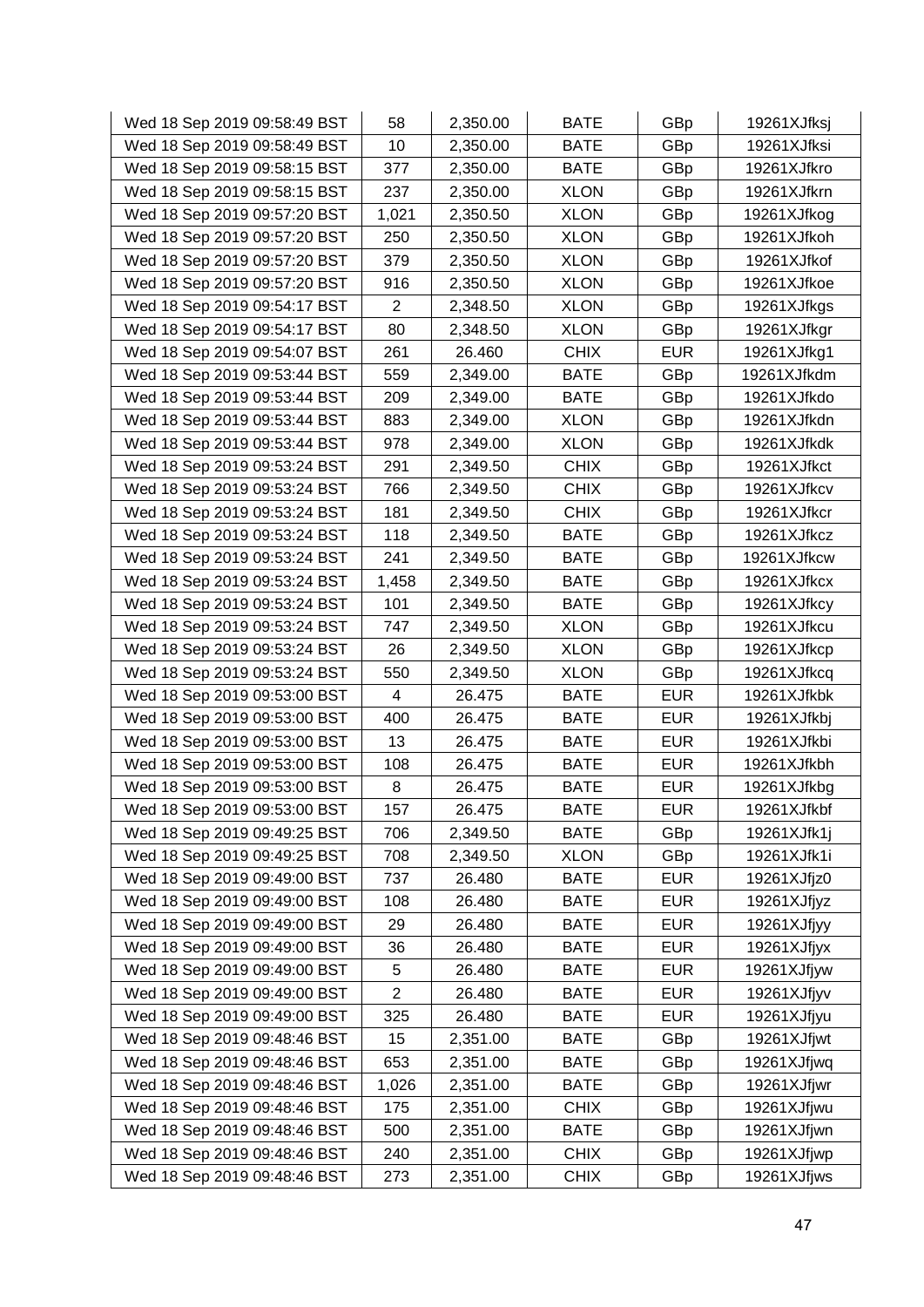| Wed 18 Sep 2019 09:48:46 BST | 995   | 2,351.00 | <b>XLON</b> | GBp        | 19261XJfjwo |
|------------------------------|-------|----------|-------------|------------|-------------|
| Wed 18 Sep 2019 09:48:46 BST | 606   | 2,351.00 | <b>XLON</b> | GBp        | 19261XJfjwm |
| Wed 18 Sep 2019 09:48:46 BST | 221   | 2,351.00 | <b>XLON</b> | GBp        | 19261XJfjwl |
| Wed 18 Sep 2019 09:48:00 BST | 705   | 26.495   | <b>CHIX</b> | <b>EUR</b> | 19261XJfjta |
| Wed 18 Sep 2019 09:46:57 BST | 228   | 2,351.50 | <b>BATE</b> | GBp        | 19261XJfjr4 |
| Wed 18 Sep 2019 09:46:57 BST | 32    | 2,351.50 | <b>BATE</b> | GBp        | 19261XJfjr3 |
| Wed 18 Sep 2019 09:46:44 BST | 796   | 2,352.00 | <b>XLON</b> | GBp        | 19261XJfjqw |
| Wed 18 Sep 2019 09:46:44 BST | 173   | 2,352.00 | <b>XLON</b> | GBp        | 19261XJfjqv |
| Wed 18 Sep 2019 09:46:31 BST | 249   | 2,352.50 | <b>CHIX</b> | GBp        | 19261XJfjpw |
| Wed 18 Sep 2019 09:46:31 BST | 76    | 2,352.50 | <b>XLON</b> | GBp        | 19261XJfjq8 |
| Wed 18 Sep 2019 09:46:31 BST | 102   | 2,352.50 | <b>XLON</b> | GBp        | 19261XJfjq1 |
| Wed 18 Sep 2019 09:46:31 BST | 35    | 2,352.50 | <b>BATE</b> | GBp        | 19261XJfjq6 |
| Wed 18 Sep 2019 09:46:31 BST | 2,025 | 2,352.50 | <b>BATE</b> | GBp        | 19261XJfjq4 |
| Wed 18 Sep 2019 09:46:31 BST | 87    | 2,352.50 | <b>XLON</b> | GBp        | 19261XJfjq7 |
| Wed 18 Sep 2019 09:46:31 BST | 349   | 2,352.50 | <b>XLON</b> | GBp        | 19261XJfjq5 |
| Wed 18 Sep 2019 09:46:31 BST | 3,600 | 2,352.50 | <b>XLON</b> | GBp        | 19261XJfjpz |
| Wed 18 Sep 2019 09:45:44 BST | 623   | 2,353.00 | <b>CHIX</b> | GBp        | 19261XJfjo7 |
| Wed 18 Sep 2019 09:45:44 BST | 314   | 2,353.00 | <b>CHIX</b> | GBp        | 19261XJfjo6 |
| Wed 18 Sep 2019 09:44:25 BST | 148   | 2,353.00 | <b>XLON</b> | GBp        | 19261XJfjlx |
| Wed 18 Sep 2019 09:44:25 BST | 1,009 | 2,353.00 | <b>XLON</b> | GBp        | 19261XJfjlw |
| Wed 18 Sep 2019 09:44:25 BST | 801   | 2,353.00 | <b>BATE</b> | GBp        | 19261XJfjly |
| Wed 18 Sep 2019 09:43:56 BST | 592   | 2,353.00 | <b>BATE</b> | GBp        | 19261XJfjix |
| Wed 18 Sep 2019 09:43:56 BST | 1,539 | 2,353.00 | <b>BATE</b> | GBp        | 19261XJfjiy |
| Wed 18 Sep 2019 09:43:56 BST | 116   | 2,353.00 | <b>XLON</b> | GBp        | 19261XJfjiw |
| Wed 18 Sep 2019 09:42:51 BST | 1,165 | 2,353.00 | <b>XLON</b> | GBp        | 19261XJfjfn |
| Wed 18 Sep 2019 09:42:51 BST | 120   | 2,353.00 | <b>XLON</b> | GBp        | 19261XJfjfm |
| Wed 18 Sep 2019 09:42:51 BST | 759   | 2,353.00 | <b>XLON</b> | GBp        | 19261XJfjfl |
| Wed 18 Sep 2019 09:42:51 BST | 28    | 2,353.00 | <b>XLON</b> | GBp        | 19261XJfjfk |
| Wed 18 Sep 2019 09:42:51 BST | 352   | 2,353.00 | <b>XLON</b> | GBp        | 19261XJfjfi |
| Wed 18 Sep 2019 09:42:51 BST | 28    | 2,353.00 | <b>XLON</b> | GBp        | 19261XJfjfj |
| Wed 18 Sep 2019 09:42:51 BST | 150   | 2,353.00 | <b>XLON</b> | GBp        | 19261XJfjfg |
| Wed 18 Sep 2019 09:42:51 BST | 19    | 2,353.00 | <b>XLON</b> | GBp        | 19261XJfjfh |
| Wed 18 Sep 2019 09:42:00 BST | 498   | 2,353.50 | <b>XLON</b> | GBp        | 19261XJfjcd |
| Wed 18 Sep 2019 09:42:00 BST | 483   | 2,353.50 | <b>XLON</b> | GBp        | 19261XJfjcb |
| Wed 18 Sep 2019 09:42:00 BST | 644   | 2,353.50 | <b>XLON</b> | GBp        | 19261XJfjcc |
| Wed 18 Sep 2019 09:42:00 BST | 716   | 2,353.50 | <b>BATE</b> | GBp        | 19261XJfjce |
| Wed 18 Sep 2019 09:41:55 BST | 974   | 2,354.00 | <b>XLON</b> | GBp        | 19261XJfjc3 |
| Wed 18 Sep 2019 09:41:55 BST | 248   | 2,354.00 | <b>XLON</b> | GBp        | 19261XJfjc2 |
| Wed 18 Sep 2019 09:41:07 BST | 389   | 2,354.50 | <b>XLON</b> | GBp        | 19261XJfjab |
| Wed 18 Sep 2019 09:41:07 BST | 389   | 2,354.50 | <b>XLON</b> | GBp        | 19261XJfjac |
| Wed 18 Sep 2019 09:41:07 BST | 78    | 2,354.50 | <b>XLON</b> | GBp        | 19261XJfjad |
| Wed 18 Sep 2019 09:41:07 BST | 99    | 2,354.50 | <b>XLON</b> | GBp        | 19261XJfjae |
| Wed 18 Sep 2019 09:41:00 BST | 380   | 26.520   | <b>BATE</b> | <b>EUR</b> | 19261XJfja1 |
| Wed 18 Sep 2019 09:41:00 BST | 51    | 26.520   | <b>BATE</b> | <b>EUR</b> | 19261XJfja0 |
| Wed 18 Sep 2019 09:38:29 BST | 574   | 2,353.00 | <b>CHIX</b> | GBp        | 19261XJfj5l |
| Wed 18 Sep 2019 09:38:29 BST | 250   | 2,353.00 | <b>CHIX</b> | GBp        | 19261XJfj5m |
| Wed 18 Sep 2019 09:38:29 BST | 520   | 2,353.00 | <b>CHIX</b> | GBp        | 19261XJfj5k |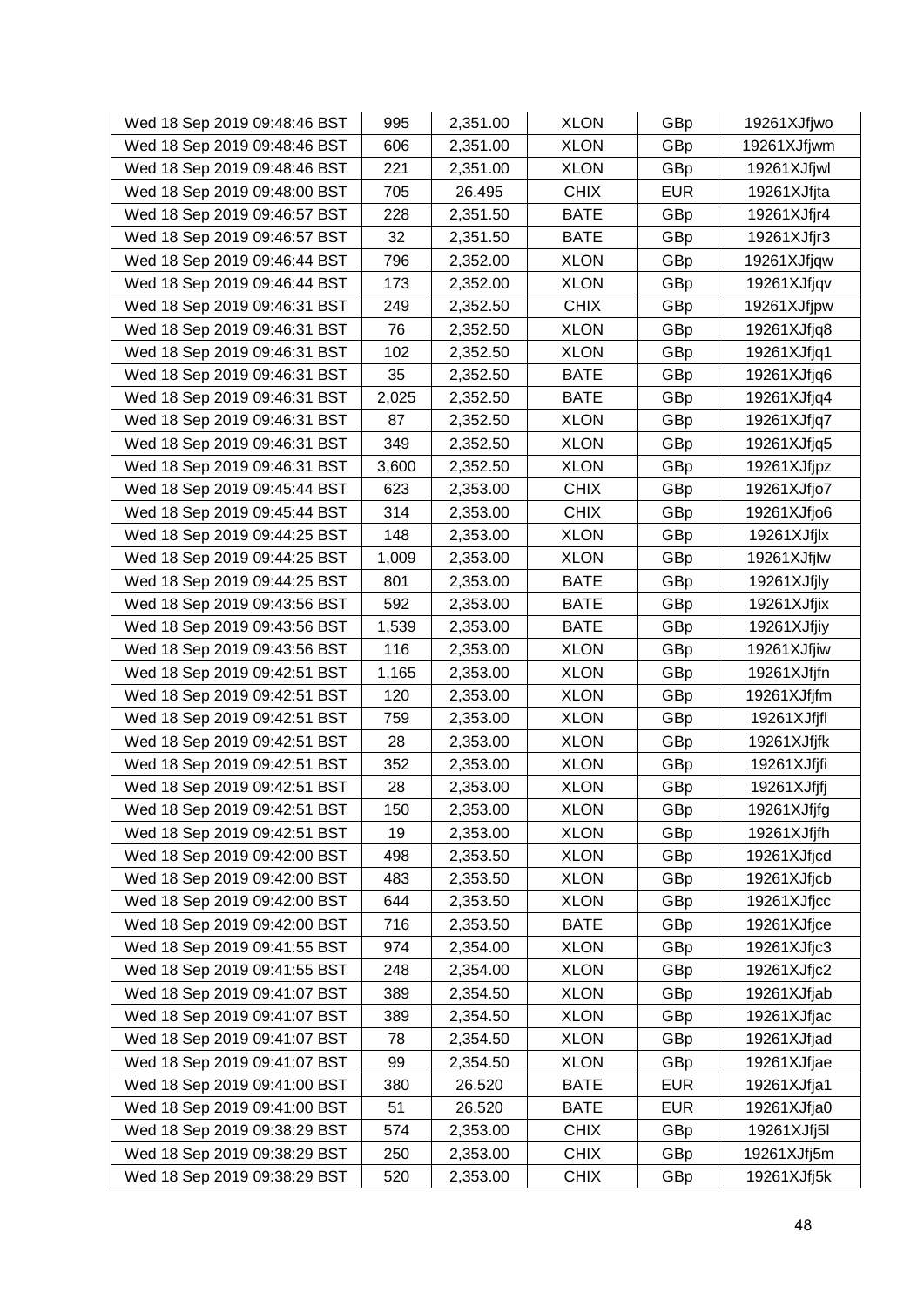| Wed 18 Sep 2019 09:38:29 BST | 203   | 2,353.00 | <b>XLON</b> | GBp        | 19261XJfj5j |
|------------------------------|-------|----------|-------------|------------|-------------|
| Wed 18 Sep 2019 09:38:29 BST | 75    | 2,353.00 | <b>XLON</b> | GBp        | 19261XJfj5i |
| Wed 18 Sep 2019 09:38:18 BST | 154   | 2,353.50 | <b>BATE</b> | GBp        | 19261XJfj4r |
| Wed 18 Sep 2019 09:38:18 BST | 253   | 2,353.50 | <b>CHIX</b> | GBp        | 19261XJfj4p |
| Wed 18 Sep 2019 09:38:18 BST | 513   | 2,353.50 | <b>BATE</b> | GBp        | 19261XJfj4q |
| Wed 18 Sep 2019 09:38:18 BST | 217   | 2,353.50 | <b>XLON</b> | GBp        | 19261XJfj4o |
| Wed 18 Sep 2019 09:36:19 BST | 2,720 | 2,352.50 | <b>XLON</b> | GBp        | 19261XJfiyb |
| Wed 18 Sep 2019 09:36:19 BST | 254   | 2,352.50 | <b>XLON</b> | GBp        | 19261XJfiya |
| Wed 18 Sep 2019 09:36:16 BST | 904   | 26.505   | <b>CHIX</b> | <b>EUR</b> | 19261XJfiy8 |
| Wed 18 Sep 2019 09:34:15 BST | 983   | 2,350.50 | <b>BATE</b> | GBp        | 19261XJfisa |
| Wed 18 Sep 2019 09:34:15 BST | 588   | 2,350.50 | <b>BATE</b> | GBp        | 19261XJfis9 |
| Wed 18 Sep 2019 09:34:15 BST | 68    | 2,350.50 | <b>BATE</b> | GBp        | 19261XJfis7 |
| Wed 18 Sep 2019 09:34:15 BST | 232   | 2,350.50 | <b>BATE</b> | GBp        | 19261XJfis8 |
| Wed 18 Sep 2019 09:34:15 BST | 294   | 2,350.50 | <b>BATE</b> | GBp        | 19261XJfis6 |
| Wed 18 Sep 2019 09:34:15 BST | 900   | 2,350.50 | <b>BATE</b> | GBp        | 19261XJfis5 |
| Wed 18 Sep 2019 09:34:06 BST | 1,184 | 2,351.00 | <b>BATE</b> | GBp        | 19261XJfis2 |
| Wed 18 Sep 2019 09:34:06 BST | 136   | 2,351.00 | <b>CHIX</b> | GBp        | 19261XJfirz |
| Wed 18 Sep 2019 09:34:06 BST | 239   | 2,351.00 | <b>CHIX</b> | GBp        | 19261XJfis1 |
| Wed 18 Sep 2019 09:34:06 BST | 46    | 2,351.00 | <b>BATE</b> | GBp        | 19261XJfis0 |
| Wed 18 Sep 2019 09:34:06 BST | 746   | 2,351.00 | <b>XLON</b> | GBp        | 19261XJfiry |
| Wed 18 Sep 2019 09:34:06 BST | 22    | 2,351.00 | <b>XLON</b> | GBp        | 19261XJfirx |
| Wed 18 Sep 2019 09:33:56 BST | 269   | 2,351.50 | <b>XLON</b> | GBp        | 19261XJfirq |
| Wed 18 Sep 2019 09:32:24 BST | 489   | 2,352.00 | <b>BATE</b> | GBp        | 19261XJfini |
| Wed 18 Sep 2019 09:32:24 BST | 479   | 2,352.00 | <b>CHIX</b> | GBp        | 19261XJfinl |
| Wed 18 Sep 2019 09:32:24 BST | 343   | 2,352.00 | <b>CHIX</b> | GBp        | 19261XJfinj |
| Wed 18 Sep 2019 09:32:24 BST | 44    | 2,352.00 | <b>XLON</b> | GBp        | 19261XJfind |
| Wed 18 Sep 2019 09:32:24 BST | 254   | 2,352.00 | <b>XLON</b> | GBp        | 19261XJfinf |
| Wed 18 Sep 2019 09:32:18 BST | 569   | 2,352.50 | <b>BATE</b> | GBp        | 19261XJfimg |
| Wed 18 Sep 2019 09:32:18 BST | 487   | 2,352.50 | <b>BATE</b> | GBp        | 19261XJfimh |
| Wed 18 Sep 2019 09:32:18 BST | 45    | 2,352.50 | <b>BATE</b> | GBp        | 19261XJfimf |
| Wed 18 Sep 2019 09:32:18 BST | 499   | 2,353.00 | <b>BATE</b> | GBp        | 19261XJfime |
| Wed 18 Sep 2019 09:32:18 BST | 275   | 2,353.00 | <b>BATE</b> | GBp        | 19261XJfimc |
| Wed 18 Sep 2019 09:32:18 BST | 515   | 2,353.00 | <b>XLON</b> | GBp        | 19261XJfimd |
| Wed 18 Sep 2019 09:31:00 BST | 384   | 26.500   | <b>BATE</b> | <b>EUR</b> | 19261XJfihs |
| Wed 18 Sep 2019 09:31:00 BST | 291   | 26.500   | <b>BATE</b> | <b>EUR</b> | 19261XJfihr |
| Wed 18 Sep 2019 09:31:00 BST | 49    | 26.500   | <b>BATE</b> | <b>EUR</b> | 19261XJfihq |
| Wed 18 Sep 2019 09:31:00 BST | 500   | 26.500   | <b>BATE</b> | <b>EUR</b> | 19261XJfihp |
| Wed 18 Sep 2019 09:30:42 BST | 300   | 2,351.00 | <b>BATE</b> | GBp        | 19261XJfigb |
| Wed 18 Sep 2019 09:30:00 BST | 500   | 26.500   | <b>CHIX</b> | <b>EUR</b> | 19261XJfidl |
| Wed 18 Sep 2019 09:30:00 BST | 184   | 26.500   | <b>CHIX</b> | <b>EUR</b> | 19261XJfidm |
| Wed 18 Sep 2019 09:29:29 BST | 1,211 | 2,349.50 | <b>BATE</b> | GBp        | 19261XJfibz |
| Wed 18 Sep 2019 09:29:29 BST | 744   | 2,349.50 | <b>XLON</b> | GBp        | 19261XJfiby |
| Wed 18 Sep 2019 09:29:23 BST | 569   | 2,350.00 | <b>XLON</b> | GBp        | 19261XJfibl |
| Wed 18 Sep 2019 09:29:23 BST | 471   | 2,350.00 | <b>XLON</b> | GBp        | 19261XJfibn |
| Wed 18 Sep 2019 09:29:23 BST | 1,800 | 2,350.00 | <b>XLON</b> | <b>GBp</b> | 19261XJfibk |
| Wed 18 Sep 2019 09:29:23 BST | 387   | 2,350.00 | <b>CHIX</b> | GBp        | 19261XJfibm |
| Wed 18 Sep 2019 09:29:23 BST | 533   | 2,350.00 | BATE        | GBp        | 19261XJfibp |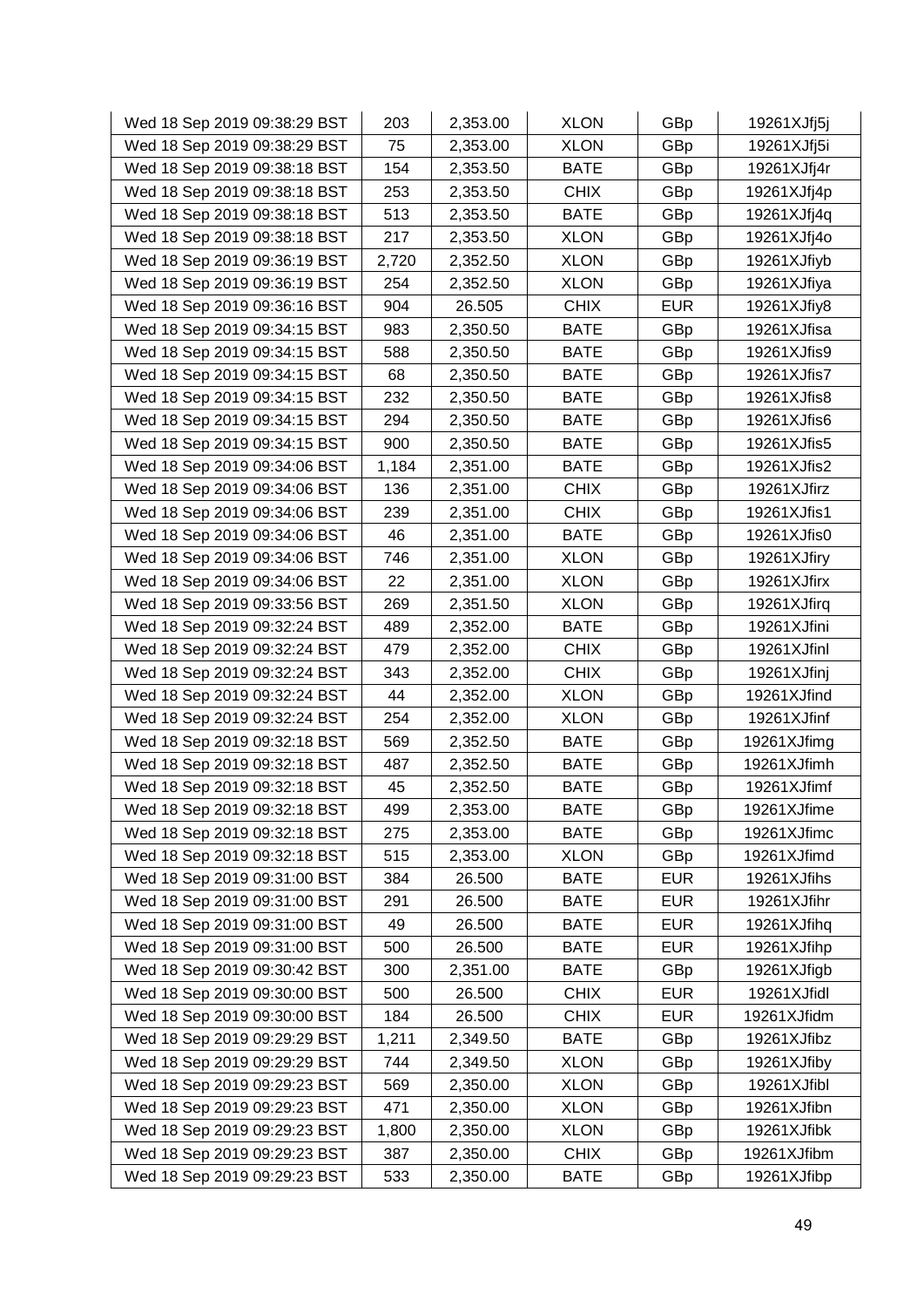| Wed 18 Sep 2019 09:28:48 BST | 305   | 2,350.50 | <b>CHIX</b> | GBp        | 19261XJfi8e |
|------------------------------|-------|----------|-------------|------------|-------------|
| Wed 18 Sep 2019 09:28:48 BST | 82    | 2,350.50 | <b>XLON</b> | GBp        | 19261XJfi8c |
| Wed 18 Sep 2019 09:28:38 BST | 774   | 2,351.00 | <b>XLON</b> | GBp        | 19261XJfi7z |
| Wed 18 Sep 2019 09:26:50 BST | 1,761 | 2,351.00 | <b>BATE</b> | GBp        | 19261XJfi3f |
| Wed 18 Sep 2019 09:26:50 BST | 327   | 2,351.00 | <b>BATE</b> | GBp        | 19261XJfi3g |
| Wed 18 Sep 2019 09:26:41 BST | 213   | 26.515   | <b>BATE</b> | <b>EUR</b> | 19261XJfi33 |
| Wed 18 Sep 2019 09:26:41 BST | 72    | 26.515   | <b>BATE</b> | <b>EUR</b> | 19261XJfi32 |
| Wed 18 Sep 2019 09:25:49 BST | 20    | 2,349.50 | <b>BATE</b> | GBp        | 19261XJfi0i |
| Wed 18 Sep 2019 09:25:49 BST | 72    | 2,349.50 | <b>XLON</b> | GBp        | 19261XJfi0g |
| Wed 18 Sep 2019 09:25:49 BST | 392   | 2,349.50 | <b>XLON</b> | GBp        | 19261XJfi0h |
| Wed 18 Sep 2019 09:25:18 BST | 913   | 2,350.00 | <b>BATE</b> | GBp        | 19261XJfhzf |
| Wed 18 Sep 2019 09:25:18 BST | 549   | 2,350.00 | <b>BATE</b> | GBp        | 19261XJfhzg |
| Wed 18 Sep 2019 09:25:18 BST | 482   | 2,350.00 | <b>CHIX</b> | GBp        | 19261XJfhzb |
| Wed 18 Sep 2019 09:25:18 BST | 300   | 2,350.00 | <b>BATE</b> | GBp        | 19261XJfhzd |
| Wed 18 Sep 2019 09:25:18 BST | 250   | 2,350.00 | <b>XLON</b> | GBp        | 19261XJfhze |
| Wed 18 Sep 2019 09:25:08 BST | 435   | 2,350.50 | <b>XLON</b> | GBp        | 19261XJfhyr |
| Wed 18 Sep 2019 09:25:08 BST | 18    | 2,350.50 | <b>CHIX</b> | GBp        | 19261XJfhyt |
| Wed 18 Sep 2019 09:25:08 BST | 257   | 2,350.50 | <b>BATE</b> | GBp        | 19261XJfhys |
| Wed 18 Sep 2019 09:25:03 BST | 100   | 26.510   | <b>CHIX</b> | <b>EUR</b> | 19261XJfhyl |
| Wed 18 Sep 2019 09:25:03 BST | 450   | 26.510   | <b>CHIX</b> | <b>EUR</b> | 19261XJfhyk |
| Wed 18 Sep 2019 09:23:15 BST | 389   | 2,350.00 | <b>XLON</b> | GBp        | 19261XJfhpk |
| Wed 18 Sep 2019 09:23:15 BST | 2,567 | 2,350.00 | <b>XLON</b> | GBp        | 19261XJfhpl |
| Wed 18 Sep 2019 09:23:07 BST | 2,330 | 2,350.50 | <b>XLON</b> | GBp        | 19261XJfhp0 |
| Wed 18 Sep 2019 09:23:07 BST | 134   | 2,350.50 | <b>XLON</b> | GBp        | 19261XJfhp1 |
| Wed 18 Sep 2019 09:22:14 BST | 681   | 26.500   | <b>BATE</b> | <b>EUR</b> | 19261XJfhid |
| Wed 18 Sep 2019 09:21:35 BST | 1,496 | 2,348.00 | <b>XLON</b> | GBp        | 19261XJfhfz |
| Wed 18 Sep 2019 09:20:49 BST | 838   | 2,347.50 | <b>XLON</b> | GBp        | 19261XJfh9s |
| Wed 18 Sep 2019 09:20:05 BST | 384   | 2,347.50 | <b>XLON</b> | GBp        | 19261XJfh54 |
| Wed 18 Sep 2019 09:20:05 BST | 777   | 2,347.50 | <b>XLON</b> | GBp        | 19261XJfh53 |
| Wed 18 Sep 2019 09:20:02 BST | 1     | 2,348.00 | <b>BATE</b> | GBp        | 19261XJfh4o |
| Wed 18 Sep 2019 09:20:02 BST | 698   | 2,348.00 | <b>CHIX</b> | GBp        | 19261XJfh4k |
| Wed 18 Sep 2019 09:20:02 BST | 245   | 2,348.00 | <b>CHIX</b> | GBp        | 19261XJfh4m |
| Wed 18 Sep 2019 09:20:02 BST | 241   | 2,348.00 | <b>CHIX</b> | GBp        | 19261XJfh4h |
| Wed 18 Sep 2019 09:20:02 BST | 649   | 2,348.00 | <b>CHIX</b> | GBp        | 19261XJfh4i |
| Wed 18 Sep 2019 09:20:02 BST | 2,005 | 2,348.00 | <b>BATE</b> | GBp        | 19261XJfh4l |
| Wed 18 Sep 2019 09:20:02 BST | 19    | 2,348.00 | <b>BATE</b> | GBp        | 19261XJfh4n |
| Wed 18 Sep 2019 09:20:02 BST | 2,350 | 2,348.00 | <b>BATE</b> | GBp        | 19261XJfh4j |
| Wed 18 Sep 2019 09:20:02 BST | 512   | 2,348.00 | <b>XLON</b> | GBp        | 19261XJfh4g |
| Wed 18 Sep 2019 09:20:02 BST | 767   | 2,348.00 | <b>XLON</b> | GBp        | 19261XJfh4e |
| Wed 18 Sep 2019 09:20:02 BST | 289   | 2,348.00 | <b>XLON</b> | GBp        | 19261XJfh4f |
| Wed 18 Sep 2019 09:19:13 BST | 598   | 2,348.00 | <b>BATE</b> | GBp        | 19261XJfgys |
| Wed 18 Sep 2019 09:19:13 BST | 229   | 2,348.00 | <b>BATE</b> | GBp        | 19261XJfgyq |
| Wed 18 Sep 2019 09:19:13 BST | 71    | 2,348.00 | <b>BATE</b> | GBp        | 19261XJfgyr |
| Wed 18 Sep 2019 09:19:13 BST | 12    | 2,348.00 | <b>BATE</b> | GBp        | 19261XJfgyp |
| Wed 18 Sep 2019 09:19:13 BST | 29    | 2,348.00 | <b>BATE</b> | GBp        | 19261XJfgyo |
| Wed 18 Sep 2019 09:19:13 BST | 85    | 2,348.00 | <b>BATE</b> | GBp        | 19261XJfgyn |
| Wed 18 Sep 2019 09:19:13 BST | 252   | 2,348.00 | BATE        | GBp        | 19261XJfgym |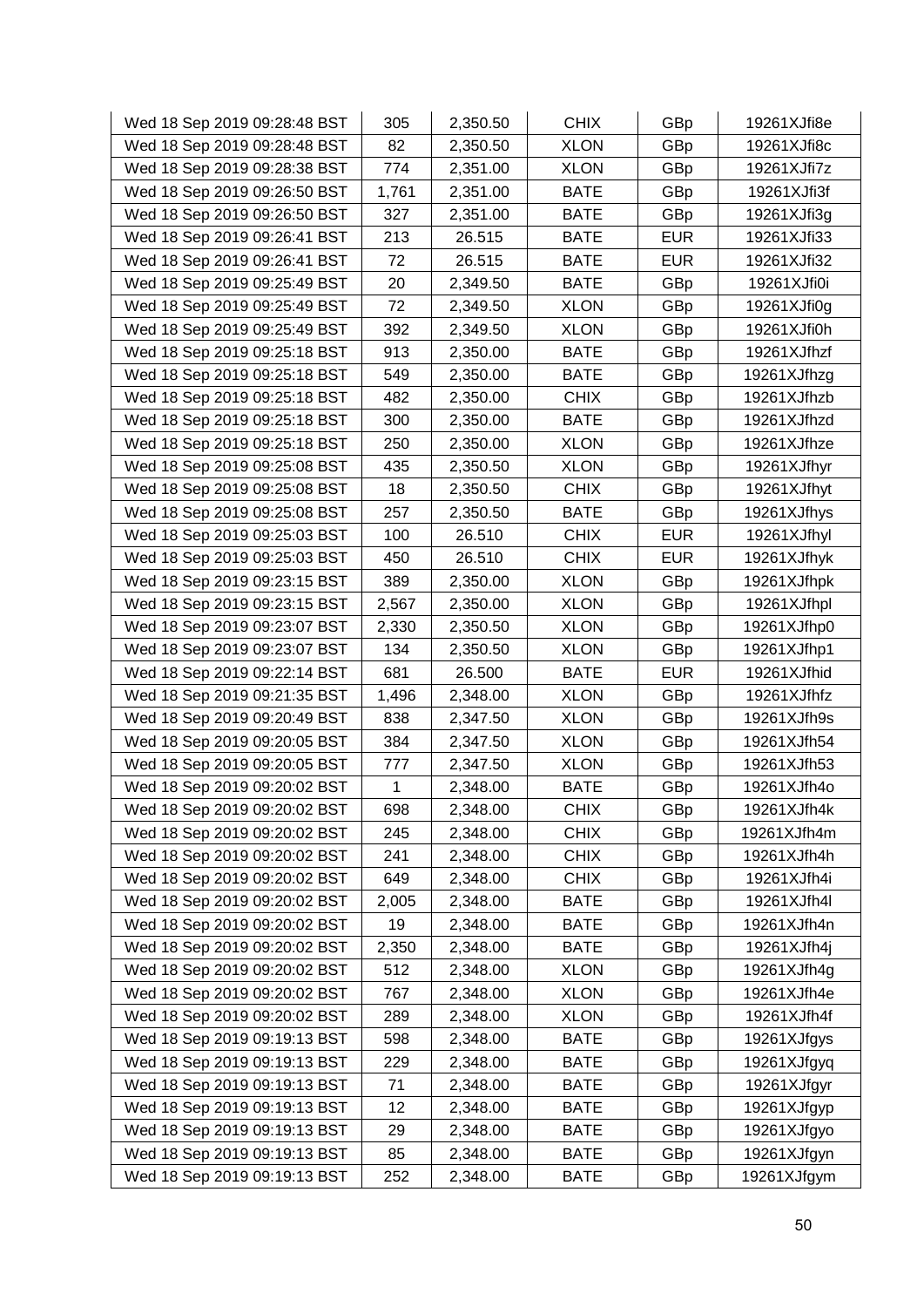| Wed 18 Sep 2019 09:19:13 BST | 30    | 2,348.00 | <b>BATE</b> | GBp        | 19261XJfgyl |
|------------------------------|-------|----------|-------------|------------|-------------|
| Wed 18 Sep 2019 09:18:35 BST | 403   | 2,347.00 | <b>XLON</b> | GBp        | 19261XJfguq |
| Wed 18 Sep 2019 09:18:35 BST | 56    | 2,347.00 | <b>XLON</b> | GBp        | 19261XJfgur |
| Wed 18 Sep 2019 09:18:35 BST | 262   | 2,347.00 | <b>XLON</b> | GBp        | 19261XJfgup |
| Wed 18 Sep 2019 09:18:35 BST | 553   | 2,347.00 | <b>XLON</b> | GBp        | 19261XJfguo |
| Wed 18 Sep 2019 09:17:57 BST | 774   | 2,346.00 | <b>BATE</b> | GBp        | 19261XJfgs7 |
| Wed 18 Sep 2019 09:16:16 BST | 256   | 2,343.50 | <b>BATE</b> | GBp        | 19261XJfgie |
| Wed 18 Sep 2019 09:16:16 BST | 757   | 2,343.50 | <b>BATE</b> | GBp        | 19261XJfgif |
| Wed 18 Sep 2019 09:13:55 BST | 1,051 | 2,339.50 | <b>XLON</b> | GBp        | 19261XJfg70 |
| Wed 18 Sep 2019 09:13:28 BST | 618   | 2,340.00 | <b>XLON</b> | GBp        | 19261XJfg58 |
| Wed 18 Sep 2019 09:13:21 BST | 600   | 2,340.50 | <b>XLON</b> | GBp        | 19261XJfg4t |
| Wed 18 Sep 2019 09:13:21 BST | 203   | 2,340.50 | <b>XLON</b> | GBp        | 19261XJfg4u |
| Wed 18 Sep 2019 09:13:21 BST | 393   | 2,340.50 | <b>XLON</b> | GBp        | 19261XJfg4r |
| Wed 18 Sep 2019 09:13:21 BST | 103   | 2,340.50 | <b>XLON</b> | GBp        | 19261XJfg4s |
| Wed 18 Sep 2019 09:13:21 BST | 973   | 2,340.50 | <b>XLON</b> | GBp        | 19261XJfg4q |
| Wed 18 Sep 2019 09:12:12 BST | 205   | 2,336.50 | <b>CHIX</b> | GBp        | 19261XJfg1h |
| Wed 18 Sep 2019 09:12:12 BST | 150   | 2,336.50 | <b>CHIX</b> | GBp        | 19261XJfg1g |
| Wed 18 Sep 2019 09:12:12 BST | 447   | 2,336.50 | <b>CHIX</b> | GBp        | 19261XJfg1e |
| Wed 18 Sep 2019 09:12:12 BST | 1,121 | 2,336.50 | <b>BATE</b> | GBp        | 19261XJfg1f |
| Wed 18 Sep 2019 09:12:12 BST | 432   | 2,336.50 | <b>BATE</b> | GBp        | 19261XJfg1d |
| Wed 18 Sep 2019 09:11:03 BST | 711   | 26.345   | <b>CHIX</b> | <b>EUR</b> | 19261XJffyb |
| Wed 18 Sep 2019 09:09:25 BST | 663   | 2,334.00 | <b>BATE</b> | GBp        | 19261XJfftu |
| Wed 18 Sep 2019 09:09:25 BST | 235   | 2,334.00 | <b>CHIX</b> | GBp        | 19261XJffts |
| Wed 18 Sep 2019 09:09:25 BST | 153   | 2,334.00 | <b>BATE</b> | GBp        | 19261XJfftt |
| Wed 18 Sep 2019 09:09:25 BST | 1,830 | 2,334.00 | <b>XLON</b> | GBp        | 19261XJfftr |
| Wed 18 Sep 2019 09:09:16 BST | 236   | 2,334.50 | <b>CHIX</b> | GBp        | 19261XJffsv |
| Wed 18 Sep 2019 09:09:15 BST | 235   | 2,334.50 | <b>XLON</b> | GBp        | 19261XJffsr |
| Wed 18 Sep 2019 09:09:15 BST | 1,708 | 2,334.50 | <b>XLON</b> | GBp        | 19261XJffss |
| Wed 18 Sep 2019 09:09:06 BST | 27    | 2,335.00 | <b>BATE</b> | GBp        | 19261XJffrx |
| Wed 18 Sep 2019 09:09:06 BST | 1,002 | 2,335.00 | <b>BATE</b> | GBp        | 19261XJffry |
| Wed 18 Sep 2019 09:09:06 BST | 194   | 2,335.00 | <b>XLON</b> | GBp        | 19261XJffrw |
| Wed 18 Sep 2019 09:09:06 BST | 665   | 2,335.00 | <b>XLON</b> | GBp        | 19261XJffrv |
| Wed 18 Sep 2019 09:09:06 BST | 95    | 2,335.00 | <b>XLON</b> | GBp        | 19261XJffru |
| Wed 18 Sep 2019 09:08:36 BST | 132   | 2,335.50 | <b>XLON</b> | GBp        | 19261XJffqb |
| Wed 18 Sep 2019 09:08:36 BST | 310   | 2,335.50 | <b>XLON</b> | GBp        | 19261XJffqa |
| Wed 18 Sep 2019 09:08:04 BST | 226   | 26.345   | <b>BATE</b> | <b>EUR</b> | 19261XJffnl |
| Wed 18 Sep 2019 09:08:04 BST | 125   | 26.345   | <b>BATE</b> | <b>EUR</b> | 19261XJffnk |
| Wed 18 Sep 2019 09:08:04 BST | 66    | 26.345   | <b>BATE</b> | <b>EUR</b> | 19261XJffnj |
| Wed 18 Sep 2019 09:08:04 BST | 418   | 26.345   | <b>BATE</b> | <b>EUR</b> | 19261XJffni |
| Wed 18 Sep 2019 09:08:02 BST | 409   | 26.345   | <b>BATE</b> | <b>EUR</b> | 19261XJffnc |
| Wed 18 Sep 2019 09:08:00 BST | 1     | 26.345   | <b>BATE</b> | <b>EUR</b> | 19261XJffnb |
| Wed 18 Sep 2019 09:07:42 BST | 328   | 2,335.00 | <b>XLON</b> | GBp        | 19261XJfflz |
| Wed 18 Sep 2019 09:07:00 BST | 130   | 26.345   | <b>CHIX</b> | <b>EUR</b> | 19261XJffif |
| Wed 18 Sep 2019 09:07:00 BST | 402   | 26.345   | <b>CHIX</b> | <b>EUR</b> | 19261XJffid |
| Wed 18 Sep 2019 09:07:00 BST | 400   | 26.345   | <b>CHIX</b> | <b>EUR</b> | 19261XJffie |
| Wed 18 Sep 2019 09:06:39 BST | 1,131 | 2,334.00 | <b>BATE</b> | GBp        | 19261XJffgp |
| Wed 18 Sep 2019 09:06:39 BST | 1,145 | 2,334.00 | <b>BATE</b> | GBp        | 19261XJffgn |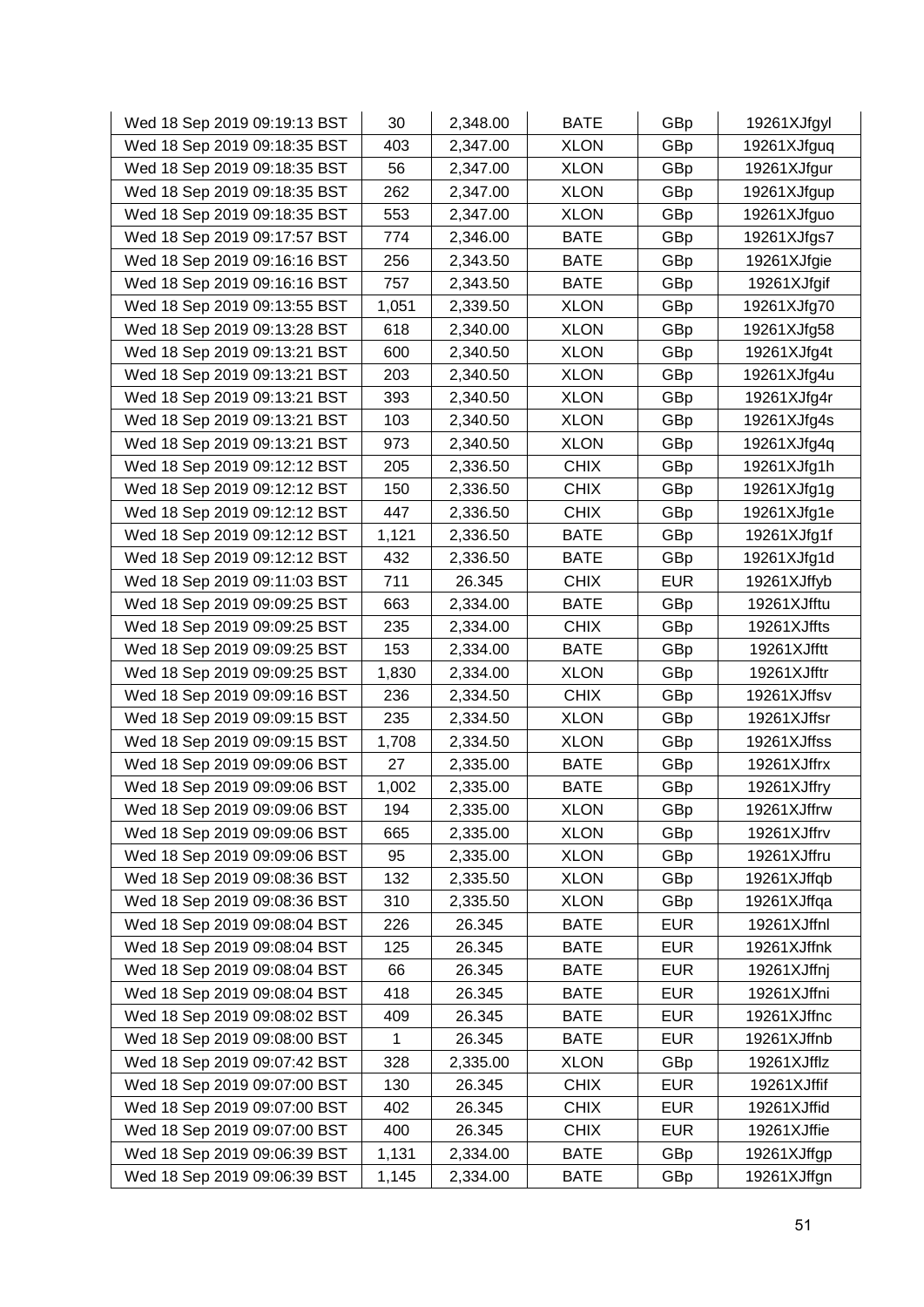| Wed 18 Sep 2019 09:06:39 BST | 237   | 2,334.00 | <b>CHIX</b> | GBp        | 19261XJffgq |
|------------------------------|-------|----------|-------------|------------|-------------|
| Wed 18 Sep 2019 09:06:39 BST | 677   | 2,334.00 | <b>CHIX</b> | GBp        | 19261XJffgr |
| Wed 18 Sep 2019 09:06:39 BST | 340   | 2,334.00 | <b>CHIX</b> | GBp        | 19261XJffgo |
| Wed 18 Sep 2019 09:06:39 BST | 247   | 2,334.00 | <b>XLON</b> | GBp        | 19261XJffgm |
| Wed 18 Sep 2019 09:06:26 BST | 1,369 | 2,334.50 | <b>BATE</b> | GBp        | 19261XJfffp |
| Wed 18 Sep 2019 09:06:26 BST | 93    | 2,334.50 | <b>BATE</b> | GBp        | 19261XJfffo |
| Wed 18 Sep 2019 09:06:26 BST | 18    | 2,334.50 | <b>BATE</b> | GBp        | 19261XJfffn |
| Wed 18 Sep 2019 09:06:26 BST | 126   | 2,334.50 | <b>BATE</b> | GBp        | 19261XJfffm |
| Wed 18 Sep 2019 09:06:26 BST | 16    | 2,334.50 | <b>XLON</b> | GBp        | 19261XJfffl |
| Wed 18 Sep 2019 09:05:35 BST | 65    | 2,334.50 | <b>XLON</b> | GBp        | 19261XJffa6 |
| Wed 18 Sep 2019 09:05:35 BST | 463   | 2,334.50 | <b>XLON</b> | GBp        | 19261XJffa7 |
| Wed 18 Sep 2019 09:03:15 BST | 328   | 2,334.00 | <b>BATE</b> | GBp        | 19261XJfewv |
| Wed 18 Sep 2019 09:03:15 BST | 241   | 2,334.00 | <b>CHIX</b> | GBp        | 19261XJfewx |
| Wed 18 Sep 2019 09:03:15 BST | 941   | 2,334.00 | <b>XLON</b> | GBp        | 19261XJfeww |
| Wed 18 Sep 2019 09:03:01 BST | 234   | 2,334.50 | <b>CHIX</b> | GBp        | 19261XJfevw |
| Wed 18 Sep 2019 09:03:01 BST | 124   | 2,334.50 | <b>BATE</b> | GBp        | 19261XJfevx |
| Wed 18 Sep 2019 09:03:01 BST | 644   | 2,334.50 | <b>BATE</b> | GBp        | 19261XJfevy |
| Wed 18 Sep 2019 09:03:01 BST | 125   | 2,334.50 | <b>XLON</b> | GBp        | 19261XJfevt |
| Wed 18 Sep 2019 09:03:01 BST | 363   | 2,334.50 | <b>XLON</b> | GBp        | 19261XJfevu |
| Wed 18 Sep 2019 09:03:01 BST | 446   | 2,334.50 | <b>XLON</b> | GBp        | 19261XJfevv |
| Wed 18 Sep 2019 09:03:00 BST | 1,896 | 2,335.00 | <b>XLON</b> | GBp        | 19261XJfevl |
| Wed 18 Sep 2019 09:01:45 BST | 249   | 2,334.50 | <b>BATE</b> | GBp        | 19261XJfeos |
| Wed 18 Sep 2019 09:01:42 BST | 1,251 | 2,335.00 | <b>XLON</b> | GBp        | 19261XJfeop |
| Wed 18 Sep 2019 09:01:17 BST | 251   | 2,335.50 | <b>BATE</b> | GBp        | 19261XJfend |
| Wed 18 Sep 2019 09:01:17 BST | 1,497 | 2,335.50 | <b>BATE</b> | GBp        | 19261XJfene |
| Wed 18 Sep 2019 09:01:17 BST | 821   | 2,335.50 | <b>BATE</b> | GBp        | 19261XJfenc |
| Wed 18 Sep 2019 09:01:17 BST | 235   | 2,335.50 | <b>CHIX</b> | GBp        | 19261XJfenb |
| Wed 18 Sep 2019 09:01:17 BST | 3     | 2,335.50 | <b>BATE</b> | GBp        | 19261XJfena |
| Wed 18 Sep 2019 09:01:17 BST | 46    | 2,335.50 | <b>XLON</b> | GBp        | 19261XJfen9 |
| Wed 18 Sep 2019 09:01:17 BST | 573   | 2,335.50 | <b>XLON</b> | GBp        | 19261XJfen7 |
| Wed 18 Sep 2019 09:01:17 BST | 190   | 2,335.50 | <b>XLON</b> | GBp        | 19261XJfen8 |
| Wed 18 Sep 2019 09:00:40 BST | 10    | 2,336.00 | <b>XLON</b> | GBp        | 19261XJfelm |
| Wed 18 Sep 2019 09:00:29 BST | 16    | 2,336.00 | <b>XLON</b> | GBp        | 19261XJfel2 |
| Wed 18 Sep 2019 09:00:29 BST | 388   | 2,336.00 | <b>XLON</b> | GBp        | 19261XJfel1 |
| Wed 18 Sep 2019 09:00:05 BST | 38    | 26.360   | <b>BATE</b> | <b>EUR</b> | 19261XJfej8 |
| Wed 18 Sep 2019 09:00:05 BST | 13    | 26.360   | <b>BATE</b> | <b>EUR</b> | 19261XJfej7 |
| Wed 18 Sep 2019 09:00:05 BST | 89    | 26.360   | <b>BATE</b> | <b>EUR</b> | 19261XJfej5 |
| Wed 18 Sep 2019 09:00:05 BST | 29    | 26.360   | <b>BATE</b> | <b>EUR</b> | 19261XJfej3 |
| Wed 18 Sep 2019 09:00:05 BST | 267   | 26.360   | <b>BATE</b> | <b>EUR</b> | 19261XJfej1 |
| Wed 18 Sep 2019 09:00:05 BST | 17    | 26.360   | <b>BATE</b> | <b>EUR</b> | 19261XJfej6 |
| Wed 18 Sep 2019 09:00:05 BST | 31    | 26.360   | <b>BATE</b> | <b>EUR</b> | 19261XJfej4 |
| Wed 18 Sep 2019 09:00:05 BST | 151   | 26.360   | <b>BATE</b> | <b>EUR</b> | 19261XJfej2 |
| Wed 18 Sep 2019 09:00:05 BST | 118   | 26.360   | <b>BATE</b> | <b>EUR</b> | 19261XJfej0 |
| Wed 18 Sep 2019 09:00:05 BST | 22    | 26.360   | <b>BATE</b> | <b>EUR</b> | 19261XJfeiz |
| Wed 18 Sep 2019 09:00:05 BST | 38    | 26.360   | <b>BATE</b> | <b>EUR</b> | 19261XJfeiy |
| Wed 18 Sep 2019 09:00:05 BST | 20    | 26.360   | <b>BATE</b> | <b>EUR</b> | 19261XJfeiw |
| Wed 18 Sep 2019 09:00:05 BST | 62    | 26.360   | <b>BATE</b> | <b>EUR</b> | 19261XJfeiu |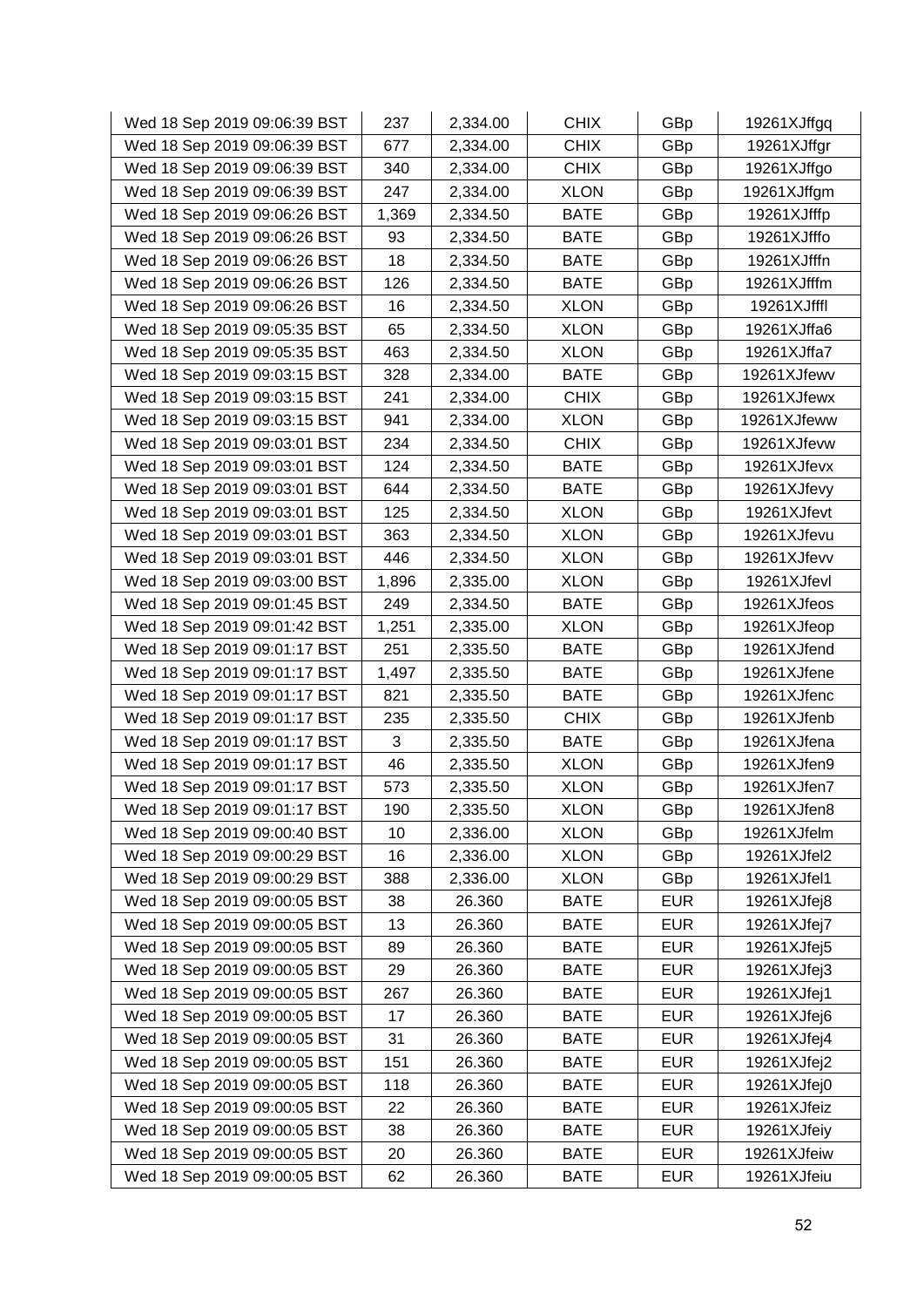| Wed 18 Sep 2019 09:00:05 BST | 9     | 26.360   | <b>BATE</b> | <b>EUR</b> | 19261XJfeit |
|------------------------------|-------|----------|-------------|------------|-------------|
| Wed 18 Sep 2019 09:00:05 BST | 11    | 26.360   | <b>BATE</b> | <b>EUR</b> | 19261XJfeix |
| Wed 18 Sep 2019 09:00:05 BST | 142   | 26.360   | <b>BATE</b> | <b>EUR</b> | 19261XJfeir |
| Wed 18 Sep 2019 09:00:05 BST | 13    | 26.360   | <b>BATE</b> | <b>EUR</b> | 19261XJfeiv |
| Wed 18 Sep 2019 09:00:05 BST | 4     | 26.360   | <b>BATE</b> | <b>EUR</b> | 19261XJfeis |
| Wed 18 Sep 2019 09:00:05 BST | 408   | 26.360   | <b>BATE</b> | <b>EUR</b> | 19261XJfeiq |
| Wed 18 Sep 2019 09:00:05 BST | 446   | 26.360   | <b>CHIX</b> | <b>EUR</b> | 19261XJfeil |
| Wed 18 Sep 2019 09:00:05 BST | 8     | 26.360   | <b>CHIX</b> | <b>EUR</b> | 19261XJfeik |
| Wed 18 Sep 2019 09:00:05 BST | 10    | 26.360   | <b>CHIX</b> | <b>EUR</b> | 19261XJfeij |
| Wed 18 Sep 2019 08:57:36 BST | 95    | 2,335.50 | <b>BATE</b> | GBp        | 19261XJfea7 |
| Wed 18 Sep 2019 08:57:13 BST | 248   | 2,334.00 | <b>XLON</b> | GBp        | 19261XJfe6v |
| Wed 18 Sep 2019 08:57:13 BST | 80    | 2,334.00 | <b>XLON</b> | GBp        | 19261XJfe6w |
| Wed 18 Sep 2019 08:57:13 BST | 133   | 2,334.00 | <b>BATE</b> | GBp        | 19261XJfe6x |
| Wed 18 Sep 2019 08:56:25 BST | 119   | 2,335.00 | <b>XLON</b> | GBp        | 19261XJfe4o |
| Wed 18 Sep 2019 08:56:22 BST | 48    | 2,335.50 | <b>BATE</b> | GBp        | 19261XJfe4l |
| Wed 18 Sep 2019 08:56:22 BST | 241   | 2,335.50 | <b>CHIX</b> | GBp        | 19261XJfe4j |
| Wed 18 Sep 2019 08:56:22 BST | 200   | 2,335.50 | <b>BATE</b> | GBp        | 19261XJfe4k |
| Wed 18 Sep 2019 08:56:21 BST | 174   | 2,336.00 | <b>CHIX</b> | GBp        | 19261XJfe4g |
| Wed 18 Sep 2019 08:56:21 BST | 580   | 2,336.00 | <b>CHIX</b> | GBp        | 19261XJfe4i |
| Wed 18 Sep 2019 08:56:21 BST | 188   | 2,336.00 | <b>BATE</b> | GBp        | 19261XJfe4f |
| Wed 18 Sep 2019 08:56:21 BST | 72    | 2,336.00 | <b>BATE</b> | GBp        | 19261XJfe4h |
| Wed 18 Sep 2019 08:56:21 BST | 669   | 2,336.00 | <b>XLON</b> | GBp        | 19261XJfe4d |
| Wed 18 Sep 2019 08:56:21 BST | 1,947 | 2,336.00 | <b>XLON</b> | GBp        | 19261XJfe4e |
| Wed 18 Sep 2019 08:56:21 BST | 52    | 2,336.00 | <b>BATE</b> | GBp        | 19261XJfe4c |
| Wed 18 Sep 2019 08:56:21 BST | 60    | 2,336.50 | <b>CHIX</b> | GBp        | 19261XJfe4a |
| Wed 18 Sep 2019 08:56:21 BST | 374   | 2,336.50 | <b>BATE</b> | GBp        | 19261XJfe4b |
| Wed 18 Sep 2019 08:56:11 BST | 311   | 2,337.00 | <b>XLON</b> | GBp        | 19261XJfe3t |
| Wed 18 Sep 2019 08:56:11 BST | 372   | 2,337.00 | <b>BATE</b> | GBp        | 19261XJfe3u |
| Wed 18 Sep 2019 08:55:05 BST | 3,098 | 2,338.00 | <b>XLON</b> | GBp        | 19261XJfe0d |
| Wed 18 Sep 2019 08:55:05 BST | 242   | 2,338.00 | <b>BATE</b> | GBp        | 19261XJfe0e |
| Wed 18 Sep 2019 08:55:05 BST | 479   | 2,338.00 | <b>CHIX</b> | GBp        | 19261XJfe0f |
| Wed 18 Sep 2019 08:55:05 BST | 203   | 2,338.00 | <b>CHIX</b> | GBp        | 19261XJfe0g |
| Wed 18 Sep 2019 08:53:56 BST | 1,158 | 2,337.00 | <b>BATE</b> | GBp        | 19261XJfdvt |
| Wed 18 Sep 2019 08:53:56 BST | 257   | 2,337.00 | <b>XLON</b> | GBp        | 19261XJfdvu |
| Wed 18 Sep 2019 08:53:56 BST | 115   | 2,337.00 | <b>XLON</b> | GBp        | 19261XJfdvs |
| Wed 18 Sep 2019 08:53:02 BST | 384   | 2,337.50 | <b>CHIX</b> | GBp        | 19261XJfdrv |
| Wed 18 Sep 2019 08:53:02 BST | 718   | 2,337.50 | <b>BATE</b> | GBp        | 19261XJfdrw |
| Wed 18 Sep 2019 08:53:02 BST | 576   | 2,337.50 | <b>XLON</b> | GBp        | 19261XJfdru |
| Wed 18 Sep 2019 08:53:02 BST | 661   | 2,337.50 | <b>XLON</b> | GBp        | 19261XJfdrt |
| Wed 18 Sep 2019 08:51:26 BST | 274   | 2,337.50 | <b>XLON</b> | GBp        | 19261XJfdmz |
| Wed 18 Sep 2019 08:51:26 BST | 237   | 2,337.50 | <b>CHIX</b> | GBp        | 19261XJfdn1 |
| Wed 18 Sep 2019 08:51:26 BST | 198   | 2,337.50 | <b>CHIX</b> | GBp        | 19261XJfdn0 |
| Wed 18 Sep 2019 08:51:15 BST | 1,115 | 2,338.50 | <b>BATE</b> | GBp        | 19261XJfdly |
| Wed 18 Sep 2019 08:51:15 BST | 293   | 2,338.50 | <b>CHIX</b> | GBp        | 19261XJfdm0 |
| Wed 18 Sep 2019 08:51:15 BST | 496   | 2,338.50 | <b>XLON</b> | GBp        | 19261XJfdlz |
| Wed 18 Sep 2019 08:51:15 BST | 19    | 26.395   | <b>CHIX</b> | <b>EUR</b> | 19261XJfdm1 |
| Wed 18 Sep 2019 08:51:00 BST | 180   | 26.395   | <b>CHIX</b> | <b>EUR</b> | 19261XJfdku |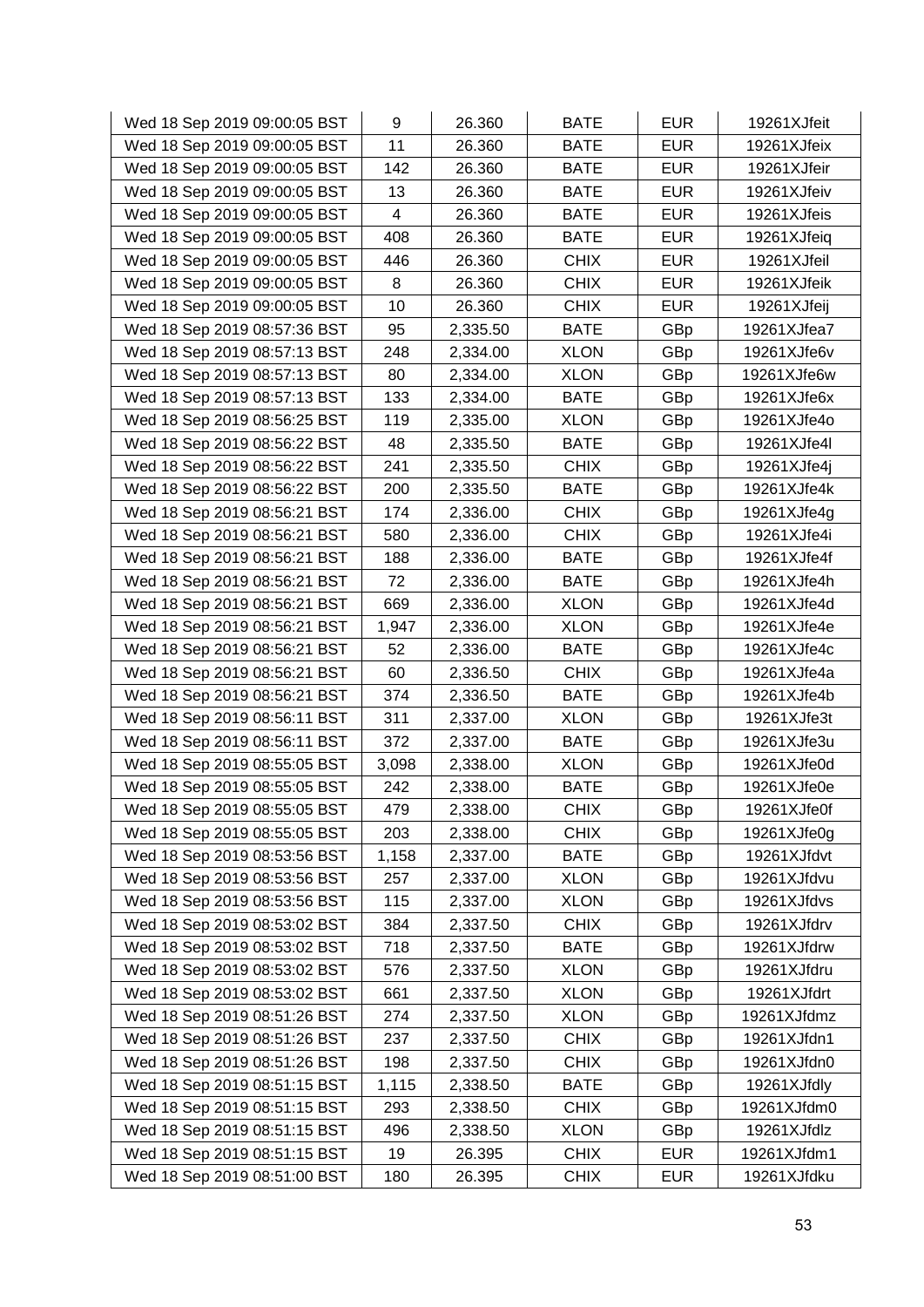| Wed 18 Sep 2019 08:51:00 BST | 430   | 26.395   | <b>CHIX</b> | <b>EUR</b> | 19261XJfdks |
|------------------------------|-------|----------|-------------|------------|-------------|
| Wed 18 Sep 2019 08:51:00 BST | 300   | 26.395   | <b>CHIX</b> | <b>EUR</b> | 19261XJfdkt |
| Wed 18 Sep 2019 08:50:55 BST | 861   | 2,339.00 | <b>XLON</b> | GBp        | 19261XJfdjt |
| Wed 18 Sep 2019 08:50:41 BST | 355   | 2,339.50 | <b>XLON</b> | GBp        | 19261XJfdie |
| Wed 18 Sep 2019 08:49:38 BST | 82    | 2,339.00 | <b>XLON</b> | GBp        | 19261XJfdg4 |
| Wed 18 Sep 2019 08:49:38 BST | 243   | 2,339.00 | <b>XLON</b> | GBp        | 19261XJfdg3 |
| Wed 18 Sep 2019 08:49:35 BST | 819   | 2,339.50 | <b>XLON</b> | GBp        | 19261XJfdfx |
| Wed 18 Sep 2019 08:49:22 BST | 1     | 2,340.00 | <b>XLON</b> | GBp        | 19261XJfdfj |
| Wed 18 Sep 2019 08:49:22 BST | 139   | 2,340.00 | <b>XLON</b> | GBp        | 19261XJfdfi |
| Wed 18 Sep 2019 08:47:36 BST | 250   | 2,337.50 | <b>BATE</b> | GBp        | 19261XJfdca |
| Wed 18 Sep 2019 08:47:36 BST | 251   | 2,337.50 | <b>CHIX</b> | GBp        | 19261XJfdcb |
| Wed 18 Sep 2019 08:47:36 BST | 968   | 2,337.50 | <b>XLON</b> | GBp        | 19261XJfdc8 |
| Wed 18 Sep 2019 08:47:36 BST | 1,221 | 2,337.50 | <b>XLON</b> | GBp        | 19261XJfdc9 |
| Wed 18 Sep 2019 08:47:13 BST | 174   | 2,338.00 | <b>XLON</b> | GBp        | 19261XJfdbu |
| Wed 18 Sep 2019 08:46:19 BST | 115   | 2,340.00 | <b>BATE</b> | GBp        | 19261XJfd8w |
| Wed 18 Sep 2019 08:46:19 BST | 82    | 2,340.00 | <b>BATE</b> | GBp        | 19261XJfd8v |
| Wed 18 Sep 2019 08:46:15 BST | 89    | 2,340.00 | <b>CHIX</b> | GBp        | 19261XJfd8c |
| Wed 18 Sep 2019 08:45:44 BST | 150   | 2,339.50 | <b>BATE</b> | GBp        | 19261XJfd6z |
| Wed 18 Sep 2019 08:45:44 BST | 225   | 2,339.50 | <b>BATE</b> | GBp        | 19261XJfd70 |
| Wed 18 Sep 2019 08:45:44 BST | 1,099 | 2,340.00 | <b>BATE</b> | GBp        | 19261XJfd6x |
| Wed 18 Sep 2019 08:45:44 BST | 238   | 2,340.00 | <b>CHIX</b> | GBp        | 19261XJfd6w |
| Wed 18 Sep 2019 08:45:44 BST | 725   | 2,340.00 | <b>XLON</b> | GBp        | 19261XJfd6y |
| Wed 18 Sep 2019 08:45:44 BST | 46    | 2,340.00 | <b>XLON</b> | GBp        | 19261XJfd6u |
| Wed 18 Sep 2019 08:45:44 BST | 3,271 | 2,340.00 | <b>XLON</b> | GBp        | 19261XJfd6v |
| Wed 18 Sep 2019 08:44:43 BST | 382   | 26.410   | <b>CHIX</b> | <b>EUR</b> | 19261XJfd4k |
| Wed 18 Sep 2019 08:44:43 BST | 248   | 26.410   | <b>BATE</b> | <b>EUR</b> | 19261XJfd4l |
| Wed 18 Sep 2019 08:44:43 BST | 702   | 26.410   | <b>BATE</b> | <b>EUR</b> | 19261XJfd4j |
| Wed 18 Sep 2019 08:44:43 BST | 2,041 | 2,340.50 | <b>XLON</b> | GBp        | 19261XJfd4h |
| Wed 18 Sep 2019 08:44:43 BST | 73    | 2,340.50 | <b>XLON</b> | GBp        | 19261XJfd4i |
| Wed 18 Sep 2019 08:44:32 BST | 188   | 2,340.50 | <b>BATE</b> | GBp        | 19261XJfd41 |
| Wed 18 Sep 2019 08:44:11 BST | 431   | 26.415   | <b>BATE</b> | <b>EUR</b> | 19261XJfd3b |
| Wed 18 Sep 2019 08:44:00 BST | 314   | 26.410   | <b>CHIX</b> | <b>EUR</b> | 19261XJfd2g |
| Wed 18 Sep 2019 08:44:00 BST | 533   | 26.410   | <b>BATE</b> | <b>EUR</b> | 19261XJfd2h |
| Wed 18 Sep 2019 08:42:40 BST | 309   | 2,340.50 | <b>XLON</b> | GBp        | 19261XJfcta |
| Wed 18 Sep 2019 08:42:40 BST | 251   | 2,340.50 | <b>XLON</b> | GBp        | 19261XJfctc |
| Wed 18 Sep 2019 08:42:40 BST | 222   | 2,340.50 | <b>BATE</b> | GBp        | 19261XJfctd |
| Wed 18 Sep 2019 08:41:18 BST | 595   | 2,340.00 | <b>XLON</b> | GBp        | 19261XJfcr7 |
| Wed 18 Sep 2019 08:41:08 BST | 403   | 2,340.50 | <b>XLON</b> | GBp        | 19261XJfcqq |
| Wed 18 Sep 2019 08:41:08 BST | 255   | 2,340.50 | <b>XLON</b> | GBp        | 19261XJfcqr |
| Wed 18 Sep 2019 08:41:08 BST | 463   | 2,340.50 | <b>CHIX</b> | GBp        | 19261XJfcqu |
| Wed 18 Sep 2019 08:41:08 BST | 204   | 2,340.50 | <b>BATE</b> | GBp        | 19261XJfcqs |
| Wed 18 Sep 2019 08:38:40 BST | 541   | 2,339.50 | <b>XLON</b> | GBp        | 19261XJfckp |
| Wed 18 Sep 2019 08:38:25 BST | 1,851 | 2,340.00 | <b>XLON</b> | GBp        | 19261XJfcjg |
| Wed 18 Sep 2019 08:38:25 BST | 1,575 | 2,340.00 | <b>XLON</b> | GBp        | 19261XJfcje |
| Wed 18 Sep 2019 08:38:25 BST | 305   | 2,340.00 | <b>XLON</b> | GBp        | 19261XJfcjb |
| Wed 18 Sep 2019 08:38:25 BST | 72    | 2,340.00 | <b>XLON</b> | GBp        | 19261XJfcj7 |
| Wed 18 Sep 2019 08:38:25 BST | 100   | 2,340.00 | <b>XLON</b> | GBp        | 19261XJfcj8 |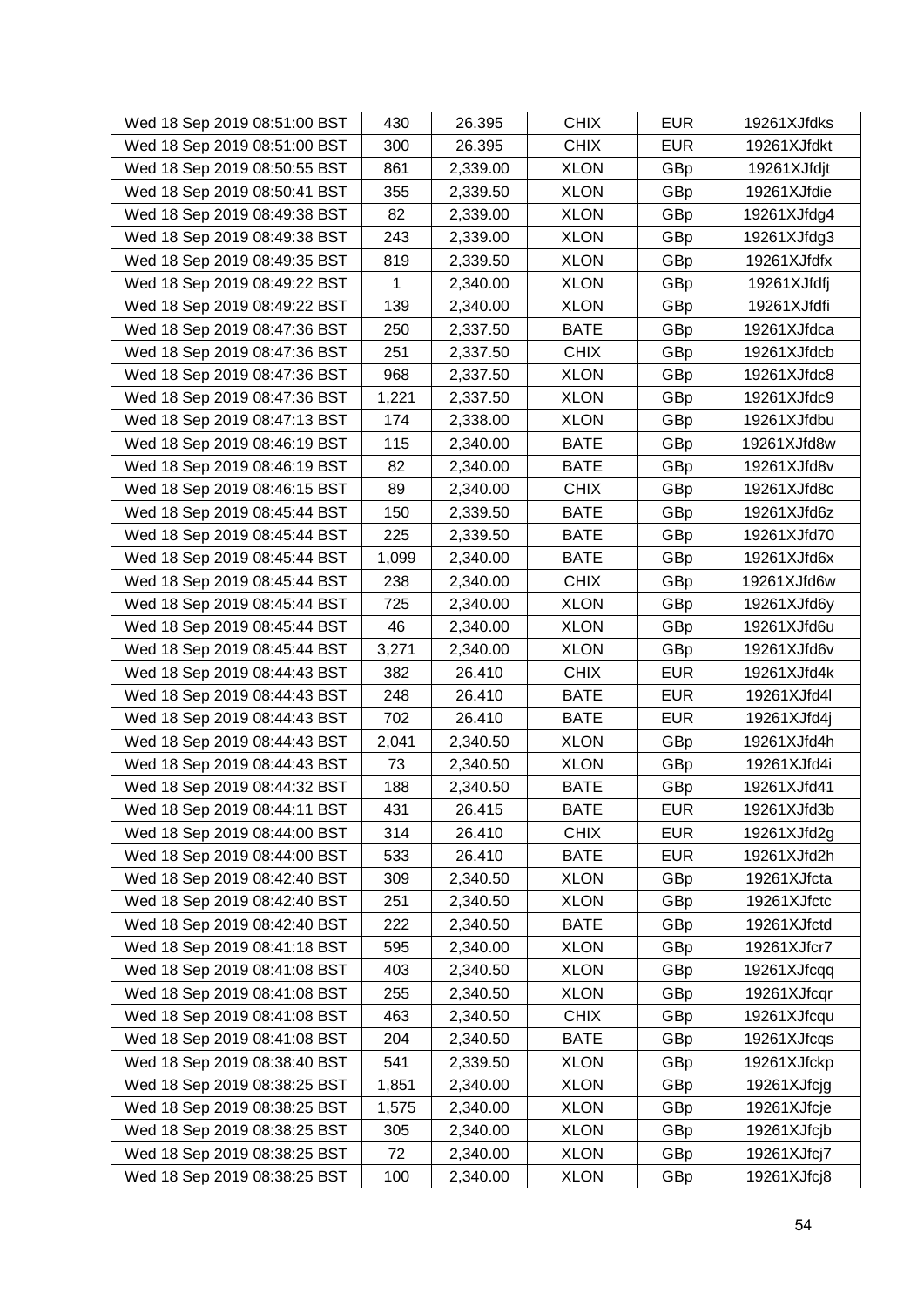| Wed 18 Sep 2019 08:38:25 BST | 253            | 2,340.00 | <b>BATE</b> | GBp        | 19261XJfcjc |
|------------------------------|----------------|----------|-------------|------------|-------------|
| Wed 18 Sep 2019 08:38:25 BST | 536            | 2,340.00 | <b>BATE</b> | GBp        | 19261XJfcj9 |
| Wed 18 Sep 2019 08:38:25 BST | 167            | 2,340.00 | <b>CHIX</b> | GBp        | 19261XJfcjf |
| Wed 18 Sep 2019 08:38:25 BST | 411            | 2,340.00 | <b>CHIX</b> | GBp        | 19261XJfcjd |
| Wed 18 Sep 2019 08:36:55 BST | 228            | 2,340.00 | <b>BATE</b> | GBp        | 19261XJfcf8 |
| Wed 18 Sep 2019 08:36:55 BST | 2,253          | 2,340.00 | <b>XLON</b> | GBp        | 19261XJfcf7 |
| Wed 18 Sep 2019 08:36:39 BST | 249            | 2,340.50 | <b>BATE</b> | GBp        | 19261XJfcep |
| Wed 18 Sep 2019 08:36:39 BST | 26             | 2,340.50 | <b>XLON</b> | GBp        | 19261XJfcen |
| Wed 18 Sep 2019 08:36:39 BST | 475            | 2,340.50 | <b>XLON</b> | GBp        | 19261XJfceo |
| Wed 18 Sep 2019 08:36:28 BST | 358            | 2,341.00 | <b>CHIX</b> | GBp        | 19261XJfcef |
| Wed 18 Sep 2019 08:36:28 BST | 616            | 2,341.00 | <b>XLON</b> | GBp        | 19261XJfcee |
| Wed 18 Sep 2019 08:36:28 BST | 71             | 2,341.00 | <b>XLON</b> | GBp        | 19261XJfcec |
| Wed 18 Sep 2019 08:36:28 BST | 127            | 2,341.00 | <b>XLON</b> | GBp        | 19261XJfced |
| Wed 18 Sep 2019 08:35:58 BST | 382            | 2,341.50 | <b>BATE</b> | GBp        | 19261XJfcc4 |
| Wed 18 Sep 2019 08:35:58 BST | 1,228          | 2,341.50 | <b>CHIX</b> | GBp        | 19261XJfcc2 |
| Wed 18 Sep 2019 08:35:58 BST | 242            | 2,341.50 | <b>XLON</b> | GBp        | 19261XJfcc3 |
| Wed 18 Sep 2019 08:35:58 BST | 816            | 2,341.50 | <b>XLON</b> | GBp        | 19261XJfcc1 |
| Wed 18 Sep 2019 08:35:13 BST | 453            | 26.410   | <b>CHIX</b> | <b>EUR</b> | 19261XJfca8 |
| Wed 18 Sep 2019 08:35:13 BST | 486            | 26.410   | <b>CHIX</b> | <b>EUR</b> | 19261XJfca7 |
| Wed 18 Sep 2019 08:35:05 BST | 1,068          | 2,341.50 | <b>XLON</b> | GBp        | 19261XJfc9v |
| Wed 18 Sep 2019 08:34:37 BST | 59             | 2,341.50 | <b>BATE</b> | GBp        | 19261XJfc99 |
| Wed 18 Sep 2019 08:34:00 BST | 285            | 2,341.50 | <b>XLON</b> | GBp        | 19261XJfc8e |
| Wed 18 Sep 2019 08:34:00 BST | 313            | 2,341.50 | <b>XLON</b> | GBp        | 19261XJfc8d |
| Wed 18 Sep 2019 08:34:00 BST | 645            | 2,341.50 | <b>XLON</b> | GBp        | 19261XJfc8c |
| Wed 18 Sep 2019 08:32:35 BST | 122            | 2,341.00 | <b>CHIX</b> | GBp        | 19261XJfc4u |
| Wed 18 Sep 2019 08:31:53 BST | $\overline{2}$ | 2,341.50 | <b>BATE</b> | GBp        | 19261XJfc2l |
| Wed 18 Sep 2019 08:31:53 BST | 67             | 2,341.50 | <b>BATE</b> | GBp        | 19261XJfc2k |
| Wed 18 Sep 2019 08:31:53 BST | 55             | 2,341.50 | <b>BATE</b> | GBp        | 19261XJfc2j |
| Wed 18 Sep 2019 08:31:53 BST | 132            | 2,341.50 | <b>BATE</b> | GBp        | 19261XJfc2i |
| Wed 18 Sep 2019 08:31:53 BST | 403            | 2,341.50 | <b>XLON</b> | GBp        | 19261XJfc2h |
| Wed 18 Sep 2019 08:31:52 BST | 286            | 2,342.00 | <b>XLON</b> | GBp        | 19261XJfc2c |
| Wed 18 Sep 2019 08:31:52 BST | 268            | 2,342.00 | <b>XLON</b> | GBp        | 19261XJfc2b |
| Wed 18 Sep 2019 08:31:31 BST | 1,166          | 2,342.50 | <b>BATE</b> | GBp        | 19261XJfc1b |
| Wed 18 Sep 2019 08:31:31 BST | 328            | 2,342.50 | <b>CHIX</b> | GBp        | 19261XJfc1c |
| Wed 18 Sep 2019 08:31:31 BST | 1,445          | 2,342.50 | <b>XLON</b> | GBp        | 19261XJfc19 |
| Wed 18 Sep 2019 08:30:17 BST | 181            | 2,342.00 | <b>XLON</b> | GBp        | 19261XJfbz2 |
| Wed 18 Sep 2019 08:30:17 BST | 301            | 26.415   | <b>CHIX</b> | <b>EUR</b> | 19261XJfbz1 |
| Wed 18 Sep 2019 08:29:40 BST | 1,235          | 2,341.00 | <b>XLON</b> | GBp        | 19261XJfbxs |
| Wed 18 Sep 2019 08:29:33 BST | 421            | 2,341.00 | <b>XLON</b> | GBp        | 19261XJfbx9 |
| Wed 18 Sep 2019 08:29:33 BST | 792            | 2,341.00 | <b>XLON</b> | GBp        | 19261XJfbx8 |
| Wed 18 Sep 2019 08:29:33 BST | 927            | 2,341.00 | <b>XLON</b> | GBp        | 19261XJfbxa |
| Wed 18 Sep 2019 08:29:33 BST | 237            | 2,341.00 | <b>BATE</b> | GBp        | 19261XJfbx7 |
| Wed 18 Sep 2019 08:29:05 BST | 710            | 26.400   | <b>CHIX</b> | <b>EUR</b> | 19261XJfbwl |
| Wed 18 Sep 2019 08:29:00 BST | 666            | 26.400   | <b>BATE</b> | <b>EUR</b> | 19261XJfbwf |
| Wed 18 Sep 2019 08:29:00 BST | 767            | 26.400   | <b>BATE</b> | <b>EUR</b> | 19261XJfbwg |
| Wed 18 Sep 2019 08:29:00 BST | 444            | 26.400   | <b>BATE</b> | <b>EUR</b> | 19261XJfbwe |
| Wed 18 Sep 2019 08:28:34 BST | 350            | 2,342.00 | <b>XLON</b> | GBp        | 19261XJfbvp |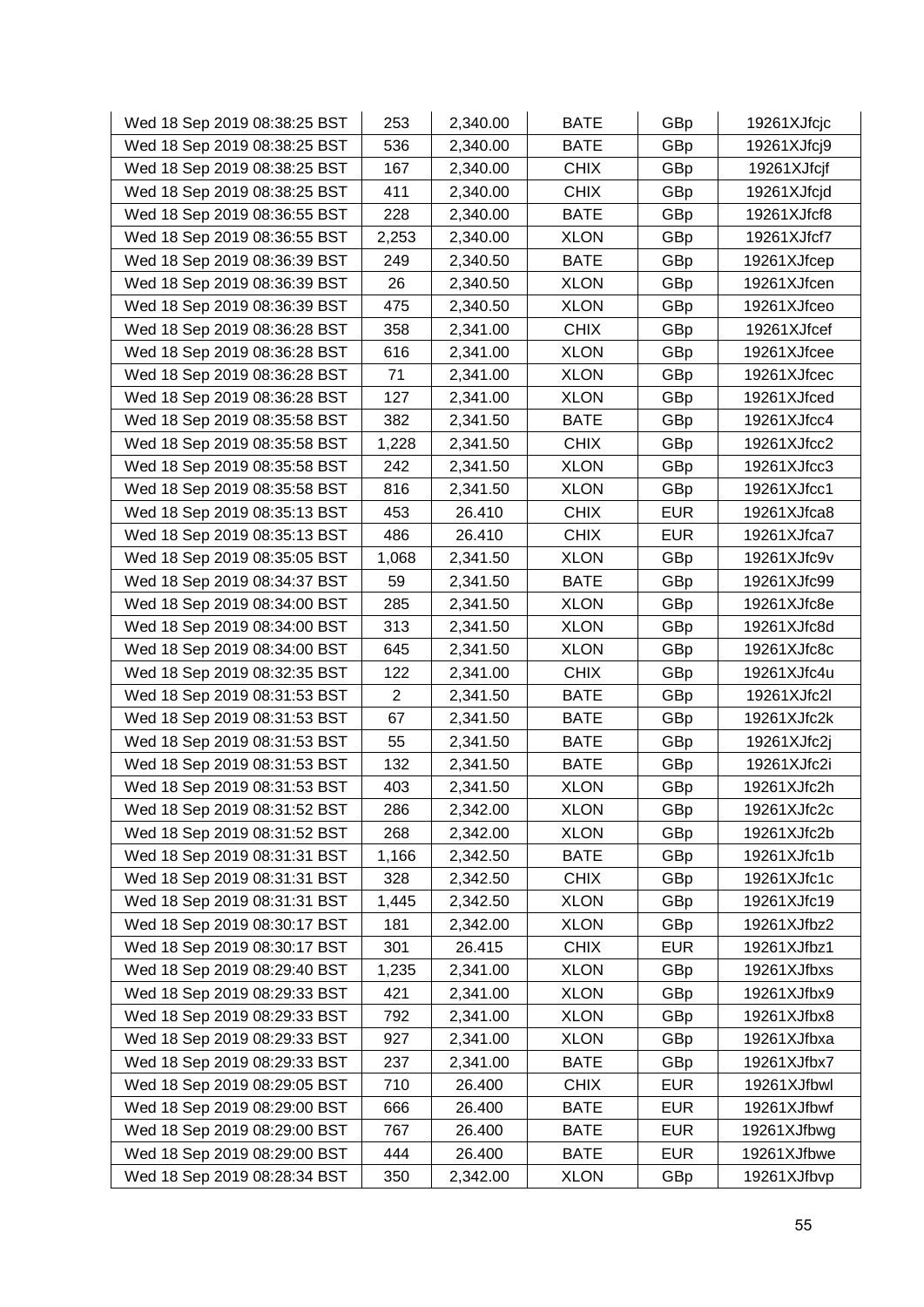| Wed 18 Sep 2019 08:28:32 BST | 165   | 2,342.50 | <b>XLON</b> | GBp        | 19261XJfbvk |
|------------------------------|-------|----------|-------------|------------|-------------|
| Wed 18 Sep 2019 08:28:32 BST | 661   | 2,342.50 | <b>XLON</b> | GBp        | 19261XJfbvm |
| Wed 18 Sep 2019 08:28:32 BST | 122   | 2,342.50 | <b>CHIX</b> | GBp        | 19261XJfbvl |
| Wed 18 Sep 2019 08:28:32 BST | 1,127 | 2,342.50 | <b>CHIX</b> | GBp        | 19261XJfbvn |
| Wed 18 Sep 2019 08:28:29 BST | 18    | 2,342.50 | <b>CHIX</b> | GBp        | 19261XJfbvj |
| Wed 18 Sep 2019 08:28:23 BST | 156   | 2,343.00 | <b>CHIX</b> | GBp        | 19261XJfbvb |
| Wed 18 Sep 2019 08:28:23 BST | 429   | 2,343.00 | <b>CHIX</b> | GBp        | 19261XJfbva |
| Wed 18 Sep 2019 08:28:23 BST | 122   | 2,343.00 | <b>XLON</b> | GBp        | 19261XJfbv9 |
| Wed 18 Sep 2019 08:27:25 BST | 820   | 2,342.50 | <b>XLON</b> | GBp        | 19261XJfbt0 |
| Wed 18 Sep 2019 08:27:25 BST | 80    | 2,342.50 | <b>XLON</b> | GBp        | 19261XJfbsz |
| Wed 18 Sep 2019 08:27:25 BST | 500   | 2,342.50 | <b>XLON</b> | GBp        | 19261XJfbsy |
| Wed 18 Sep 2019 08:27:19 BST | 33    | 2,342.50 | <b>XLON</b> | GBp        | 19261XJfbst |
| Wed 18 Sep 2019 08:27:11 BST | 26    | 2,342.50 | <b>XLON</b> | GBp        | 19261XJfbsm |
| Wed 18 Sep 2019 08:27:04 BST | 70    | 2,342.50 | <b>XLON</b> | GBp        | 19261XJfbsh |
| Wed 18 Sep 2019 08:27:04 BST | 60    | 2,342.50 | <b>XLON</b> | GBp        | 19261XJfbsd |
| Wed 18 Sep 2019 08:27:04 BST | 521   | 2,342.50 | <b>XLON</b> | GBp        | 19261XJfbsg |
| Wed 18 Sep 2019 08:27:04 BST | 281   | 2,342.50 | <b>XLON</b> | GBp        | 19261XJfbsf |
| Wed 18 Sep 2019 08:27:04 BST | 221   | 2,342.50 | <b>XLON</b> | GBp        | 19261XJfbse |
| Wed 18 Sep 2019 08:27:04 BST | 70    | 2,342.50 | <b>XLON</b> | GBp        | 19261XJfbsc |
| Wed 18 Sep 2019 08:27:04 BST | 87    | 2,342.50 | <b>XLON</b> | GBp        | 19261XJfbsa |
| Wed 18 Sep 2019 08:27:04 BST | 208   | 2,342.50 | <b>CHIX</b> | GBp        | 19261XJfbsb |
| Wed 18 Sep 2019 08:26:32 BST | 494   | 2,343.00 | <b>XLON</b> | GBp        | 19261XJfbqn |
| Wed 18 Sep 2019 08:26:32 BST | 276   | 2,343.00 | <b>XLON</b> | GBp        | 19261XJfbqo |
| Wed 18 Sep 2019 08:26:32 BST | 493   | 2,343.00 | <b>XLON</b> | GBp        | 19261XJfbqm |
| Wed 18 Sep 2019 08:26:32 BST | 7     | 2,343.00 | <b>XLON</b> | GBp        | 19261XJfbql |
| Wed 18 Sep 2019 08:26:32 BST | 1,597 | 2,343.00 | <b>XLON</b> | GBp        | 19261XJfbqk |
| Wed 18 Sep 2019 08:26:32 BST | 83    | 2,343.00 | <b>XLON</b> | GBp        | 19261XJfbqg |
| Wed 18 Sep 2019 08:26:32 BST | 138   | 2,343.00 | <b>XLON</b> | GBp        | 19261XJfbqi |
| Wed 18 Sep 2019 08:26:32 BST | 1,283 | 2,343.00 | <b>BATE</b> | GBp        | 19261XJfbqp |
| Wed 18 Sep 2019 08:26:18 BST | 238   | 2,343.50 | <b>XLON</b> | GBp        | 19261XJfbq2 |
| Wed 18 Sep 2019 08:26:18 BST | 491   | 2,343.50 | <b>BATE</b> | GBp        | 19261XJfbq3 |
| Wed 18 Sep 2019 08:26:18 BST | 393   | 2,343.50 | <b>XLON</b> | GBp        | 19261XJfbq1 |
| Wed 18 Sep 2019 08:26:10 BST | 51    | 2,343.00 | <b>XLON</b> | GBp        | 19261XJfbpl |
| Wed 18 Sep 2019 08:26:04 BST | 204   | 2,343.00 | <b>XLON</b> | GBp        | 19261XJfbp2 |
| Wed 18 Sep 2019 08:24:39 BST | 839   | 2,340.50 | <b>CHIX</b> | GBp        | 19261XJfbly |
| Wed 18 Sep 2019 08:24:39 BST | 187   | 2,340.50 | <b>CHIX</b> | GBp        | 19261XJfblx |
| Wed 18 Sep 2019 08:24:35 BST | 75    | 2,340.50 | <b>CHIX</b> | GBp        | 19261XJfblq |
| Wed 18 Sep 2019 08:24:29 BST | 41    | 2,340.50 | <b>CHIX</b> | GBp        | 19261XJfblk |
| Wed 18 Sep 2019 08:24:08 BST | 426   | 2,340.50 | <b>XLON</b> | GBp        | 19261XJfbkh |
| Wed 18 Sep 2019 08:24:02 BST | 942   | 2,340.50 | <b>XLON</b> | GBp        | 19261XJfbk8 |
| Wed 18 Sep 2019 08:24:02 BST | 329   | 2,340.50 | <b>XLON</b> | GBp        | 19261XJfbk9 |
| Wed 18 Sep 2019 08:23:03 BST | 550   | 26.360   | <b>CHIX</b> | <b>EUR</b> | 19261XJfbhp |
| Wed 18 Sep 2019 08:22:28 BST | 55    | 2,338.00 | <b>XLON</b> | GBp        | 19261XJfbfu |
| Wed 18 Sep 2019 08:22:28 BST | 95    | 2,338.00 | <b>XLON</b> | GBp        | 19261XJfbft |
| Wed 18 Sep 2019 08:21:21 BST | 377   | 2,338.00 | <b>XLON</b> | GBp        | 19261XJfbc1 |
| Wed 18 Sep 2019 08:21:21 BST | 516   | 2,338.00 | <b>XLON</b> | GBp        | 19261XJfbc0 |
| Wed 18 Sep 2019 08:21:19 BST | 246   | 2,338.50 | <b>XLON</b> | GBp        | 19261XJfbbw |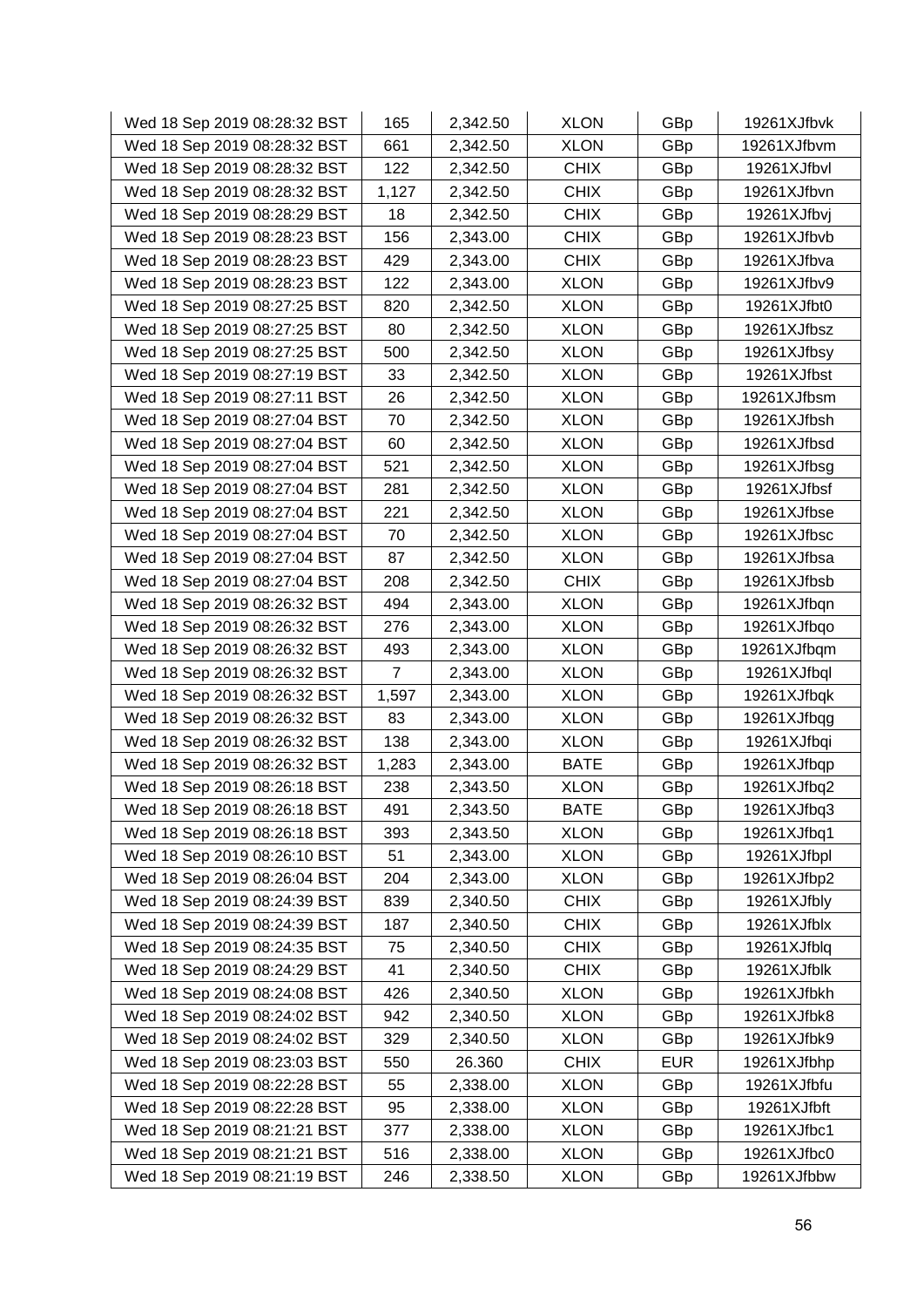| Wed 18 Sep 2019 08:21:19 BST | 761            | 2,338.50 | <b>XLON</b> | GBp        | 19261XJfbbv |
|------------------------------|----------------|----------|-------------|------------|-------------|
| Wed 18 Sep 2019 08:21:19 BST | 42             | 2,338.50 | <b>XLON</b> | GBp        | 19261XJfbbu |
| Wed 18 Sep 2019 08:21:01 BST | 442            | 26.360   | <b>CHIX</b> | <b>EUR</b> | 19261XJfbbi |
| Wed 18 Sep 2019 08:19:07 BST | 1,197          | 2,337.50 | <b>XLON</b> | GBp        | 19261XJfb7m |
| Wed 18 Sep 2019 08:19:07 BST | 159            | 2,337.50 | <b>XLON</b> | GBp        | 19261XJfb7l |
| Wed 18 Sep 2019 08:19:07 BST | 51             | 2,337.50 | <b>XLON</b> | GBp        | 19261XJfb7k |
| Wed 18 Sep 2019 08:19:07 BST | 1,016          | 2,337.50 | <b>XLON</b> | GBp        | 19261XJfb7j |
| Wed 18 Sep 2019 08:19:07 BST | 272            | 2,337.50 | <b>XLON</b> | GBp        | 19261XJfb7i |
| Wed 18 Sep 2019 08:18:56 BST | 140            | 2,338.00 | <b>BATE</b> | GBp        | 19261XJfb6t |
| Wed 18 Sep 2019 08:18:56 BST | 1,137          | 2,338.00 | <b>CHIX</b> | GBp        | 19261XJfb6u |
| Wed 18 Sep 2019 08:18:56 BST | 480            | 2,338.00 | <b>XLON</b> | GBp        | 19261XJfb6s |
| Wed 18 Sep 2019 08:18:56 BST | 193            | 2,338.00 | <b>XLON</b> | GBp        | 19261XJfb6r |
| Wed 18 Sep 2019 08:18:37 BST | 229            | 2,337.50 | <b>BATE</b> | GBp        | 19261XJfb5x |
| Wed 18 Sep 2019 08:18:37 BST | 173            | 2,337.50 | <b>CHIX</b> | GBp        | 19261XJfb5z |
| Wed 18 Sep 2019 08:18:37 BST | 185            | 2,337.50 | <b>CHIX</b> | GBp        | 19261XJfb5y |
| Wed 18 Sep 2019 08:18:37 BST | 1,057          | 2,338.00 | <b>XLON</b> | GBp        | 19261XJfb5w |
| Wed 18 Sep 2019 08:18:37 BST | 80             | 2,338.00 | <b>XLON</b> | GBp        | 19261XJfb5u |
| Wed 18 Sep 2019 08:18:37 BST | 608            | 2,338.00 | <b>XLON</b> | GBp        | 19261XJfb5r |
| Wed 18 Sep 2019 08:18:37 BST | 532            | 2,338.00 | <b>XLON</b> | GBp        | 19261XJfb5p |
| Wed 18 Sep 2019 08:18:37 BST | 587            | 2,338.00 | <b>BATE</b> | GBp        | 19261XJfb5v |
| Wed 18 Sep 2019 08:18:37 BST | 211            | 2,338.00 | <b>BATE</b> | GBp        | 19261XJfb5t |
| Wed 18 Sep 2019 08:18:37 BST | 51             | 2,338.00 | <b>BATE</b> | GBp        | 19261XJfb5q |
| Wed 18 Sep 2019 08:18:36 BST | 300            | 2,338.00 | <b>BATE</b> | GBp        | 19261XJfb5o |
| Wed 18 Sep 2019 08:18:36 BST | $\overline{2}$ | 2,338.00 | <b>CHIX</b> | GBp        | 19261XJfb5l |
| Wed 18 Sep 2019 08:18:30 BST | 1,149          | 2,338.50 | <b>BATE</b> | GBp        | 19261XJfb5d |
| Wed 18 Sep 2019 08:18:30 BST | 414            | 2,338.50 | <b>CHIX</b> | GBp        | 19261XJfb5c |
| Wed 18 Sep 2019 08:18:30 BST | 63             | 2,338.50 | <b>XLON</b> | GBp        | 19261XJfb5a |
| Wed 18 Sep 2019 08:18:30 BST | 5              | 2,338.50 | <b>XLON</b> | GBp        | 19261XJfb5b |
| Wed 18 Sep 2019 08:17:19 BST | 207            | 2,338.50 | <b>XLON</b> | GBp        | 19261XJfb3i |
| Wed 18 Sep 2019 08:17:19 BST | 381            | 2,338.50 | <b>XLON</b> | GBp        | 19261XJfb3h |
| Wed 18 Sep 2019 08:17:00 BST | 474            | 26.365   | <b>BATE</b> | <b>EUR</b> | 19261XJfb2e |
| Wed 18 Sep 2019 08:17:00 BST | 200            | 26.365   | <b>BATE</b> | <b>EUR</b> | 19261XJfb2d |
| Wed 18 Sep 2019 08:17:00 BST | 757            | 26.365   | <b>BATE</b> | <b>EUR</b> | 19261XJfb2c |
| Wed 18 Sep 2019 08:17:00 BST | 505            | 26.365   | <b>BATE</b> | <b>EUR</b> | 19261XJfb2b |
| Wed 18 Sep 2019 08:16:14 BST | 125            | 2,338.50 | <b>XLON</b> | GBp        | 19261XJfb0u |
| Wed 18 Sep 2019 08:16:14 BST | 876            | 2,338.50 | <b>XLON</b> | GBp        | 19261XJfb0t |
| Wed 18 Sep 2019 08:16:14 BST | 214            | 2,338.50 | <b>XLON</b> | GBp        | 19261XJfb0s |
| Wed 18 Sep 2019 08:16:13 BST | 1,372          | 2,339.00 | <b>XLON</b> | GBp        | 19261XJfb0o |
| Wed 18 Sep 2019 08:16:13 BST | 163            | 2,339.00 | <b>XLON</b> | GBp        | 19261XJfb0r |
| Wed 18 Sep 2019 08:16:13 BST | 46             | 2,339.00 | <b>CHIX</b> | GBp        | 19261XJfb0p |
| Wed 18 Sep 2019 08:16:13 BST | 137            | 2,339.00 | <b>BATE</b> | GBp        | 19261XJfb0q |
| Wed 18 Sep 2019 08:16:03 BST | 190            | 2,339.50 | <b>BATE</b> | GBp        | 19261XJfb04 |
| Wed 18 Sep 2019 08:15:45 BST | 321            | 2,338.50 | <b>XLON</b> | GBp        | 19261XJfaz6 |
| Wed 18 Sep 2019 08:15:45 BST | 97             | 2,338.50 | <b>XLON</b> | GBp        | 19261XJfaz0 |
| Wed 18 Sep 2019 08:15:45 BST | 69             | 2,338.50 | <b>XLON</b> | <b>GBp</b> | 19261XJfaz7 |
| Wed 18 Sep 2019 08:15:45 BST | 196            | 2,338.50 | <b>XLON</b> | GBp        | 19261XJfaz3 |
| Wed 18 Sep 2019 08:15:45 BST | 72             | 2,338.50 | <b>XLON</b> | GBp        | 19261XJfayx |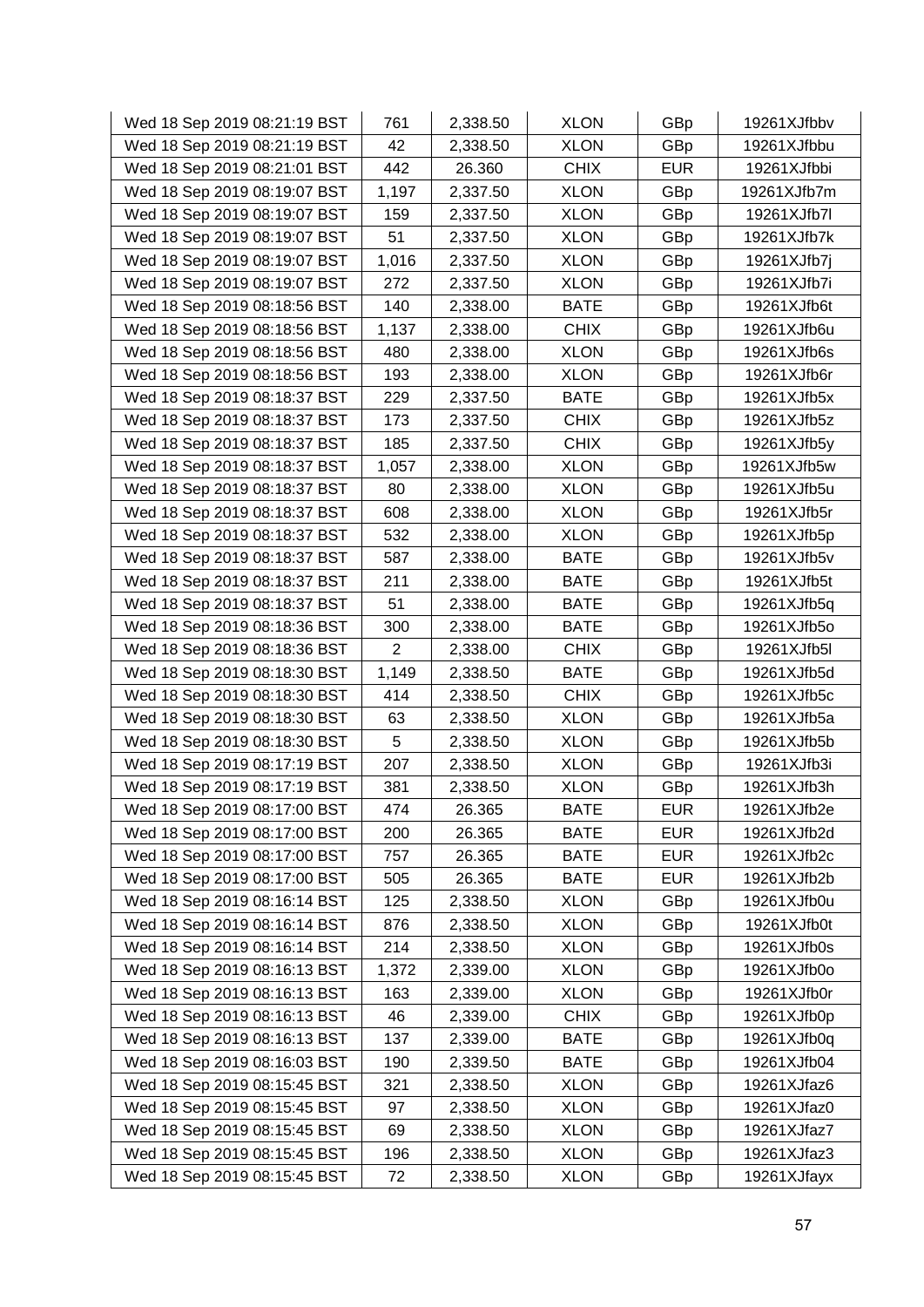| Wed 18 Sep 2019 08:14:46 BST | 584   | 2,338.50 | <b>XLON</b> | GBp        | 19261XJfaw4 |
|------------------------------|-------|----------|-------------|------------|-------------|
| Wed 18 Sep 2019 08:14:46 BST | 53    | 2,338.50 | <b>XLON</b> | GBp        | 19261XJfaw3 |
| Wed 18 Sep 2019 08:14:46 BST | 242   | 2,339.00 | <b>BATE</b> | GBp        | 19261XJfaw2 |
| Wed 18 Sep 2019 08:14:44 BST | 370   | 2,339.50 | <b>CHIX</b> | GBp        | 19261XJfaw1 |
| Wed 18 Sep 2019 08:14:44 BST | 96    | 2,339.50 | <b>XLON</b> | GBp        | 19261XJfaw0 |
| Wed 18 Sep 2019 08:14:44 BST | 1,133 | 2,339.50 | <b>XLON</b> | GBp        | 19261XJfavz |
| Wed 18 Sep 2019 08:14:44 BST | 50    | 2,339.50 | <b>XLON</b> | GBp        | 19261XJfavx |
| Wed 18 Sep 2019 08:14:20 BST | 509   | 2,339.50 | <b>XLON</b> | GBp        | 19261XJfavc |
| Wed 18 Sep 2019 08:14:20 BST | 135   | 2,339.50 | <b>XLON</b> | GBp        | 19261XJfavb |
| Wed 18 Sep 2019 08:14:20 BST | 487   | 2,339.50 | <b>XLON</b> | GBp        | 19261XJfava |
| Wed 18 Sep 2019 08:12:56 BST | 223   | 2,339.00 | <b>XLON</b> | GBp        | 19261XJfash |
| Wed 18 Sep 2019 08:12:45 BST | 155   | 2,340.00 | <b>XLON</b> | GBp        | 19261XJfary |
| Wed 18 Sep 2019 08:12:45 BST | 154   | 2,340.00 | <b>XLON</b> | GBp        | 19261XJfarv |
| Wed 18 Sep 2019 08:12:45 BST | 317   | 2,340.00 | <b>XLON</b> | GBp        | 19261XJfarq |
| Wed 18 Sep 2019 08:12:45 BST | 346   | 2,340.00 | <b>XLON</b> | GBp        | 19261XJfaro |
| Wed 18 Sep 2019 08:12:45 BST | 3     | 2,340.00 | <b>CHIX</b> | GBp        | 19261XJfaru |
| Wed 18 Sep 2019 08:12:45 BST | 1,145 | 2,340.00 | <b>CHIX</b> | GBp        | 19261XJfars |
| Wed 18 Sep 2019 08:12:11 BST | 188   | 2,340.50 | <b>XLON</b> | GBp        | 19261XJfar1 |
| Wed 18 Sep 2019 08:11:15 BST | 401   | 2,338.50 | <b>XLON</b> | GBp        | 19261XJfaof |
| Wed 18 Sep 2019 08:11:01 BST | 39    | 26.350   | <b>BATE</b> | <b>EUR</b> | 19261XJfamj |
| Wed 18 Sep 2019 08:11:00 BST | 514   | 26.350   | <b>BATE</b> | <b>EUR</b> | 19261XJfame |
| Wed 18 Sep 2019 08:11:00 BST | 553   | 26.350   | <b>CHIX</b> | <b>EUR</b> | 19261XJfamd |
| Wed 18 Sep 2019 08:11:00 BST | 228   | 2,339.00 | <b>XLON</b> | GBp        | 19261XJfam5 |
| Wed 18 Sep 2019 08:11:00 BST | 141   | 2,339.00 | <b>CHIX</b> | GBp        | 19261XJfam8 |
| Wed 18 Sep 2019 08:11:00 BST | 244   | 2,339.00 | <b>CHIX</b> | GBp        | 19261XJfam7 |
| Wed 18 Sep 2019 08:11:00 BST | 173   | 2,339.00 | <b>CHIX</b> | GBp        | 19261XJfam6 |
| Wed 18 Sep 2019 08:10:59 BST | 27    | 2,339.50 | <b>XLON</b> | GBp        | 19261XJfaly |
| Wed 18 Sep 2019 08:10:59 BST | 1,780 | 2,339.50 | <b>XLON</b> | GBp        | 19261XJfalw |
| Wed 18 Sep 2019 08:10:59 BST | 556   | 2,339.50 | <b>XLON</b> | GBp        | 19261XJfam2 |
| Wed 18 Sep 2019 08:10:59 BST | 731   | 2,339.50 | <b>BATE</b> | GBp        | 19261XJfam0 |
| Wed 18 Sep 2019 08:10:41 BST | 123   | 2,340.00 | <b>XLON</b> | GBp        | 19261XJfajk |
| Wed 18 Sep 2019 08:10:41 BST | 243   | 2,340.00 | <b>CHIX</b> | GBp        | 19261XJfajg |
| Wed 18 Sep 2019 08:10:41 BST | 597   | 2,340.00 | <b>BATE</b> | GBp        | 19261XJfajj |
| Wed 18 Sep 2019 08:10:41 BST | 379   | 2,340.00 | <b>BATE</b> | GBp        | 19261XJfaji |
| Wed 18 Sep 2019 08:10:41 BST | 296   | 2,340.00 | <b>BATE</b> | GBp        | 19261XJfajf |
| Wed 18 Sep 2019 08:10:41 BST | 587   | 2,340.00 | <b>XLON</b> | GBp        | 19261XJfajh |
| Wed 18 Sep 2019 08:10:41 BST | 465   | 2,340.00 | <b>XLON</b> | GBp        | 19261XJfaje |
| Wed 18 Sep 2019 08:10:41 BST | 412   | 2,340.00 | <b>XLON</b> | GBp        | 19261XJfajd |
| Wed 18 Sep 2019 08:10:30 BST | 269   | 26.370   | <b>BATE</b> | <b>EUR</b> | 19261XJfaib |
| Wed 18 Sep 2019 08:10:30 BST | 70    | 26.370   | <b>BATE</b> | <b>EUR</b> | 19261XJfaia |
| Wed 18 Sep 2019 08:10:19 BST | 393   | 26.375   | <b>CHIX</b> | <b>EUR</b> | 19261XJfahg |
| Wed 18 Sep 2019 08:10:19 BST | 516   | 26.375   | <b>CHIX</b> | <b>EUR</b> | 19261XJfahf |
| Wed 18 Sep 2019 08:09:31 BST | 104   | 2,335.50 | <b>CHIX</b> | GBp        | 19261XJfae2 |
| Wed 18 Sep 2019 08:09:31 BST | 40    | 2,336.00 | <b>BATE</b> | GBp        | 19261XJfae1 |
| Wed 18 Sep 2019 08:09:31 BST | 33    | 2,336.00 | <b>BATE</b> | GBp        | 19261XJfae0 |
| Wed 18 Sep 2019 08:09:31 BST | 63    | 2,336.00 | <b>CHIX</b> | GBp        | 19261XJfadx |
| Wed 18 Sep 2019 08:09:31 BST | 434   | 2,336.00 | <b>CHIX</b> | GBp        | 19261XJfadu |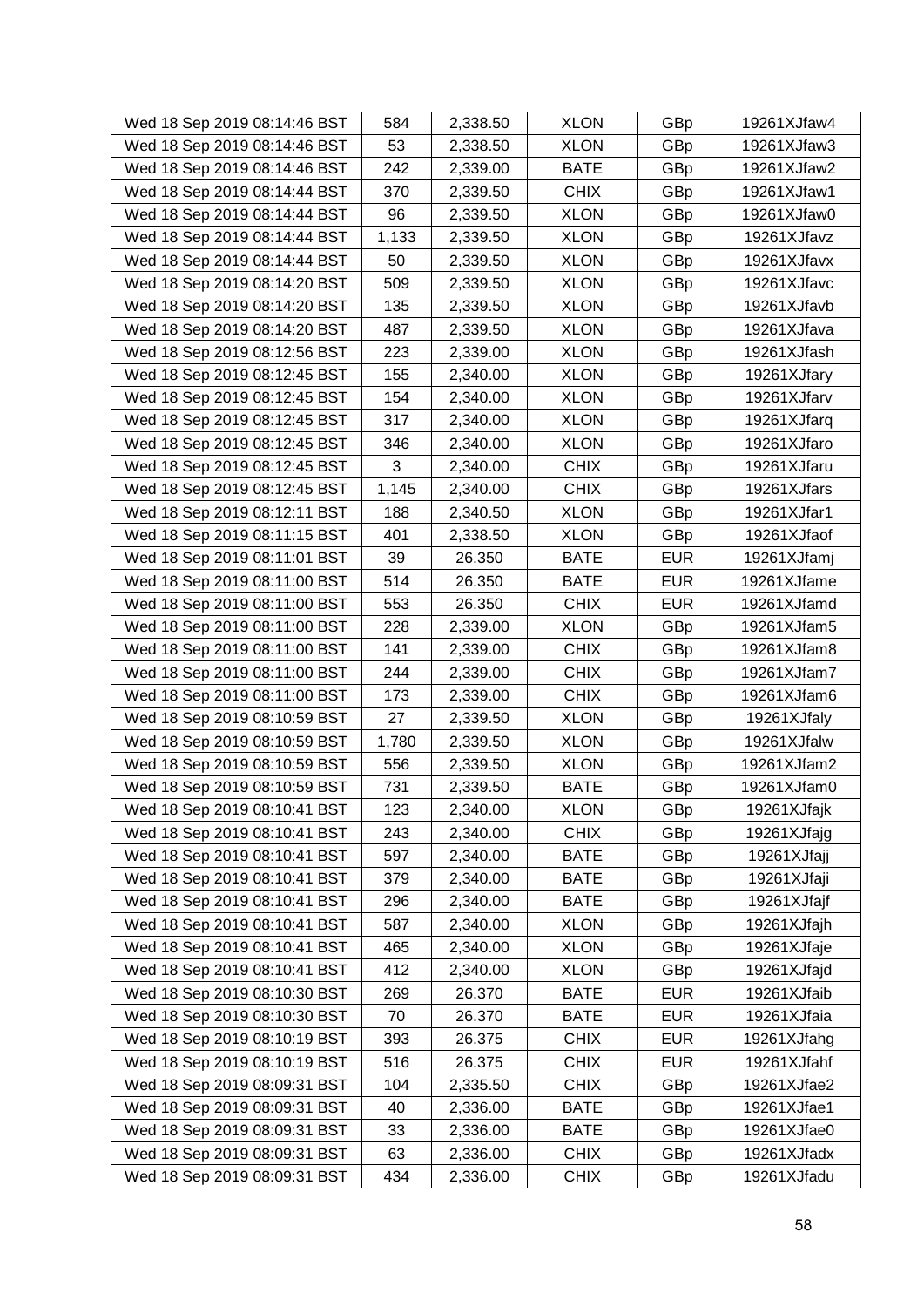| Wed 18 Sep 2019 08:09:31 BST | 36    | 2,336.00 | <b>BATE</b> | GBp        | 19261XJfady |
|------------------------------|-------|----------|-------------|------------|-------------|
| Wed 18 Sep 2019 08:09:31 BST | 148   | 2,336.00 | <b>BATE</b> | GBp        | 19261XJfadv |
| Wed 18 Sep 2019 08:09:31 BST | 39    | 2,336.00 | <b>XLON</b> | GBp        | 19261XJfadz |
| Wed 18 Sep 2019 08:09:31 BST | 791   | 2,336.00 | <b>XLON</b> | GBp        | 19261XJfadw |
| Wed 18 Sep 2019 08:09:13 BST | 256   | 2,336.50 | <b>CHIX</b> | GBp        | 19261XJfada |
| Wed 18 Sep 2019 08:07:53 BST | 154   | 2,333.50 | <b>XLON</b> | GBp        | 19261XJfa8k |
| Wed 18 Sep 2019 08:07:53 BST | 258   | 2,333.50 | <b>XLON</b> | GBp        | 19261XJfa8j |
| Wed 18 Sep 2019 08:07:52 BST | 585   | 2,334.00 | <b>XLON</b> | GBp        | 19261XJfa8e |
| Wed 18 Sep 2019 08:07:41 BST | 140   | 2,334.50 | <b>BATE</b> | GBp        | 19261XJfa7o |
| Wed 18 Sep 2019 08:07:41 BST | 14    | 2,334.50 | <b>BATE</b> | GBp        | 19261XJfa7n |
| Wed 18 Sep 2019 08:07:41 BST | 32    | 2,334.50 | <b>BATE</b> | GBp        | 19261XJfa7l |
| Wed 18 Sep 2019 08:07:41 BST | 110   | 2,334.50 | <b>BATE</b> | GBp        | 19261XJfa7k |
| Wed 18 Sep 2019 08:07:41 BST | 199   | 2,334.50 | <b>XLON</b> | GBp        | 19261XJfa7i |
| Wed 18 Sep 2019 08:06:15 BST | 154   | 2,332.00 | <b>BATE</b> | GBp        | 19261XJfa37 |
| Wed 18 Sep 2019 08:05:27 BST | 249   | 2,330.00 | <b>CHIX</b> | GBp        | 19261XJf9y5 |
| Wed 18 Sep 2019 08:05:27 BST | 174   | 2,330.00 | <b>XLON</b> | GBp        | 19261XJf9y4 |
| Wed 18 Sep 2019 08:05:27 BST | 270   | 2,330.00 | <b>XLON</b> | GBp        | 19261XJf9y3 |
| Wed 18 Sep 2019 08:05:27 BST | 414   | 2,330.50 | <b>CHIX</b> | GBp        | 19261XJf9y2 |
| Wed 18 Sep 2019 08:05:27 BST | 519   | 2,330.50 | <b>XLON</b> | GBp        | 19261XJf9y1 |
| Wed 18 Sep 2019 08:05:27 BST | 157   | 2,330.50 | <b>XLON</b> | GBp        | 19261XJf9y0 |
| Wed 18 Sep 2019 08:05:27 BST | 317   | 2,330.50 | <b>XLON</b> | GBp        | 19261XJf9xy |
| Wed 18 Sep 2019 08:05:27 BST | 115   | 2,330.50 | <b>XLON</b> | GBp        | 19261XJf9xz |
| Wed 18 Sep 2019 08:05:16 BST | 1,827 | 2,331.00 | <b>XLON</b> | GBp        | 19261XJf9ww |
| Wed 18 Sep 2019 08:05:16 BST | 377   | 2,331.00 | <b>XLON</b> | GBp        | 19261XJf9wv |
| Wed 18 Sep 2019 08:05:13 BST | 10    | 2,331.50 | <b>XLON</b> | GBp        | 19261XJf9wl |
| Wed 18 Sep 2019 08:02:25 BST | 245   | 2,326.50 | <b>XLON</b> | GBp        | 19261XJf9j2 |
| Wed 18 Sep 2019 08:02:22 BST | 128   | 2,326.50 | <b>CHIX</b> | GBp        | 19261XJf9iq |
| Wed 18 Sep 2019 08:02:22 BST | 128   | 2,326.50 | <b>BATE</b> | GBp        | 19261XJf9ip |
| Wed 18 Sep 2019 08:02:22 BST | 128   | 2,326.50 | <b>BATE</b> | GBp        | 19261XJf9io |
| Wed 18 Sep 2019 08:02:22 BST | 1,213 | 2,326.50 | <b>XLON</b> | GBp        | 19261XJf9in |
| Wed 18 Sep 2019 08:02:22 BST | 343   | 2,326.50 | <b>XLON</b> | GBp        | 19261XJf9im |
| Wed 18 Sep 2019 08:02:22 BST | 132   | 2,326.50 | <b>XLON</b> | GBp        | 19261XJf9il |
| Wed 18 Sep 2019 08:02:17 BST | 256   | 2,327.00 | <b>BATE</b> | GBp        | 19261XJf9ib |
| Wed 18 Sep 2019 08:02:17 BST | 252   | 2,327.00 | <b>BATE</b> | GBp        | 19261XJf9ic |
| Wed 18 Sep 2019 08:02:17 BST | 431   | 2,327.50 | <b>XLON</b> | GBp        | 19261XJf9ia |
| Wed 18 Sep 2019 08:01:03 BST | 6     | 26.210   | <b>CHIX</b> | <b>EUR</b> | 19261XJf9dg |
| Wed 18 Sep 2019 08:01:03 BST | 12    | 26.215   | <b>BATE</b> | <b>EUR</b> | 19261XJf9df |
| Wed 18 Sep 2019 08:01:03 BST | 249   | 2,320.50 | <b>CHIX</b> | GBp        | 19261XJf9de |
| Wed 18 Sep 2019 08:01:03 BST | 222   | 2,320.50 | <b>CHIX</b> | GBp        | 19261XJf9dd |
| Wed 18 Sep 2019 08:01:03 BST | 401   | 2,320.50 | <b>XLON</b> | GBp        | 19261XJf9dc |
| Wed 18 Sep 2019 08:00:51 BST | 376   | 2,321.50 | <b>XLON</b> | GBp        | 19261XJf9cs |
| Wed 18 Sep 2019 08:00:51 BST | 123   | 2,321.50 | <b>BATE</b> | GBp        | 19261XJf9ct |
| Wed 18 Sep 2019 08:00:50 BST | 127   | 2,321.50 | <b>BATE</b> | GBp        | 19261XJf9cp |
| Wed 18 Sep 2019 08:00:50 BST | 26    | 2,322.00 | <b>BATE</b> | GBp        | 19261XJf9co |
| Wed 18 Sep 2019 08:00:50 BST | 10    | 2,322.00 | <b>BATE</b> | GBp        | 19261XJf9cn |
| Wed 18 Sep 2019 08:00:50 BST | 11    | 2,322.00 | <b>BATE</b> | GBp        | 19261XJf9cm |
| Wed 18 Sep 2019 08:00:50 BST | 7     | 2,322.00 | <b>BATE</b> | GBp        | 19261XJf9cl |